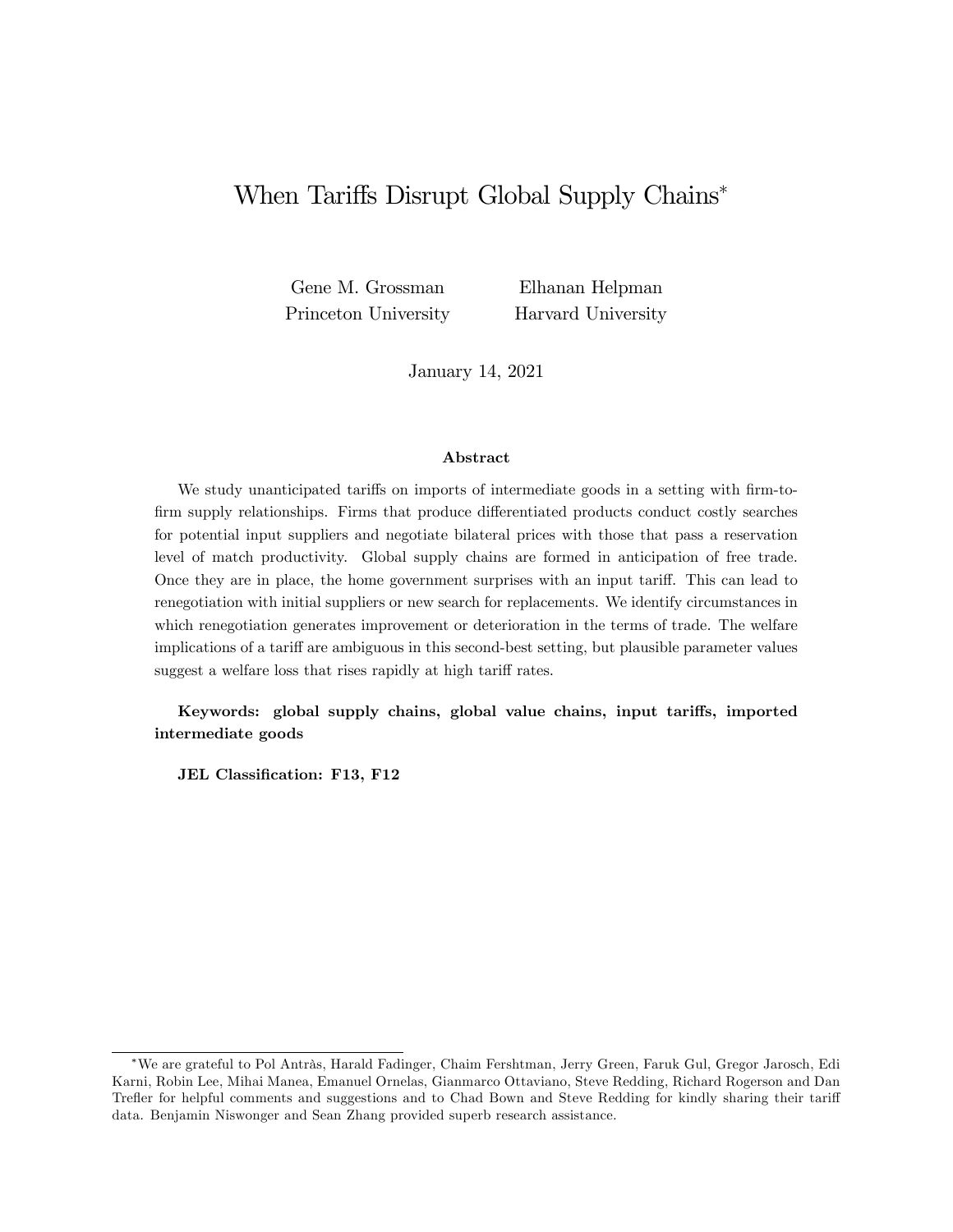## 1 Introduction

Intermediate inputs now comprise as much as two thirds of world trade (Johnson and Noguera, 2012). Although Örms purchase some of these inputs on anonymous international markets, many transactions take place within global supply chains. The 2020 World Development Report highlights the distinctive features of such supply chains. They derive from technological advances that make feasible the *fragmentation* of production processes. They impose non-trivial *search costs* on participants, as downstream firms hunt for suitable suppliers and upstream firms seek customers. They require matching of compatible partners to ensure productive exchanges. They often are governed by incomplete contracts that give rise to frequent renegotiation. And yet they typically involve durable relationships, because the sunk nature of search and customization costs impart "stickiness" to the pairings.<sup>1</sup>

A burgeoning literature examines firms' participation in global supply chains, the geography of international sourcing, the implications of these arrangements for productivity and market structure, and the persistence and economic significance of firm-to-firm networks.<sup>2</sup> Yet with just a few exceptions (that we discuss below), little attention has been paid to how trade policies might disrupt supply chains and with what implications for consumer prices and welfare. A prominent feature of the trade policy landscape pre-2018 readily explains this lacuna: in almost all countries, tariffs and non-tariff barriers were notably escalated, with much greater protection afforded to final goods than to intermediate inputs. Bown and Crowley (2018, p.20) report, for example, that MFN tariffs applied by G20 countries to imports of final goods are 70-75% higher than those levied on imports of intermediate goods. Using the tariff schedules published by the U.S. International Trade Commission and import data from the U.S. Census Bureau, we calculate that tariff protection applied to consumption goods in the United States during the period from 2010 to 2017 was more than four times as high as that applied to intermediate inputs. The average U.S. tariff applied to imports of intermediate goods was a miniscule  $0.9\%$  in 2017.<sup>3</sup>

But history changed course with the policies introduced by the Trump administration beginning in 2018, especially those imposed as "special protection" against imports from China. By September 2018, new tariffs levied by the United States covered 82% of intermediate goods imported from China, but only 29% of final consumer goods and 38% of capital equipment (Bown, 2019a). Under the phase one trade deal between the two countries that went into effect in early  $2020, 93\%$  of intermediate goods from China continue to be subject to special tariffs (Bown, 2019b).

Figure 1 plots the average tariff rates applied by the United States to imports from China of intermediate goods and of final goods for the period from 2010 to 2019. To calculate these averages, we used the MFN tariff schedules reported annually by the U.S. International Trade Commission,

<sup>&</sup>lt;sup>1</sup>See also Antàs (2020), upon which parts of the World Development Report are based.

 $2$ See, for example, Antràs and Helpman (2004), Grossman and Rossi-Hansberg (2008), Antràs and Chor (2013), Baldwin and Venables (2013), Halpern et al. (2015), Antràs et al. (2017), Bernard and Moxnes (2018), and many others.

<sup>&</sup>lt;sup>3</sup>Excluding oil and petroleum products, the weighted average U.S. tariff on intermediate goods was still only  $1.05\%$ in 2017. See the appendix for details about the data and the averaging.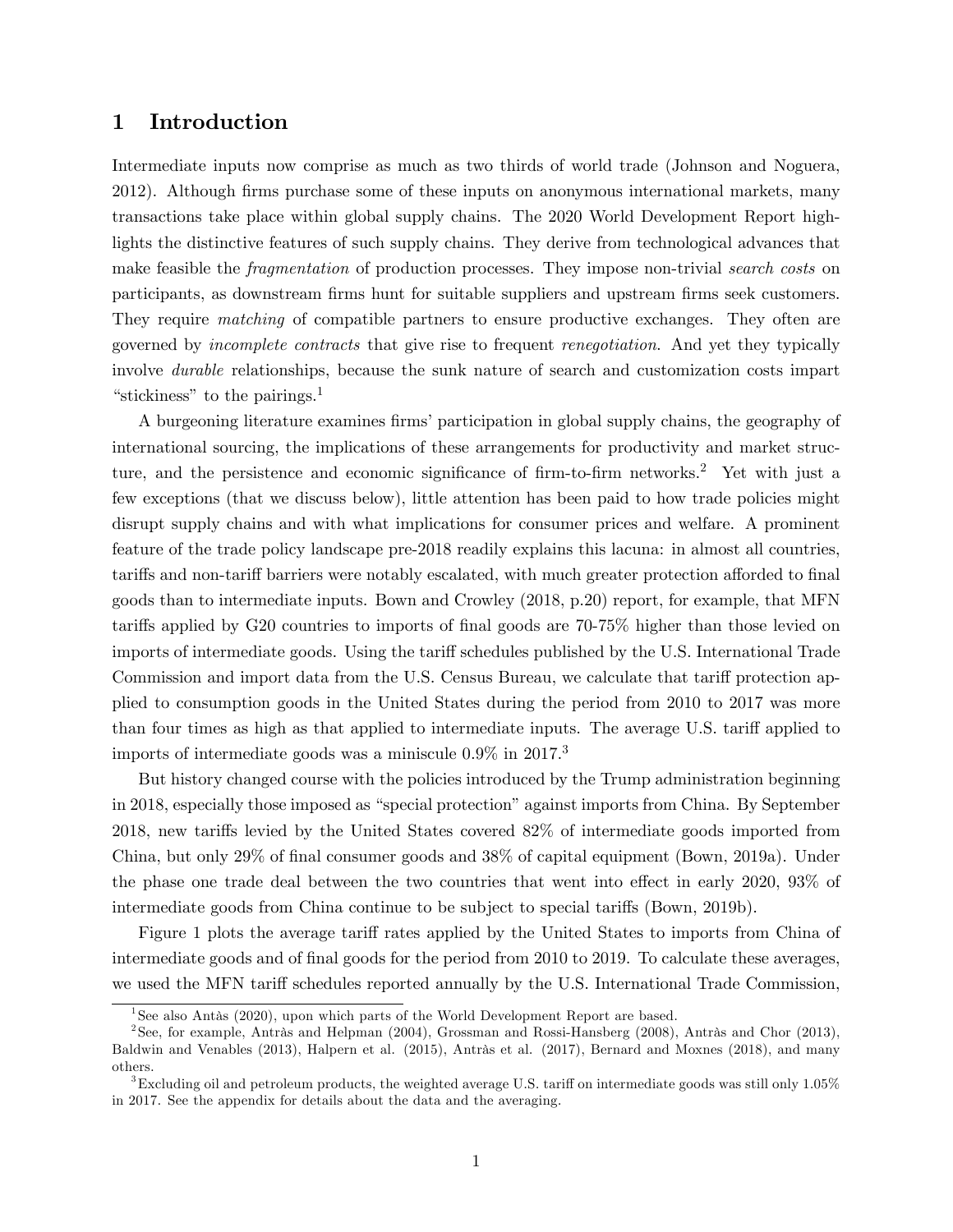the tariff data collected by Fajgelbaum et al.  $(2020)$  for the early rounds of Trump tariffs, and the data assembled by Chad Bown for subsequent tariff hikes. We weighted HTS10 tariff rates by the value share of each category in total U.S. imports from China for the year. As the figure shows, tariffs on imports of intermediate goods from China rose dramatically with the introduction of the Trump tariffs from an average of less than three percent in 2017 to almost  $24\%$  by the end of 2019. Those on consumer goods increased as well, but by considerably less. The disruption of supply chains and the decoupling of integrated production processes were very much a part of the administration's intention with these aggressive policies. In fact, in August 2019, President Trump advised U.S. firms to "immediately start looking for an alternative to China" (Breuninger, 2019).



Note: Classification into end-use categories based on the United Nation's Classification by Broad Economic Categories (4th Revision). Weighted average tariffs use the value of imports from China in each HTS10 category in 2015 as weights. Further details in the appendix. Figure 1: Average U.S. Tariffs on Imports from China

Anecdotes abound that reorganization of supply chains indeed took place in response to the large and unanticipated U.S. tariffs. The business press reported shifts in sourcing away from China toward Vietnam, Thailand, Indonesia, Malaysia, Cambodia, and others. Relocation of import supply allegedly was undertaken by companies such as Samsonite, Cisco Systems, Macy's, Ingersoll-Rand, and the Fossil Group, and in diverse industries such as electronics, furniture, hand luggage, and auto parts.<sup>4</sup>

Slightly less anecdotally, we can adapt the difference-in-difference methodology proposed by Amiti et al. (2019, 2020) in their investigations of the price and volume effects of the Trump tariffs to hunt for evidence of supply-chain reorganization in the U.S. trade data. To this end, we use monthly U.S. customs data for imports of intermediate goods at the HTS10-country-of-origin level for the period from January 2016 through October 2019. We regress the log of the value of imports from China and the log of the value of imports from a group of 13 Asian low-cost countries (LCC)

<sup>&</sup>lt;sup>4</sup>See Master et al. (2018), Bloomberg News (2019), Huang (2019), Hufford and Tita (2019), Kawanami and Shiraishi (2019), Reed (2019), and Soon (2019).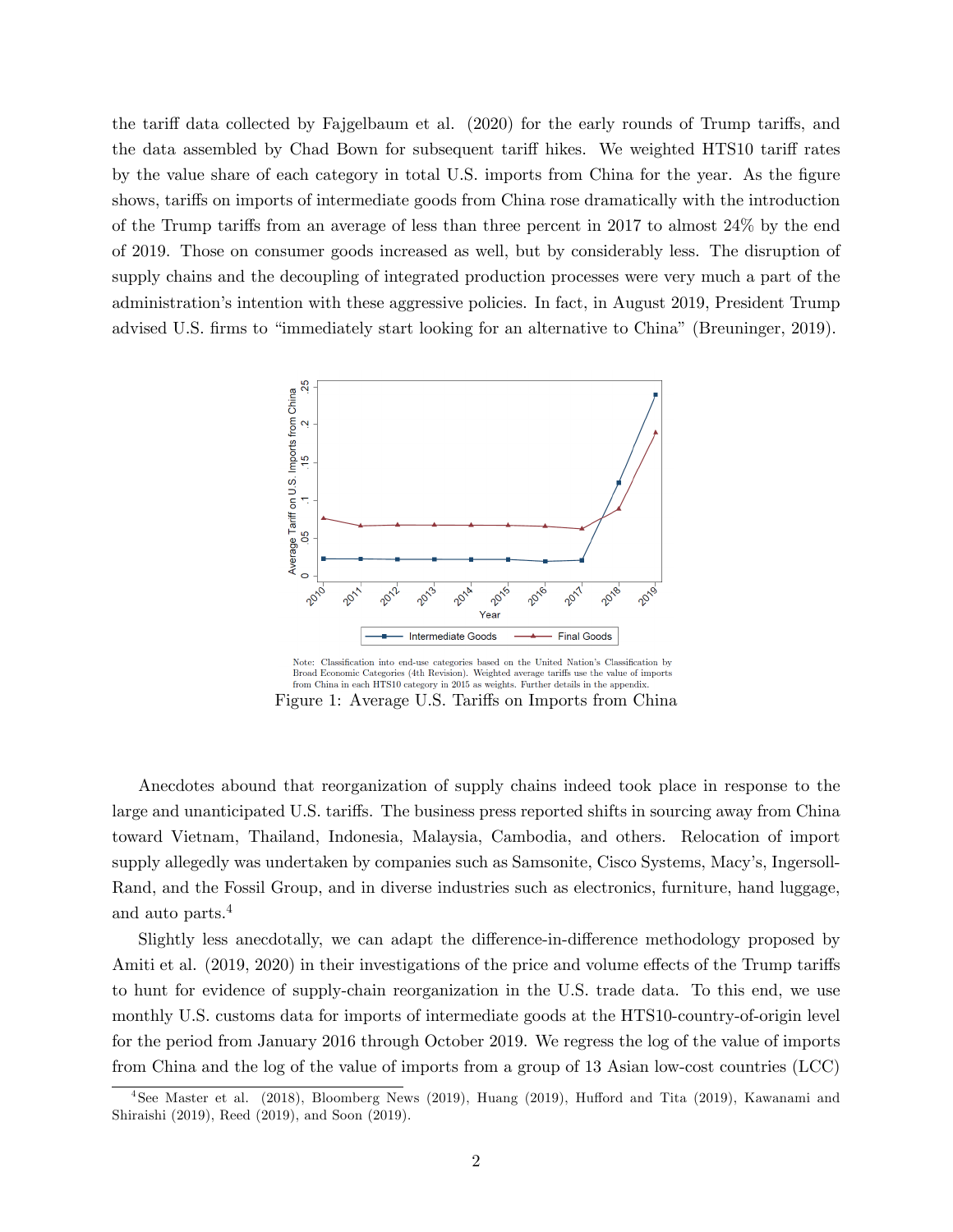on product fixed effects, month fixed effects, and the log difference between one plus the ad valorem tariff rate on imports from China and one plus the weighted-average tariff rate on imports from these other sources.<sup>5</sup> The results presented in Table 1 provide suggestive evidence of the relocation of supply chains from China to the other LCCs. Imports of intermediate inputs from China were significantly lower for goods that experienced large tariff hikes, and imports from the other Asian countries were correspondingly higher.

|                           | $\left(1\right)$      | Imports from China Imports from 13 LCCs<br>$\left( 2\right)$ |
|---------------------------|-----------------------|--------------------------------------------------------------|
| Log Difference in Tariffs | $-1.609**$<br>(0.212) | $0.441*$<br>(0.224)                                          |
| R Squared<br>Obs          | 0.85<br>110132        | 0.84<br>110132                                               |

Note: Observations are at the HTS10-source-month level for the period January  $2016$  to October 2019 and include all products categorized as intermediate goods in the U.S. Census Bureau's 5-digit End-Use Code. Regressions include only products with positive imports from both sources and incorporate product and month fixed effects. We drop oil imports from our regressions due to the sensitivity of import values to fluctuations in oil prices. The dependent variable in column 1 is the log of the value of U.S. imports from China. The dependent variable in column 2 is the log of the value of combined U.S. imports from the 13 LCCs. The independent variable is the log difference between one plus the ad valorem tariff rate on imports from China and one plus the weighted-average ad valorem tariff rate on imports from the LCCs. The weighted average tariffs use the annual import values in 2017 as weights. Standard errors are clustered at the HTS8 level. Further details in the appendix.

\* and \*\* indicate significance levels of  $p < 0.05$  and  $p < 0.01$ , respectively.

Table 1: Imports of Intermediate Goods from China and 13 Low-Cost Countries

Motivated by these observations, we aim to study the effects of unanticipated input tariffs on sourcing and pricing in global supply chains. In Section 3, we develop a model of trade in intermediate inputs that captures many of the defining characteristics of supply chains mentioned in the 2020 World Development Report. Firms search for partners to form their chains. Search is costly. Matches vary in productivity. Relationships are governed by short-term contracts that can be renegotiated at any time. Sunk costs generate stickiness in relationships, but renewed search occurs in response to some shocks.

The model builds on Venables (1987). There are two sectors, one that produces a homogeneous good with labor alone and another that produces differentiated products. Firms enter the latter sector in anticipation of some initial trade policy, which we take to be one of free trade. Entrants produce unique varieties by combining labor and a composite intermediate input. The latter comprises a unit continuum of differentiated inputs in fixed proportions. Each producer can manufacture the set of inputs it needs using a backstop technology, but we focus on circumstances in which they prefer to engage input suppliers in a low-wage country. The firms pay search costs that deliver draws from a known distribution of productivities for each of the inputs they require.

<sup>5</sup>The thirteen LCCs include Bangladesh, Cambodia, Hong Kong, India, Indonesia, Malaysia, Pakistan, Philippines, Singapore, Sri Lanka, Taiwan, Thailand, and Vietnam. These are the countries identified by Kearney (2020), in addition to China, as "traditional offshoring trade partners," when calculating their annual Reshoring Index. See the appendix for more detail on the data sources and regression procedures that underlie Table 1.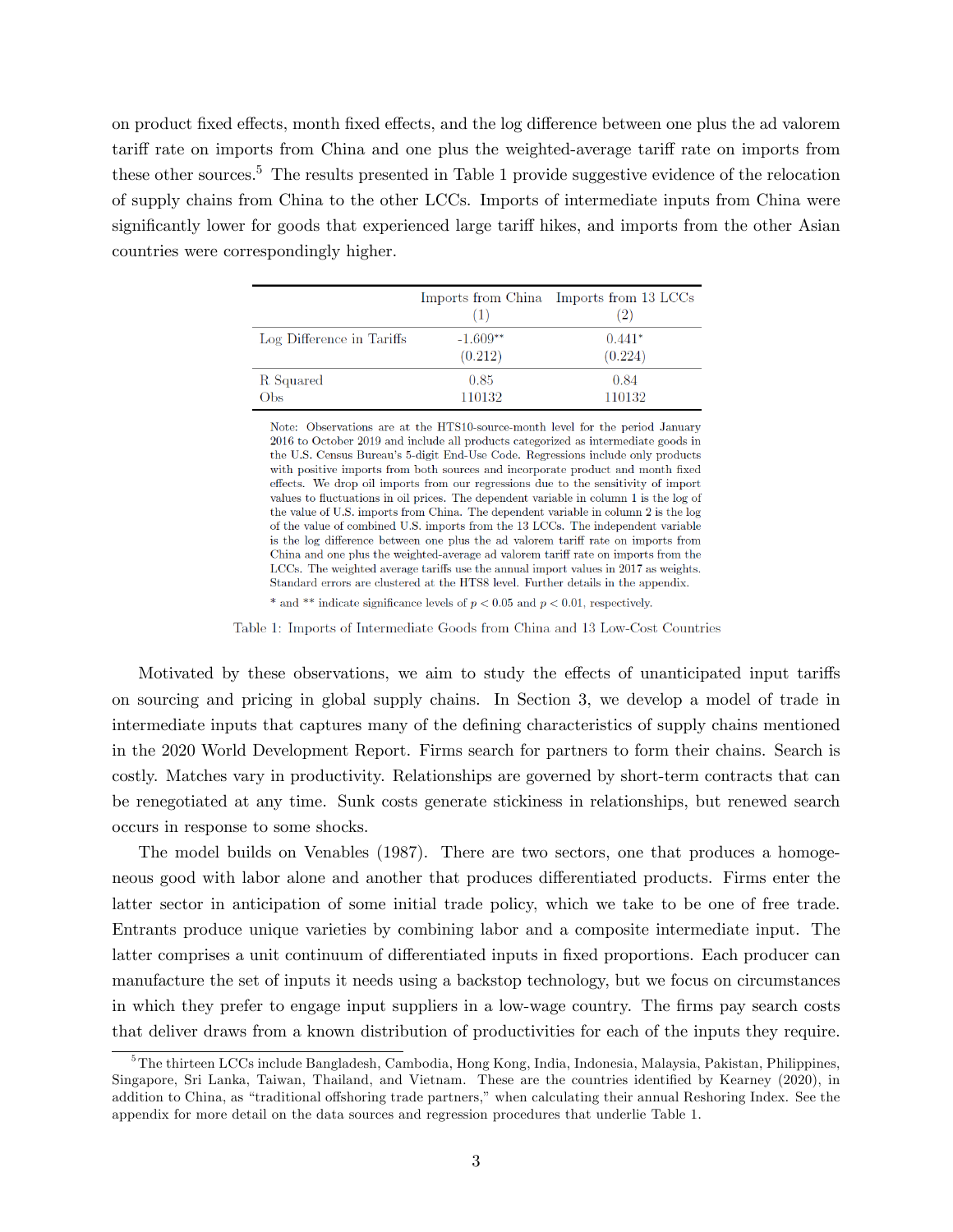Once they identify a potential supplier of an input, they learn the productivity of the pairing and decide whether to negotiate a renewable short-term contract or resume their search for a better match. When a match is acceptable, the buyer and supplier conduct Nash-in-Nash bargaining (i.e., pairwise Nash bargaining that takes other bargaining outcomes as given) that determines the set of input prices and thus the perceived marginal cost of the composite intermediate good. This and the wage rate govern the optimal production technique, which yields the minimum unit cost. Consumers demand the differentiated products with a love of variety and producers engage in markup pricing, as usual, under monopolistic competition with a constant elasticity of substitution between brands. The model determines the mass of varieties and the prices and quantities of each, along with the optimal search strategy and the negotiated input prices that reflect the extant trade policy and the match-specific productivities.

In Section 3, we consider the introduction of small tariffs that were not anticipated at the time of entry. By "small", we mean two things. First, the tariffs do not induce exit, considering that entry and search costs have already been sunk and firms need only cover their operating costs in order to remain active. Second, the tariffs do not alter the ideal destination for search should firms contemplate replacing any of their initial suppliers. For example, if the supply chains initially were located in China, then China remains the optimal place for search despite the added cost of the tariff. We show that the effects of the tariff depend on the elasticity of demand for the group of differentiated products. If demand for differentiated products is elastic, all initial supply relationships survive. However, suppliers renegotiate their short-term contracts in the shadow of the tariff. The renegotiations generate higher ex-factory prices for all inputs and an increase in the cost of intermediates that is proportionately greater than the tariff rate. The input price hikes reflect the deterioration of the bargaining position of downstream producers, who find their outside option of renewed search to be less attractive with the tariff in place. The rise in input prices represents a deterioration in the home country's terms of trade.

In contrast, when demand for differentiated products is inelastic, the tariffs create opportunities for profitable entry by new final producers. The tariffs raise input costs for potential entrants, but they also dampen competition from existing producers who face similarly higher costs, and the latter effect dominates when demand is inelastic. The new entrants seek and find suppliers of the inputs they need using the same search strategy that was optimal pre-tariffs. The original suppliers preserve their supply chains and Önd no pressures to renegotiate their contracts. Consumer prices rise, but the terms of trade are not affected.

With elastic demand, tariffs reduce output of differentiated products from the sub-optimally low levels caused by markup pricing. For this familiar reason, they impose a welfare cost on the home country. We also identify two new elements in the welfare calculus that are unique to a setting with global supply chains. First, the deterioration in the terms of trade resulting from renegotiation of supply contracts harms welfare. As we have just noted, the terms of trade respond to changes in the attractiveness of search, which determines the outside option for the downstream buyers. These terms-of-trade effects are present even though no new searches take place. Second, a distortion in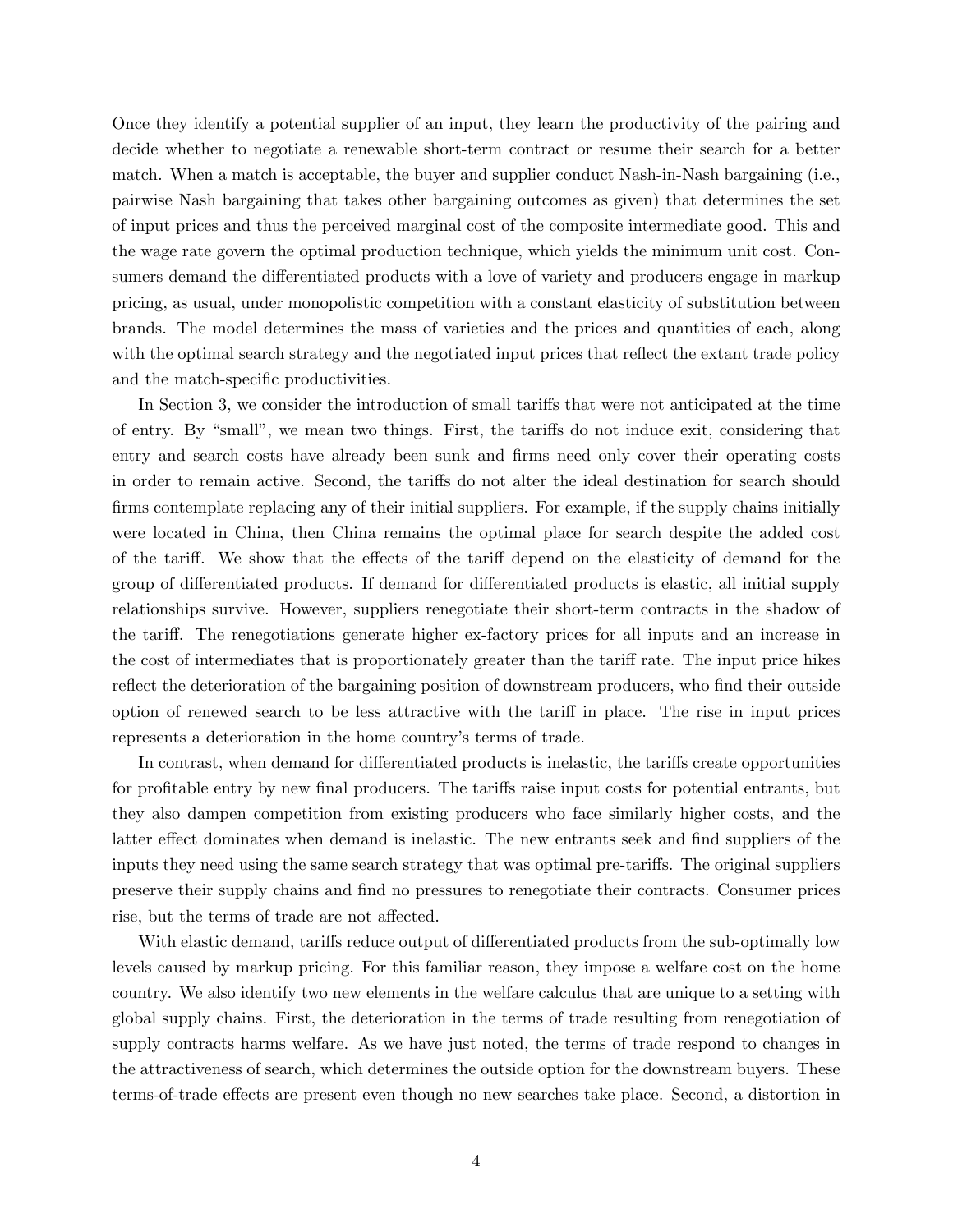the mix of factors used to produce differentiated products results from the bargaining process, and tari§s alleviate this distortion. All told, we cannot rule out the possibility of welfare-enhancing tariffs, but we provide sufficient conditions and plausible parameter values under which welfare falls. Importantly, our analysis implies that the usual welfare analysis of tariffs is bound to miss important channels when imports take place within supply chains.

A different welfare calculus applies when demand for differentiated products is inelastic. Then, the impact on the operating profits of initial producers is neutralized by entry, and new producers earn zero profits. Moreover, the terms of trade do not change. The welfare effect of input tariffs combines the adverse implications for consumer surplus with the positive tariff revenue collected by the government. We find that tariffs harm welfare when the buyers have most of the bargaining power in their procurement relationship, when differentiated products are relatively poor substitutes, and when match productivities are not widely dispersed.

Section 4 addresses larger tariffs, those that alter the ideal location for search. The new optimal search destination might be another low-wage country, if the tariff discriminates against the original suppliers but exempts other potential sources. The evidence suggests that this has happened in response to the recent U.S. tariffs on China, which apparently led companies to consider moving parts of their supply chains to other Asian countries. Alternatively, the new optimal search destination might be the home country, in which case final producers might choose to "reshore" some inputs initially sourced from abroad. Some effects of these larger tariffs are analogous to those for smaller tariffs, but new forces come into play. First, the implications for renegotiation with ongoing suppliers may be quite different. Whereas with small tariffs and elastic demand there is a positive relationship between the size of the tariff and the ex-factory price of inputs, the relationship is negative for a range of tariffs that are large enough to alter the optimal destination for search. With small tariffs, the incentive for renewed search in the original location diminishes with the size of the tariff, thereby tilting bargaining power in favor of suppliers. But with larger tariffs, the threat to search in a new location becomes ever more credible, tilting the renegotiation in the opposite direction. Consequently, we establish a non-monotonic relationship between the size of the tariff and the terms of trade. Second, tariffs that induce partial relocation of supply chains generate switches from low-cost to higher-cost sources. When the new destination for search is a different foreign country, this relocation amounts to Vinerian trade diversion, with the usual adverse implications for the terms of trade and welfare. The welfare implications are less severe when tariffs induce reshoring, because the profit losses suffered by downstream producers from higher input prices are offset by higher profits for upstream firms, which are also a component of home welfare in this case.

In a setting with global supply chains, the welfare analysis of large tariffs can be quite complex. Changes in output levels, factor mix, negotiated prices, and search costs all must be taken into account. Analytical results remain elusive. But numerical calculations with plausible parameter values suggest that 25 percent tariffs on inputs imported through global supply chains impose sizable welfare losses on the country that levies them and that the losses escalate rapidly at high tariff rates.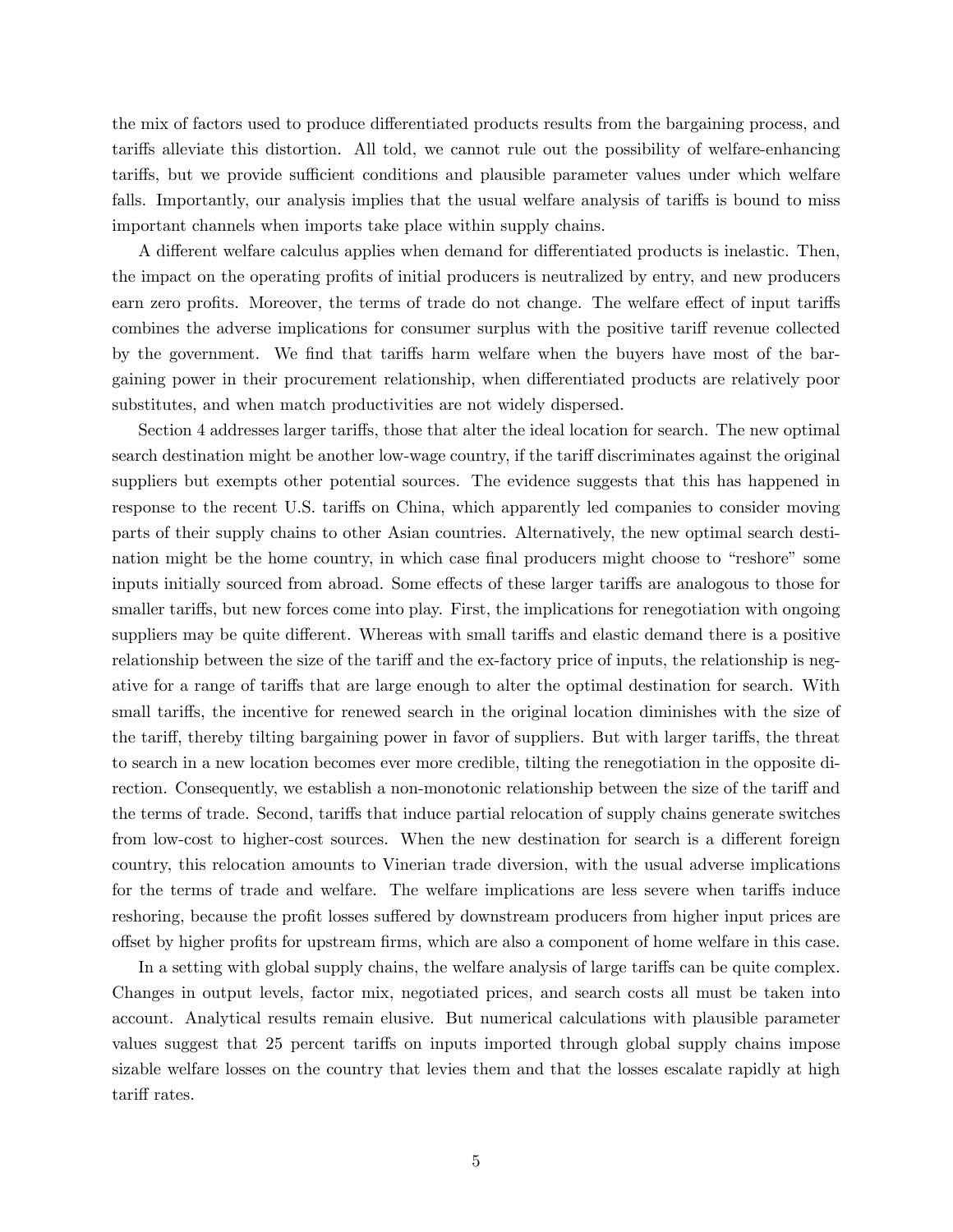As we noted at the outset, our paper contributes to a small literature on the effects of tariffs that are applied to intermediate inputs and an even smaller literature that considers trade policy in the context of global supply chains. The earliest papers on input tariffs focused on effective rates of protection; see, for example, the various papers collected in Grubel and Johnson (1971). The effective rate of protection adjusts the nominal tariff on a final good for the cost of tariffs levied on the imported inputs used to produce that good. Ruffin (1969) and Casas (1973) study second-best tariffs on intermediate goods in small countries that protect their final producers, while Das (1983) considered optimal tariffs on intermediate and final goods in a large country, all in neoclassical settings with perfect competition and constant returns to scale. Blanchard et al. (2017) represents a more recent effort in this same vein. Using an approach that emphasizes the national origin of the value-added content of traded goods, they relate the structure of optimal protection to the sources of value added. Caliendo and Parro (2015) is a well-known paper that brings input tariffs and input-output linkages to quantitative modeling of multi-country trade so as to conduct welfare analysis of trade liberalization.

The papers most closely related to ours are by Ornelas and Turner (2008, 2012) and Antràs and Staiger (2012). These authors focus on the hold-up problems that arise when relationship-specific investments occur with incomplete contracts. Ornelas and Turner (2008) study bilateral relationships in which a foreign supplier must make a relationship-specific investment to sell an input to a downstream, home producer. Tariffs dampen the foreign firm's incentive to do so, thereby exacerbating the underinvestment problem that results from the incomplete contracting. The endogenous investment responses make trade flows more sensitive to trade policy than they would be with conventional, anonymous trade. In Ornelas and Turner (2012), in contrast, specialized inputs are provided by domestic suppliers, whereas imports offer a more generic alternative. In such a setting, tariffs reduce the attractiveness of the outside option to the downstream firm and thereby enhance incentives for relationship-specific investment by the domestic upstream firm. Tariffs on cheap but generic inputs can improve home welfare by mitigating the hold-up problem.

Antràs and Staiger  $(2012)$  study a setting with two small countries and a single, homogeneous good sold at a fixed world price. The producer of the final good is located in the home country, whereas the input supplier is located abroad. The input must be customized for the buyer, so that it has no value outside the relationship. Due to incomplete contracting, the terms of exchange are negotiated after the inputs have been customized and produced. In this setting, the authors identify the optimal input and output taxes and subsidies and the policies that result from noncooperative policy setting in the two countries. Efficiency can be achieved by an input subsidy that resolves the hold-up problem together with free trade in the final good. But the governments have unilateral incentives to invoke sub-optimal policies, because the benefits of any subsidy paid by the home country are shared by firms in the foreign country. As in our model below, trade policy influences the bilateral negotiations between suppliers and buyers, and thereby impacts the terms of trade. But the focus on relationship-specific investments, as opposed to search, and the very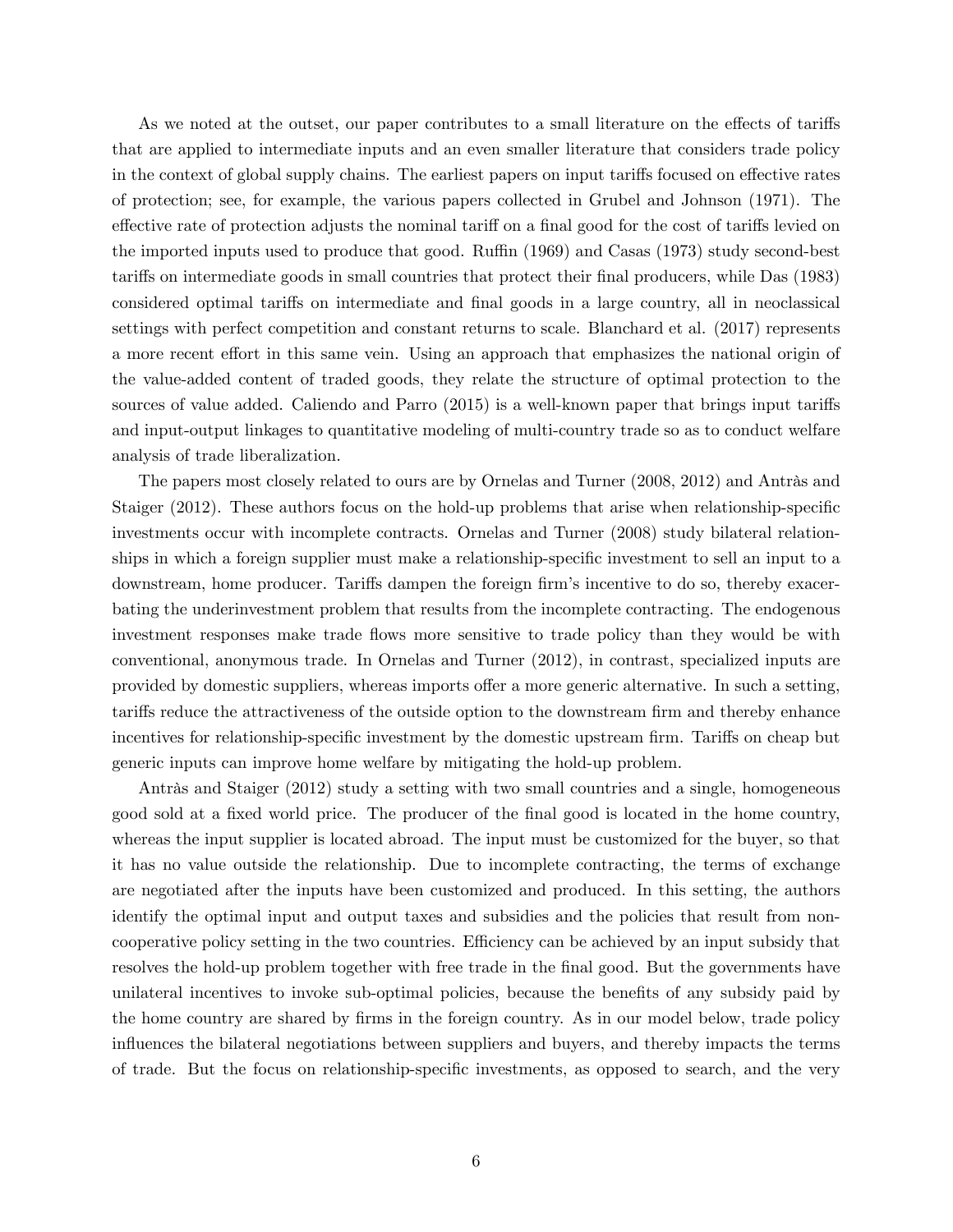different market environment, make the two papers complements rather than substitutes.<sup>6</sup>

A recent paper by Ornelas et al. (2020) examines the reorganization of supply chains induced by preferential trading arrangements. As in their earlier work, they focus on relationship-specific investment in a world of incomplete contracts. Like us, they consider discriminatory trade policies that can divert trade away from the lowest-cost sources. They allow for matching of buyers with heterogeneous suppliers, albeit in a frictionless setting that yields globally-efficient pairings and lacks any stickiness from sunk costs. Their welfare analysis has a second-best flavor similar to ours, although their inefficiencies arise from a different source, namely the insufficiency of investment owing to the hold-up problem. Interestingly, a preferential trade agreement might generate welfare gains in their setting even in the absence of any trade creation.

The remainder of our paper is organized as follows. Section 2 develops our model of global supply chains with costly search and negotiated input prices. Section 3 analyzes unanticipated tariffs that do not change the ideal location for supply chains. In Section 4 we study larger tariffs that render some exempted foreign country or the home market a better place for new searches. Section 5 concludes.

## 2 Foreign Sourcing with Search and Bargaining

In this section, we develop a simple model of global supply chains. Firms in a monopolistically competitive industry combine labor and a composite intermediate good to produce differentiated products. The intermediate good requires a continuum of inputs in Öxed proportions. Each Örm can produce any input it needs using a "backstop" technology or it can search for an external supplier of that input at home or in its choice of foreign markets. When a firm locates a supplier, it learns the productivity of the potential match. Then it can bargain with the supplier over a short-term (but renewable) contract, or it can choose to resume its search. Time is continuous and the interest rate is equal to the subjective discount rate.

In this section, we characterize an initial, long-run equilibrium. We assume that entry takes place in anticipation of free trade, although we could just as easily use any fixed tariff rate as the starting point. In succeeding sections, we introduce small and large tariff shocks and study how they impact the supply-chain relationships.

 ${}^{6}$ In an appendix, Antràs and Staiger (2012) introduce search costs. But they focus on whether search yields a match or not, and optimal search determines how many buyers search in each of several foreign markets, not the intensity of search or the productivity of the resulting matches.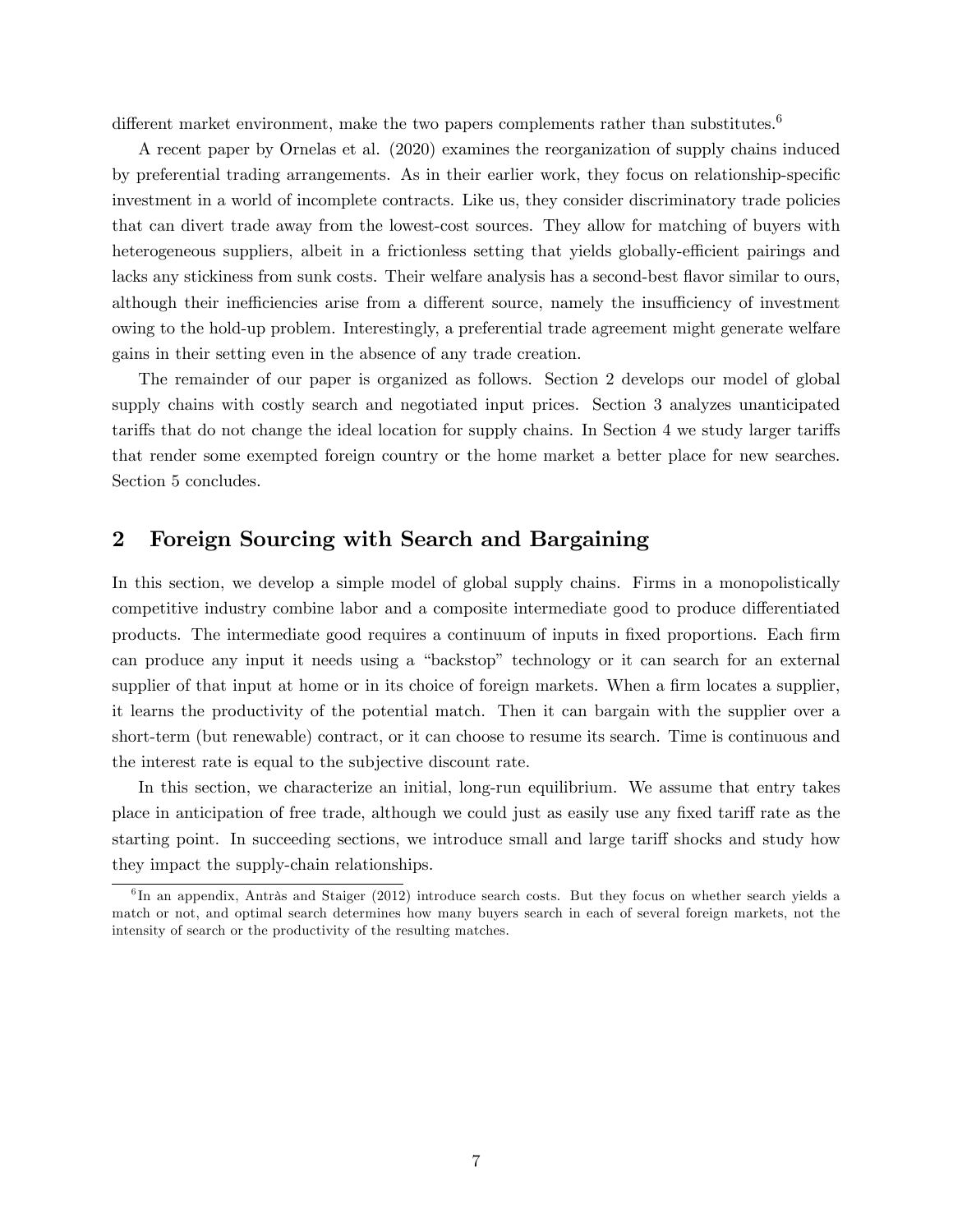### 2.1 Preferences and Demands

We adapt a familiar model of monopolistic competition from Venables  $(1987)$ .<sup>7</sup> Consumers demand a homogeneous good and an array of differentiated products. Preferences are characterized by

$$
\Omega\left(X,Y\right) = Y + U\left(X\right),\,
$$

where  $\Omega(X,Y)$  is the quasi-linear utility of the representative individual, Y is her consumption of the homogeneous good, and  $X$  is an index of consumption of differentiated varieties. We take the mass of consumers to measure one and the subutility  $U(\cdot)$  to have constant elasticity, i.e.,

$$
U\left(X\right) = \begin{cases} \frac{\varepsilon}{\varepsilon - 1} \left(X^{\frac{\varepsilon - 1}{\varepsilon}} - 1\right) & \text{for } \varepsilon \neq 1\\ \log X & \text{for } \varepsilon = 1 \end{cases} \tag{1}
$$

The consumption index takes the familiar form,

$$
X = \left[ \int_0^n x(\omega)^{\frac{\sigma - 1}{\sigma}} d\omega \right]^{\frac{\sigma}{\sigma - 1}}, \sigma > 1,
$$

where  $x(\omega)$  is consumption of variety  $\omega$ , n is the measure of varieties available in the home country, and  $\sigma$  is the constant elasticity of substitution between any pair of brands. The corresponding real price index is

$$
P = \left[ \int_0^n p(\omega)^{1-\sigma} d\omega \right]^{\frac{1}{1-\sigma}}, \tag{2}
$$

where  $p(\omega)$  denotes the per-unit price of brand  $\omega$ .

In order to focus most sharply on the supply chains, we assume that the differentiated final goods are not tradable; this allows us to ignore the determinants of foreign demand for home brands.<sup>8</sup> The representative home consumer purchases differentiated products up to the point where  $U'(X) = P$  or  $X = \mathcal{X}(P) = P^{-\varepsilon}$ . Each individual demands variety  $\omega$  as a function of its price and the aggregate price index according to

$$
x[p(\omega), P] = \mathcal{X}(P) \left[\frac{p(\omega)}{P}\right]^{-\sigma}.
$$
\n(3)

This is also the aggregate demand for variety  $\omega$ , in view of the unit mass of consumers.

The demand for brand  $\omega$  declines, of course, with own price. We want the demand for an individual brand to be increasing in the price index for competitor brands, so we henceforth assume

<sup>&</sup>lt;sup>7</sup>Specifically, we follow Venables (1987) in assuming that there are two sectors, one that is perfectly competitive and another that supplies differentiated products under conditions of monopolistic competition. Venables emphasized the firm delocation that affects welfare in the presence of international transport costs, but here we abstract from such trade costs.

 $8$ We could, alternatively, consider a home country that is small in the market for differentiated products, as in, for example, Demidova and Rodriguez-Clare (2009). They assume that the prices and variety of home products have no effect on either foreign expenditures on these products nor on the foreign price index. Introducing such fixed export demand would have little effect on our analysis.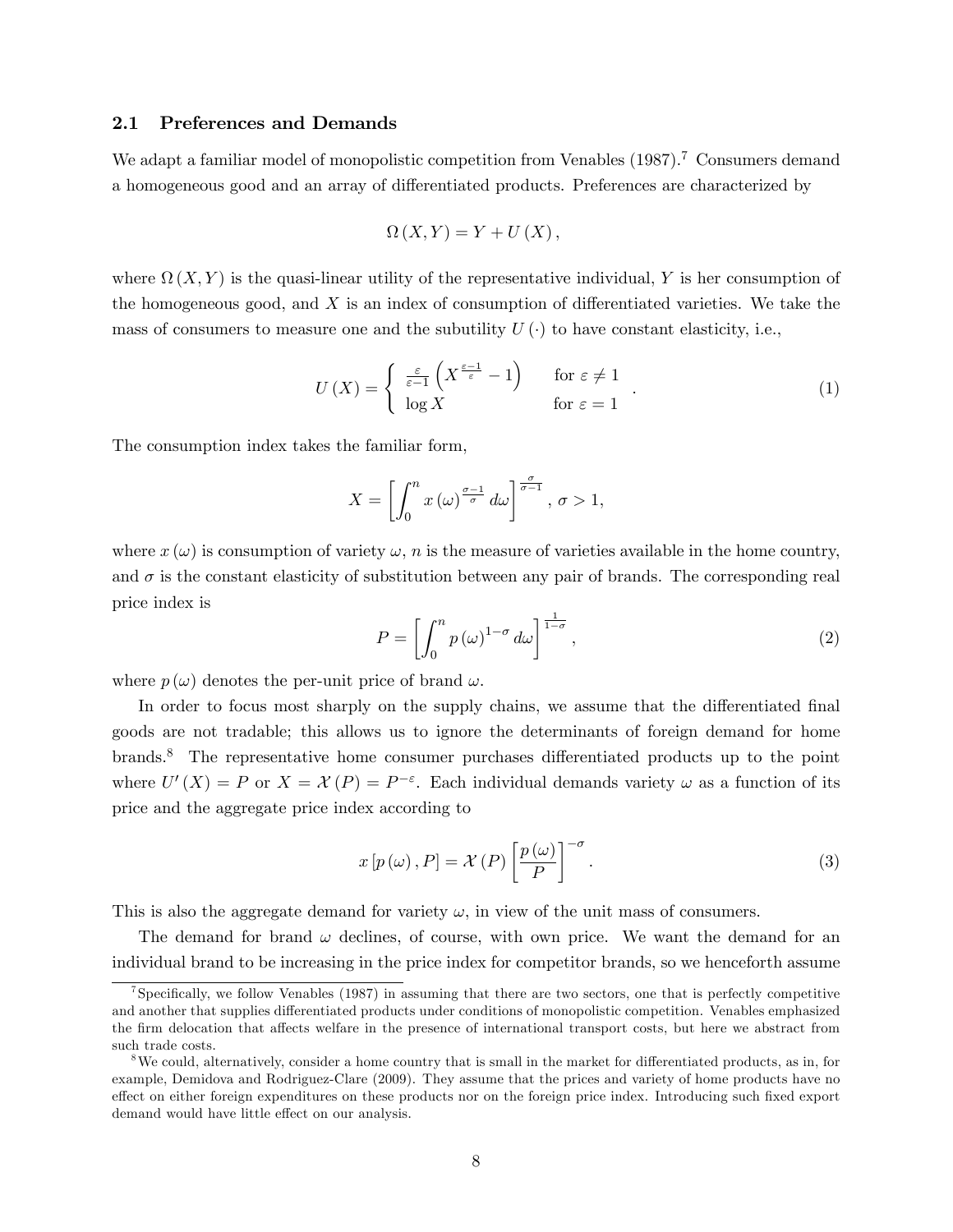that  $\sigma > \varepsilon$ .

#### 2.2 Production

The homogeneous good is produced competitively with labor alone and is freely tradable. By choices of units and numeraire, one unit of good Y requires one unit of labor and bears a normalized price of one. This Öxes the home wage rate at one in units of the homogeneous good.

Firms in the imperfectly-competitive sector produce unique varieties of the differentiated final good using labor,  $\ell$ , and bundles of a composite intermediate good, m, subject to a constantreturns-to scale production function  $z(\ell, m)$ . The composite intermediate good comprises a unit continuum of inputs indexed by  $j$  in fixed proportions, with one unit of each input needed for each unit of the composite.<sup>9</sup>

In the main text, we will often invoke a Cobb-Douglas form for the technology for producing final goods. Then we will refer to

**Assumption 1** The marginal cost of any differentiated product takes the form  $c(\phi) = \phi^{\alpha}$ , with  $0 < \alpha < 1$ .

Here,  $\phi$  represents the cost to the producer of a marginal unit of m. Clearly,  $c(\phi) = \phi^{\alpha}$  is dual to a Cobb-Douglas production function with exponents  $1 - \alpha$  and  $\alpha$  on  $\ell$  and m, respectively, when the wage rate is one.

In addition to variable costs, a firm producing any variety  $\omega$  bears a one-time entry cost of  $F_e$ units of home labor, as well as a recurring fixed operating cost of  $f<sub>o</sub>$ . Moreover, it bears a cost of finding partners for its global supply chain, which we describe in the next section.

#### 2.3 Search

The creation of supply chains requires that producers locate suppliers. The cost of search can be an important component in the response to changes in trade policy. We suppose that firms can search for potential suppliers in one or more of several countries,  $i \in \{1, \ldots, I\}$ . One value of i represents the home country, so that producers of differentiated products might seek out domestic outsourcing relationships. With the symmetry that we impose across inputs, it is always optimal for a firm to search for all of its suppliers in a single country, although that target country might change following the imposition of a tariff. With free trade and the other assumptions described below, the optimal location for any supply chain is the country that has the lowest (efficiency-adjusted) wage. For now, we take the foreign country A to have the lowest wage, i.e.,  $w_A = \min \{w_1, \ldots, w_I\}$ . All home producers conduct their searches in country  $A$ , so we describe the search process without reference to the i index and write w instead of  $w<sub>A</sub>$ . However, once the home country introduces a

 $^{9}$ Inasmuch as the input suppliers must be identified through search and they provide match-specific productivity at a negotiated price, it is immaterial whether the inputs used by different final producers are physically the same or not, so long as all aspects of the search, matching and bargaining are symmetric across producers.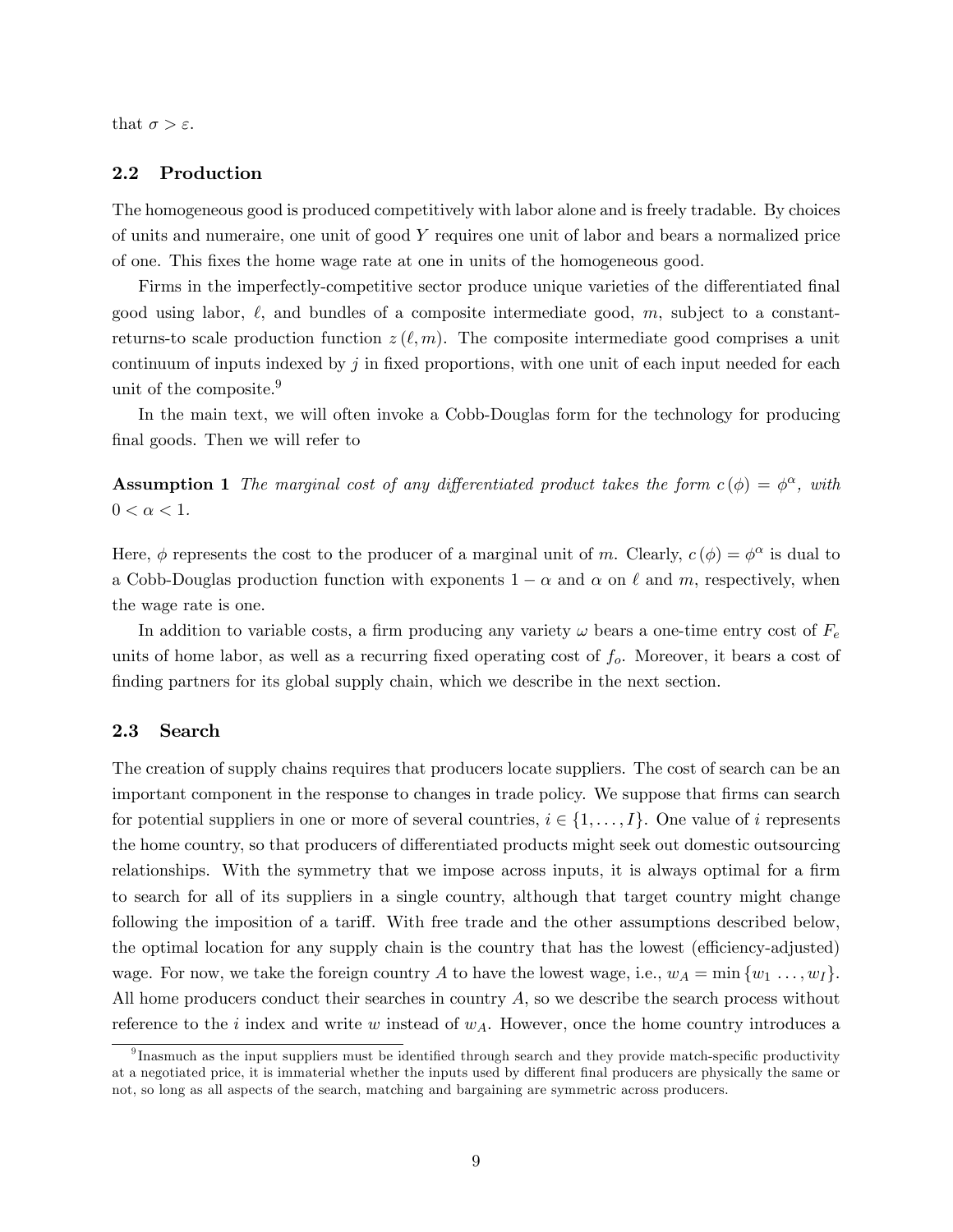tariff on inputs imported from country  $A$ , producers might seek out new suppliers at home or in some other country (if there is any) that is exempt from the tariff.

Search requires home labor. A firm  $\omega$  seeking a supplier for input j can take a draw from a cumulative distribution  $G(\cdot)$  at a capital cost of F. The realization of this draw, a, reveals the quality of the match between the producer and the particular supplier. Specifically, a potential supplier with match-specific (inverse) productivity a can produce a unit of input j for brand  $\omega$ at a cost of aw. The firm producing  $\omega$  decides whether to negotiate a short-term but renewable contract to buy input  $j$  from the potential supplier or whether to continue its search by taking another, independent draw from  $G(\cdot)$  at an additional cost of F. For simplicity, we abstract from the time that may elapse between draws and assume, instead, that all search takes place in an instant. We assume that  $g(a) \equiv G'(a) > 0$  for all  $a \in (0,1]$  and  $g(a) = 0$  for all  $a > 1$ . The firm producing brand  $\omega$  also has access to an inferior but viable backstop technology for producing every input j that requires one unit of labor per unit of output. As we shall see, this option—that might be a fallback in case of a sequence of failed negotiations—proves to be irrelevant to the equilibrium outcome whenever supply chains form.

The optimal search strategy, as usual, involves a reservation stopping rule.<sup>10</sup> Let  $\bar{a}$  be the reservation level, which the firms choose optimally. Then a firm takes another draw for the input j if and only if all of its prior draws for that input had inverse match productivities that exceed  $\bar{a}$ . Ultimately, all of a firm's suppliers will have inverse productivities in the range  $[0, \bar{a}]$ , with densities given by  $g(a)/G(\bar{a})$ . Given the continuum of inputs and the independence across them, the search process (plus bargaining) leads to a deterministic cost for a given quantity of the composite intermediate.

We can readily calculate the total cost of a firm's search effort,  $S(\bar{a})$ , as a function of the stringency of its stopping rule. When a firm takes its first draw, it pays  $F$ . Then, with probability  $G(\bar{a})$  it achieves at least its reservation level of match productivity, in which case there are no further search costs. With the remaining probability,  $1-G(\bar{a})$ , it encounters a supplier with  $a > \bar{a}$ , in which case it finds itself facing again a search cost of  $S(\bar{a})$ . It follows that  $S(\bar{a}) = F + [1 - G(\bar{a})] S(\bar{a})$ , or

$$
S\left(\bar{a}\right) = \frac{F}{G\left(\bar{a}\right)}.
$$

This is the expected capital cost of search for any one input as well as the aggregate cost of search for the measure one of inputs in the bundle.

As with the cost function, it will prove useful to posit a convenient functional form for  $G(\cdot)$ . In the main text, we shall often make use of

**Assumption 2** The distribution function  $G(a)$  takes the form  $G(a) = a^{\theta}, \theta > 1$ ,

where  $\theta$  captures (inversely) the spread of productivities in this Pareto distribution.

 $10$ See, for example, Benkert et al. (2018) for proof that a reservation stopping rule is optimal in this environment.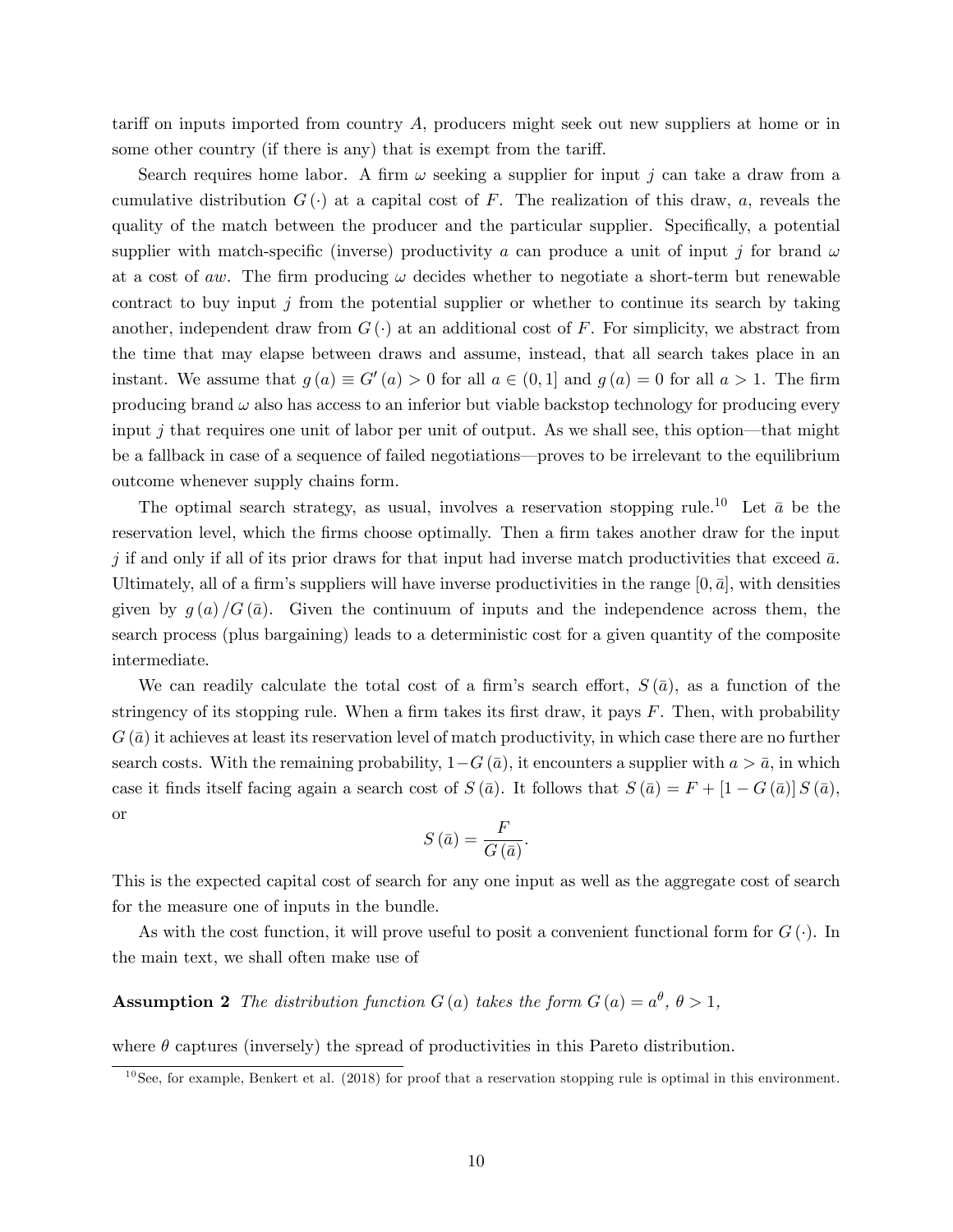## 2.4 Bargaining

In principle, a downstream firm might bargain with its suppliers over both prices and quantities. However, full efficiency would require a joint negotiation of quantities with all suppliers and this would be quite impractical with many of them. Instead, we invoke simultaneous but separate (ìNash-in-Nashî) bargaining; i.e., each negotiation between a buyer and a potential supplier takes all other bargaining outcomes as given.<sup>11</sup> In our setting with a Leontief technology, this takes bargaining over quantities off the table; once a firm has decided to purchase  $m$  units of every input from its many other suppliers, it has no use for any more than this amount from the individual supplier with whom it is bargaining, nor can it manage with less without wasting the purchase of other inputs. Inasmuch as the price of a single input has a negligible effect on the cost of the bundle, the buyer and each of its suppliers have no conflict over quantity given the outcome of the other negotiations. Instead, each pair takes  $m$  as given and the parties haggle only over price. We assume Nash bargaining with exogenous weights  $\beta$  for the buyer and  $1-\beta$  for the seller and denote the agreed price per unit of an input produced with inverse productivity a by  $\rho(a)$ .<sup>12</sup>

The seller has no outside option. Therefore a seller with match productivity  $a$  earns a surplus from the relationship equal to the difference between its revenues  $\rho(a)$  m and its production costs, *wam*, considering that the m units of the composite require m units of each of its components. The buyer, in contrast, has two options should the negotiation break down. It can produce input j using its backstop technology, with a labor coefficient of one and a wage of one. Or it can resume its search for an alternative supplier. Clearly, the latter option dominates, or else it would not have begun to search in the Örst place. Therefore, the outside option for the buyer is the expected cost of finding a new supplier plus the payment it would expect to make to that supplier. Continued search engenders an expected capital cost of  $S(\bar{a})$ , or a flow cost of  $rS(\bar{a})$ , where r is the constant interest rate, equal to the representative individual's subjective discount rate. The expected payment to an alternative supplier is  $\mu_{\rho}(\bar{a}) m$ , where

$$
\mu_{\rho}(\bar{a}) = \frac{1}{G(\bar{a})} \int_0^{\bar{a}} \rho(a) g(a) da
$$

is the expected price of an input drawn randomly from the truncated distribution with domain  $[0, \bar{a}]$ . Thus,

$$
\rho(a) = \arg \max_{q} (qm - wam)^{1-\beta} \left[ \mu_{\rho}(\bar{a}) m + rS(\bar{a}) - qm \right]^{\beta}.
$$

 $11$ Note that a Stole-Zwiebel (1996) protocol would not yield different results in our setting, because with every input  $i$  essential to production, a failed negotiation would result in a potential supplier being replaced by another, with negligible impact on the other bargains.

 $12$ Technically speaking, there exist many Nash-in-Nash equilibria, because once all other negotiations have generated a quantity of some  $\tilde{m}$ , an individual pair of buyer and supplier has every incentive to agree to this same quantity. Among the Nash-in-Nash equilibria, we focus on the one most preferred by the buyer, who is the only party engaged in multiple negotiations. This amounts to the same as allowing the buyer to specify the quantity of each input in advance of the individal, bilateral negotiations.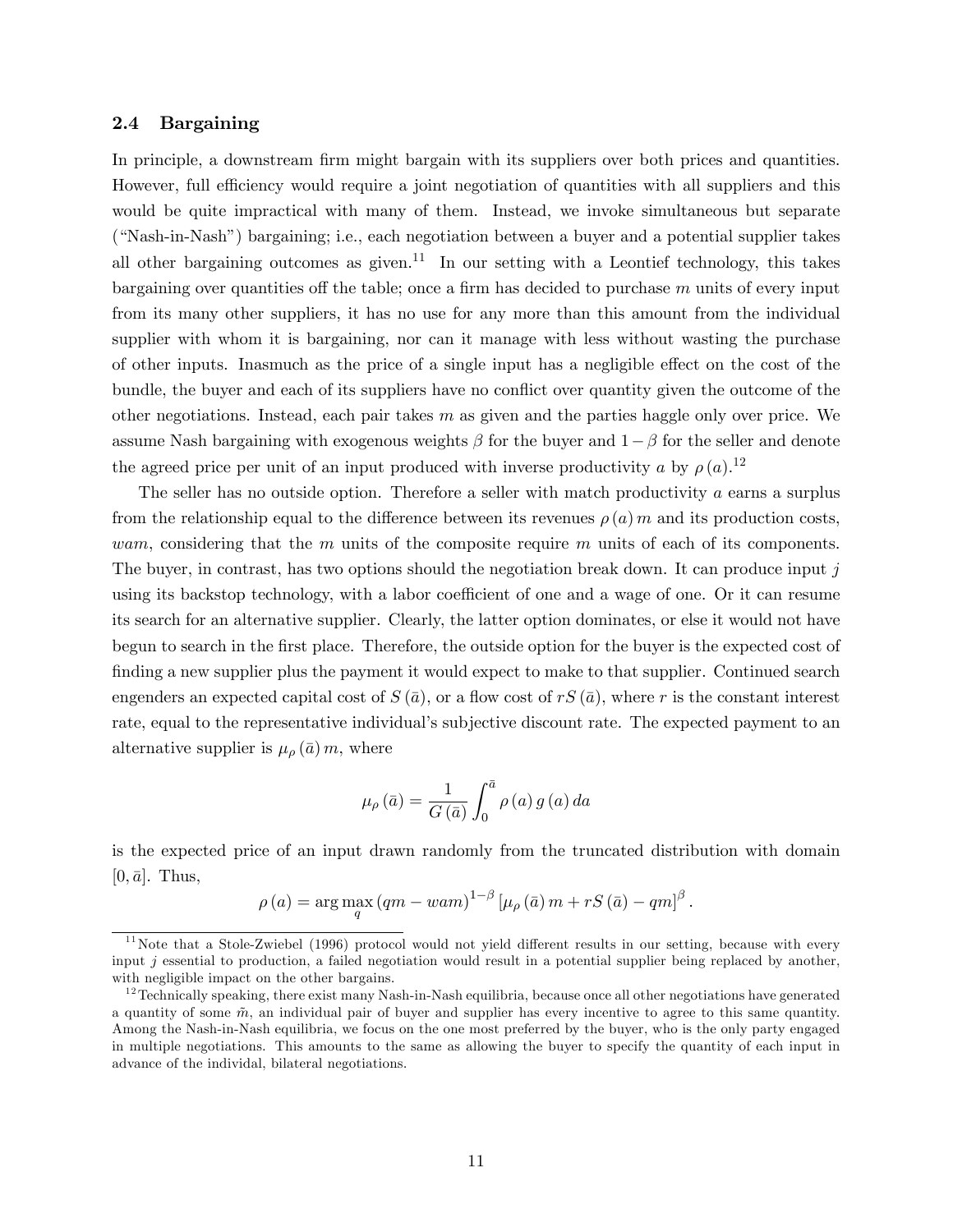The Nash bargaining solution implies

$$
\rho(a) = \beta wa + (1 - \beta) w \mu_a(\bar{a}) + \frac{1 - \beta}{\beta} \frac{f}{mG(\bar{a})}
$$
(4)

and that

$$
\mu_{\rho}(\bar{a}) = w \mu_a(\bar{a}) + \frac{1-\beta}{\beta} \frac{f}{mG(\bar{a})},
$$

where  $\mu_a(\bar{a})$  is the conditional mean of a for  $a \leq \bar{a}$  and  $f \equiv rF$  is the debt service on the capital expenditure F. When the producer follows the same search strategy and bargaining process for all of its inputs, it pays  $\mu_{\rho}(\bar{a})$  per unit for its composite intermediate good plus the fixed cost of search,  $f/G(\bar{a})$ . Thus, the total cost of m units of the intermediate good runs to  $\int w\mu_a(\bar{a}) + \frac{1-\beta}{\beta}$ f  $mG(\bar{a})$  $\mid m+$  $f/G(\bar{a}) = w\mu_a(\bar{a})m + f/\beta G(\bar{a})$ <sup>13</sup> Note that each firm perceives a constant marginal cost of  $\phi = w\mu_a(\bar{a})$  for each unit of the composite intermediate good.

#### 2.5 Cost Minimization

To minimize cost, the firm chooses the optimal search strategy  $\bar{a}$  for producing m units of the intermediate, and the optimal factor mix, m and  $\ell$ , for producing x units of its brand. The factor mix minimizes  $\ell + w\mu_a(\bar{a}) m + f/\beta G(\bar{a})$ , subject to  $z(\ell,m) \geq x$ . Notice that the third term in the minimand is independent of  $\ell$  and m. Evidently, the firm perceives a fixed search cost (including the fact that the search costs weaken the buyer's bargaining position) of  $f/\beta G(\bar{a})$  and a constant marginal cost of  $c [1, w \mu_a (\bar{a})]$ , where  $c (\cdot)$  is the unit cost function dual to  $z (\cdot)$ . We shall henceforth suppress the first argument in  $c(\cdot)$ —which is the constant, unitary home wage—and write the unit cost more compactly as  $c(\phi)$ , where  $\phi = w\mu_a(\bar{a})$  is the perceived marginal cost of a unit of m. Shephard's Lemma then gives us the factor demands, so that  $m = xc'$  and  $\ell = x (c - w\mu_a c')$ .

Turning to the optimal search strategy, the total (flow) cost of  $m$  units of the composite intermediate comprises the aggregate payment to suppliers,  $m\mu_{\rho}(\bar{a}) = m w \mu_{a}(\bar{a}) + (1 - \beta) f / [\beta G(\bar{a})],$ and the debt service on the capital cost of search,  $f/G(\bar{a})$ . The tradeoff facing each firm is clear. On the one hand, a more exacting strategy generates a better average match productivity and thus a lower variable component in the payment to suppliers. On the other hand, a more stringent search strategy spells higher fixed costs of search and a larger fixed component in the payment to suppliers. Each firm chooses  $\bar{a}$  to minimize the sum, i.e.,  $\bar{a} = \arg \min_a [m w \mu_a(a) + f/\beta G(a)]$ . Then, if an interior solution exists, the first-order condition implies

$$
m w \mu_a' \left( \bar{a} \right) = \frac{fg\left( \bar{a} \right)}{\beta G \left( \bar{a} \right)^2}.
$$
\n<sup>(5)</sup>

Noting that  $\mu'_a(\bar{a}) = g(\bar{a}) [\bar{a} - \mu_a(\bar{a})] / G(\bar{a})$ , and substituting (5) into (4), we can write the nego-

 $13$  Inasmuch as the firm can produce the inputs in-house at a cost of m, outsourcing proceeds if and only if there exists an  $\bar{a}$  for which  $w\mu_a(\bar{a}) + \frac{1}{\beta} \frac{f}{mG(\bar{a})} < 1$ .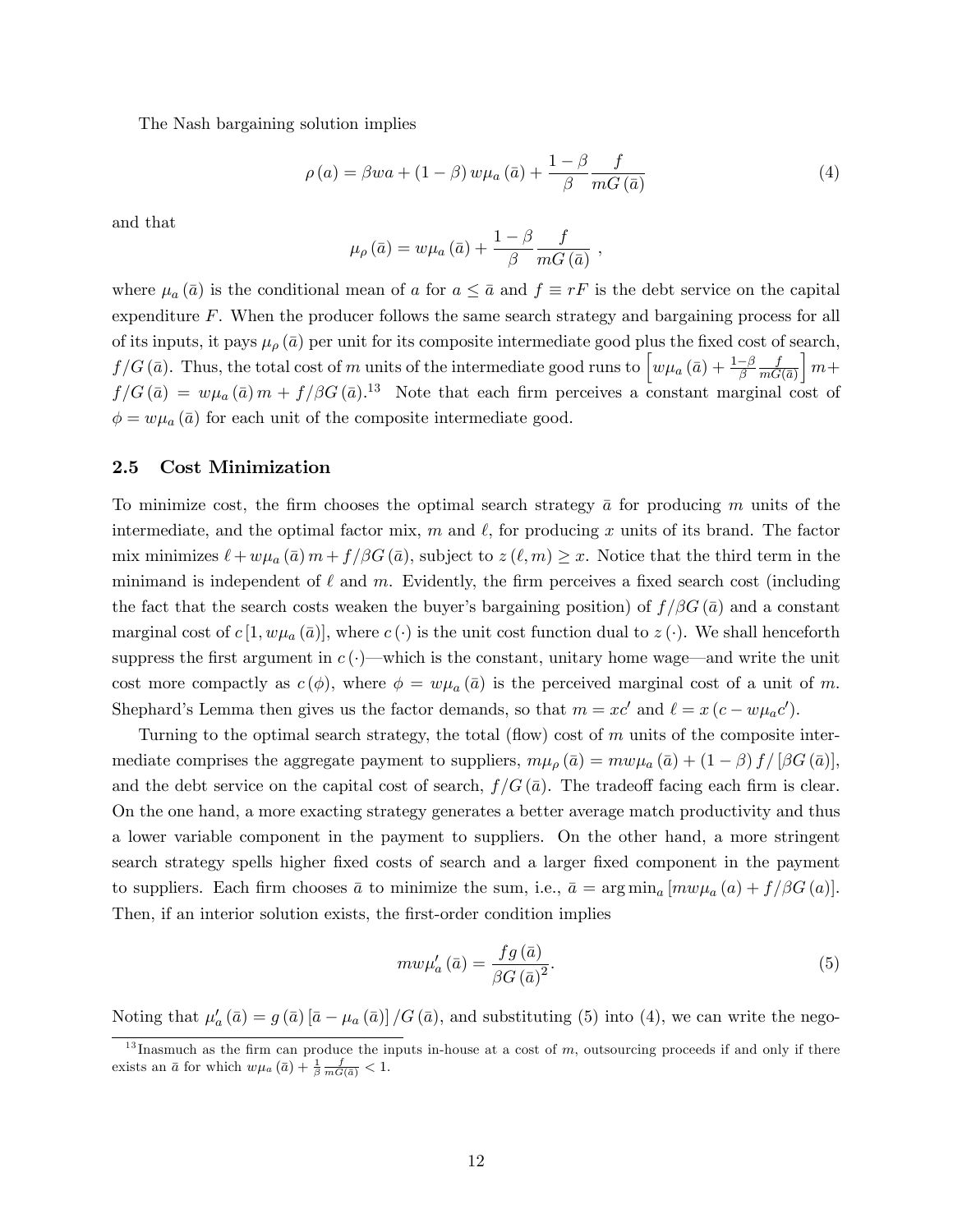tiated price of an input with inverse productivity a as

$$
\rho(a) = \beta w a + (1 - \beta) w \bar{a} , \qquad (6)
$$

a weighted average of the supplier's production cost and the cost of producing the input with the reservation match productivity.

We can gain further insight into the optimal search strategy by applying Assumption 2. In this case,  $\mu_a(\bar{a}) = \frac{\theta}{\theta+1}\bar{a}$  and  $g(\bar{a})/G(\bar{a})^2 = \theta/\bar{a}^{\theta+1}$ . Then, the first-order condition can be written as

$$
\bar{a}^{\theta+1} = \frac{f(\theta+1)}{\beta m w}.
$$

Intuitively, the stopping rule is more tolerant (higher  $\bar{a}$ ) when search draws are more costly or the distribution of productivities is tighter. Search effort is greater (lower  $\bar{a}$ ) when the foreign wage is higher, the scale of production is larger, or the buyers have more bargaining power; in these situations, the producers have more at stake in the search process. The greater is the search effort, the lower are the resulting transaction prices of all inputs, per  $(6)$ . Of course, the scale of production and the demand for intermediates are endogenous in the full equilibrium, so the total effect of the parameters  $f, \theta, \beta$ , and w must include the indirect effects that operate through m.

#### 2.6 Profit Maximization and Monopolistically-Competitive Equilibrium

The firms in the differentiated-products sector face a constant elasticity of demand, per (3). They maximize profits, as usual, by charging a proportional markup over marginal cost,

$$
p = \frac{\sigma}{\sigma - 1} c(\phi). \tag{7}
$$

These prices yield operating profits of

$$
\pi_o = \frac{(\sigma - 1)^{\sigma - 1}}{\sigma^{\sigma}} \mathcal{X}(P) P^{\sigma} c(\phi)^{1 - \sigma} - \frac{(1 - \beta)f}{\beta G(\bar{a})} - f_o.
$$
\n(8)

The first term in  $(8)$  is the difference between revenues and variable costs when the marginal cost of production is  $c(\phi)$ ,  $\phi = w\mu_a(\bar{a})$  and firms practice the pricing rule in (7) subject to the demands in (3). The second term represents the sum of ongoing Öxed payments to suppliers that result from the Nash bargains prescribed by  $(4)$ . The last term in  $(8)$  is the recurring, fixed operating cost.

In a symmetric equilibrium, all firms charge the same price,  $p$ . Then  $(2)$  implies

$$
P = n^{-\frac{1}{\sigma - 1}}p.
$$

As usual, the index increases linearly with the price of a typical brand, but decreases with the number of brands. This reflects the "love of variety" inherent in the Dixit-Stiglitz formulation.

Finally, in a monopolistically-competitive equilibrium with free entry, the present value of op-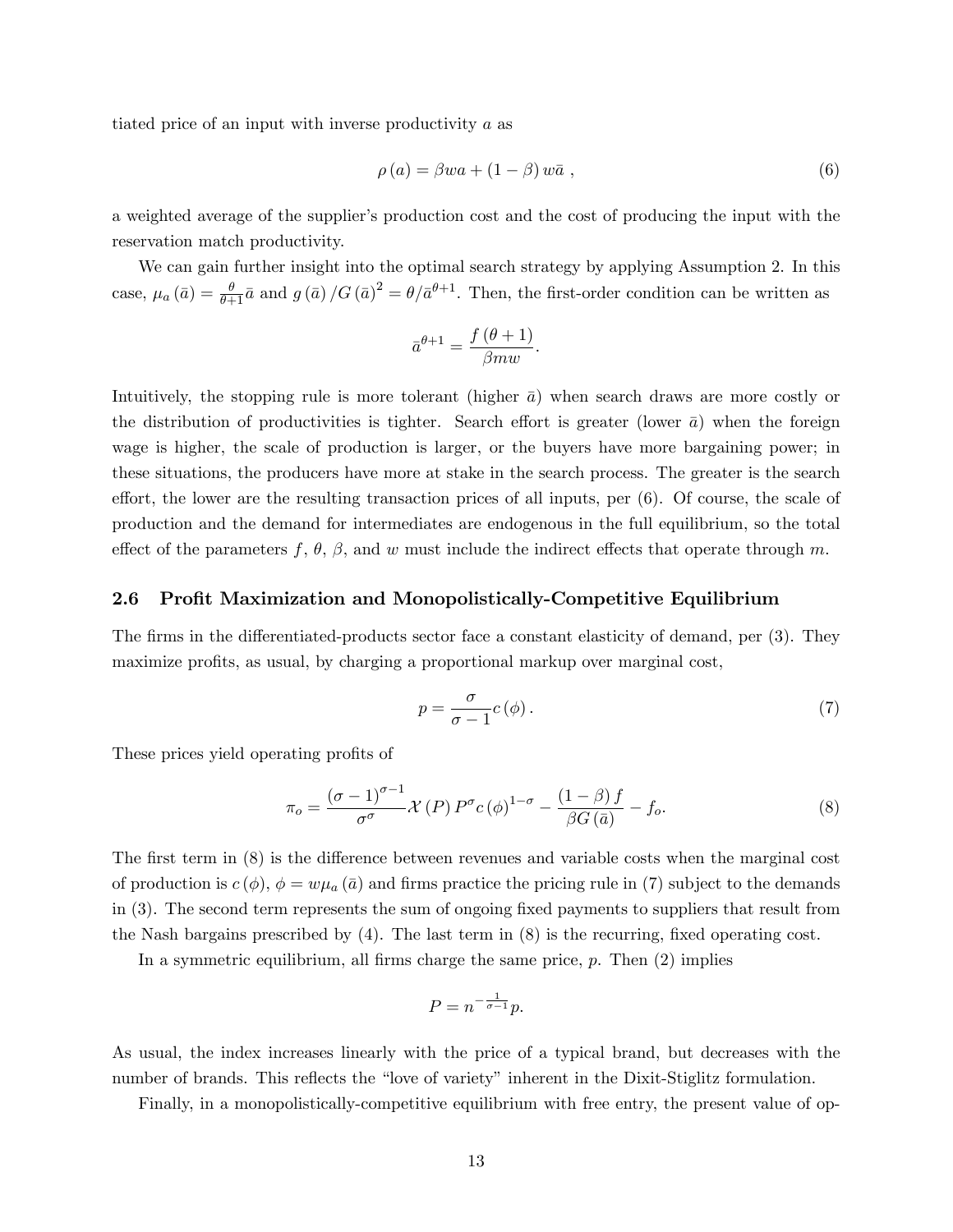erating profits matches the fixed costs of entry and of search, or

$$
\pi_o = f_e + \frac{f}{G(\bar{a})} ,
$$

where  $f_e = rF_e$  denotes the debt service on the one-time entry cost and  $f/G(\bar{a})$  represents the debt service on the sunk search costs. Together, the model determines  $n, x$ , and  $p$ , as in the original Venables (1987) setting, as well as the demand for intermediates per brand, m, and the search intensity,  $\bar{a}$ , that result from the formation of supply chains. The equilibrium described in this section will serve as the initial condition when we study unanticipated tariffs in Sections 3 and 4 below.

#### 2.7 Properties of the Initial Equilibrium

To elucidate some of the properties of the free-trade equilibrium, we invoke Assumptions 1 and 2 that posit common and convenient functional forms for the production function and the distribution of match productivities.

First, we examine the conditions for an interior optimal stopping rule in the low-wage country; i.e., when is  $0 < \bar{a} < 1$ ? For this, we need the second-order condition also to be satisfied at the  $\bar{a}$  that satisfies (5) and we need the solution for  $\bar{a}$  to be less than one when m takes on its equilibrium value. In the appendix, we prove that the second-order condition is satisfied at  $\bar{a}$  under Assumptions 1 and 2 if and only if  $\theta > \alpha (\sigma - 1)$ . This condition is more likely to be satisfied if the dispersion of productivities is relatively low  $(\theta \text{ high})$ , if output is relatively unresponsive to the volume of intermediates  $(\alpha \text{ low})$  and if the differentiated varieties are relatively poor substitutes for one another. Otherwise, costs may be monotonically increasing with  $\bar{a}$  and it may be optimal to search indefinitely despite the prohibitive fixed cost of doing so, because operating profits rise even faster than fixed costs as production costs go to zero. To abstract from such an unrealistic situation, we label for future reference

Assumption 3 When the production function satisfies Assumption 1 and the productivity distribution satisfies Assumption 2,  $\theta > \alpha (\sigma - 1)$ .

However, as we also show in the appendix, when the second-order condition is satisfied, a higher value of  $\theta$  generates a greater cutoff,  $\bar{a}$ . This makes intuitive sense, inasmuch as a less dispersed distribution of productivities implies a smaller return to search. For  $\theta$  sufficiently large, firms take only a single draw from  $G(a)$  and accept any outcome; i.e.,  $\bar{a} = 1$ . An interior value for  $\bar{a}$  thus requires that  $\theta$  should be neither too small nor too large.

Under Assumptions 1 and 2, we can solve explicitly for  $\bar{a}$ . We find

$$
\bar{a}^{\theta} = \frac{f}{f_o + f_e} \frac{\theta - \alpha (\sigma - 1)}{\beta \alpha (\sigma - 1)}.
$$
\n(9)

The right-hand side of (9) is positive under Assumption 3. It is less than one if the cost of search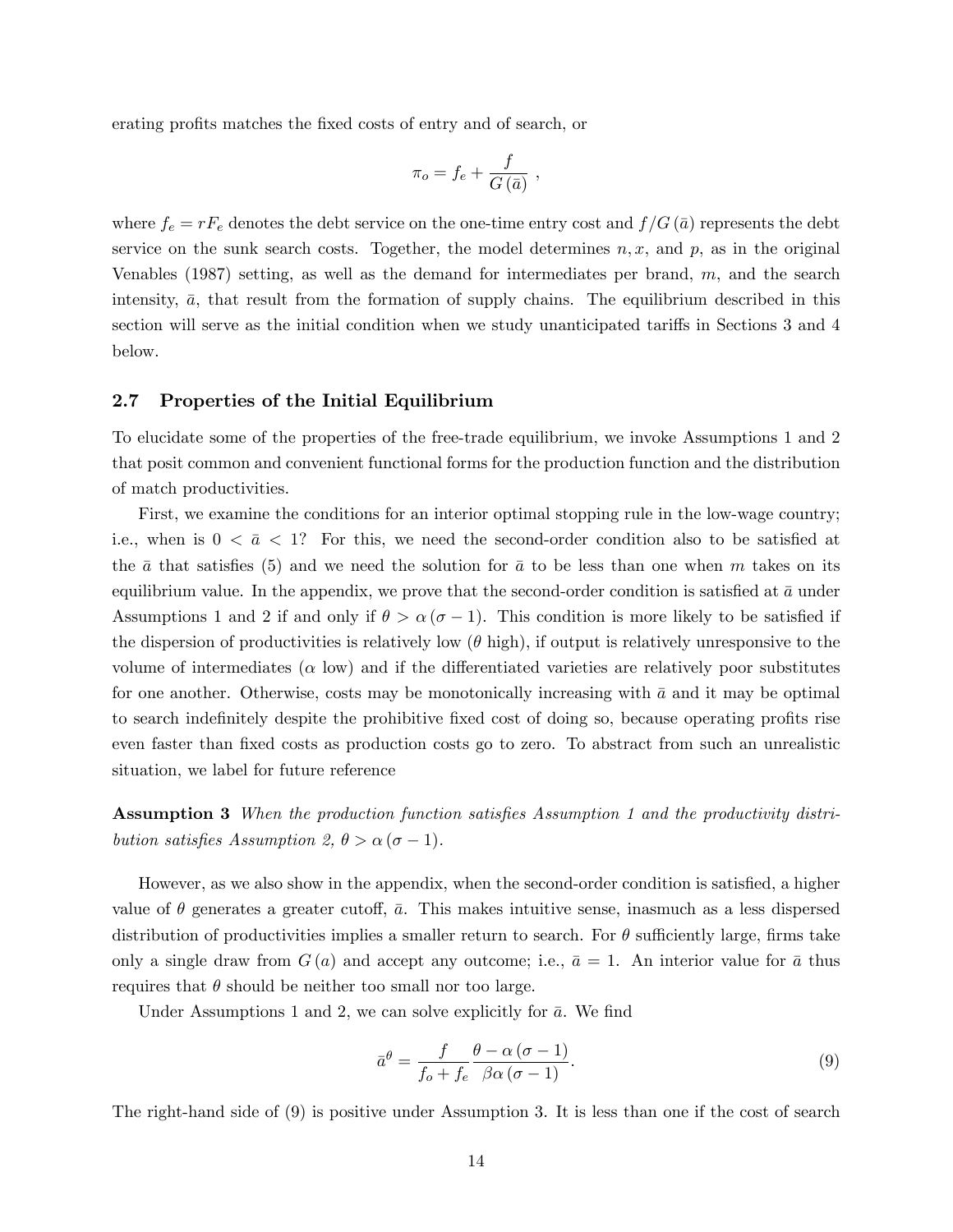is not too large compared to the one-time cost of entry and the Öxed cost of operation and if the buyers' bargaining power is not too low. We henceforth assume parameter values that ensure  $\bar{a} < 1$ .

Using the value of  $\bar{a}$  in (9), we can solve for the price index P and the number of varieties n from a system of two equations; see the appendix. As in other models of monopolistic competition, variety is greater and the price index of differentiated products is lower when the one-time cost of entry and the fixed cost of operation are small. A lower value of the price index  $P$  corresponds to a higher level of welfare. As for the search costs, a lower value of  $f$  also implies a lower equilibrium price index and greater welfare. The equilibrium number of firms may increase or decrease with  $f$ , according to whether  $\varepsilon < 1$  or  $\varepsilon > 1$ .

## 2.8 Departing from Free Trade

We are now ready to introduce tariffs on imported inputs. We will study tariffs that come as a surprise to downstream producers who have already formed their supply chains. Once the tariffs have been implemented, firms expect them to persist indefinitely. Let  $\tau$  denote one plus the ad valorem tariff rate. We assume that  $\tau$  is not so large as to induce exit by any of the original producers. These Örms have already borne the sunk costs of entry and search, so they need only cover their fixed and variable operating costs to remain active. Since  $\pi_o = f_e + f/G(\bar{a}) > 0$  in the initial equilibrium, there is room for input costs to rise without their causing exit.<sup>14</sup>

We distinguish two sizes of tariffs. In the next section, we consider "small" tariffs that do not alter the preferred location for search by any suppliers, while in Section 4 we study "large" tariffs. Under free trade, the price distribution of inputs sourced from country  $A$  dominates that for any other country. However, a tariff raises the potential cost of importing from country  $A$ . If there happens to exist another country  $B$  that is exempt from the tariff (including the home country) such that  $w_B < \tau w_A$ , then country B takes over as the destination for all prospective searches once the tariff is put in place. Thus, small tariffs are those that satisfy  $\tau < w_B/w_A$  whereas large tariffs are those such that  $\tau > w_B/w_A$ , for some country B that is not subject to the tariff.

As a guide to what follows, it is helpful to consider Figure 2, in which we show various sizes of the tariff and further distinguish final goods facing elastic demand ( $\varepsilon > 1$ ) from those facing inelastic demand ( $\varepsilon < 1$ ). In either case, the demarcation between small and large tariffs comes at  $\tau = w_B/w_A$ . When demand is elastic, we will find that a small tariff reduces operating profits for all actual and potential Önal-good producers, so that no new entry occurs. Moreover, the initial producers see a diminished incentive for search relative to free trade, so none resume their searching. For large tariffs, the ideal destination for potential new searches shifts from country A to some country B. When the tariff rate is only slightly greater than  $w_B/w_A$ , no new searches actually take place. For still larger tariffs in excess of some  $\tau_c$ , renegotiation takes place in enduring relationships, but producers also replace their least-productive initial suppliers.

 $14$ It is not difficult to extend the analysis to a range of large tariffs that induce exit from the industry. Exit can happen only when demand for the final good is elastic. In such circumstances, the decline in variety represents an additional channel for welfare loss that is absent from our analysis; see the last section of the appendix for details.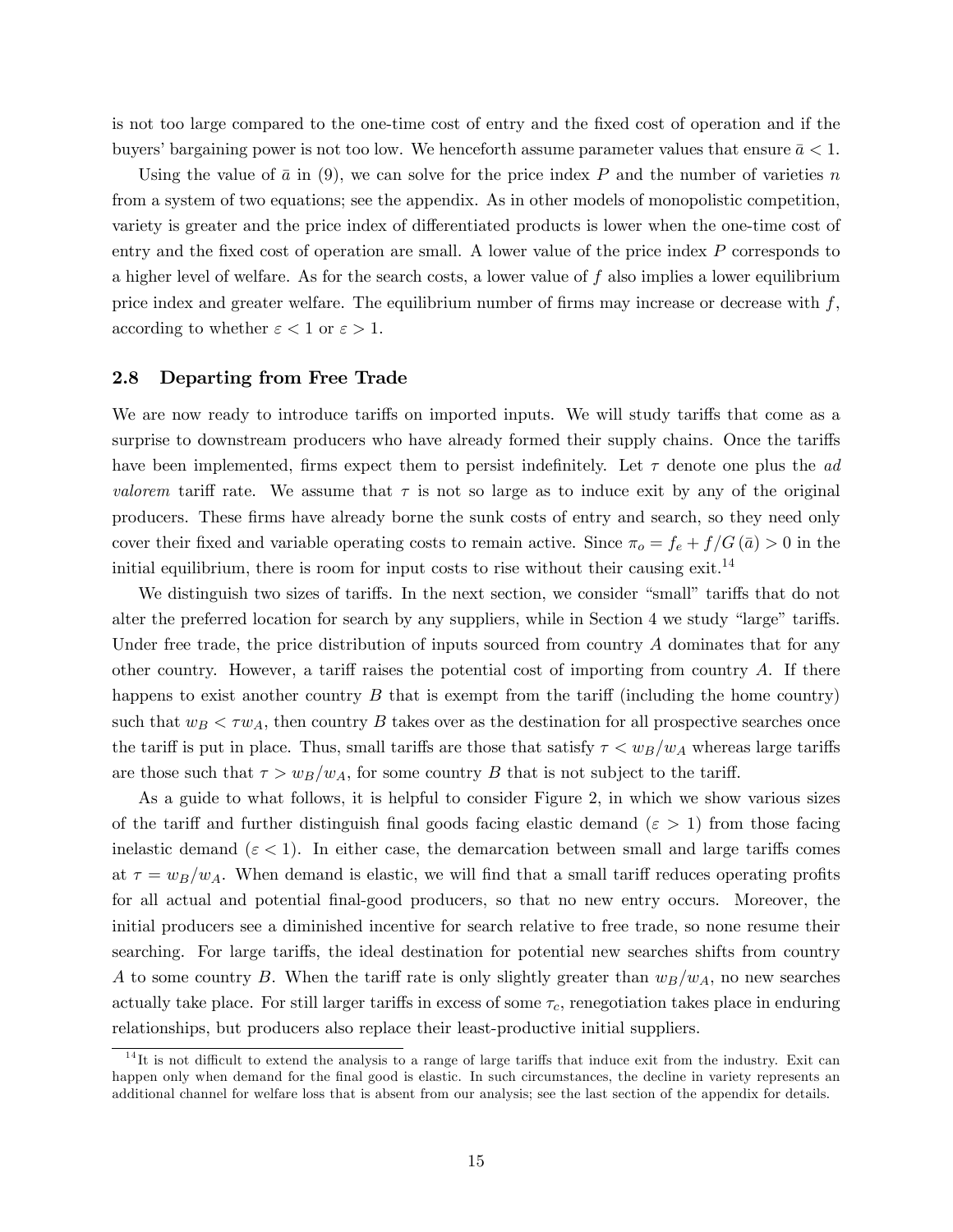|   | Original producers retain<br>all suppliers from country<br>A, no new entrants | Original producers replace some suppliers<br>from country A with suppliers from country<br>B, no new entrants |  |
|---|-------------------------------------------------------------------------------|---------------------------------------------------------------------------------------------------------------|--|
|   | $w_B$<br>$w_A$                                                                | $\tau_c$                                                                                                      |  |
|   |                                                                               | Elastic demand: $\varepsilon > 1$                                                                             |  |
|   |                                                                               |                                                                                                               |  |
|   | Original producers<br>retain all suppliers                                    |                                                                                                               |  |
|   | from country A, new                                                           | Original producers replace some suppliers                                                                     |  |
|   | entrants find suppliers<br>in country A                                       | from country A with suppliers from country<br>B, new entrants find suppliers in country B                     |  |
| 1 | $w_B$                                                                         |                                                                                                               |  |
|   | W A                                                                           |                                                                                                               |  |

Inelastic demand:  $\varepsilon < 1$ 

Figure 2: Sourcing Patterns

The case of inelastic demand is rather different. Then incentives for search intensify given  $n$ , and potential profits rise. The rise in potential profits induces entry by new producers of differentiated products. The stiffer competition chokes of incentives for more stringent search. In the equilibrium with a small tariff, the original producers maintain their relationships with all of their initial suppliers at the initial terms of trade. The new entrants find their suppliers in country A and negotiate prices similar to those paid by the original producers. Large tariffs also induce entry. Then the original producers replace their least productive suppliers in country A with new suppliers in country  $B$ . New entrants form their supply chains entirely in country  $B$ . We will elaborate all of these claims in what follows.

## 3 Small, Unanticipated Tariffs

We begin by examining the renegotiation that takes place in enduring relationships under the shadow of a small tariff. We then address the decision by original producers to engage in renewed search to replace relatively unproductive suppliers and the decision by potential entrants to bear the fixed cost of entry and of establishing a supply chain. Later in this section, we study the effects of small tariffs on input prices, output prices, and welfare.

## 3.1 Renegotiation in Enduring Relationships

A small tariff alters the parties' bargaining positions in two ways. First, it imposes a direct burden that must be borne by one or both parties. Second, it alters a producer's optimal search strategy and thereby its outside options. If the initially agreed price does not exactly balance these new considerations, then renegotiation generates new terms.

Let  $\rho(a, \tau)$  denote the renegotiated price that a producer pays to its supplier of some input j when the inverse match productivity is a and the ad valorem tariff rate is  $\tau - 1$ . Upon importing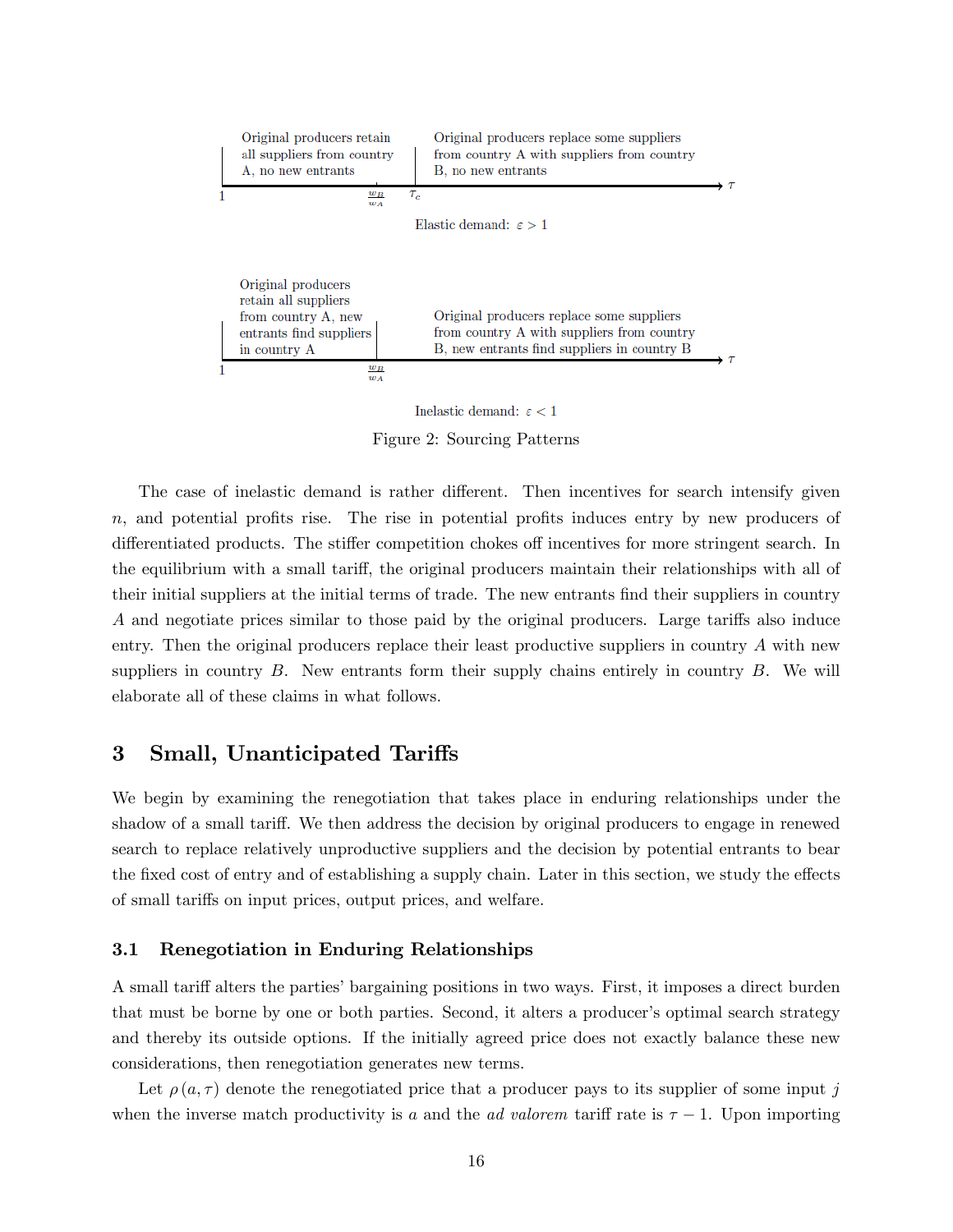the input, the producer incurs a customs charge of  $(\tau - 1) \rho(a, \tau)$ . The outside option for the producer is to conduct a new search in country A—with optimal stopping rule  $\bar{a}(\tau)$ —and to pay an expected tariff-inclusive price to a new supplier of  $\tau\mu_{\rho}$  [ $\bar{a}(\tau), \tau$ ], where  $\mu_{\rho}$  [ $\bar{a}(\tau), \tau$ ] is the mean of  $\rho(a, \tau)$  conditional on  $a \leq \bar{a}(\tau)$ . The producer's net benefit from remaining with its original supplier amounts to  $\tau\mu_{\rho}$   $[\bar{a}(\tau), \tau]$   $m(\tau)+f/G$   $[\bar{a}(\tau)]-\tau\rho(a,\tau)$   $m(\tau)$ , where  $m(\tau)$  is the quantity of the composite intermediate good that the firm assembles with the tariff in place. For the supplier, the surplus is simply the difference between revenue and production cost, or  $[\rho(a, \tau) - wa] m(\tau)$ , as before. Therefore, renewed Nash bargaining yields

$$
\rho(a,\tau) = \arg \max_{q} \left[ \tau \mu_{\rho} \left[ \bar{a} \left( \tau \right), \tau \right] + \frac{f}{m \left( \tau \right) G \left[ \bar{a} \left( \tau \right) \right]} - \tau q \right]^{\beta} (q - wa)^{1-\beta}
$$

which implies that

$$
\rho(a,\tau) = \beta wa + (1-\beta) w \mu_a \left[\bar{a}(\tau)\right] + \frac{1-\beta}{\beta} \frac{f}{\tau m(\tau) G \left[\bar{a}(\tau)\right]}
$$
(10)

and

$$
\mu_{\rho}\left[\bar{a}\left(\tau\right),\tau\right] = w\mu_{a}\left[\bar{a}\left(\tau\right)\right] + \frac{1-\beta}{\beta}\frac{f}{\tau m\left(\tau\right)G\left[\bar{a}\left(\tau\right)\right]}.
$$

We can find the optimal search strategy as before. A firm that conducts new searches after the small tariff has been introduced will choose  $\bar{a}(\tau)$  to minimize  $\tau m(\tau) \mu_{\rho} [\bar{a}(\tau), \tau] + f/G[\bar{a}(\tau)],$ the sum of procurement costs and the debt burden imposed by search costs. The new first-order condition becomes

$$
\tau m\left(\tau\right) w\mu_a'\left[\bar{a}\left(\tau\right)\right] = \frac{fg\left[\bar{a}\left(\tau\right)\right]}{\beta G\left[\bar{a}\left(\tau\right)\right]^2} \tag{11}
$$

which, after rearranging terms, can be written as

$$
w\left\{\bar{a}\left(\tau\right) - \mu_a\left[\bar{a}\left(\tau\right)\right]\right\}G\left[\bar{a}\left(\tau\right)\right] = \frac{f}{\beta\tau m\left(\tau\right)}.\tag{12}
$$

Note that left-hand side of (12) is increasing in  $\bar{a}(\tau)$ ; the derivative is  $G|\bar{a}(t)| > 0$ . It follows that  $\bar{a}(\tau) > \bar{a}$  if and only if  $\tau m(\tau) < m$ ; more on the conditions for this below.

Now we can substitute (12) into (10) to derive

$$
\rho(a,\tau) = \beta wa + (1-\beta) w\bar{a}(\tau).
$$
 (13)

Evidently, if  $\beta < 1$ , all input prices rise in enduring relationships if  $\bar{a}(\tau) > \bar{a}$  and all prices fall if  $\bar{a}(\tau) < \bar{a}$ . Only if bargaining power rests entirely with the buyer are the negotiated prices immune to changes in the outside option. Adjustments in the negotiated prices amount to changes in the terms of trade, much as in Antràs and Staiger  $(2010)$  and Ornelas and Turner  $(2012)$ .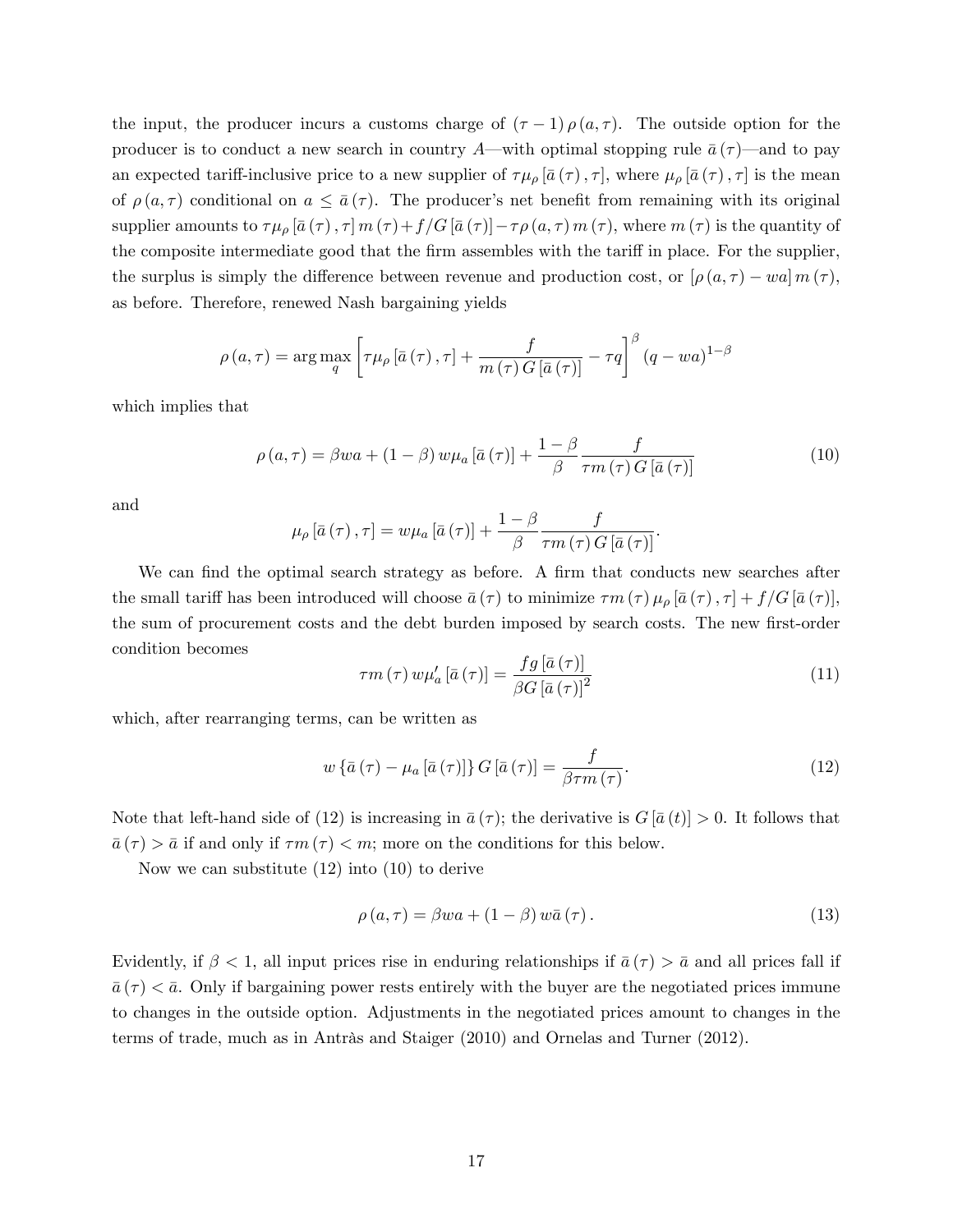### 3.2 Replacing Unproductive Suppliers

In response to a tariff, producers might choose to end some of their supply relationships and recommence search for better matches. If so, they will terminate the relationships that had the worst initial match productivities. With this strategy in mind, we denote by  $a_c$  the inverse productivity of the marginal match, so that producers retain their supply relationships for all inputs with  $a \in [0, a_c]$ , while replacing suppliers with  $a \in (a_c, \bar{a}]$ . Of course, if  $a_c = \bar{a}$ , firms preserve their original global supply chains in their entirety.

As we noted above, there are two possibilities for the new, optimal search strategy should a firm choose to re-engage in search. First,  $\bar{a}(\tau)$  might be (weakly) greater than  $\bar{a}$ , as it will be if  $\tau m (\tau) \leq m$ . Alternatively,  $\bar{a} (\tau)$  might be smaller than  $\bar{a}$ , as it will be if  $\tau m (\tau) > m$ . In the first scenario, all existing supply relationships already meet or surpass the reservation level of match productivity; there is nothing to be gained by resuming search for any of them. In the second scenario, there exists a set of inputs for which  $a \in (a_c, \bar{a}]$ . For all of these, the firms opt to renew searches until they achieve match productivities at least as good as  $\bar{a}(\tau)$ . In short, each producer minimizes the cost of procuring  $m(\tau)$  units of every input by setting  $a_c = \min\{\bar{a}(\tau), \bar{a}\}.$ 

To identify circumstances in which supply chains are disturbed by the introduction of a small tariff, we must examine whether  $\bar{a}(\tau)$  is ever strictly less than  $\bar{a}$ . To this end, we consider the marginal cost of a composite intermediate good in the tariff equilibrium. For the fraction of inputs  $G(a_c)/G(\bar{a})$ , the producers retain their initial suppliers. For these inputs, they perceive an average marginal cost of  $\beta \tau w \mu_a (a_c) + (1 - \beta) \tau w \mu_a [\bar{a} (\tau)]$ , according to (10). For the remaining inputs (if any), they perceive an average marginal cost of  $\tau w \mu_a \overline{a}(\tau)$ . The weighted average gives the marginal cost of  $m$  that firms use in making their decisions about production techniques and consumer prices, which we denote by  $\phi(\tau)$ . After collecting terms, we have<sup>15</sup>

$$
\phi^{\tau} = \beta \frac{G(a_c)}{G(\bar{a})} \tau w \mu_a(a_c) + \left[1 - \beta \frac{G(a_c)}{G(\bar{a})}\right] \tau w \mu_a(\bar{a}^{\tau}) \tag{14}
$$

and then optimal pricing implies

$$
p^{\tau} = \frac{\sigma}{\sigma - 1} c(\phi^{\tau}). \tag{15}
$$

In Figure 3, the kinked curve labeled MM depicts the relationship between  $\phi^{\tau}$  and  $\bar{a}^{\tau}$  implied by (14) for a particular value of  $\tau$ , when  $a_c = \min\{\bar{a}^{\tau}, \bar{a}\}\$  and demand for differentiated products is elastic  $(\varepsilon > 1)$ . We illustrate for the case of a Pareto distribution, namely

$$
\phi^{\tau} = \begin{cases} \frac{\theta}{\theta + 1} \tau w \bar{a}^{\tau} & \text{for } \bar{a}^{\tau} < \bar{a} \\ \beta \frac{\theta}{\theta + 1} \tau w \bar{a} + (1 - \beta) \frac{\theta}{\theta + 1} \tau w \bar{a}^{\tau} & \text{for } \bar{a}^{\tau} \ge \bar{a} \end{cases} (16)
$$

Here, we have drawn the curve associated with  $\tau = 1$  (i.e., a tariff rate of zero). Evidently, the  $MM$  curve is piecewise linear with a kink at  $\bar{a}$ .

<sup>&</sup>lt;sup>15</sup>To reduce notational clutter, we will sometimes write the value of a variable y in the tariff equilibrium as  $y^{\tau}$ . For example,  $\phi^{\tau} = \phi(\tau)$  and  $\bar{a}^{\tau} = \bar{a}(\tau)$ .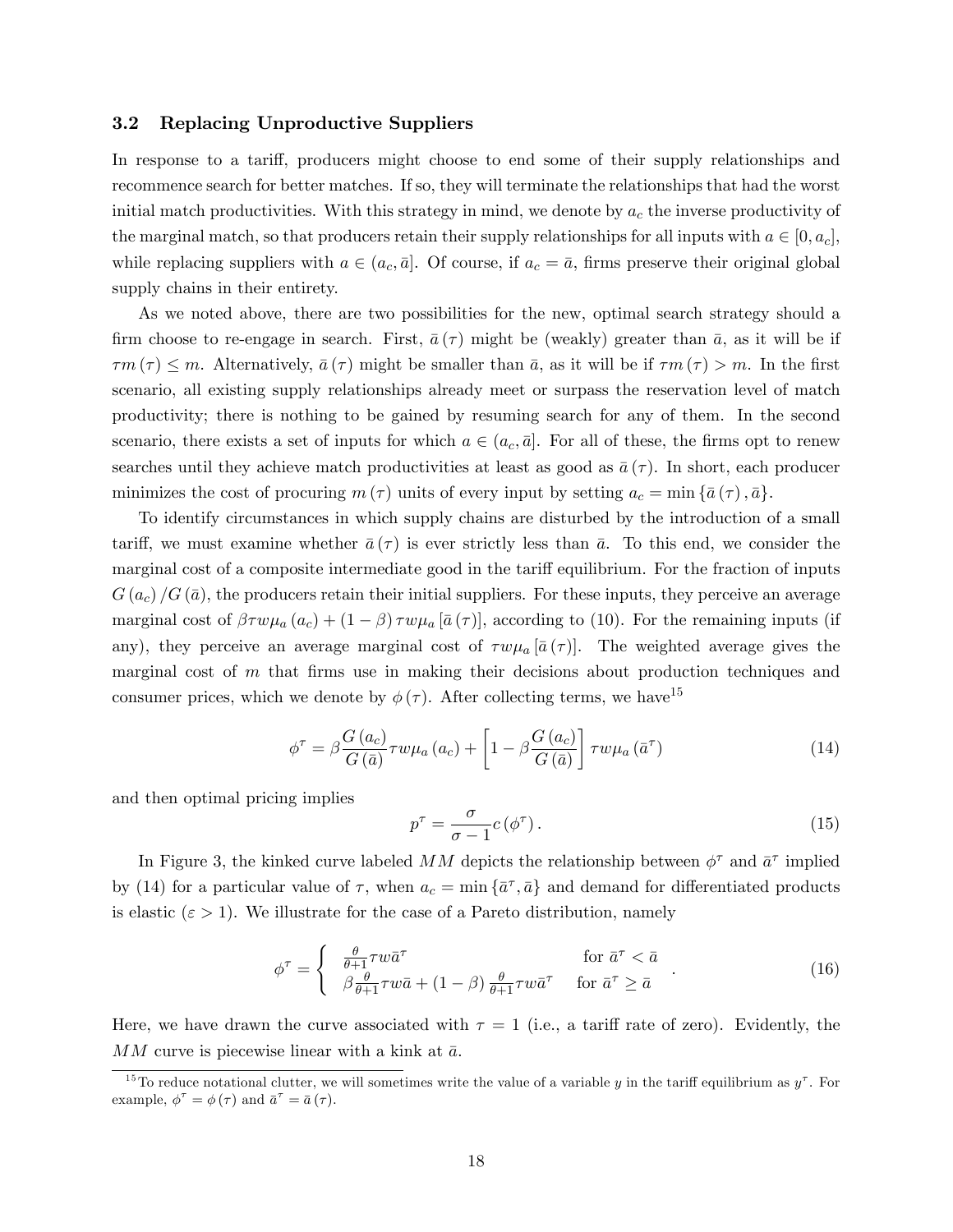

Figure 3: Small-Tariff Equilibrium with Elastic Demand for Differentiated Products

We can derive a second relationship between  $\phi^{\tau}$  and  $\bar{a}^{\tau}$  by using the first-order condition for  $\bar{a}^{\tau}$  in (12), the first-order condition for  $m^{\tau} = x^{\tau}c'(\phi^{\tau})$ , the expression for demand for variety  $\omega$ in (3), and the expression for the price index,  $P^{\tau} = p^{\tau} (n^{\tau})^{-1/(\sigma-1)}$ . Combining these equations, using  $c'(\tau) = \alpha (\phi^{\tau})^{\alpha-1}$  and  $p^{\tau} = \frac{\sigma}{\sigma - 1}$  $\frac{\sigma}{\sigma-1}$  ( $\phi^{\tau}$ )<sup> $\alpha$ </sup>, and hypothesizing that there is no induced entry of final producers (i.e.,  $n^{\tau} = n$ ), we have under Assumptions 1 and 2,

$$
\frac{(\theta+1)f}{w\beta(\bar{a}^{\tau})^{\theta+1}} = \tau n^{-\frac{\sigma-\varepsilon}{\sigma-1}} \left(\frac{\sigma}{\sigma-1}\right)^{-\varepsilon} \alpha (\phi^{\tau})^{\alpha(1-\varepsilon)-1} ,\qquad (17)
$$

which we have depicted by the curve  $NN$  in Figure 1. The left-hand side of (17) is a decreasing function of  $\bar{a}^{\tau}$ , while the right-hand side is a decreasing function of  $\phi^{\tau}$ . Thus, the NN curve is upward sloping. Under Assumptions 1 and 2, it has a constant elasticity of  $(\theta + 1)/[1 - \alpha(1 - \varepsilon)]$ . For  $\tau = 1$ , the two curves intersect at  $\bar{a}(1) = \bar{a}$  and  $\phi(1) = [\theta/(\theta+1)]w\bar{a}$ . When the second-order condition for  $\bar{a}^{\tau}$  is satisfied, the slope of NN must be steeper than that of MM at the point of intersection, as drawn.<sup>16</sup>

Now suppose that a positive tariff is introduced, so that  $\tau$  rises proportionately by  $d\tau/\tau = \hat{\tau} > 0$ from an initial value of  $\tau = 1$ . The figure illustrates the resulting shift in the curves. The MM curve shifts upward at every point in proportion to  $\hat{\tau}$ , with a kink still at  $\bar{a}$ . The NN curve also shifts upward, but in proportion to  $[1 + \alpha (\varepsilon - 1)]^{-1} \hat{\tau} < \hat{\tau}$ . Therefore, the intersection of the new MM curve and the new  $NN$  curve must come to the right of the kink in the former, which implies that  $\bar{a}^{\tau} > \bar{a}$ . The stopping rule becomes less stringent in this case, because, as we have seen, the benefit from search is proportional to  $\tau m^{\tau}$ , the stake that firms have in finding more productive matches. When demand for differentiated products is elastic, the derived demand for the intermediate good

<sup>&</sup>lt;sup>16</sup>The elasticity of the NN curve at  $\bar{a}$  is  $(\theta + 1) / [1 - \alpha (1 - \varepsilon)]$ , while that of the steeper branch of the MM curve is 1. But  $(\theta + 1) / [1 - \alpha (1 - \varepsilon)] > 1$  when  $\sigma > \varepsilon$  and Assumption 3 holds.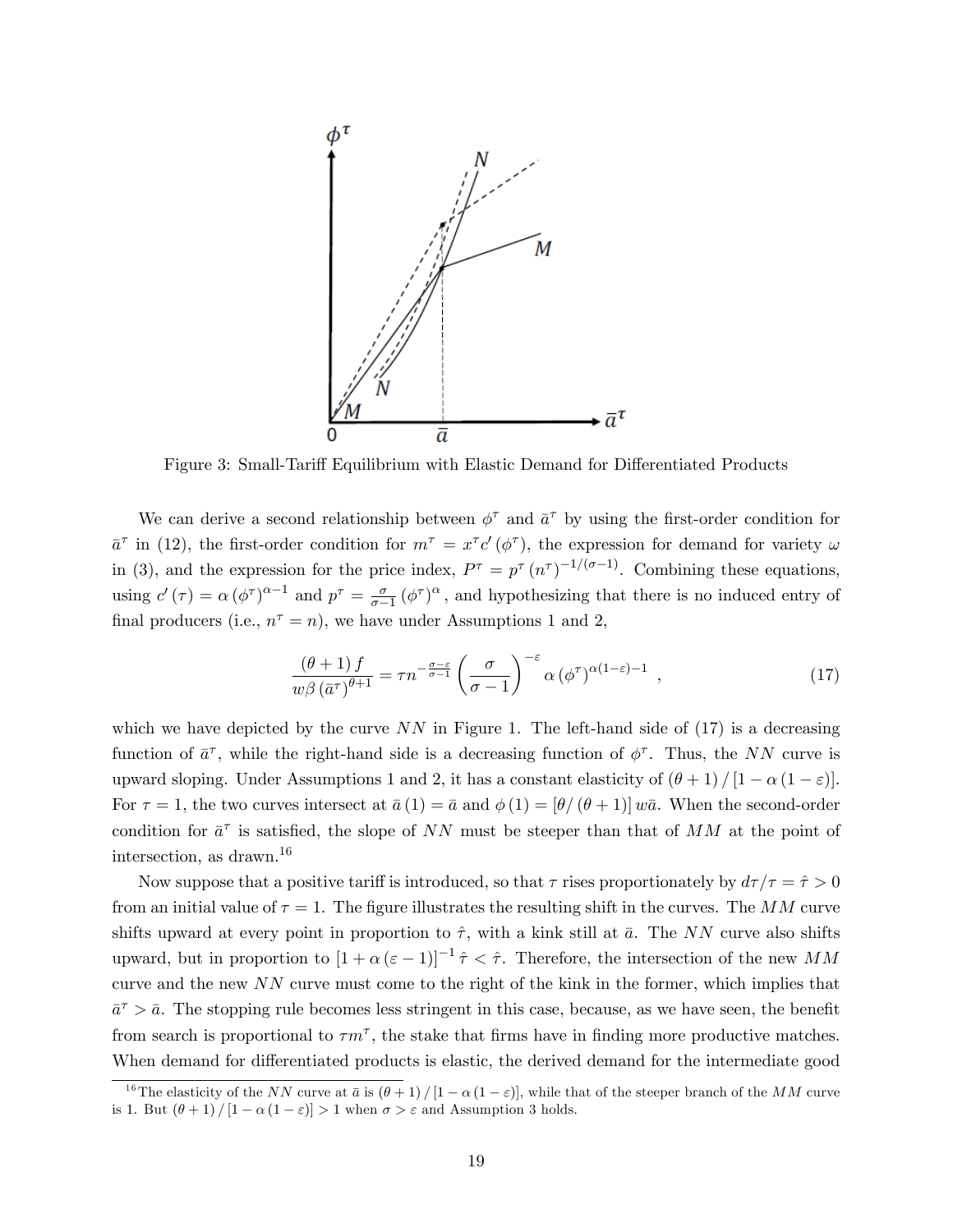

Figure 4: Small-Tariff Equilibrium with Inelastic Demand for Differentiated Products

declines more than in proportion to  $\tau$ , so  $\tau m^{\tau}$  falls. The search effort follows the change in the marginal benefit from search. Operating profits fall, but remain positive for small enough  $\tau$ . The fall in profits validates our hypothesis of no induced entry.

Now consider Figure 4, which depicts the case of inelastic demand ( $\varepsilon < 1$ ). The solid MM and NN curves again intersect at  $\bar{a}$ , because they apply to  $\tau = 1$ . Once the tariff is introduced, the MM curve again shifts up in proportion to  $\hat{\tau}$ . Now, however, the upward shift in the NN curve is  $[1 - \alpha (1 - \varepsilon)]^{-1} \hat{\tau} > \hat{\tau}$ . So the new intersection of the dashed MM curve and the dashed NN curve falls to the left of the kink in the former, which suggests an enhanced incentive to search and a more stringent stopping rule than  $\bar{a}$ .

However, this is not the end of the story. If the new search strategy were to invoke a stopping rule more stringent than  $\bar{a}$ —as at the intersection of the two dashed curves—the balance of power in the price negotiations would tilt in favor of the buyers. The marginal cost of the composite intermediate would rise, but by proportionally less than  $\hat{\tau}$ , thanks to a fall in the ex-factory price.<sup>17</sup> Meanwhile, the price index  $P$  would rise, because marginal costs would be higher for all firms and they would pass along their increased costs to consumers. A potential entrant would face a higher cost of intermediates than  $\phi$ , but would also experience greater demand for its product as a function of price than in free trade. As we show in the appendix, with  $\varepsilon < 1$  and when  $\theta > \alpha (\sigma - 1)$  per Assumption 3, the latter effect dominates.<sup>18</sup> In other words, the tariff equilibrium cannot remain at

$$
\max_{a} \frac{(\sigma-1)^{(\sigma-1)}}{\sigma^{\sigma}} P(\tau)^{\sigma-\varepsilon} \left[ \tau w \mu_a(a) \right]^{\alpha(1-\sigma)} - \frac{f}{\beta G(a)} - f_o - f_{e,}
$$

 $17$ The less than proportionate rise in the marginal cost of inputs can be seen in Figure 2 from the fact that the MM curve shifts up in proportion to  $\hat{\tau}$  and the NN curve shifts up by proportionally more. The fact that  $\hat{\phi}^{\tau} > 0$  in this case follows from the fact that the leftward shift in  $MM$  is in proportion to  $\hat{\tau}$ , whereas the leftward shift in NN is in proportion to  $\hat{\tau} / (\theta + 1) < \hat{\tau}$ .

 $18$ A new entrant foresees potential profits of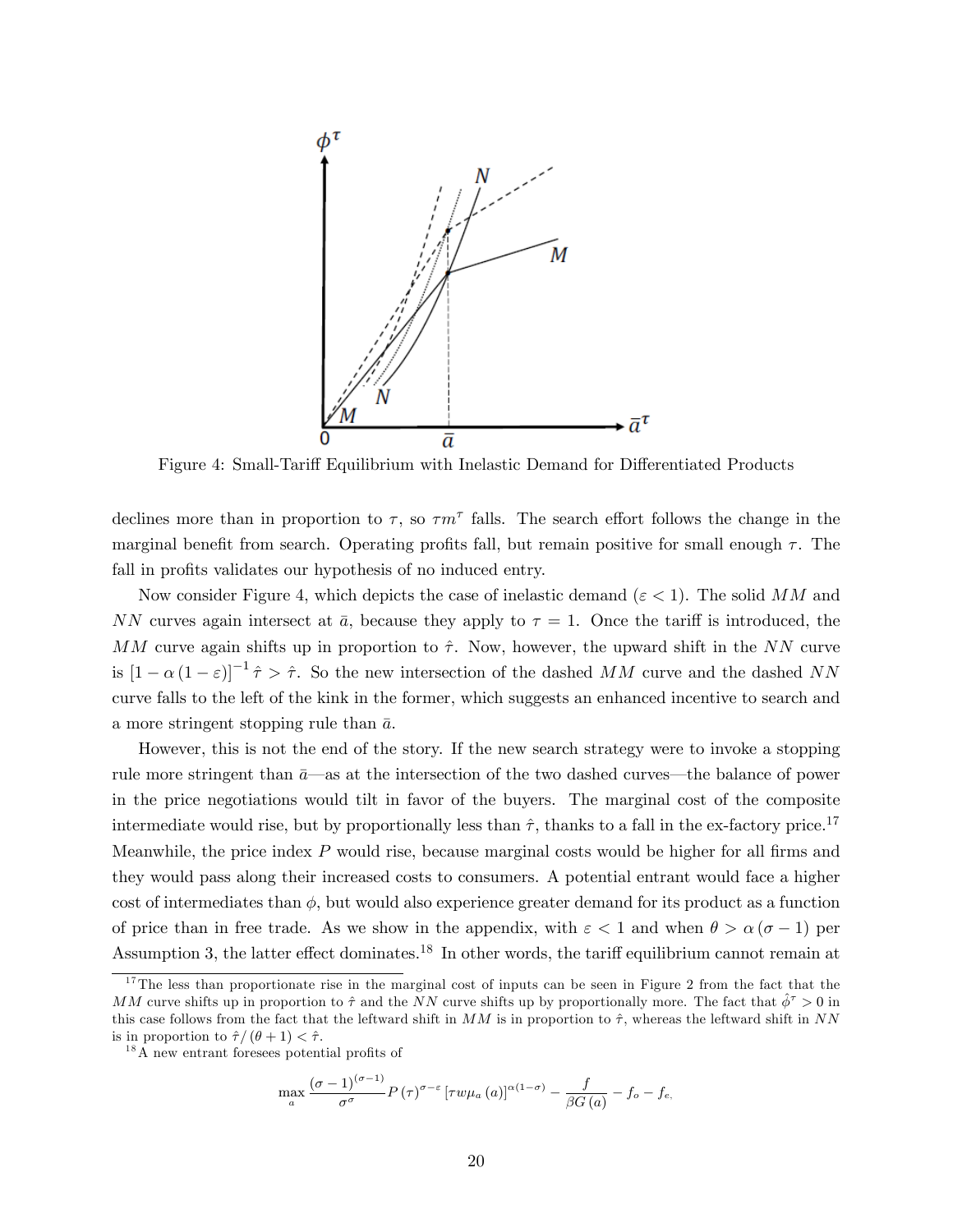the intersection of the dashed  $MM$  and  $NN$  curves in Figure 4, because that point implies positive profit opportunities for potential entrants.

Entry pushes the NN curve downward (see (17)) until it reaches the place of the dotted curve. At the intersection of this curve and the dashed MM curve,  $\bar{a}^{\tau} = \bar{a}$ ,  $\phi^{\tau} = \tau \phi$ , and  $\tau m^{\tau} = m$ .<sup>19</sup> The original producers see their stake in search restored to its free-trade level, so their outside option is to use the same search strategy as before. They do not replace any of their suppliers, nor do they re-negotiate any input prices. Their operating profits remain unchanged, as their higher costs are offset by a higher, post-entry price index,  $P^{\tau}$ , that boosts demand at any price. Meanwhile, the new entrants adopt the same search strategy as that previously used by the original producers. They achieve the same distribution of input prices, the same marginal cost of the composite intermediate, and an operating profit that just covers their fixed entry-plus-search costs. The greater is the tariff rate, the larger is the number of new entrants.

## 3.3 Effect of Small Tariffs on Input Prices, Output Prices, and Search

We have just seen that a tariff reduces the stringency of optimal search when demand for differentiated products is elastic, but ultimately leaves the search strategy unchanged when demand is inelastic. In either case,  $a_c = \bar{a}$ , which means that the original producers do not replace any of their initial suppliers. With elastic demand, the extant suppliers insist on renegotiating prices, which, according to (13), generates a price hike for all inputs in the new Nash bargains. With inelastic demand, by contrast, the optimal stopping rule post entry remains at  $\bar{a}$ , leaving outside options and negotiated prices as before. Entrants introduce new varieties in the latter case, but not the former.

We can use  $(11)$ ,  $(12)$ , and  $(17)$  to calculate the effect of a small tariff on the marginal cost of the composite intermediate good. We find

$$
\hat{\phi}^{\tau} = \left[\frac{\theta + 1 - \gamma^{\tau}}{\theta + 1 - \gamma^{\tau} - \gamma^{\tau}\alpha\left(\varepsilon - 1\right)}\right] \hat{\tau} \ge \hat{\tau},\tag{18}
$$

where  $\gamma^{\tau} = \frac{(1-\beta)\bar{a}^{\tau}}{\beta \bar{a} + (1-\beta)}$  $\frac{(1-\beta)\bar{a}'}{\beta\bar{a}+(1-\beta)\bar{a}'}$  and thus  $0 \leq \gamma^{\tau} \leq 1$ . The average price paid to foreign suppliers can be computed using (10) and the fact that a is distributed on  $[0, \bar{a}]$  according to the truncated distribution,  $G(a)/G(\bar{a})$ . This gives  $\rho^{\tau} = \beta w \mu_a(\bar{a}) + (1 - \beta) w \bar{a}^{\tau}$  or

$$
d\rho^{\tau} = (1 - \beta) w d\bar{a}^{\tau}.
$$

Finally, markup pricing according to  $(15)$ , the expression for the price index  $(2)$ , and a fixed number

while taking  $P(\tau)$  as given. By the envelope theorem, potential profits are a rising function of  $\tau$  if and only if  $P(\tau)^{\sigma-\varepsilon} \tau^{\alpha(1-\sigma)}$  is a rising function of  $\tau$ . In the appendix, we show that the second-order condition,  $\theta > \alpha(\sigma-1)$ , ensures that this is so.

<sup>&</sup>lt;sup>19</sup>Note that entry proceeds until  $(P^{\tau})^{\sigma-\varepsilon} \tau^{-\alpha(\sigma-1)} = P^{\sigma-\varepsilon}$ , which implies  $n^{\tau} = n\tau^{\frac{\alpha(1-\varepsilon)(\sigma-1)}{\sigma-\varepsilon}}$ .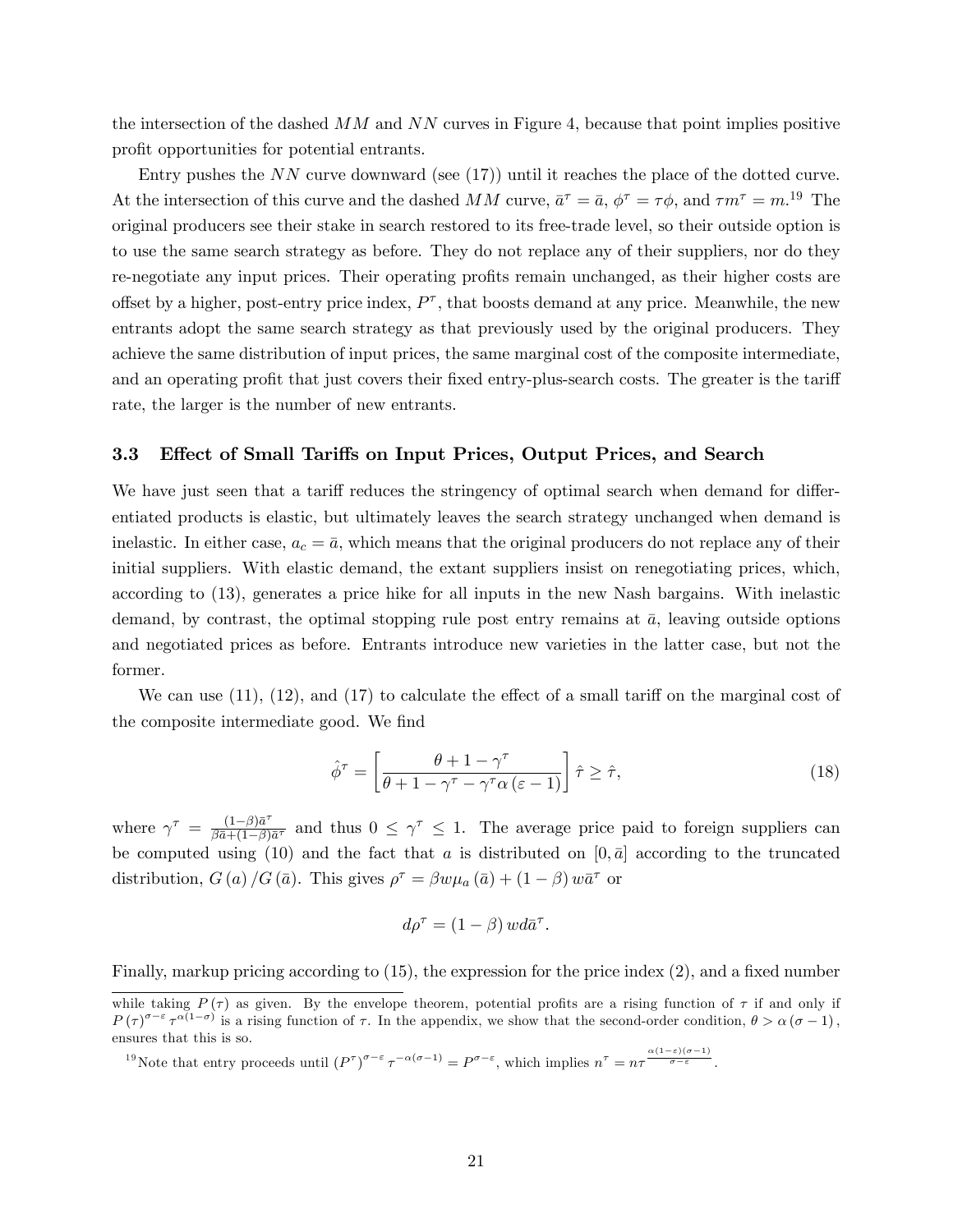of producers imply

$$
\hat{p}^{\tau} = \alpha \hat{\phi}^{\tau} = \hat{P}^{\tau} = \left[ \frac{\theta + 1 - \gamma^{\tau}}{\theta + 1 - \gamma^{\tau} - \gamma^{\tau} \alpha (\varepsilon - 1)} \right] \alpha \hat{\tau} . \tag{19}
$$

In contrast, when demand for differentiated products is inelastic and entry takes place until profit opportunities are eliminated,

$$
\hat{\phi}^{\tau} = \hat{\tau},
$$
  
\n
$$
d\rho^{\tau} = 0,
$$
  
\n
$$
\hat{p}^{\tau} = \alpha \hat{\tau},
$$
  
\n
$$
\hat{P} = \frac{\alpha (\sigma - 1)}{\sigma - \varepsilon} \hat{\tau}.
$$
\n(20)

and<sup>20</sup>

We summarize in

**Proposition 1** Suppose Assumptions 1-3 hold. (i) If  $\varepsilon > 1$ , a small tariff generates no new searches and no entry, but renegotiation with suppliers leads to higher input prices. Consumer prices rise and the price index rises. (ii) If  $\varepsilon < 1$ , a small tariff generates no new searches by the original producers and no changes in the f.o.b. prices they pay to their suppliers. Entry occurs and new producers adopt the same search strategies as the original producers. Consumer prices rise and the price index rises despite the increase in product variety.

#### 3.4 Welfare Effects of Small Tariffs

Welfare comprises total income (the sum of labor income, dividends paid by firms from their operating profits net of interest payments, and rebated tariff revenue) plus consumer surplus. We let  $V(\tau) = \Pi(\tau) + T(\tau) + \Gamma(\tau)$  represent the sum of the three components of aggregate welfare that might vary with a small tariff, where  $\Pi(\tau)$  denotes aggregate variable profits net of debt service on any new capital costs induced by the tariff  $\tau$ ,  $T(\tau)$  denotes tariff revenue, and  $\Gamma(\tau)$  represents the aggregate consumer surplus from purchases of differentiated products. In this section, we invoke Assumptions 1 and 2 to derive explicit expressions for each component of  $V(\tau)$  and then calculate how aggregate welfare responds to a small but positive tariff in the presence of global supply chains. We consider separately the cases of elastic and inelastic demand for differentiated products inasmuch as the welfare calculus differs in these alternative scenarios.

<sup>20</sup>The fact that  $d\pi_o/d\tau = 0$  implies

$$
(\sigma - \varepsilon) \hat{P}^{\tau} + \alpha (1 - \sigma) \hat{\phi}^{\tau} = 0
$$

$$
\hat{P}^{\tau} = \frac{a (\sigma - 1)}{\sigma - \varepsilon} \hat{\phi}^{\tau}.
$$

or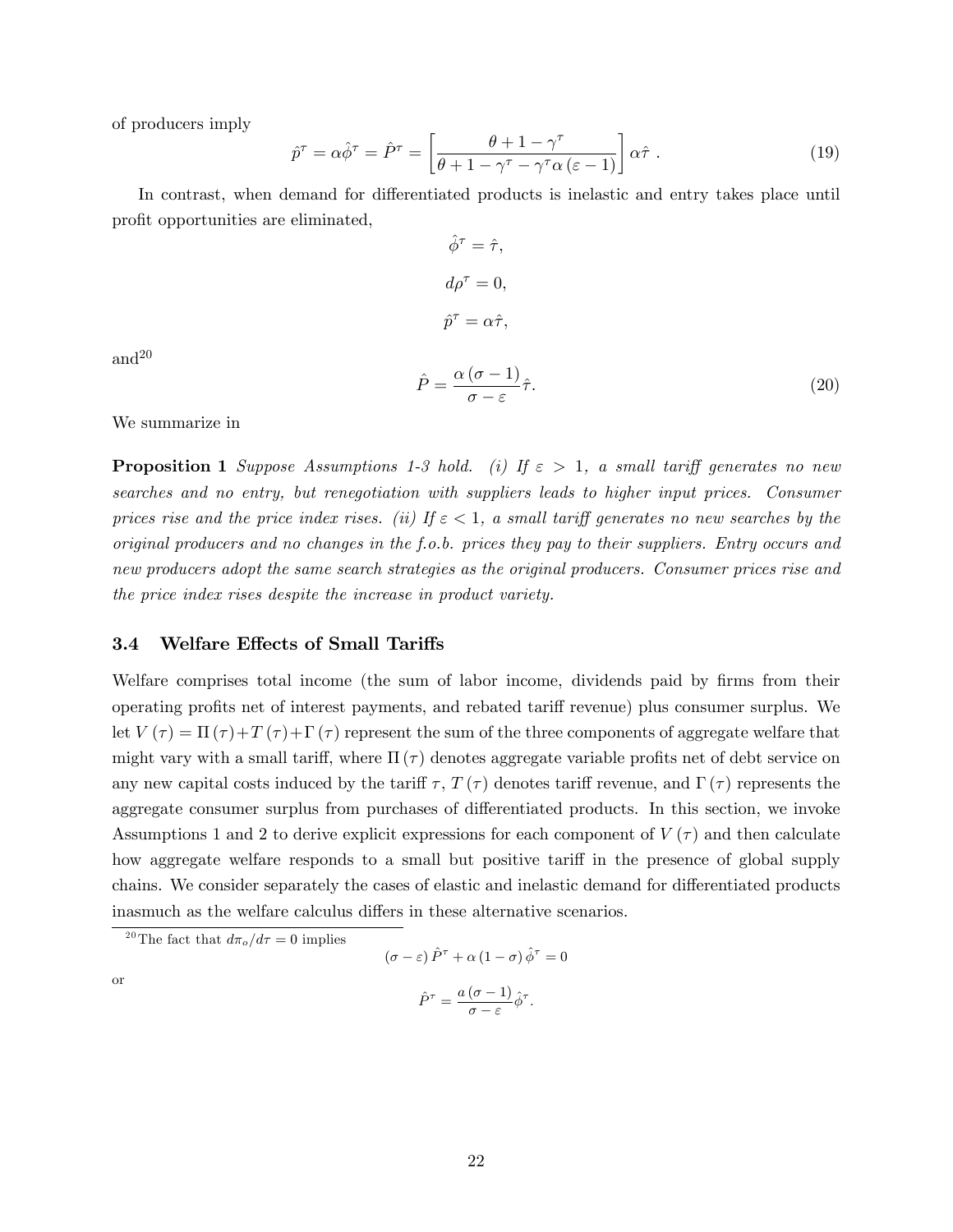#### **3.4.1** Elastic Demand for Differentiated Products:  $\epsilon > 1$

When demand for differentiated products is elastic, operating profits for existing producers fall, firms undertake no novel searches and so bear no new capital costs, and no costly entry takes place. Aggregate variable profits net of debt service on new capital costs amount to  $\Pi(\tau)$  $n (p^{\tau} x^{\tau} - \tau \rho^{\tau} m^{\tau} - \ell^{\tau}),$  the difference between revenues and input costs of active firms. The government collects and rebates tariff revenue of  $T(\tau) = n(\tau - 1) \rho^{\tau} m^{\tau}$  on the  $n m^{\tau}$  units of imports by downstream producers at an average price of  $\rho^{\tau}$ . Consumer surplus can be written as  $\Gamma(\tau) = U(X^{\tau}) - np^{\tau}x^{\tau}$ . Summing these components, we have

$$
V(\tau) = U(X^{\tau}) - n\rho^{\tau}m^{\tau} - n\ell^{\tau}, \qquad (21)
$$

the difference between aggregate utility from consuming differentiated products and the real resource cost of producing them.

Differentiating  $(21)$ , we find

$$
\frac{1}{n}\frac{dV^{\tau}}{d\tau} = \left(\frac{\sigma}{\sigma - 1} - 1\right)\frac{d\ell^{\tau}}{d\tau} + \left(\frac{\sigma}{\sigma - 1}\phi^{\tau} - \rho^{\tau}\right)\frac{dm^{\tau}}{d\tau} - m^{\tau}\frac{d\rho^{\tau}}{d\tau},\tag{22}
$$

where we have used the fact that firms hire labor and purchase intermediate goods up to the point at which marginal revenue product of each factor equals its marginal cost. The first term on the right-hand side of  $(22)$  represents the net social benefit that results from a change in labor input in the differentiated-products sector. Since  $\sigma/(\sigma-1) > 1$ , an increase in employment raises welfare, all else the same; the monopoly pricing of differentiated varieties drives a positive wedge between the marginal social product of labor and the market wage. In the Cobb-Douglas case, employment is proportional to aggregate spending on differentiated products, which falls when demand is elastic. The induced drop in employment contributes to a decline in aggregate welfare, much as in other settings with markup pricing. $21$ 

The second term represents the welfare effect of reduced purchases of intermediate goods. Here, there are offsetting considerations at work. On the one hand,  $\sigma/(\sigma-1) > 1$  suggests underutilitization of intermediate goods, for much the same reason that market-generated employment is suboptimally low with markup pricing. This adverse effect of a tariff would be present even if inputs were purchased on anonymous markets. On the other hand, firms base their input demands on  $\phi^{\tau}$ , the perceived marginal cost of a unit of the composite intermediate good. But for  $\tau$  close to one,  $\phi^{\tau} < \rho^{\tau}$ , where  $\rho^{\tau}$  is the average amount actually paid to foreign suppliers for the inputs that comprise  $m$ . The excess of resource cost over perceived marginal cost suggests that firms might overutilize intermediate goods. A tariff that discourages input usage could actually contribute to higher welfare in this context, if all else remains constant. This novel effect of the tariff is specific to settings in which prices are negotiated bilaterally within multi-input supply chains.

How can we understand this potential benefit of a tariff on inputs purchased from supply chains?

<sup>&</sup>lt;sup>21</sup>See, for example, Helpman and Krugman (1989, pp. 137-145) or Campolmi et al. (2018).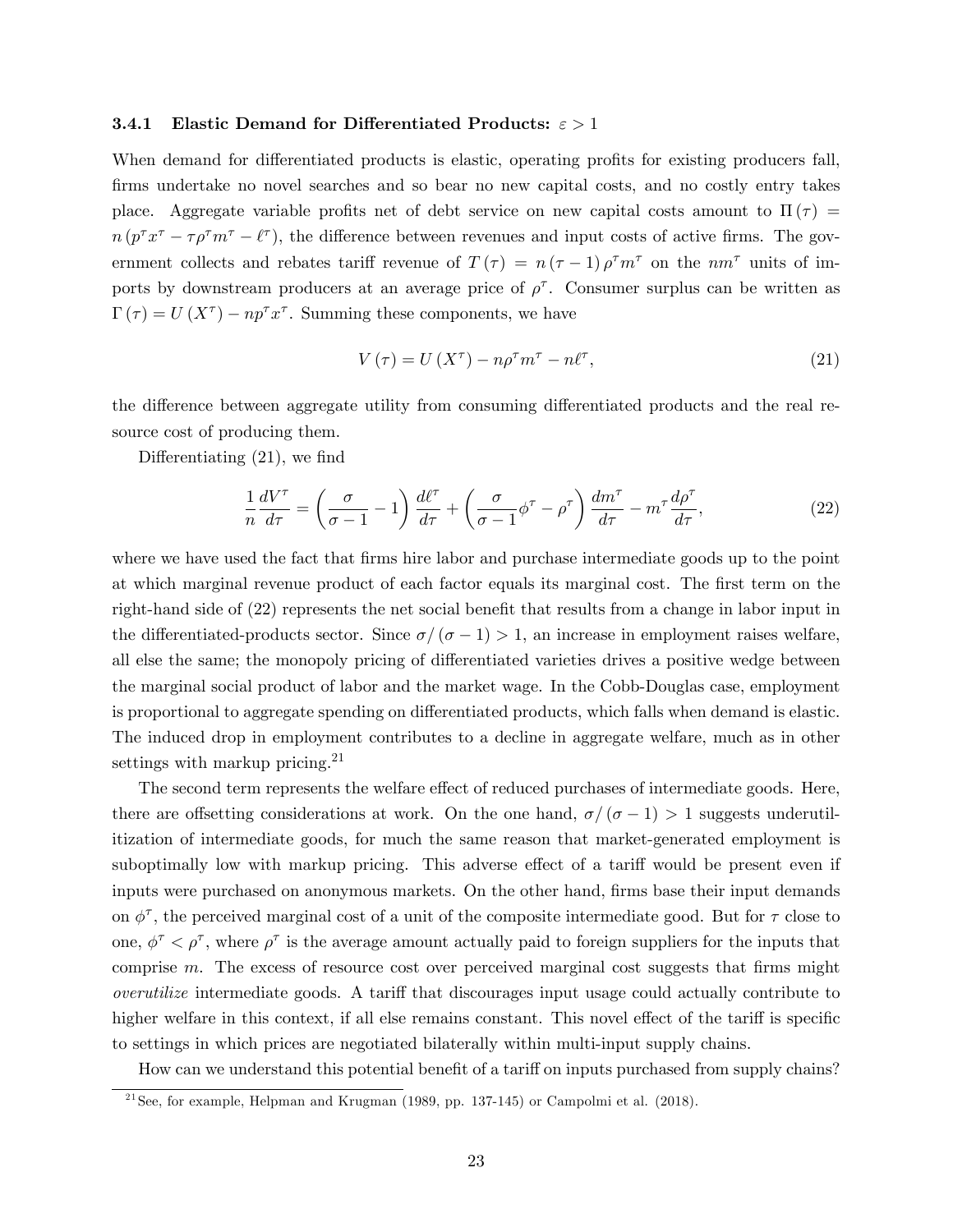We recognize that, if buyers could negotiate collectively with all their suppliers at the same time, they would agree on a jointly-optimal choice of  $m$  and would share the gains from productive efficiency. But joint negotiations are impractical with large numbers of suppliers. Instead, we have assumed "Nash-in-Nash" bargaining whereby firms negotiate individually with each of their suppliers, taking the outcome of their other negotiations as given.<sup>22</sup> Buyers cannot discuss separately with each supplier the choice of  $m$ , because the technology requires that all inputs be used in fixed proportions. Instead, the buyer chooses  $m$  unilaterally and negotiates prices for this quantity of each input. In such circumstances, the downstream firm has an incentive to "overuse" intermediates in order to enhance its bargaining position vis- $\alpha$ -vis each of its suppliers. From (13) we see that the price falls with  $m$ ; therefore, each buyer recognizes that it enjoys monopsony power through bargaining and sets its input demands accordingly.

Note, however, that the government also has a tool to influence the negotiated prices. From (13), we see that the bargaining outcomes respond to  $\tau m^{\tau}$ , the total stake that buyers have in their negotiations. By introducing a tariff, the government can tilt the bargaining in favor of home firms and alleviate their incentive to demand extra intermediate goods for that purpose. In other words, a tariff allows the home country to achieve a given ex-factory price at lesser resource cost. This positive effect of a small tariff is strongest when the home firms' bargaining position is weak ( $\beta$ ) small), as that creates the largest gap between  $\phi^{\tau}$  and  $\rho^{\tau}$ . In fact, the potential efficiency-enhancing role of the tariff disappears entirely as  $\beta$  approaches one, because  $\phi^{\tau}$  and  $\rho^{\tau}$  are approximately the same when  $\tau = 1$  and  $\beta$  is close to one.

Finally, the third term on the right-hand side of (22) manifests yet another consideration that arises in supply chain relationships but is absent with arms-length purchase of intermediate goods. As in other settings with imperfect competition, trade policy redistributes profits from one party to the other.<sup>23</sup> Here, this works through the bilateral negotiations. As we have seen, any tariff that reduces  $\tau m^{\tau}$  also dampens the incentives for search. But a less stringent stopping rule  $\bar{a}^{\tau}$  carries with it a less imposing threat if a negotiation collapses, so a tariff tilts the table in favor of the suppliers. In short, any positive tariff delivers higher ex-factory prices for all inputs than under free trade, which imposes a terms-of-trade loss on the home country.

We can combine the three terms on the right-hand side of  $(22)$  to derive a necessary and sufficient condition for welfare to be declining in  $\tau$  at  $\tau = 1$ . This requires some algebra, which we relegate to the appendix. $24$  There, we prove

**Proposition 2** Suppose Assumptions 1-3 hold. If  $\varepsilon > 1$ ,  $dV/d\tau < 0$  locally at  $t = 1$  if and only if

$$
\frac{\theta \varepsilon (\theta + \beta)}{\theta + \beta - \alpha (\varepsilon - 1) (1 - \beta)} > (1 - \beta) (\sigma - 1).
$$
 (23)

Clearly, (23) is satisfied if  $\beta = 1$ ; indeed, if all bargaining power resides with the home producers,

 $^{22}$ For a discussion of the game-theoretic foundations of Nash-in-Nash bargaining, see Collard-Wexler et al. (2019). <sup>23</sup>See the seminal papers on the use of tariffs to extract monopoly rents by Katrak (1977) and Svedberg (1979), and subsequent work by Brander and Spencer (1984), Helpman and Krugman (1989), and many others.

<sup>&</sup>lt;sup>24</sup>In the appendix, we also provide sufficient conditions for welfare to be declining in  $\tau$  for all  $\tau \geq 1$ .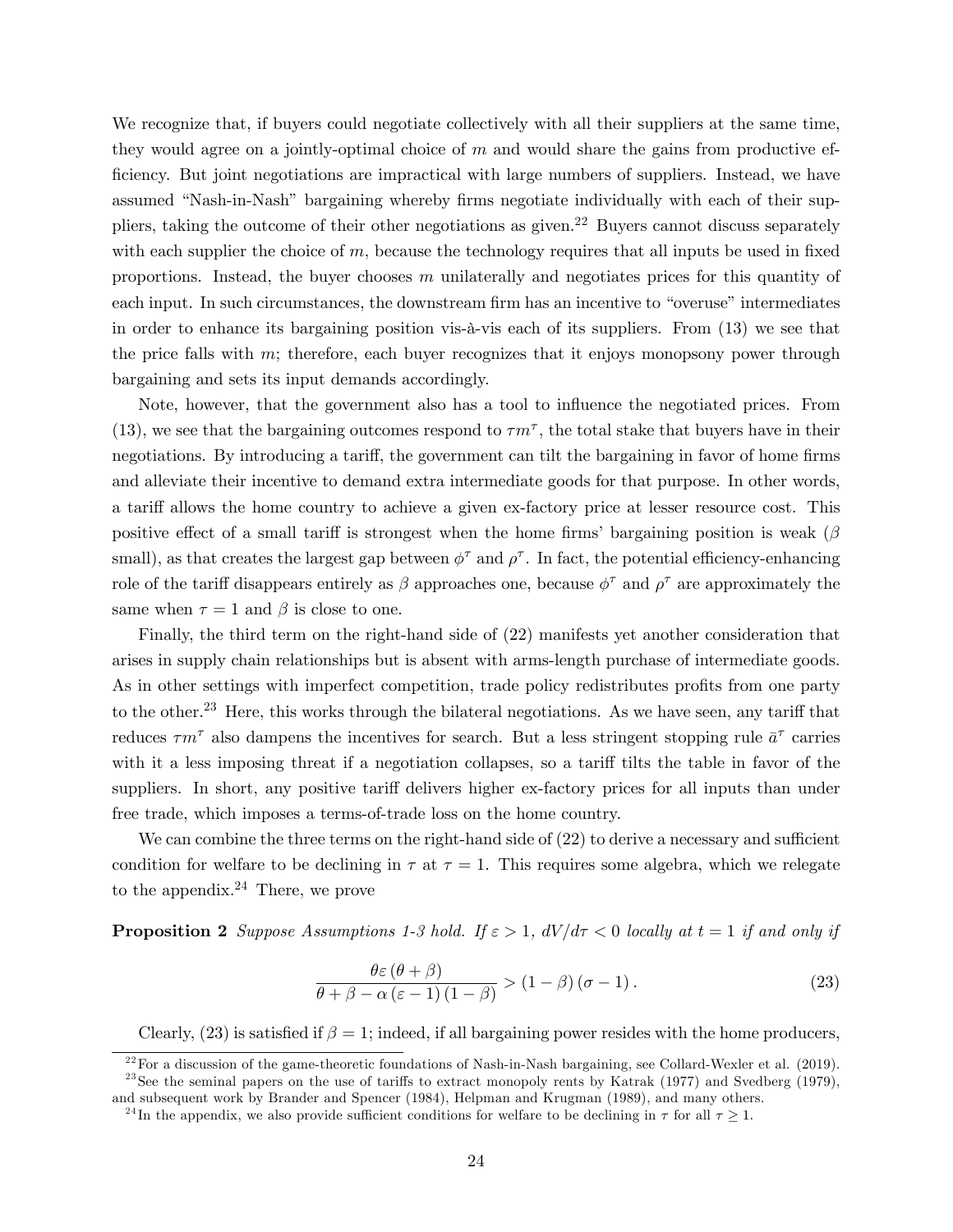then any positive tariff reduces home welfare. The condition also is satisfied if  $\theta/(\sigma-1) > (1-\beta)$ , which is equivalent to  $[\sigma/(\sigma-1)] \phi(1) > \rho(1)$ ; i.e., the middle term in (22) is negative when evaluated at  $\tau = 1$ . Another sufficient condition is  $\alpha \varepsilon > (1 - \beta)$ .<sup>25</sup> Moreover, for parameter values typically found in the literature, the inequality is satisfied with slack.<sup>26</sup>

A point worth emphasizing, however, is that the usual welfare cost of an input tariff that reflects the underproduction of differentiated varieties in a setting of monopolistic competition is augmented by two additional considerations when producers create supply chains via costly search. First, a tariff alleviates misallocation associated with inefficient overuse of intermediates relative to labor in the production of final goods. This inefficiency results from a process of piecemeal negotiations with multiple suppliers. Second, a tariff worsens the terms of trade when producers negotiate with suppliers over input prices and resuming search becomes less attractive. The overall welfare cost may be larger or smaller than with competitive input markets and, under some unlikely conditions, a small tariff might even increase home welfare.

## 3.4.2 Inelastic Demand for Differentiated Products:  $\epsilon < 1$

When demand for differentiated products is inelastic, a small tariff induces entry by producers of new varieties. Then

$$
V\left(\tau\right) = U\left(X^{\tau}\right) - n^{\tau}\rho^{\tau}m^{\tau} - n^{\tau}\ell^{\tau} - \left(n^{\tau} - n\right)\left[f_e + \frac{f}{G\left(\bar{a}\right)} + f_o\right],\tag{24}
$$

where  $(24)$  is just like  $(21)$ , except that we have added a term capturing the debt service on fixed costs paid by new entrants. Differentiating (24), and noting that  $d\rho^{\tau} = 0$  in this case, we find

$$
\frac{1}{n^{\tau}} \frac{dV^{\tau}}{d\tau} = \frac{1}{\sigma - 1} \frac{d\ell^{\tau}}{d\tau} + \left(\frac{\sigma}{\sigma - 1} \phi^{\tau} - \rho\right) \frac{dm^{\tau}}{d\tau} + \frac{1}{n^{\tau}} \left(\frac{\sigma}{\sigma - 1} p^{\tau} x^{\tau} - \rho m^{\tau} - \ell^{\tau} - f_e - \frac{f}{G(\bar{a})} - f_o\right) \frac{dn^{\tau}}{d\tau}.
$$
\n(25)

Now, the fact that  $\phi^{\tau}m^{\tau}$  is constant and  $\ell^{\tau} = \alpha \phi^{\tau}m^{\tau}/(1-\alpha)$  imply that  $d\ell^{\tau}/d\tau = 0$ , so the first term in (25) vanishes; with no change in employment per firm, there is no welfare gain or loss from this source. The second term has the same interpretation as before, and since  $dm<sup>\tau</sup>/d\tau =$  $- (1/\tau^2) < 0$ , it contributes to a welfare gain or loss according to whether  $\frac{\sigma}{\sigma-1} \phi^{\tau}$  exceeds or falls short of  $\rho$ . Again, this requires a comparison of the socially suboptimal use of intermediate inputs due to markup pricing versus the socially excessive use of intermediates due to the difference between the perceived marginal cost and the true social cost. Finally, the third term represents the welfare change generated by new entry. The zero-profit condition for new entrants implies

$$
\frac{\theta \varepsilon}{\sigma - 1} > (1 - \beta) - \frac{\alpha (\varepsilon - 1) (1 - \beta)^2}{\theta + \beta}
$$

and Assumption 3 ensures that  $\theta \varepsilon / (\sigma - 1) > \alpha \varepsilon$ .

<sup>&</sup>lt;sup>25</sup> Inequality (23) is equivalent to

<sup>&</sup>lt;sup>26</sup> For example, if  $\sigma = 5$ ,  $\theta = 4$ ,  $\varepsilon = 1.5$ , and  $\alpha = \beta = 1/2$ , the left-hand side of (23) is equal to 216/35  $\approx 6.17$ , whereas the right-hand side is equal to 2.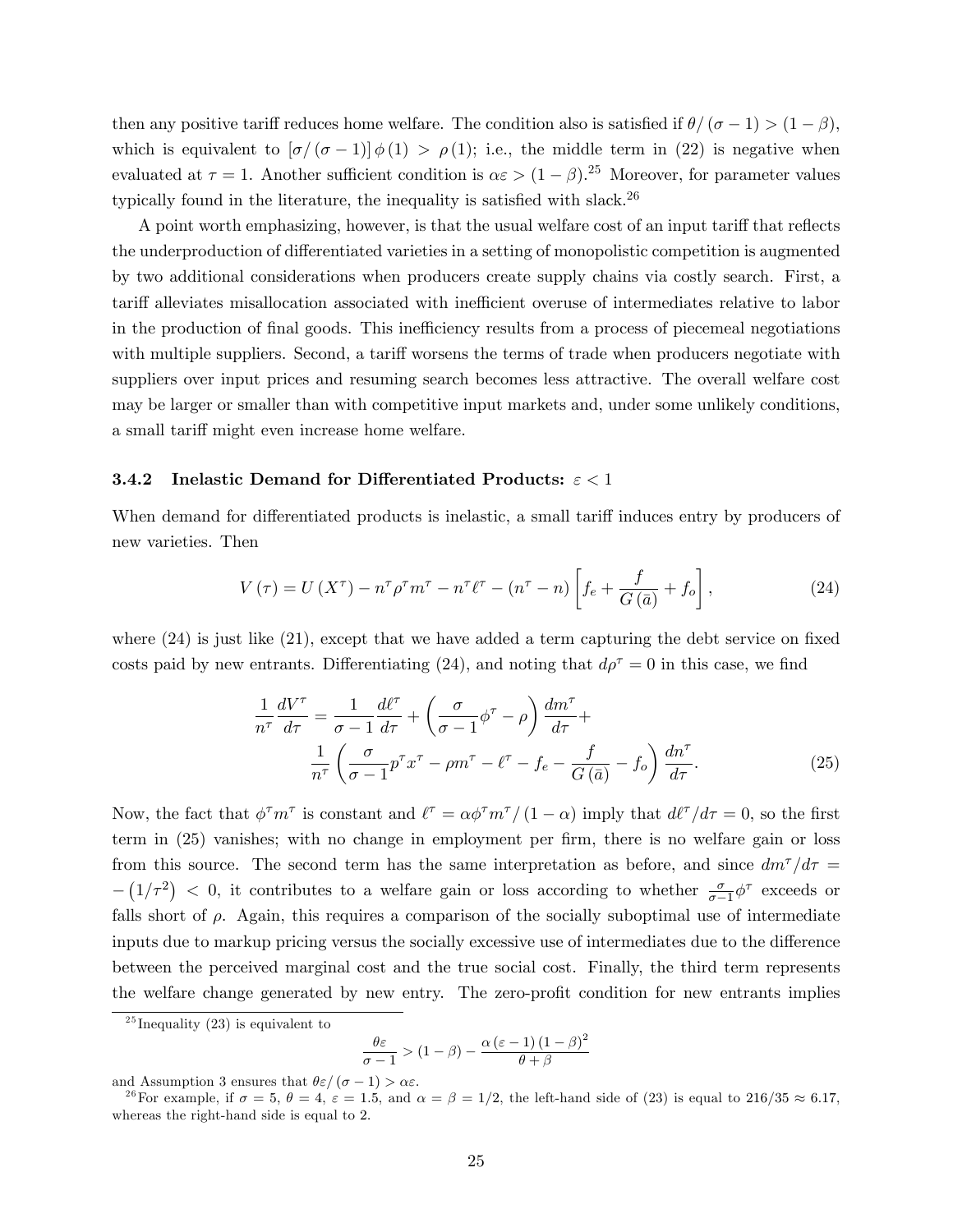$p^{\tau}x^{\tau} - \tau\rho m^{\tau} - \ell^{\tau} = f_e - f/G(\bar{a}) - f_o$ , so the term in square brackets is equal to  $\frac{1}{\sigma - 1}p^{\tau}x^{\tau} + (\tau - 1)\rho m^{\tau}$ . This is always positive; the entry induced by a positive tariff contributes to aggregate welfare, because entrants do not capture all of the social gain from expanded variety.

We can compare the terms in (25) by expressing  $V(\tau)$  in an equivalent, but somewhat different manner. The operating profits generated by entrants just cover the debt service on their entry and search costs and thus contribute nothing to national income. Meanwhile, the original producers see their operating profits restored to the initial levels, so there is no change in this component of income either. What remains is revenue generated by the tariff,  $T(\tau) = (\tau - 1) n^{\tau} \rho m^{\tau}$ , and consumer surplus,  $\Gamma(\tau) = U(X^{\tau}) - P^{\tau} X^{\tau}$ . Using (1) and  $X^{\tau} = (P^{\tau})^{-\varepsilon}$ , we can express  $\Gamma(\tau) = \frac{\varepsilon}{1-\varepsilon} - \frac{1}{(P^{\tau})^{1-\varepsilon}}$ . Also  $T^{\tau} \wedge T^{\tau} = \gamma \sigma^{-1} P^{\tau} X^{\tau}$  and  $\gamma^{T} \wedge T^{\tau} = \gamma P^{\tau} (T) = (\tau - 1) \gamma P^{\tau} \frac{\sigma - 1}{(P$  $\frac{1}{1-\varepsilon}(P^{\tau})^{1-\varepsilon}$ . Also,  $n^{\tau}\phi^{\tau}m^{\tau} = \alpha \frac{\sigma-1}{\sigma}P^{\tau}X^{\tau}$  and  $\phi^{\tau}m^{\tau} = \phi m$ , so  $T(\tau) = (\tau - 1)\alpha \frac{\rho}{\phi}$  $\frac{\rho}{\phi} \frac{\sigma - 1}{\sigma} (P^{\tau})^{1-\varepsilon}.$ Thus, we can write

$$
V\left(\tau\right) = \frac{\varepsilon}{1-\varepsilon} + \left[ \left(\tau - 1\right) \alpha \frac{\rho}{\phi} \frac{\sigma - 1}{\sigma} - \frac{1}{1-\varepsilon} \right] \left(P^{\tau}\right)^{1-\varepsilon} . \tag{26}
$$

Differentiating (26), using  $\rho/\phi = (\theta + 1 - \beta)/\theta$ , and evaluating at  $\tau = 1$ , we find

$$
(P^{\tau})^{\varepsilon-1} \left. \frac{dV^{\tau}}{d\tau} \right|_{\tau=1} = \frac{\theta + 1 - \beta}{\theta} \frac{\alpha (\sigma - 1)}{\sigma} \hat{\tau} - \hat{P}^{\tau}.
$$

But (20) relates the increase in the price index generated by a tariff hike to the increase in the tariff rate, namely  $\hat{P}^{\tau} = \frac{\alpha(\sigma - 1)}{\sigma - \varepsilon}$  $\frac{(\sigma-1)}{\sigma-\varepsilon}\hat{\tau}$ . It follows that the introduction of an infinitessimal tariff reduces welfare if and only if  $\theta > (1 - \beta) \left( \frac{\sigma}{\varepsilon} - 1 \right)$ . In the appendix, we show that if welfare declines at  $\tau = 1$ , it also declines with the tariff rate for all  $\tau > 1$ . We then have

**Proposition 3** Suppose Assumptions 1-3 hold. If  $\varepsilon < 1$ ,  $dV^{\tau}/d\tau < 0$  for all  $\tau \ge 1$  if

$$
\theta > (1 - \beta) \left( \frac{\sigma}{\varepsilon} - 1 \right).
$$

Evidently, tariffs harm welfare when the downstream buyers hold most of the bargaining power in their procurement relationships, when differentiated products are relatively poor substitutes for one another, and when match productivities are not widely dispersed.

## 4 Larger, Unanticipated Tariffs

In the last section, we studied small tariffs. By small, we meant both that the tariff does not displace country  $A$  as the ideal location for producers' supply chains and that it does not induce exit from the industry. In this section, we consider larger tariffs, ones that make some other market the preferred place to search for suppliers. If the tariff is discriminatory and some other low-wage source is exempt, firms might relocate part of their supply chains to a different country. Or, if  $\tau w_A > 1$  and there are no better foreign alternatives, firms might bring parts of their supply chains home. We attach the label  $B$  to the country that becomes the optimal destination for search once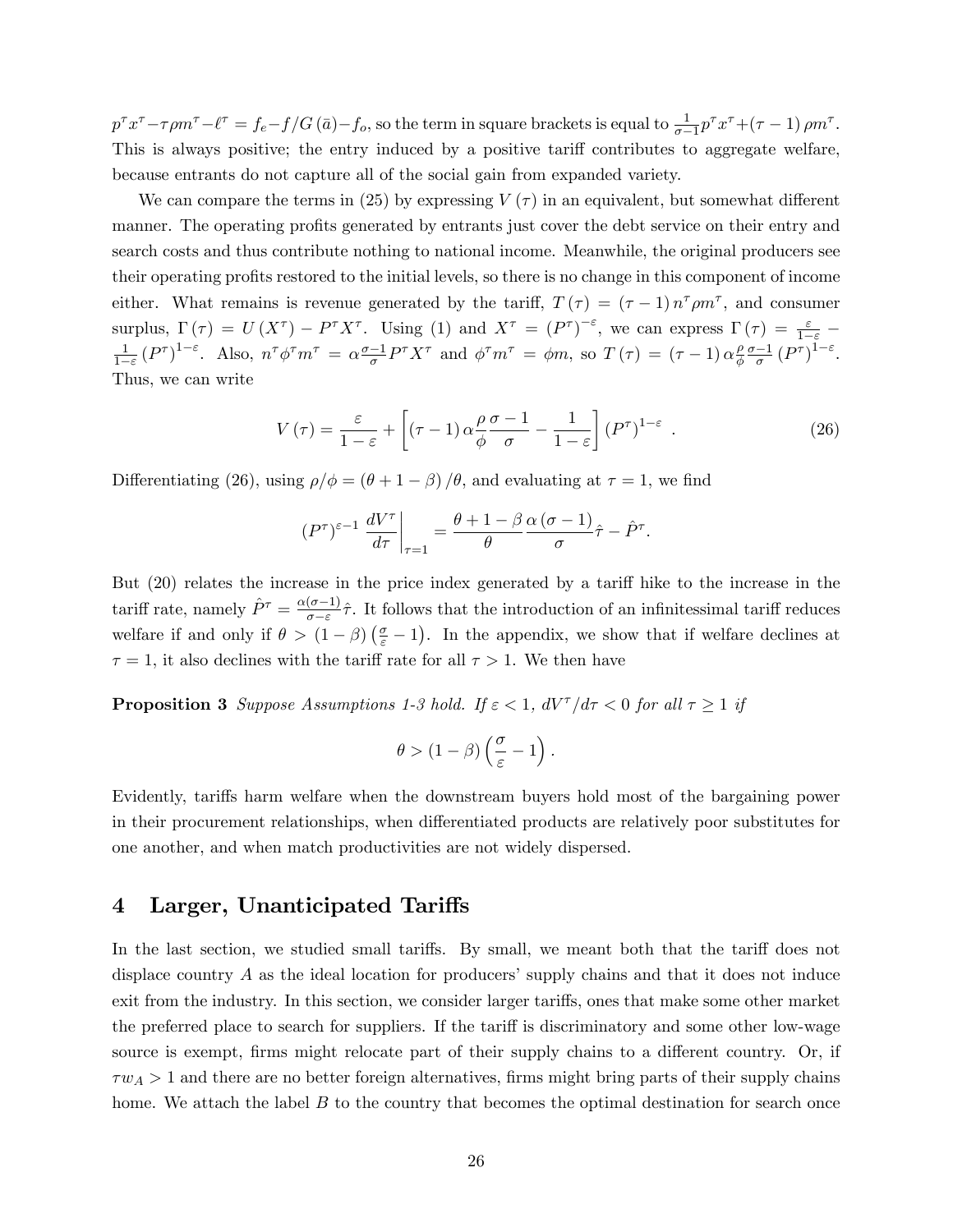the tariff is introduced. We will consider both situations where  $B$  identifies a foreign country that is exempt from the tariff and where it represents the home country. In any case, we shall continue to assume that, despite the higher cost of inputs, all firms are able to cover their fixed operating costs and the debt service on new searches. Thus, the number of firms does not fall below that in the free-trade equilibrium.<sup>27</sup>

We now must distinguish wages in the location of the original supply chains from those where new searches may take place. The fact that country A was the ideal destination for search before the tariff but country B becomes so afterward implies  $w_A < w_B < w_A \tau$ . Firms that conduct searches in country B draw match-specific (inverse) productivities from the distribution  $G(\cdot)$ , which is the same as for country A. We let b denote the realization of such a draw and  $\bar{b}^{\tau} = \bar{b}(\tau)$  denote the optimal stopping rule in the tariff equilibrium, analogous to a and  $\bar{a}^{\tau}$ , respectively.<sup>28</sup>

When a large tariff is introduced, producers might nonetheless retain some of their most productive suppliers in country  $A$ , while replacing others that are less productive. All new search takes place in country  $B$  and bargaining occurs in the shadow of potential searches there. Let  $a_B$  be the inverse productivity of the marginal supplier that is retained after the tariff comes into effect, so that firms renegotiate with suppliers in country A that have  $a \in (0, a_B]$  and replace their original suppliers that have match productivities  $a \in (a_B, \bar{a}]$  with new partners in country B. Of course, it may be that  $a_B = \bar{a}$ , in which case there are no new searches.

We can calculate the optimal stopping rule as we have done before, to derive an equation that relates  $\bar{b}^{\tau}$  to the derived demand for the composite intermediate good, analogous to that for  $\bar{a}$ in (5); see the appendix for details. Then we substitute this first-order condition for  $\bar{b}^{\tau}$  into the Nash bargaining solution to obtain negotiated prices for inputs imported from countries A and B, respectively, as functions of the inverse match productivities,  $a$  and  $b$ <sup>29</sup> This gives

$$
\rho_A(a,\tau) = \beta w_A a + (1-\beta) \frac{w_B \bar{b}^\tau}{\tau}
$$
\n(27)

and

$$
\rho_B(b,\tau) = \beta w_B b + (1-\beta) w_B \overline{b}^\tau. \tag{28}
$$

.

These bargaining outcomes imply that tariff-inclusive prices,  $\tau \rho_A(a, \tau)$  and  $\rho_B(b, \tau)$ , are weighted

<sup>29</sup>The Nash bargain with a supplier in country A with inverse match productivity a yields a price

$$
\rho(a,\tau) = \arg\max_{q} \left[ w_B \mu_b \left( \overline{b}^{\tau} \right) + \frac{f}{\beta m \left( \tau \right) G \left( \overline{b}^{\tau} \right)} - \tau q \right]^{\beta} \left( q - w_A a \right)^{1-\beta}.
$$

The Nash bargain with a supplier in country  $B$  with inverse match productivity  $b$  yields a price

$$
\rho(b,\tau) = \arg \max_{q} \left[ w_B \mu_b \left( \bar{b}^{\tau} \right) + \frac{f}{\beta m \left( \tau \right) G \left( \bar{b}^{\tau} \right)} - q \right]^{\beta} \left( q - w_B b \right)^{1-\beta}
$$

 $27$ See the last section of the appendix for analysis of tariffs that are sufficiently large to induce exit from the industry. As will become clear, exit can occur only for the case of elastic demand, when  $\varepsilon > 1$ .

<sup>&</sup>lt;sup>28</sup>We use  $\bar{b}(\tau)$  to express the reservation level as a function of the tariff rate, and  $\bar{b}^{\tau}$  to denote the value of  $\bar{b}(\tau)$  in the cum-tariff equilibrium.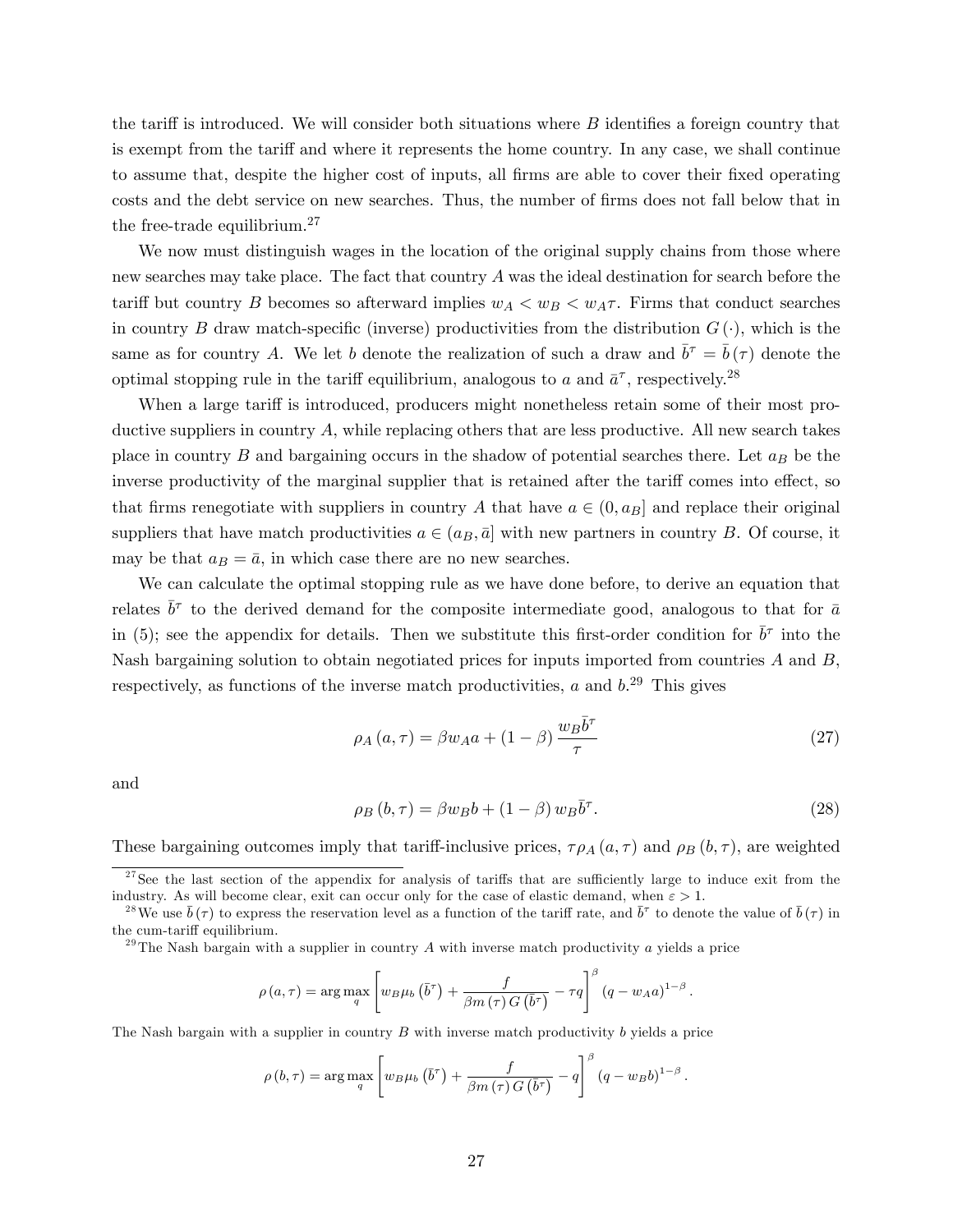averages of the unit cost of production-cum-delivery and the unit cost of an input that could be produced by a supplier in country  $B$  with the reservation level of productivity. In this sense,  $(27)$ and (28) are analogous to (13). Moreover, these price equations imply that two inputs with the same unit cost of production-cum-delivery but different countries of origin carry the same delivered price. Notice that, if  $w_B\bar{b}^\tau/\tau < w_A\bar{a}$ , suppliers in country A bear some of the burden of the tariff.

Facing these potential input prices, producers can make their optimal sourcing decisions. By definition, the stopping rule identifies the worst match that a buyer would accept conditional on searching in country  $B$  and recognizing the costliness of further search. This worst match yields an opportunity to purchase an input at delivered price  $\rho_B(\bar{b}^{\tau}, \tau) = w_B \bar{b}^{\tau}$ . However, even before commencing a new search, the buyer has access to a supplier from whom it can buy at delivered price  $\tau \rho_A(a, \tau) = \beta \tau w_A a + (1 - \beta) w_B \overline{b}^{\tau}$  for a match with productivity a. If  $\tau w_A a < w_B \overline{b}^{\tau}$ , the original supplier offers a better deal than the reservation match. Conversely, if  $\tau w_A a > w_B \bar{b}^{\tau}$ , search in country  $B$  yields a cost saving even if the firm realizes the worst possible match among those it will accept. It follows that  $a_B = \min \{ w_B \overline{b}^\tau / \tau w_A, \overline{a} \}$  and that producers retain suppliers with  $a \leq \frac{w_B}{\tau w_A}$  $\frac{w_B}{\tau w_A} \bar{b}^\tau$  while replacing those (if any) with  $a > \frac{w_B}{\tau w_A} \bar{b}^\tau$ .

We are ready to examine the equilibrium effects of larger tariffs, i.e., those with  $\tau \geq w_B/w_A$ . Again, we invoke Assumptions 1 and 2 and distinguish cases of elastic and inelastic demand. We use  $\phi^{\tau}$ , as before, to denote the tariff-inclusive marginal cost of the composite intermediate good for the original producers of final goods. Recall that these producers perceive a lower marginal cost of inputs than the average price that they pay for them, because they recognize that price per unit falls with the volume  $m^{\tau}$ . For a fraction  $G(a_B)/G(\bar{a})$  of inputs, the original producers continue to buy from their existing suppliers in country A and perceive an average marginal cost of  $\beta \tau w \mu_a(a_B) + (1 - \beta) w_B \mu_b(\bar{b}^{\tau})$ . For the remaining fraction  $1 - G(a_B)/G(\bar{a})$  of inputs (if any), they source from country B and perceive an average marginal cost of  $w_B\mu_b(\bar{b}^{\tau})$ . After collecting terms, the weighted average becomes

$$
\phi^{\tau} = \beta \frac{G\left(a_{B}\right)}{G\left(\bar{a}\right)} \tau w_{A}\mu_{a}\left(a_{B}\right) + \left[1 - \beta \frac{G\left(a_{B}\right)}{G\left(\bar{a}\right)}\right]w_{B}\mu_{b}\left(\bar{b}^{\tau}\right) .
$$

In Figures 5 and 6, the solid curve MM depicts the relationship between  $\phi^{\tau}$  and  $\bar{b}^{\tau}$  for  $\tau = w_B/w_A$ . Under Assumption 2 of a Pareto distribution for match productivities, the curve is piecewise linear, with

$$
\phi^{\tau} = \begin{cases} \frac{\theta}{\theta + 1} w_B \bar{b}^{\tau} & \text{for } \bar{b}^{\tau} < \tau w_A \bar{a}/w_B\\ \frac{\theta}{\theta + 1} \left[ \beta \tau w_A \bar{a} + (1 - \beta) w_B \bar{b}^{\tau} \right] & \text{for } \bar{b}^{\tau} > \tau w_A \bar{a}/w_B \end{cases}
$$
(29)

For  $\bar{b}^{\tau} < \tau w_A \bar{a}/w_B$ , it has a slope of  $\frac{\theta}{\theta+1} w_B$ , whereas for  $\bar{b}^{\tau} > \tau w_A \bar{a}/w_B$ , it has the shallower slope of  $(1 - \beta) \frac{\theta}{\theta + 1} w_B$ . With  $\tau = w_B/w_A$ , the curve kinks at  $\bar{b}^{\tau} = \bar{a}$ .

As before, we need a second relationship between  $\phi^{\tau}$  and  $\bar{b}^{\tau}$  to locate the equilibrium. We begin with the case of elastic demand, as depicted in Figure 5. Recall that  $n(w_B/w_A) = n$ , because operating profits per firm are smaller when  $\tau = w_B/w_A$  than when  $\tau = 1$ , and thus there is no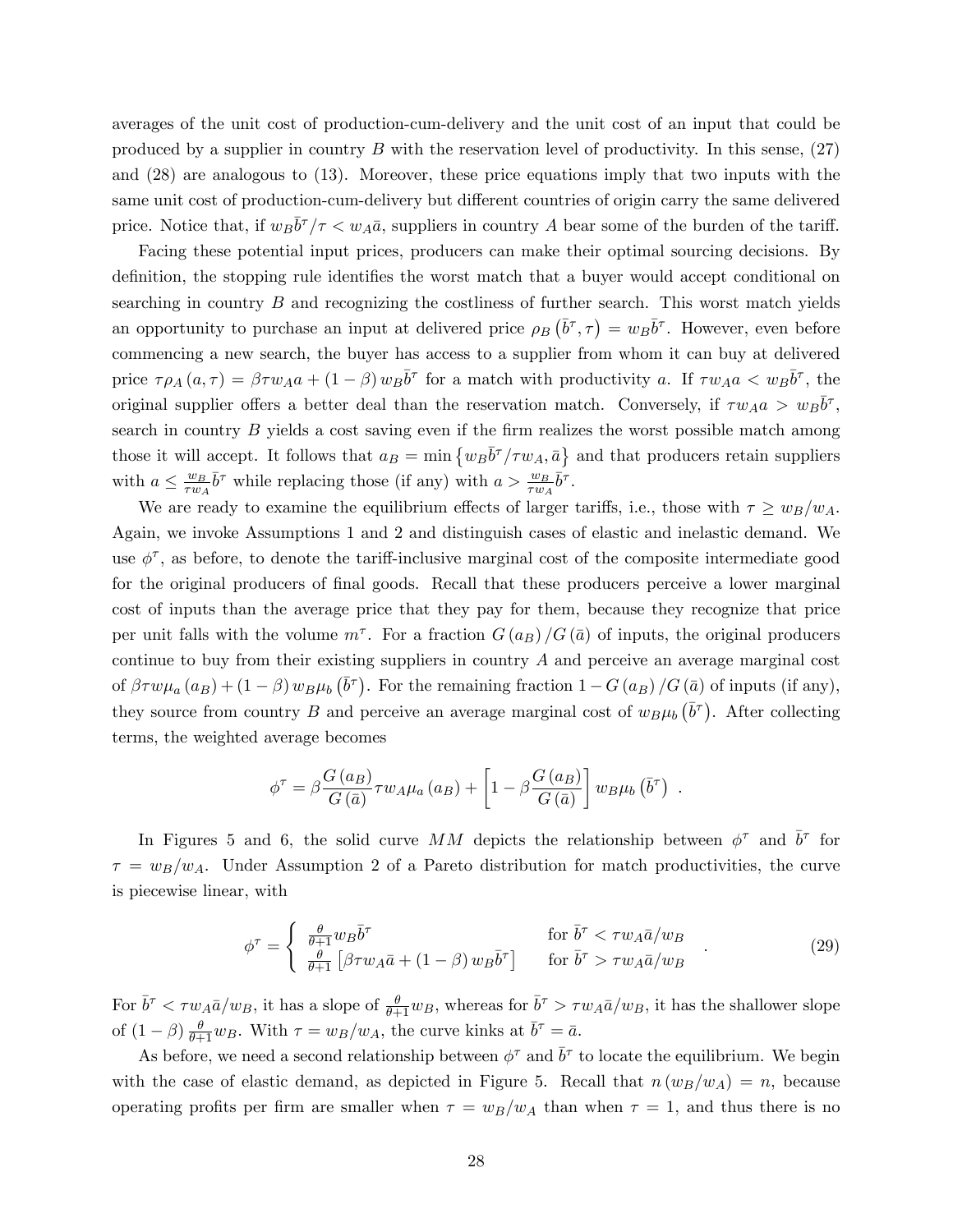

Figure 5: Large-Tariff Equilibrium with Elastic Demand

entry beyond the free-entry level. We use the first-order condition for  $m^{\tau} = x^{\tau} c' (\phi^{\tau})$ , the expression for the demand for variety  $\omega$  in (3), and the expression for the price index,  $P^{\tau} = p^{\tau} n^{-1/(\sigma-1)}$ , much as we did in constructing the NN curve in Figure 3. Combining these equations, and applying Assumption 1 of a Cobb-Douglas technology and Assumption 2 of a Pareto distribution of match productivities, we find the new  $NN$  curve,

$$
\frac{(\theta+1)f}{w_B\beta(\bar{b}^\tau)^{\theta+1}} = n^{-\frac{\sigma-\varepsilon}{\sigma-1}} \left(\frac{\sigma}{\sigma-1}\right)^{-\varepsilon} \alpha (\phi^\tau)^{\alpha(1-\varepsilon)-1} . \tag{30}
$$

We have seen that the stopping rule with a large tariff  $\tau = w_B/w_A$  is the same as the stopping rule with a small tariff of this size, and that both are less stringent than under free trade; i.e.,  $\bar{b}(w_B/w_A) = \bar{a}(w_B/w_A) > \bar{a}$ . It follows that the intersection of the MM curve and the new NN curve in Figure 5 takes place to the right of the kink in the former curve, as drawn. Now let  $\tau$ be something larger than  $w_B/w_A$ . The tariff rate does not appear in (30), except insofar as it influences the variables on the axes or the number of active firms. But as we raise  $\tau$  above  $w_B/w_A$ , the portion of the  $MM$  curve to the right of the kink shifts upward, as can be seen from (29). For  $\tau$  somewhat greater than  $w_B/w_A$ , the equilibrium occurs at the intersection of NN and the lowermost dashed curve in the figure. Here,  $\bar{b}^{\tau} > \bar{a}$ , but  $\tau w_A \bar{a} < w_B \bar{b}^{\tau}$ , so the original producers preserve the entirety of their supply chains. The parties renegotiate the terms of their exchange against the new outside option of search in country  $B$ . Moreover, since operating profits are a declining function of  $\tau$  in this range, no entry takes place.

For some still-higher tariff rate, the original producers of differentiated products are indifferent between relocating their worst matches to country  $B$  and continuing on with their original suppliers. This tariff, which we denote by  $\tau_c$  in the figure, is defined implicitly by  $\tau_c w_A \bar{a} = w_B \bar{b}(\tau_c)$ . Tariffs larger than  $\tau_c$  disrupt the supply chains. For  $\tau \ge \tau_c$ ,  $a_B = \frac{w_B}{\tau w_A}$  $\frac{w_B}{\tau w_A} \bar{b}(\tau_c) = \tau_c \bar{a}/\tau$  and so  $\phi^{\tau} = \frac{\theta}{\theta + 1} \tau_c w_A \bar{a}$ .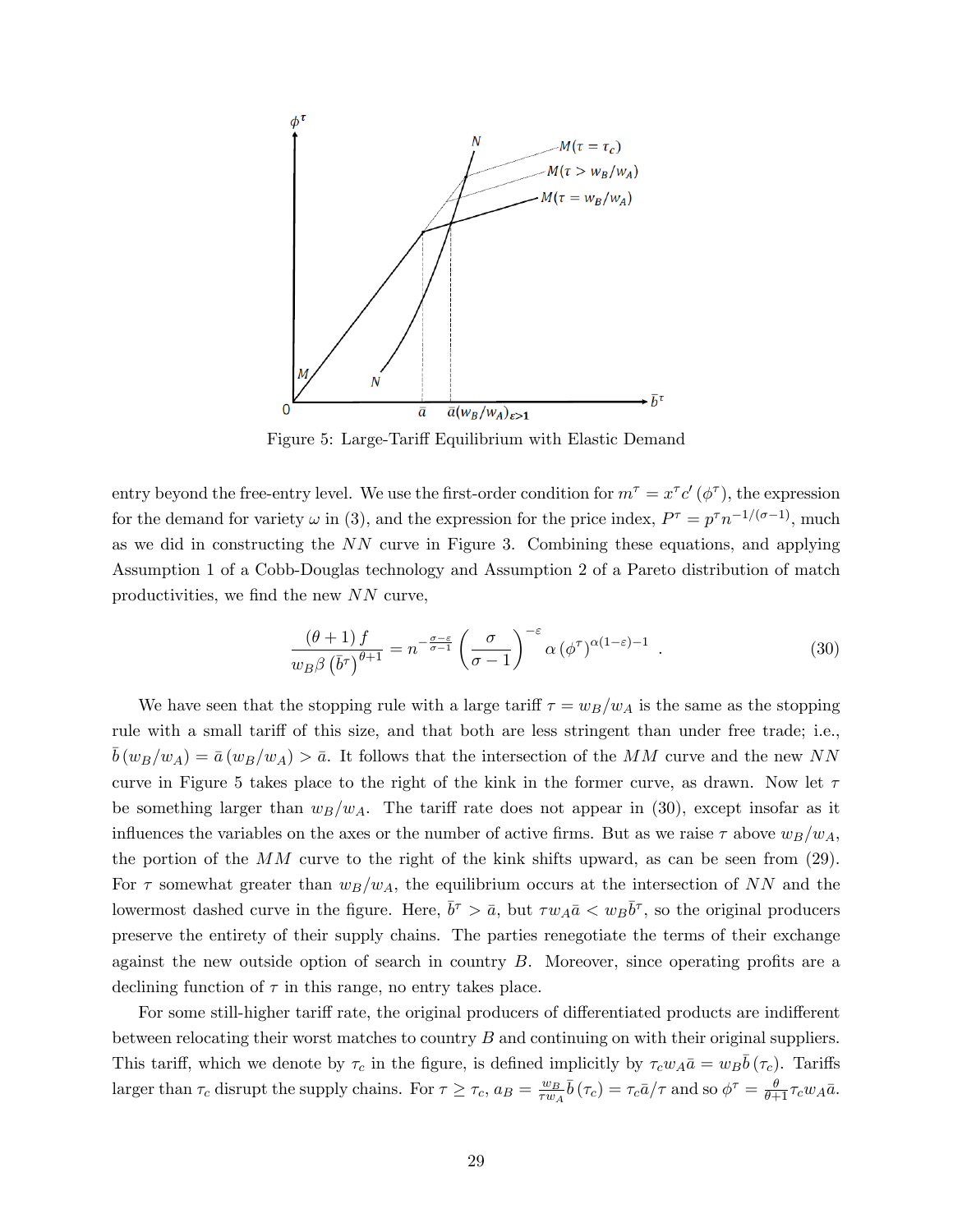

Figure 6: Large-Tariff Equilibrium with Inelastic Demand

Further tariff hikes do not generate any further shifts in the  $MM$  curve at the equilibrium point. Rather, the stopping rule remains  $\bar{b}^{\tau} = \bar{b}(\tau_c)$  and  $a_B$  declines with the size of the tariff. In other words, the higher the tariff for  $\tau > \tau_c$ , the more extensive is the reorganization of the supply chain. In this range, operating profits remain constant but profits net of additional search costs fall.<sup>30</sup>

Figure 6 depicts the equilibrium for a large tariff when demand for differentiated products is inelastic. The curves are drawn for  $\tau = w_B/w_A$ . The MM curve is the same as in Figure 5, but the  $NN$  curve is somewhat different. Recall that input tariffs induce entry of new final producers when demand is inelastic. When  $\tau = w_B/w_A$ , all producers face the same distribution of prices in country A as in country B. It follows that they use the same stopping rule, i.e.,  $\bar{b}(w_B/w_A) = \bar{a}(w_B/w_A)$ , but  $\bar{a}(w_B/w_A) = \bar{a}$ , so the new NN curve must intersect the MM curve at this point, as drawn. To find the shape of this curve, we first combine the zero-profit condition for new entrants and the first-order condition for their optimal search strategy to derive an expression for the price index; see the appendix. Then we use this value of  $P^{\tau}$  for  $\tau = w_B/w_A$  together with the first-order conditions for the choice of  $\bar{b}^{\tau}$  and  $\bar{m}^{\tau}$  by the original producers to derive the NN curve for this case,

$$
\frac{(\theta+1)f}{w_B \beta \left(\bar{b}^\tau\right)^{\theta+1}} = (P^\tau)^{\sigma-\varepsilon} \left(\frac{\sigma}{\sigma-1}\right)^{-\sigma} \alpha \left(\phi^\tau\right)^{\alpha(1-\sigma)-1} . \tag{31}
$$

Notice that the elasticity of this curve is  $(\theta + 1) / [1 + \alpha (\sigma - 1)] > 1$ , so NN intersects the lower branch of MM from below.

Now suppose that  $\tau$  exceeds  $w_B/w_A$ . The tariff rate does not appear separately in (31), because the price index  $P^{\tau}$  that is consistent with zero profits for new entrants does not depend on the tariff. This in turn reflects the fact that the new entrants search only in country  $B$ , so their input costs are independent of the tariff rate. But with  $P^{\tau}$  fixed for all values of  $\tau > w_B/w_A$ , so too is

<sup>&</sup>lt;sup>30</sup>In the appendix, we derive an explicit expression for  $\tau_c$ , namely  $\tau_c = (w_B/w_A)^{\frac{\theta}{\theta - \alpha(\varepsilon - 1)}}$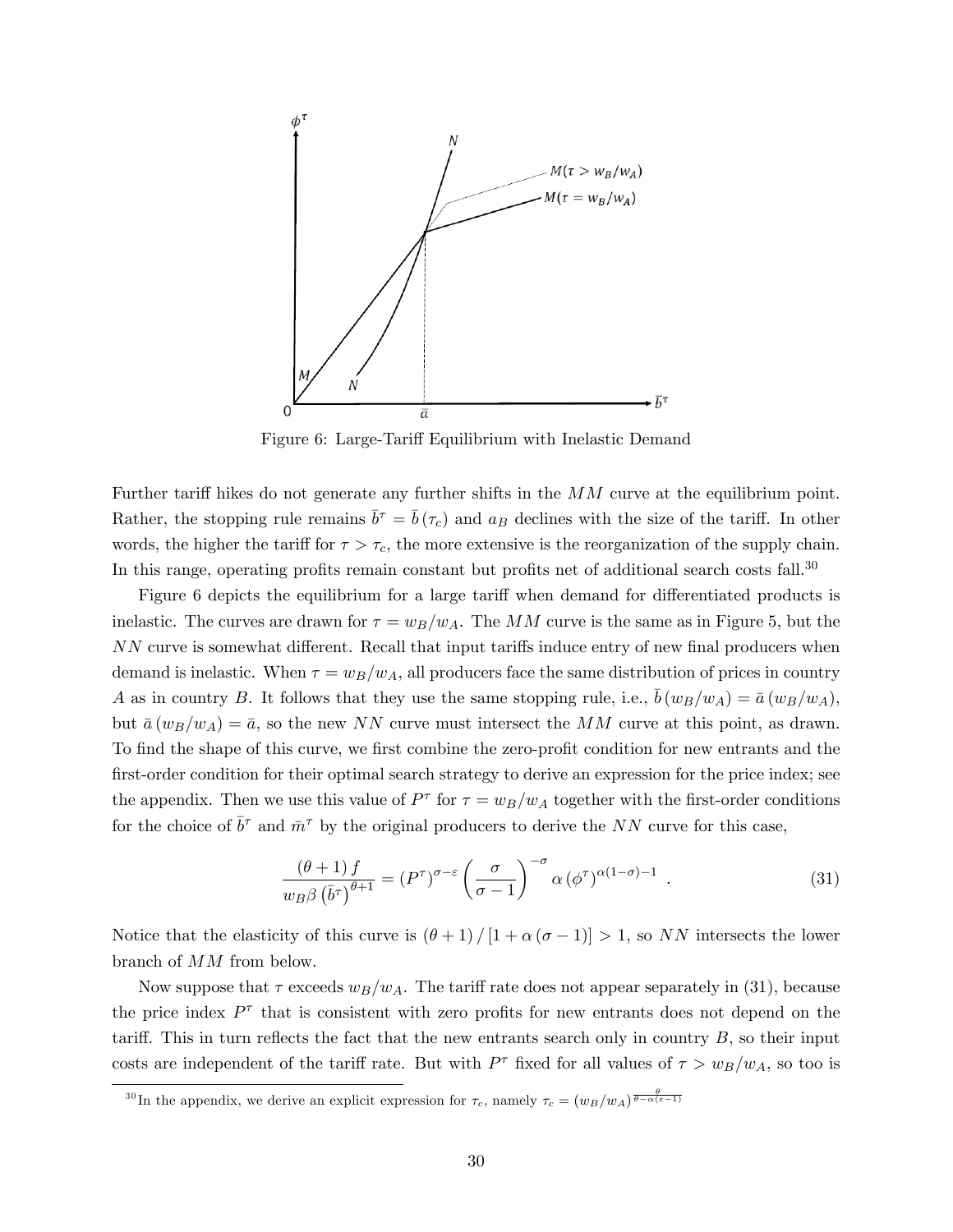the location of the NN curve. Similarly, the left-most branch of  $MM$  is independent of  $\tau$ . The right-most branch of  $MM$  shifts up, as in Figure 5, but this is irrelevant because the intersection of the two curves stays put at the point vertically above  $\bar{a}$ . In other words, the marginal costs for the original producers and their optimal search strategies are independent of the tariff rate for all values of  $\tau > w_B/w_A$ .

With inelastic demand, larger tariffs greater than  $w_B/w_A - 1$  induce the original suppliers to replace ever larger portions of their supply chains. The inverse productivity of their marginal supplier in country A is  $a_B = \frac{w_B}{\tau w_B}$  $\frac{w_B}{\tau w_A} \bar{b}^\tau = \frac{w_B}{\tau w_A}$  $\frac{w_B}{\tau w_A} \bar{a}$ . The new entrants search for all their suppliers in country B, using the reservation inverse-productivity level  $\bar{b}_{new}^{\tau} = \bar{a}$ . Since the costs and demands facing the entrants are the same for all tariff levels, so too are their operating profits, and  $n^{\tau} =$  $n(w_B/w_A)$  for all  $\tau \geq w_B/w_A$ .

We recap the effects of larger tariffs on the number and organization of supply chains in

**Proposition 4** Suppose Assumptions 1-3 hold and that  $\tau > w_B/w_A$  for some country B that is exempt from the tariff (possibly the home country). (i) For  $\varepsilon > 1$ , there is no new entry and the original producers preserve their entire supply chains in country A for all  $\tau < \tau_c$  defined by  $\tau_c w_A \bar{a} = w_B \bar{b}(\tau_c)$ ; for  $\tau > \tau_c$ , these producers retain their initial suppliers in country A for  $a \leq \frac{\tau_c}{\tau} \bar{a}$ , while replacing those with  $\bar{a} \ge a > \frac{\tau_c}{\tau} \bar{a}$ . The number of active firms is  $n^{\tau} = n(1)$  for all  $\tau > w_B/w_A$ . (ii) For  $\varepsilon$  < 1, the original producers of final goods retain their suppliers in country A for  $a \leq \frac{w_B}{\tau w_A}$  $\frac{w_B}{\tau w_A} \bar{a},$ while replacing those with  $\bar{a} \ge a > \frac{w_B}{\tau w_A} \bar{a}$  with suppliers in country B. The number of active firms is  $n^{\tau} = n (w_B/w_A) > n (1)$  for all  $\tau > w_B/w_A$  and the entrants source all of their inputs in country B.

## 4.1 Effect of Larger Tariffs on Input Prices, Output Prices, and the Terms of Trade

In this section, we discuss the implications of larger tariffs for input prices, output prices, and the terms of trade. We begin with the case of elastic demand.

#### 4.1.1 Larger Tariffs with Elastic Demand

For tariffs in the range  $\tau \in [w_B/w_A, \tau_c]$ , there is no entry of new brands. The original producers continue to procure all of their inputs in country  $A$ , paying the prices recorded in  $(27)$ . We see here the offsetting forces at work on the negotiated price. On the one hand, a higher tariff directly raises the value of a buyer's outside option to search in a tariff-free location. On the other hand, a higher tariff means that buyers would have less incentive to search intensely in country  $B$ , were they to undertake such searches. In the appendix we show that  $\bar{b}^{\tau}$  rises less than in proportion to  $\tau$ , so  $\bar{b}^{\tau}/\tau$  declines with  $\tau$ . It follows that higher tariffs improve the buyers' bargaining position vis- $\alpha$ -vis all of their suppliers and so reduce net-of-tariff input prices. The average price becomes

$$
\rho^{\tau} = \beta w_A \mu_a \left( \bar{a} \right) + (1 - \beta) \frac{w_B \bar{b}^{\tau}}{\tau},
$$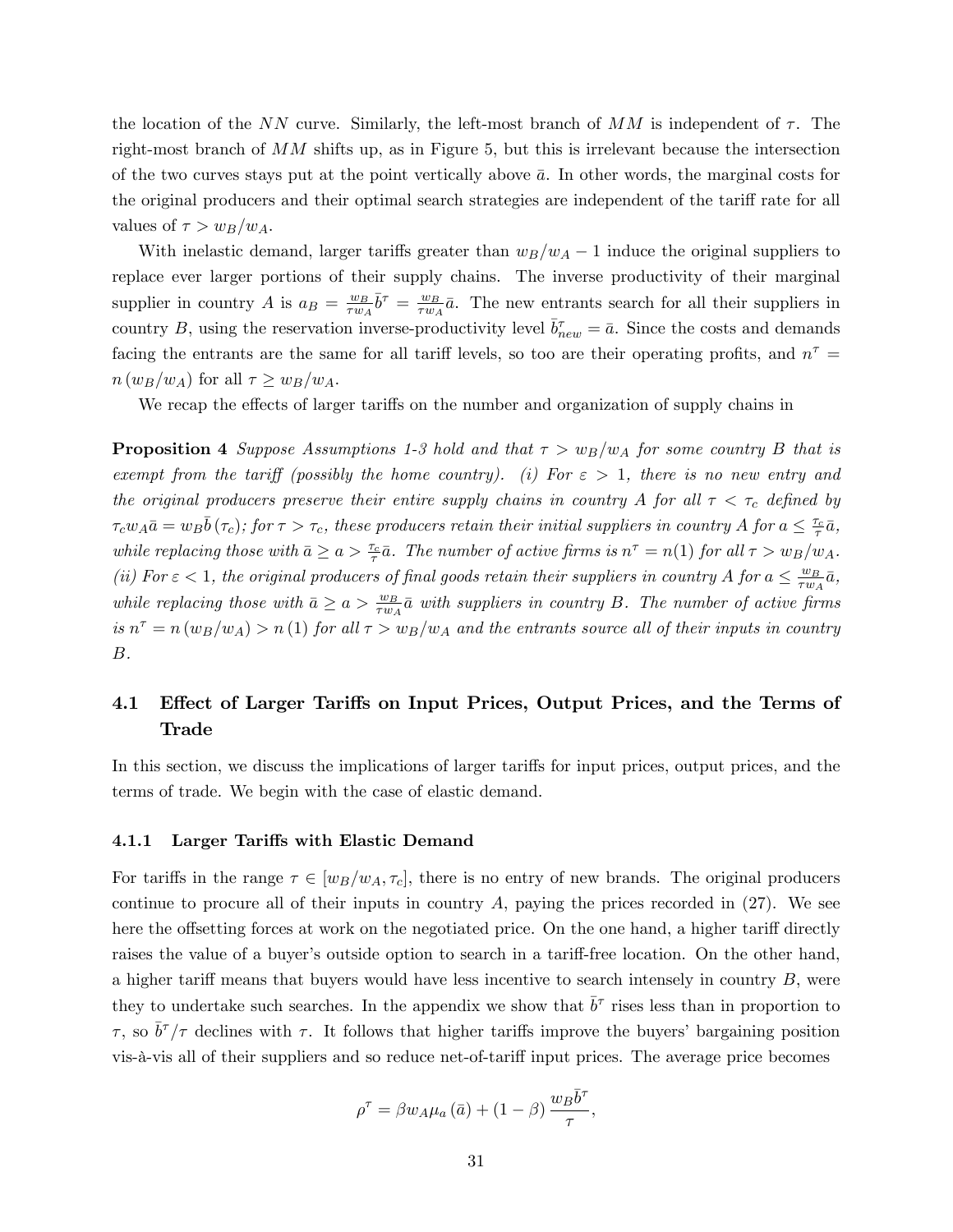which is a declining function of  $\tau$ . Inasmuch as all inputs continue to be sourced in country A, the fall in  $\rho^{\tau}$  represents an improvement in the home country's terms of trade.

Next consider tariffs large enough to induce partial relocation of supply chains to country  $B$ . We have seen that search intensity is not affected by the size of the tariff in such circumstances; rather  $\bar{b}^{\tau} = \bar{b}(\tau_c)$  for all  $\tau > \tau_c$ . Nonetheless, the terms of trade respond to two offsetting forces. From  $(27)$ , we see that the prices of all inputs that continue to be imported from country A fall with the tariff, as the option to shift production to a tariff-free source strengthens the buyers' bargaining position. Meanwhile, parts of the supply chain move from a relatively low-cost source to one with higher wages. When the best alternative to the original source is another foreign country, this amounts to Vinerian trade diversion, and it contributes to a deterioration in the overall terms of trade. We write the weighted average of inputs from the alternative sources as

$$
\rho^{\tau} = \frac{G(a_B)}{G(\bar{a})} \left[ \beta w_A \mu_a(a_B) + (1 - \beta) \frac{w_B \bar{b}^{\tau}}{\tau} \right] + \left[ 1 - \frac{G(a_B)}{G(\bar{a})} \right] \left[ \beta w_B \mu_b \left( \bar{b}^{\tau} \right) + (1 - \beta) w_B \bar{b}^{\tau} \right] , \tag{32}
$$

where  $a_B = \frac{w_B}{\tau w_B}$  $\frac{w_B}{\tau w_A} \bar{b}(\tau_c)$  in these circumstances. In the appendix we show that the fall in prices from country  $A$  outweighs the shift in production to the higher-cost country  $B$  if and only if  $\tau < (\theta + 1) / \theta$ . If  $\tau_c < (\theta + 1) / \theta$ , then there exists a range of tariffs above  $\tau_c$  in which higher tariffs imply better terms of trade. Moreover,  $\rho(t_c) = \rho$ ; i.e., at  $\tau_c$  the terms of trade are the same as when  $\tau = 1.31$  So, when  $\tau_c < (\theta + 1)/\theta$ , there also exists a range of tariffs for which the home country enjoys better terms of trade than with zero tariffs. For sufficiently high tariffs, however, most imports are sourced from country  $B$ , where ex-factory prices are higher than those in country A, so the terms of trade must be worse than those under free trade.

Figure 7 highlights the non-monotonic relationship between the size of the tariff and the home countryís terms of trade when the best alternative to searching in the original location of supply chains is another foreign country and  $\varepsilon > 1$ .<sup>32</sup> The figure shows the entire range of positive tariffs, including those we have termed small and large. For  $\tau < w_B/w_A$ , country A remains the preferred location for search, and larger tariffs result in higher import prices as the buyers' outside option deteriorates. For  $w_B/w_A < \tau < \tau_c$ , the best search option switches to country B. Although no new searches actually take place, the threat to do so becomes more credible for higher tariff rates, which shifts the bargaining outcomes in favor of the buyers. Finally, for  $\tau > \tau_c$ , higher tariffs further enhance the buyers' bargaining power vis-à-vis their original suppliers, but they also generate costly trade diversion that raises real input costs. The latter force must eventually dominate, although it need not do so for tariffs just above  $\tau_c$ , as illustrated in the figure.

What if the label  $B$  refers to the home country, rather than to some foreign country that is

$$
\rho\left(\tau_c\right) = \beta w_A \mu_a\left(\bar{a}\right) + \left(1 - \beta\right) w_A \bar{a} = \rho.
$$

<sup>&</sup>lt;sup>31</sup>At  $\tau_c$ ,  $a_B = \bar{a}$  and  $\bar{b}^{\tau} = \tau_c w_A \bar{a}/w_B$ . Therefore, (32) implies

<sup>&</sup>lt;sup>32</sup>The figure uses the same, "plausible" parameter values described in footnote 26, along with  $w_A = 0.5$ ,  $w_B = 0.6$ ,  $f = 5$ , and  $f_e = f_o = 10$ . However, the qualitative features of Figure 7 apply more generally.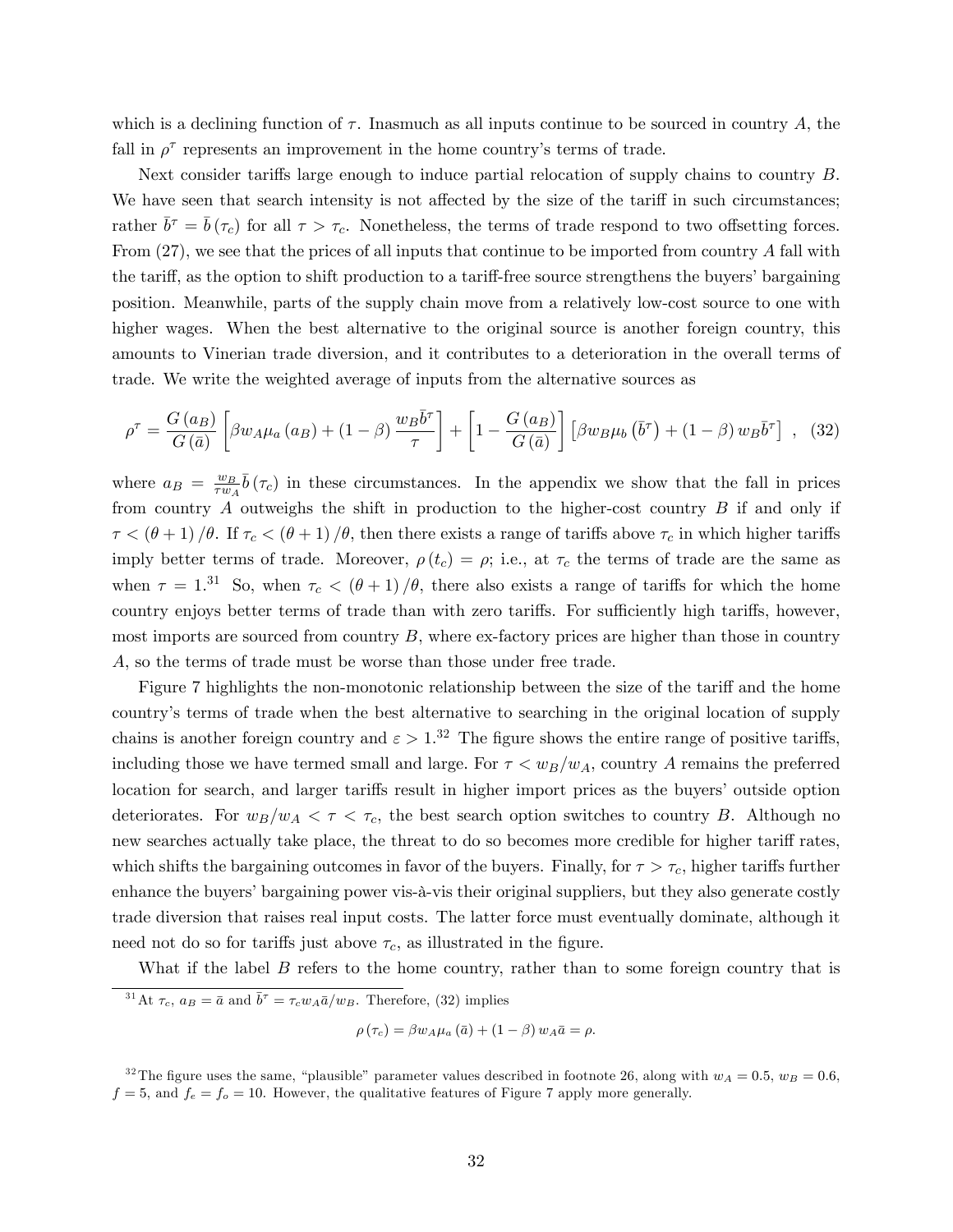

exempt from the tariff? The identity of country  $B$  makes no difference to firms' optimal sourcing decisions nor to their bargaining position vis-à-vis their original and new suppliers. Input prices are the same no matter whether country  $B$  is a foreign country or not. The only difference is that higher prices paid to home suppliers are not generally considered a deterioration in the terms of trade, nor do they have the same adverse implications for home welfare (as we discuss below). In fact, when firms reshore portions of their supply chains, it becomes difficult to define a meaningful measure of changes in the terms of trade. Firms negotiate better prices for those inputs they continue to import, but other inputs—for which they pay higher prices than before—disappear from the import basket. Thus, the terms of trade apply to a changing bundle of goods, which poses the usual challenge for defining an appropriate price index.

Finally, we turn to output prices. Producers of differentiated varieties set these prices, as before, at a fixed markup over their perceived marginal costs. As we have seen in Figure 5, when demand for final goods is elastic,  $\phi^{\tau}$  is an increasing function of  $\tau$  for all  $\tau \in (w_B/w_A, \tau_c)$ . So, higher input tariffs give rise to higher output prices throughout this range. For still higher tariffs such that  $\tau > \tau_c$ , firms' perceive marginal costs of the composite intermediate to be independent of the tariff rate. Since consumer prices are a fixed markup over perceived marginal costs, higher tariffs do not generate higher consumer prices when  $\tau > \tau_c$ , although the level of these prices must be higher than under free trade.

#### 4.1.2 Larger Tariffs with Inelastic Demand

When demand is inelastic, downstream producers' optimal stopping rule is  $\bar{b}^{\tau} = \bar{b}(w_B/w_A) = \bar{a}$ for all tariffs with  $\tau > w_B/w_A$ . The original producers retain their suppliers with  $a \leq \frac{w_B}{\tau w_A}$  $\frac{w_B}{\tau w_A} \bar{a}$ , while replacing the rest. The negotiated prices obey (27) for the former group and (28) for the latter. Meanwhile, new producers enter and form supply chains in country  $B$ . For them, input prices are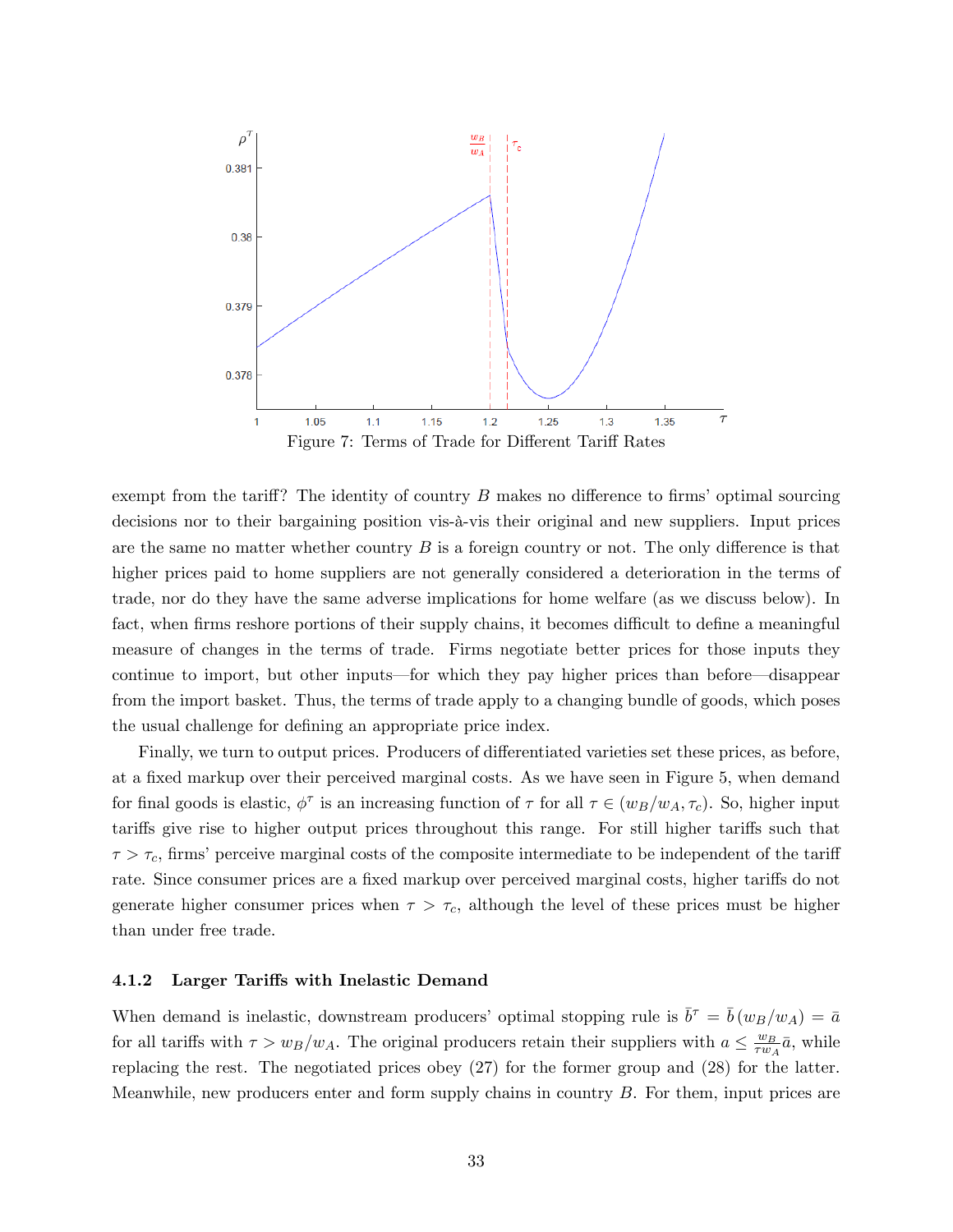given by  $(28)$  for all relevant realizations of b.

As with the case of elastic demand and  $\tau > \tau_c$ , there are two offsetting influences of higher tariffs on the terms of trade. The higher is the tariff, the better is the price that the original producers negotiate with their retained suppliers in country  $A$ , as the outside option to search in country  $B$  is more attractive for greater  $\tau$ . But higher tariffs induce greater reorganization of the supply chains by the original producers and the switch in sourcing represents diversion to a higher-cost supplier. On net, the former effect dominates for  $\tau < (\theta + 1) / \theta$  and the latter for  $\tau > (\theta + 1) / \theta$ . The real cost of inputs may fall and then rise as a function of the tariff rate in the range of large tariffs, or it may rise monotonically.

With a larger tariff in place and  $\varepsilon < 1$ , firms perceive a marginal cost of intermediate goods of  $\phi^{\tau} = \frac{\theta}{\theta+1} w_B \bar{b} (w_B/w_A) = \frac{\theta}{\theta+1} w_B \bar{a}$ . Under free trade, the perceived marginal cost is  $\phi = \frac{\theta}{\theta+1} w_A \bar{a}$ . Since wages are higher in country B than in country A,  $\phi^{\tau} > \phi$  for all  $\tau > w_B/w_A$ . The tariff raises the perceived (tariff-inclusive) marginal costs of intermediate goods relative to that under free trade, so prices paid by final consumers are correspondingly higher.

#### 4.2 Welfare Effects of Larger Tariffs

We begin our welfare analysis by identifying again the components of aggregate utility that vary with the tariff rate. Recall that  $V(\tau) = \Pi(\tau) + T(\tau) + \Gamma(\tau)$ , the sum of variable profits net of debt service on new capital costs, tariff revenues and consumer surplus. We can evaluate  $V(\tau)$ for  $\tau > w_B/w_A$  using  $V(\tau) = \Pi(1) + \Gamma(1) + \int_{w_B/w_A}^{\tau} V'(t) dt$ . In Section 3.4, we examined  $V'(\tau)$  for  $\tau < w_B/w_A$ . In this section, we consider  $V'(\tau)$  for  $\tau > w_B/w_A$ , making use once again of Assumptions 1- 3. As before, we distinguish the cases of elastic and inelastic demand for differentiated products.

#### 4.2.1 Elastic Demand for Differentiated Products

For  $\tau \in (w_B/w_A, \tau_c)$ , there are no new searches and no entry. Recognizing that supply chains remain in country A and thus tariffs are applied to all imports in this case, we can write  $V(\tau)$  =  $U(X^{\tau}) - \rho^{\tau}nm^{\tau} - n\ell^{\tau}$ , as in (21). Then, differentiating this expression, we have

$$
\frac{1}{n}\frac{dV^{\tau}}{d\tau} = \frac{1}{\sigma - 1}\frac{d\ell^{\tau}}{d\tau} + \left(\frac{\sigma}{\sigma - 1}\phi^{\tau} - \rho^{\tau}\right)\frac{dm^{\tau}}{d\tau} - m^{\tau}\frac{d\rho^{\tau}}{d\tau}, \text{ for } w_B/w_A < \tau < \tau_c,
$$

which has the same form as  $(22)$ . It is not necessary to repeat the arguments from Section 3.4.1, except to note that the first term again is negative, the second can be negative or positive according to the sign of the expression in parenthesis, and the last term is positive now, because higher tariffs in this range improve the terms of trade.

Turning to still larger tariffs with  $\tau > \tau_c$ , we have several new considerations in the welfare analysis. First, tariffs apply only to imports from country A and thus only for inputs with  $a \in$  $(0, a_B]$ . Second,  $\phi^{\tau}$  is independent of  $\tau$  in this range, so that  $d\ell^{\tau}/d\tau = dm^{\tau}/d\tau = 0$  and  $dX^{\tau}/d\tau =$  $dP^{\tau}/d\tau = 0$ . Third, if the label B identifies the home country, then the final producers' payments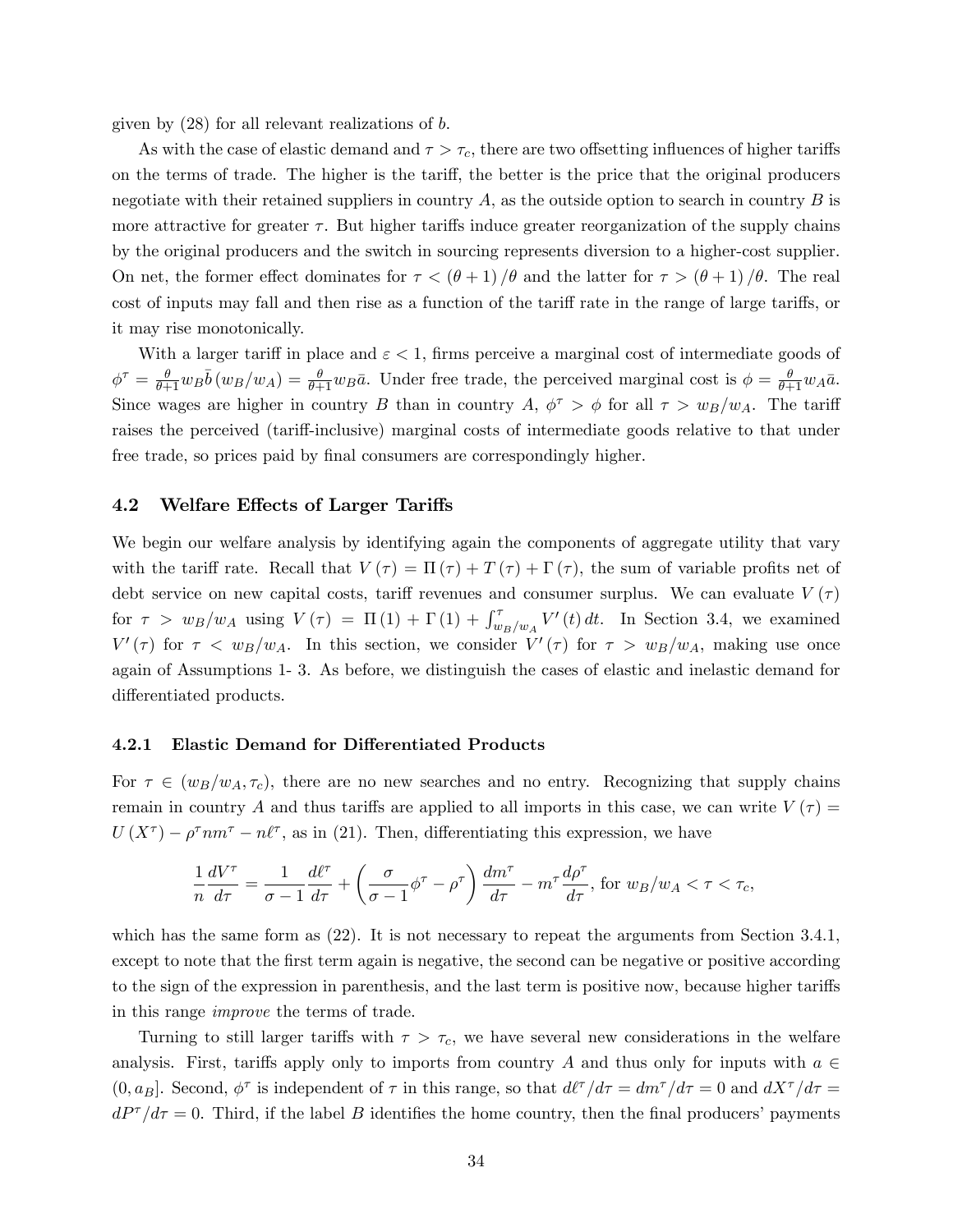to suppliers net of production costs contribute to home welfare. Finally, fresh searches in country B forge new debts that must be serviced.

Suppose first that  $B$  denotes a foreign country. New searches are conducted by all  $n$  original producers for a fraction  $1 - G(a_B)/G(\bar{a})$  of their inputs. These searches each have an expected flow cost of  $f/G\left[\bar{b}\left(\tau_c\right)\right]$ . Tariff revenues collected by the home government exactly offset the tariffs payments made by home producers. So, using Assumption 2, we can write

$$
V(\tau) = U(X^{\tau}) - n\rho^{\tau}m^{\tau} - n\ell^{\tau} - nf\left[\left(\frac{\tau w_A}{w_B}\right)^{\theta} - \frac{1}{\bar{a}^{\theta}}\right].
$$

Since the tariff revenues collected by the home government exactly offset the tariffs payments made by home producers, we can write  $\Pi(\tau) + T(\tau) = P^{\tau} X^{\tau} - n \rho^{\tau} m^{\tau} - n \ell^{\tau}$ . With  $\bar{b}^{\tau} = \bar{b}(\tau_c)$  for all  $\tau > \tau_c$ , perceived marginal costs, prices and factor demands are independent of  $\tau$ . Only the terms of trade and the search costs vary with the tariff rate. Substituting  $m^{\tau} = m/\tau$ , we have

$$
\frac{\tau}{n}\frac{dV^{\tau}}{d\tau} = -m\frac{d\rho^{\tau}}{d\tau} - \theta f \left(\frac{w_A}{w_B}\right)^{\theta} \tau^{\theta}, \text{ for } \tau > \tau_c.
$$

We have already observed that the terms of trade might improve or deteriorate with the size of the tariff, according to whether  $\tau < (\theta + 1) / \theta$  or  $\tau > (\theta + 1) / \theta$ . Of course, the search costs only grow with higher tariffs, as they induce more new searches. In the appendix, we show that aggregate welfare increases with the tariff rate for  $\tau > \tau_c$  if and only if

$$
\tau < \frac{\theta + 1 - \beta}{\theta} \tag{33}
$$

Note that a higher tariff might improve the terms of trade and nonetheless reduce welfare, because the searches for new suppliers impose additional costs. The greater is the buyers' bargaining weight, the smaller is the terms of trade effect, although the direction of the price movement does not depend on  $\beta$ . Meanwhile, the responsiveness of search costs to the tariff rate increases with  $\beta$ . From (33) we see that higher tariffs in this range are more likely to harm welfare when the distribution of match productivities is less dispersed ( $\theta$  is large). The same is true when the buyers secure a greater share of the bargaining surplus; indeed a larger tariff must result in lower welfare when  $\beta = 1$ .

Figure 8 plots the change in welfare (expressed as a fraction of free-trade spending on differentiated products) as a function of the tariff rate, using the plausible parameter values that we have described before. Notably,  $\sigma = 5$ ,  $\theta = 4$ ,  $\varepsilon = 1.5$ ,  $\alpha = \beta = 0.5$ , and wages in country B are 20 percent higher than those in country  $A$ . We see that welfare falls with the tariff over the range of small tari§s, with a welfare loss that reaches approximately 2.7 percent of initial spending for  $\tau = 1.2$ . (Note that  $\tau = 1.2$  implies an *ad valorem* tariff of 20% on inputs that comprise 40% of the value of output.) There is a slight rebound in aggregate welfare, thanks to the terms of trade improvement, for large tariffs up to  $\tau_c$ . Then welfare falls again as a function of the tariff rate,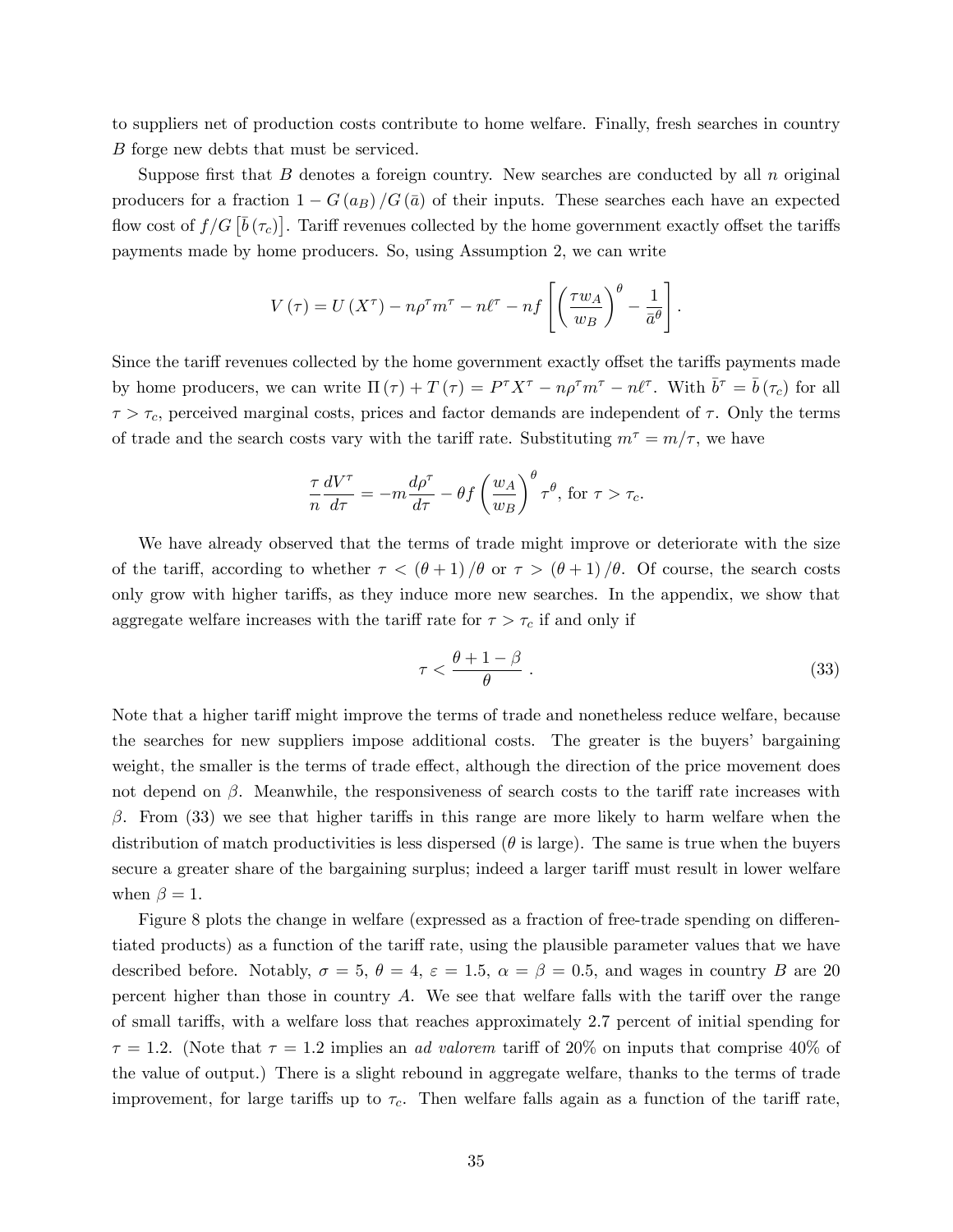

Figure 8: Welfare Effects of Unanticipated Tariffs: Elastic Demand

reaching losses of 3.06 percent of initial spending for  $\tau = 1.25$ . If wages in country B are only 10 percent higher than those in country A, the welfare loss from a  $25\%$  tariff is only 1.86 percent; see the appendix for the corresponding figure. In either case, the marginal efficiency cost of a higher tariff expands as the tariff rate increases.

Now suppose that  $B$  denotes the home country, so that the reorganization of the supply chain involves the reshoring of some inputs. In such circumstances, home welfare should include the profits earned by home input suppliers. The social cost of inputs then becomes

$$
\rho^{\tau} = \frac{G(a_B)}{G(\bar{a})} \left[ \beta w_A \mu_a \left( a_B \right) + \left( 1 - \beta \right) \frac{\bar{b}^{\tau}}{\tau} \right] + \left[ 1 - \frac{G(a_B)}{G(\bar{a})} \right] w_B \mu_b \left( \bar{b}^{\tau} \right),
$$

where the second term now represents the cost of producing inputs at home rather than the prices that buyers pay for them. Using this expression for  $\rho^{\tau}$ , we find that  $d\rho^{\tau}/d\tau > 0$  if and only if  $\tau > (\frac{\theta+1}{\theta})$  $\frac{+1}{\theta}$ )  $\left(\frac{\theta+1-\beta}{\theta}\right)$ ). Since  $(\theta + 1 - \beta)/\theta > 1$ , this condition leaves more room for the real cost of inputs to fall when profits are shared domestically rather than with foreign suppliers. The calculations in the appendix prove that aggregate welfare increases with the tariff rate in this case if and only if

$$
\tau < \left(\frac{\theta+1}{\theta}\right) \frac{\theta+1-\beta}{\theta+\beta}
$$

.

Comparing this inequality to  $(33)$ , we see that welfare increases for a wider range of tariffs when the disruption of supply chains induces reshoring than when it encourages relocation abroad. Still, even with reshoring, a larger tariff results in lower welfare when  $\beta = 1$ .

#### 4.2.2 Inelastic Demand for Differentiated Products

When demand for differentiated products is inelastic, a tariff greater than  $\tau = w_B/w_A$  always disrupts the supply chains. Moreover, the optimal stopping rule for searches in country  $B$  is given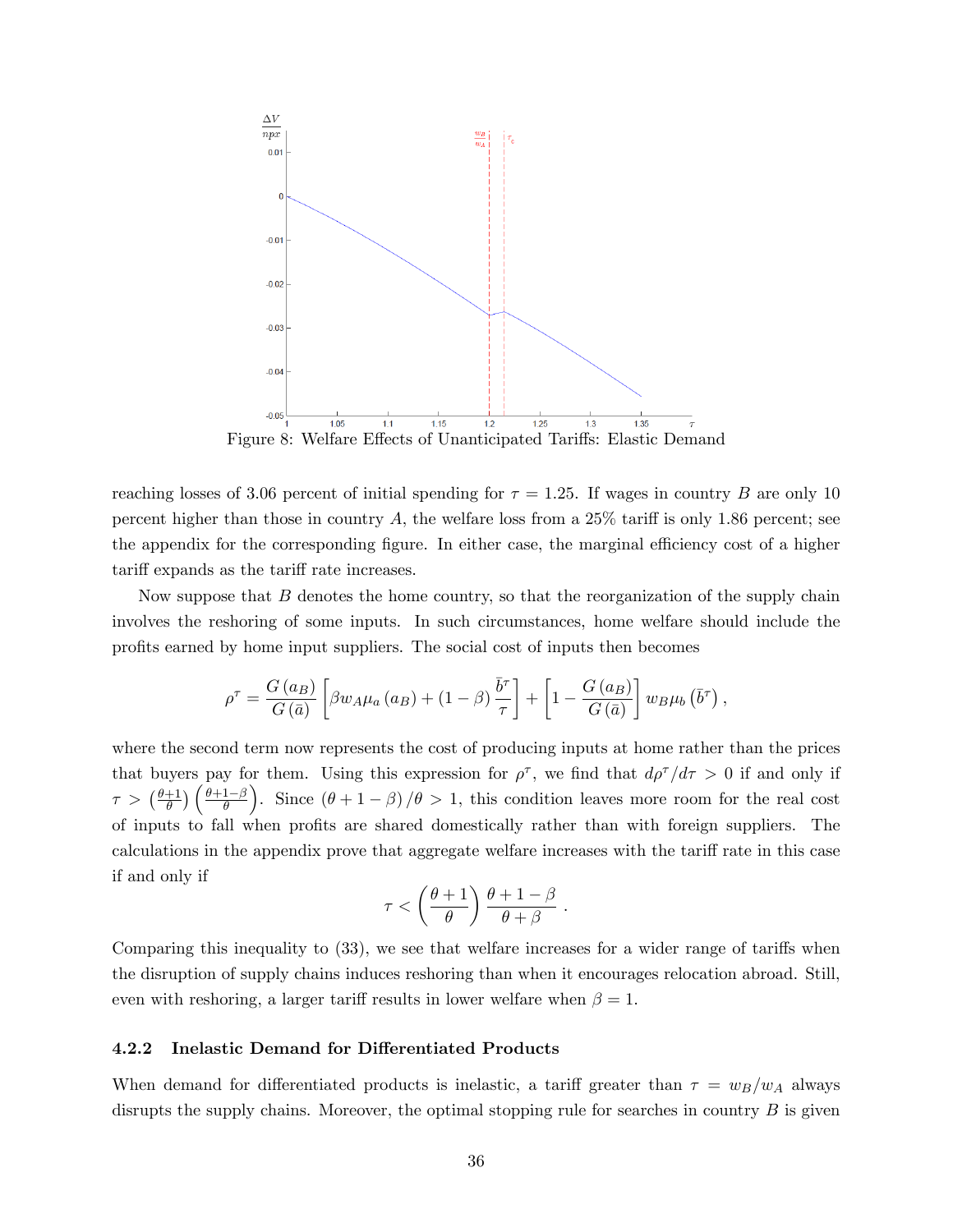

Figure 9: Welfare Effects of Unanticipated Tariffs: Inelastic Demand

by  $\bar{b}^{\tau} = \bar{b}(w_B/w_A)$ , which is independent of the tariff rate. Then  $\phi^{\tau} = \frac{\theta}{\theta + \tau}$  $\frac{\theta}{\theta+1}\bar{b}^{\tau}$  for both original and new producers of differentiated varieties, which also is independent of the tariff rate. Output prices and factor demands are linked to perceived marginal costs. With no variation in  $\phi^{\tau}$ , there is no variation in  $\ell^{\tau}$ ,  $m^{\tau}$ ,  $P^{\tau}$ , or  $X^{\tau}$ . With no change in  $P^{\tau}$ , there is no room for entry by firms that would search for suppliers in country B beyond the entry that occurs for  $\tau = w_B/w_A$ . Higher tariff rates affect welfare for  $\tau > w_B/w_A$  through two channels: they influence the terms of trade via renegotiation and trade diversion and they generate additional search costs.

Indeed, there is no need for further analysis. The comparative statics with respect to changes in  $\tau$  for  $\tau > w_B/w_A$  and  $\varepsilon < 1$  are identical to those for  $\tau > \tau_c$  and  $\varepsilon > 1$  that we studied in the last section. If the new searches take place in a foreign country  $B$ , higher tariffs result in better home terms of trade if and only if  $\tau < (\theta + 1)$  / $\theta$  and they generate greater home welfare on the margin if and only if  $\tau < \frac{\theta + 1 - \beta}{\theta}$ . If new searches instead take place in the home country, higher tariffs reduce the real cost of inputs if and only if  $\tau < (\frac{\theta + 1}{\theta})$  $\frac{+1}{\theta}$ )  $\left(\frac{\theta+1-\beta}{\theta}\right)$ ) and they boost welfare if and only if  $\tau < (\frac{\theta+1}{\theta})$  $\frac{+1}{\theta}$ )  $\left(\frac{\theta+1-\beta}{\theta+\beta}\right)$ .

Figure 9 depicts the relationship between social welfare and the tariff rate for the same parameter values used in Figure 8, except that  $\varepsilon = 0.5$ . In this example, welfare rises imperceptibly above the free-trade level for a range of small tariffs up to about 10.3 percent. Here, the social benefit from added variety nearly perfectly offsets the net social loss from reduced output by the original producers; the net welfare gain is less than 0.1% of initial spending at the peak. Once supply chains begin to relocate to country  $B$ , welfare falls precipitously with the tariff rate due to the sociallywasteful added search costs and the induced Vinerian trade diversion. Moreover, the marginal harm from the tariff grows larger as the tariff rate increases.

Finally, Figure 10 illustrates a case where protection is clearly beneficial, especially if protection induces reshoring of input supply to the home country. There,  $w_A = 0.9, w_B = 1.0, \beta = 0.3$ , and the other parameters are the same as in Figure 9. This is a case where the wage gap between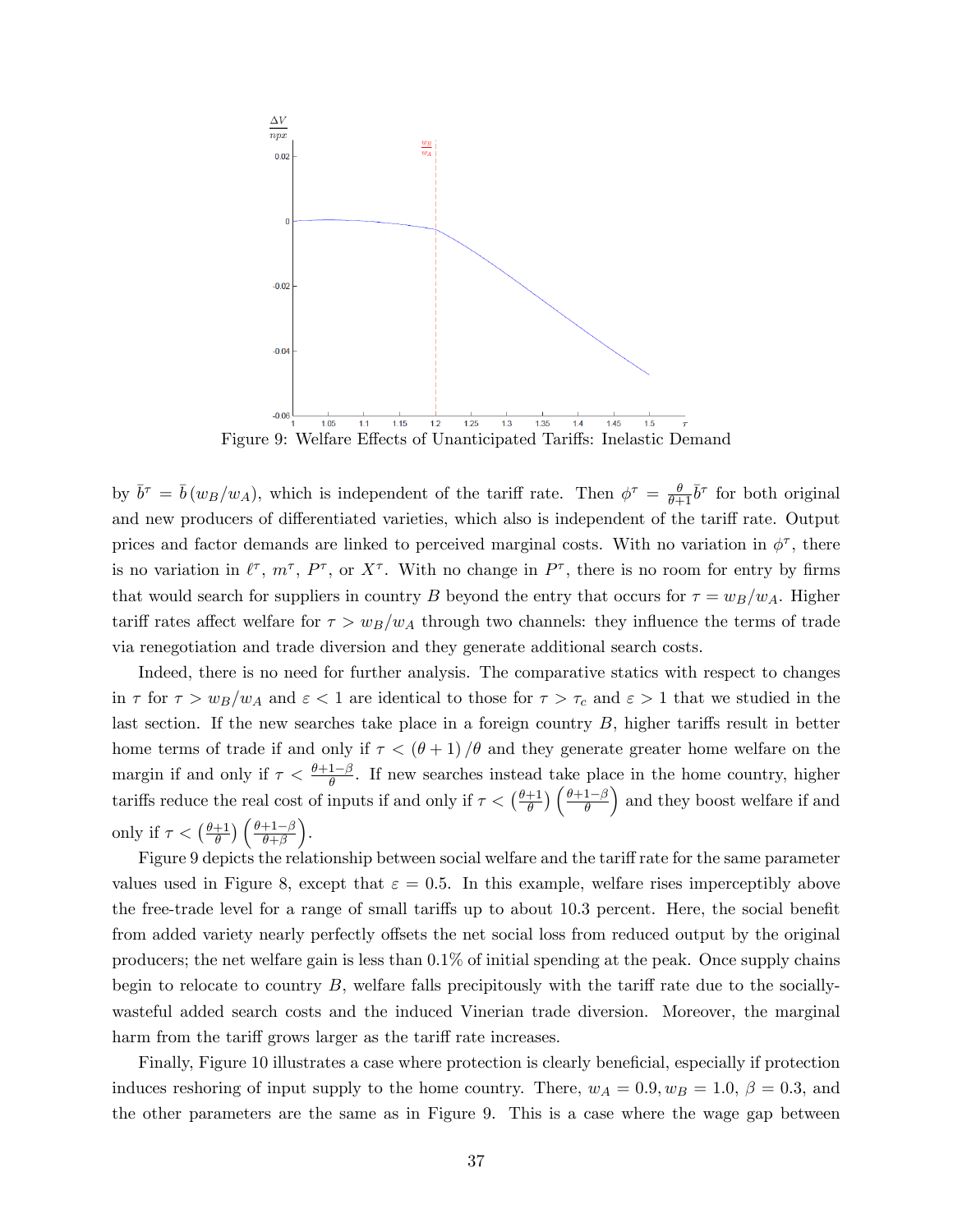

Bargaining Power

the cheapest and second cheapest suppliers is only ten percent and suppliers enjoy more of the bargaining power in their bilateral relationships with downstream producers. If country  $B$  is a foreign country (which requires  $w_B$  a bit below one), a large tariff can be used to extract some of the rents that the downstream firms concede to suppliers in their price negotiations. A tariff of 20% generates a modest welfare gain of about 0.46% of initial spending. If country B instead is the home country, then the optimal tariff is approximately  $36.7\%$  and it generates a welfare gain of more than  $3.33\%$  of initial spending. These welfare gains reflect the substantial profit shifting from foreign suppliers to domestic suppliers that occurs in this case.

#### 5 Conclusions

Traditional tariff analysis focuses on supply and demand elasticities and Harberger triangles. Of course, subsequent literature has addressed many types of market imperfections, including those arising from monopoly power and from factor-market distortions. Yet, the rise of global supply chains introduces some novel considerations to the evaluation of trade barriers, especially when tariffs are applied to imports of intermediate goods.

In this paper, we have stressed the relational aspects of supply chains, as highlighted in the 2020 World Development Report. The formation of supply chains often requires costly search. Partnerships may vary in productivity. Supply relationships might be governed by imperfectlyenforceable contracts that can be renegotiated when circumstances change. Bargaining might take place separately with many, independent suppliers.

We have identified several new mechanisms by which unanticipated tariffs on intermediate inputs impact prices and welfare. First, negotiations with suppliers may be conducted in the shadow of renewed search. When the outside option for a buyer is to find an alternative supplier, the negotiated price depends upon the factors that govern the intensity of search and its eventual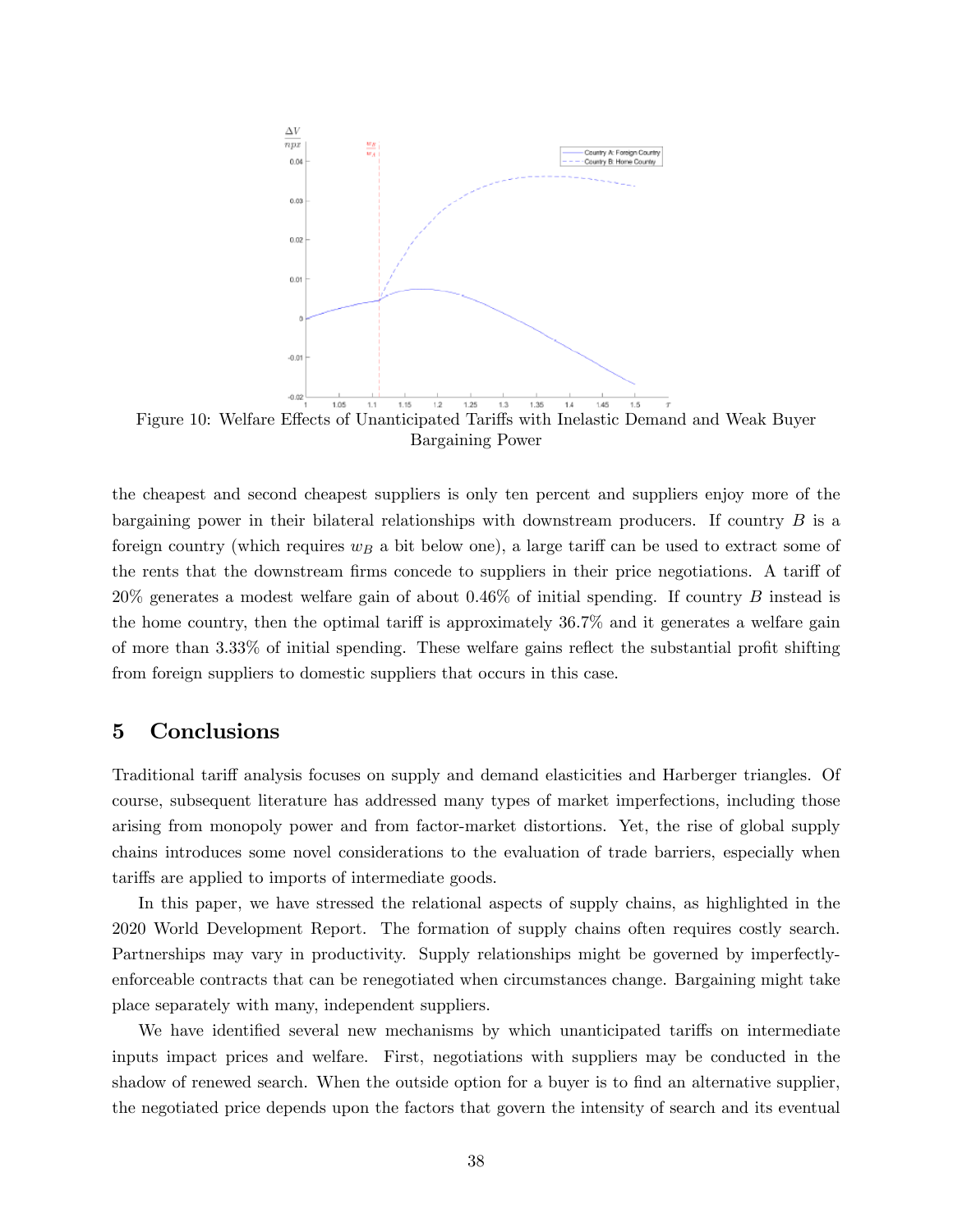prospects. If a tariff weakens the incentives for search, the bargaining table tilts in favor of suppliers. In contrast, if a tariff makes search in some different destination relatively more attractive, the negotiations may result in shared incidence of the levy.

Second, bargaining can drive a wedge between the marginal cost of inputs as perceived by final-good producers and their true social cost. When a downstream firm bargains independently with many suppliers, it becomes impractical to negotiate levels of input demands that are jointly efficient. If, instead, the downstream firm decides its factor demands unilaterally, it will recognize a connection between that choice and the eventual per-unit price. The firm will perceive a marginal cost of inputs different from their average cost, which generates an inefficient (but privately profitable) choice of production technique.

Third, large tariffs can induce firms to replace their least efficient suppliers with alternatives at home or in countries that are exempt from the tariff. In the latter case, the relocation of portions of the supply chain amounts to Vinerian trade diversion. In both cases, the additional search costs become a hidden component of the welfare calculus.

We have analyzed tariffs that are introduced after global supply chains are already in place. With original search and entry costs sunk, firms remain active as long as they can cover their operating costs and supply relationships endure in the face of shocks. We consider tariffs that are small enough to leave the location of the supply chain as originally situated and larger tariffs that make a new destination more attractive. We identify the elasticity of demand for differentiated products as an important parameter in determining the impacts of an input tariff, so we analyze separately cases with elastic and inelastic demand.

In our second-best setting, input tariffs generate positive and negative effects on home welfare. Measurement requires attention to numerous details, including some that leave no visible trail in the trade data. Although the theoretical analysis leaves open the possibility of welfare-improving tariffs, this does not seem to be the likely outcome for plausible parameter values. In fact, we find that the marginal welfare cost of protection grows with the size of the tariff, so large tariffs such as those recently implemented by the United States.

More generally, our paper contributes a tractable analytic framework for studying the complex adjustments that occur when various unanticipated shocks disrupt global supply chains. Our framework can be extended to allow for heterogeneous suppliers who enjoy comparative advantage in different parts of the production process. Comparative advantage would provide a ready explanation for multi-country sourcing, as in Blaum et al.  $(2017)$  and Antràs et al.  $(2017)$ . And whereas we have set aside the holdup problems emphasized by Ornelas and Turner (2008) and Antràs and Staiger (2012) in order to focus on costly search, it should be possible to combine these features in a fuller analysis.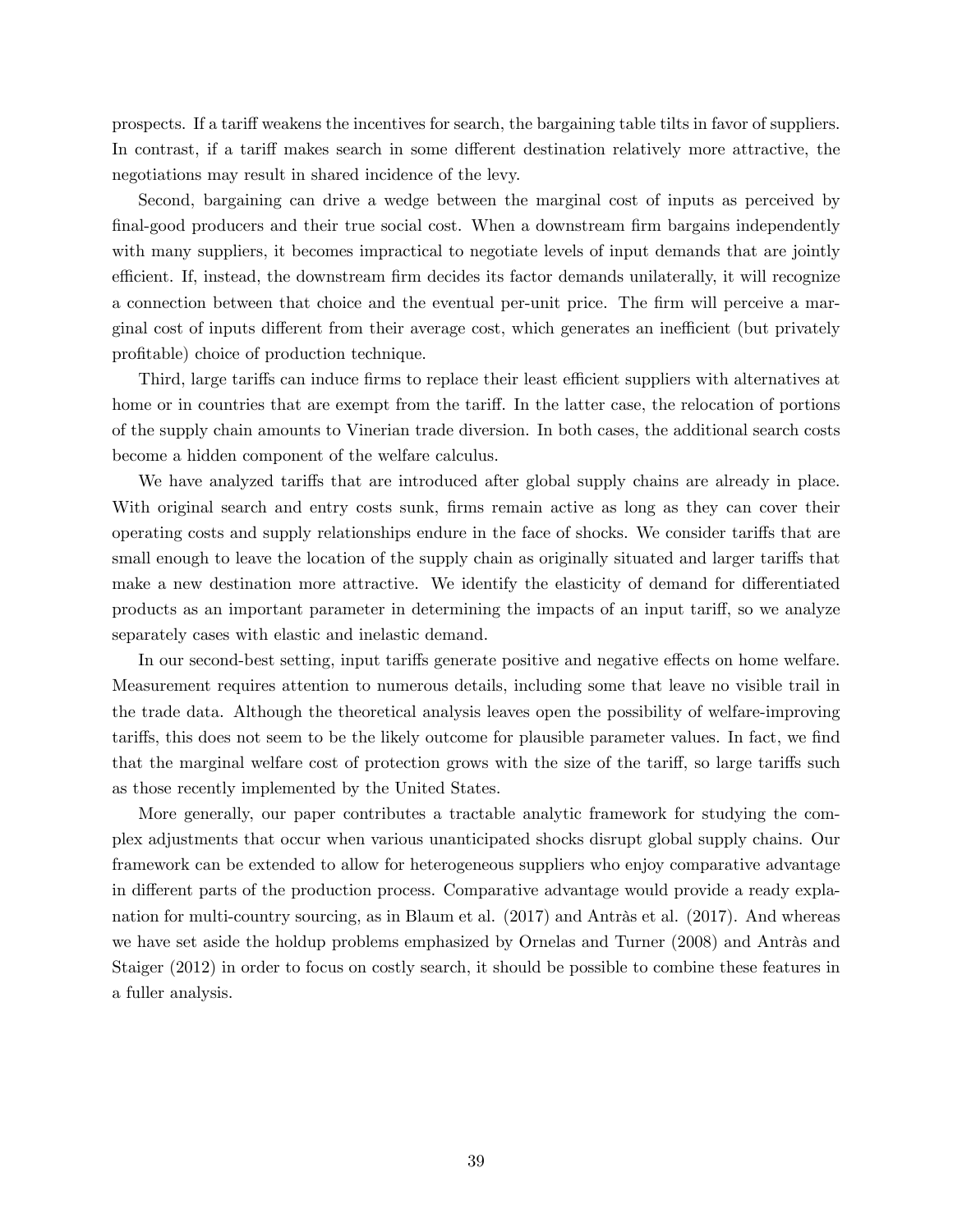## References

- [1] Amiti, Mary, Redding, Stephen J., and David E. Weinstein, 2019. "The Impact of the 2018 Tariffs on Prices and Welfare," Journal of Economic Perspectives 33:4, 187-210.
- [2] Amiti, Mary, Redding, Stephen J., and David E. Weinstein, 2020. "Who's Paying for the US Tariffs? A Longer-Term Perspective," AEA Papers and Proceedings 110, 541-546..
- [3] Antràs, Pol, 2020, "Conceptual Aspects of Global Value Chains," The World Bank Economic Review 34, forthcoming.
- [4] Antràs, Pol and Davin Chor, 2013. "Organizing the Global Value Chain," Econometrica 81:6, 2127-2204.
- [5] Antràs, Pol, Fort, Theresa, and C. and Felix Tintelnot, 2017. "The Margins of Global Sourcing: Theory and Evidence," American Economic Review 107:9, 2514-2564.
- [6] Antràs, Pol and Elhanan Helpman, 2004. "Global Sourcing," Journal of Political Economy 112:3, 552-580.
- [7] Antràs, Pol and Robert W. Staiger, 2012. "Offshoring and the Role of Trade Agreements," American Economic Review 102:7, 3140-3183.
- [8] Baldwin, Richard E. and Anthony J. Venables, 2011. "Spiders and Snakes: Offshoring and Agglomeration in the Global Economy," Journal of International Economics 90:2, 245-254.
- [9] Benkert, Jean-Michel, Letina, Igor, and Georg Nödeke, 2018. "Optimal Search from Multiple Distributions with Infinite Horizon," Economic Letters 164, 15-18.
- [10] Bernard, Andrew B. and Andreas Moxnes, 2018. "Networks and Trade," Annual Review of Economics 10, 65-85.
- [11] Blanchard, Emily J., Bown, Chad P and Robert C. Johnson, 2017. "Global Value Chains and Trade Policy," Dartmouth College, mimeo.
- [12] Blaum, Joaquin, Lelarge, Clair and Michael Peters, 2018. "The Gains from Input Trade with Heterogeneous Importers," American Economic Journal: Macroeconomics 10:4, 77-127.
- [13] Bloomberg News, 2019."Trump Tariffs Seal the Deal for Companies Looking to Quit China," Bloomberg News May 16, 2019, https://www.bloomberg.com/news/articles/2019-05-16/trump-tariffs-seal-the-deal-for-companies-looking-to-quit-china.
- [14] Bown, Chad P., 2019a. "The 2018 US-China Trade Conflict After 40 Years of Special Protection," Peterson Institute for International Economics Working Paper 19-7.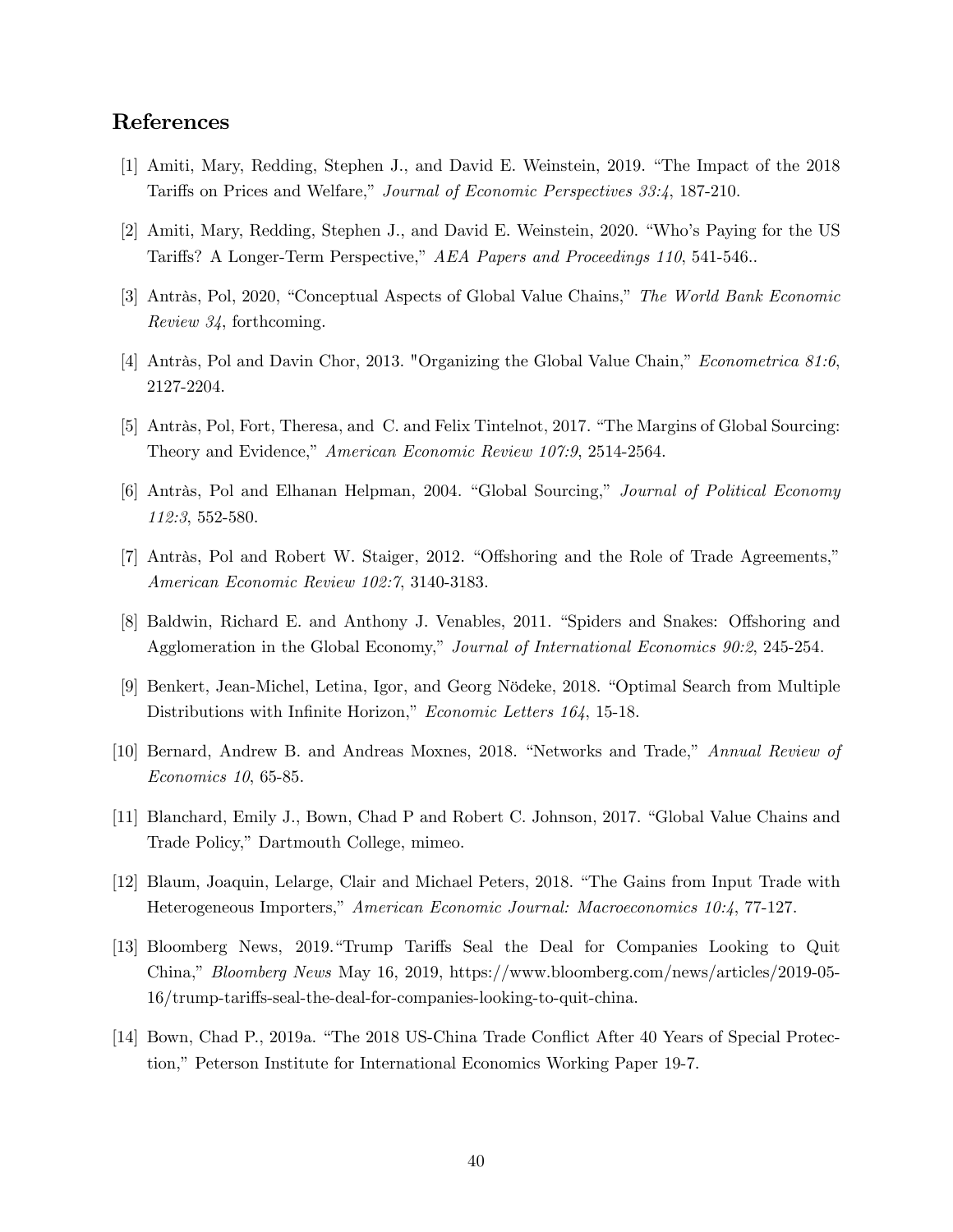- [15] Bown, Chad P., 2019b. "Phase One China Deal: Steep Tariffs are the New Normal," Trade and Investment Policy Watch, Peterson Institute of International Economics, December 19, 2019.
- [16] Bown, Chad P. and Meredith A. Crowley, 2016. "The Empirical Landscape of Trade Policy," in K. Bagwell and R.W. Staiger eds., Handbook of Commercial Policy Volume 1A, Amsterdam: North Holland.
- [17] Brander, James A. and Barbara Spencer, J. "Trade Warfare: Tariffs and Cartels," Journal of International Economics 16:3, 227-242.
- [18] Breuninger, Kevin, 2019. "Trump says He's Ordering American Companies to Immediately Start Looking for an Alternative to China," CNBC, August 23, 2019, https://www.cnbc.com/2019/08/23/trump-says-hes-ordering-american-companies-toimmediately-start-looking-for-an-alternative-to-china.html.
- [19] Caliendo, Lorenzo and Fernando Parro, 2015. "Estimates of the Trade and Welfare Effects of NAFTA," Review of Economic Studies 82:1, 1-44.
- [20] Campolmi, Alessia, Fadinger, Harald, and Chiata Forlati, 2018. "Trade and Domestic Policies in Models with Monopolistic Competition," http://fadinger.vwl.unimannheim.de/Research ... les/CFF 2018 1004.pdf.
- [21] Casas, Francisco R., 1973. "Optimal Effective Protection in General Equilibrium," American Economic Review 64:3, 714-716.
- [22] Collard-Wexler, Allan, Gowrisankaran, Gautam, and Robin S. Lee, 2019. "Nash-in-Nash<sup>?</sup> Bargaining: A Microfoundation for Applied Work," Journal of Political Economy 127:1, 163-195.
- [23] Das, Satya, 1983. "Optimal Tariffs on Final and Intermediate Goods," International Economic Review 24:2, 493-508.
- [24] Demidova and Andrés Rodríguez-Clare, 2013. "The Simple Analytics of the Melitz Model in a Small Open Economy," Journal of International Economics 90:2, 266-272.
- [25] Fajgelbaum, Pablo D., Goldbeg, Pinelopi K., Kennedy, Patrick J. and Amit K. Khandelwal, 2020. "The Return to Protectionism," Quarterly Journal of Economics 135:1, 1-55.
- [26] Grossman, Gene M. and Esteban Rossi-Hansberg, 2008. "Trading Tasks: A Simple Theory of Offshoring," American Economic Review 98:5, 1978-1997.
- [27] Halpern, László, Koren, László, and Adam Szeidl, 2015. "Imported Inputs and Productivity," American Economic Review 105:12, 3660-3703.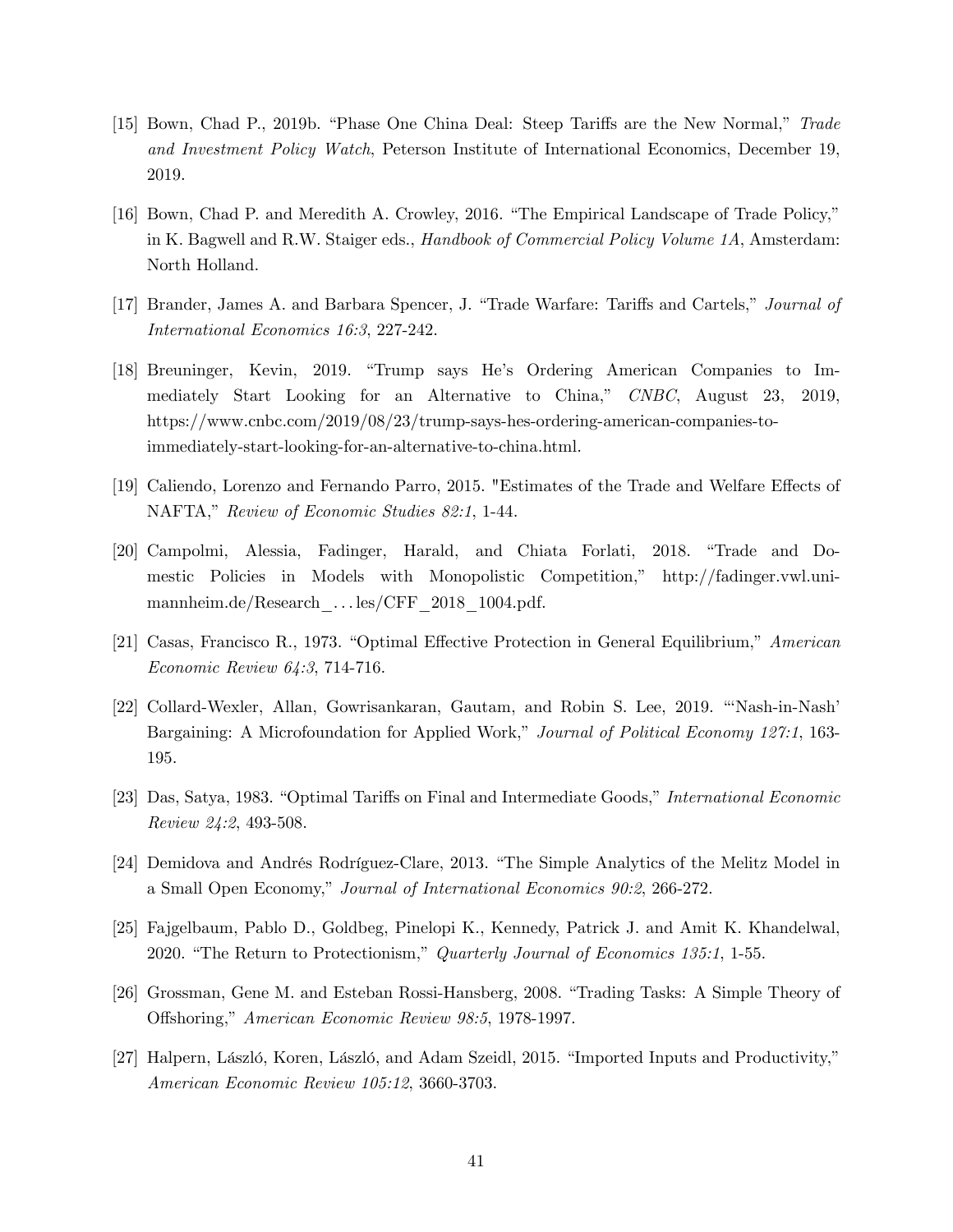- [28] Helpman, Elhanan and Paul R. Krugman, 1989. Trade Policy and Market Structure, Cambridge, MA: The MIT Press.
- [29] Huang, Eustance, 2019. "Thailand is a 'Leading Beneficiary' of the Trade War, says Standard Charteredî, CNBC Nov 4, 2019, https://www.cnbc.com/2019/11/05/thailand-is-a-leadingbeneficiary-of-the-us-china-trade-war-stanchart.html.
- [30] Hufford, Austen and Bob Tita, 2019. "Manufacturers Move Supply Chains Out of China," The Wall Street Journal July 14, 2019, https://www.wsj.com/articles/manufacturers-movesupply-chains-out-of-china-11563096601.
- [31] Katrak, Homi, 1977. "Multi-National Monopolies and Commercial Policy," Oxford Economic Papers 29:2, 283-291.
- [32] Kawanami, Takeshi and Takeshi Shiraishi, 2019. "Trump's Latest China Tariffs to Shock Global Supply Chains," Nikei Asian Review May 12, 2019, https://asia.nikkei.com/Economy/Tradewar/Trump-s-latest-China-tariffs-to-shock-global-supply-chains.
- [33] Kearney, 2020. Trade War Spurs Sharp Reversal in 2019 Reshoring Index, Foreshadowing COVID-19 Test of Supply Chain Resilience, Washington DC: Kearney.
- [34] Master, Farah, Sriring, Orathai, and Anne Marie Roantree, 2018. "Supply Chain Reaction: Trade War Refugees Race to Relocate to Vietnam, Thailand," Reuters November 28, 2018, https://www.reuters.com/article/us-usa-trade-china-vietnam/supply-chain-reactiontrade-war-refugees-race-to-relocate-to-vietnam-thailand-idUSKCN1NX2XZ.
- [35] Ornelas, Emanuel and John L. Turner, 2008. "Trade Liberalization, Outsourcing, and the Hold-up Problem," Journal of International Economics  $\gamma_{4}:1, 225-241$ .
- [36] Ornelas, Emanuel and John L. Turner, 2012. "Protection and International Sourcing," The Economic Journal 122:559, 26-63.
- [37] Ornelas, Emanuel, Turner, John L. and Grant Bickwit, 2020. "Preferential Trade Agreements and Global Sourcing," mimeo.
- [38] Reed, J.R., 2019. "President Trump Order Firms to Ditch China, but Many Already Have and More are on the Way," CNBC September 1, 2019, https://www.cnbc.com/2019/09/01/trumpordered-us-Örms-to-ditch-china-but-many-already-have.html.
- [39] Ruffin, Roy J., 1969. "Tariffs, Intermediate Goods and Domestic Protection," American Economic Review 59:3, 261-269.
- [40] Soon, Stella, 2019. "Investors Have Set Their Eyes on Thailand as the Trade War Deepens, says CEO," CNBC August 27, 2019, https://www.cnbc.com/2019/08/27/us-china-trade-warcompanies-looking-to-invest-in-thailand-vietnam.html.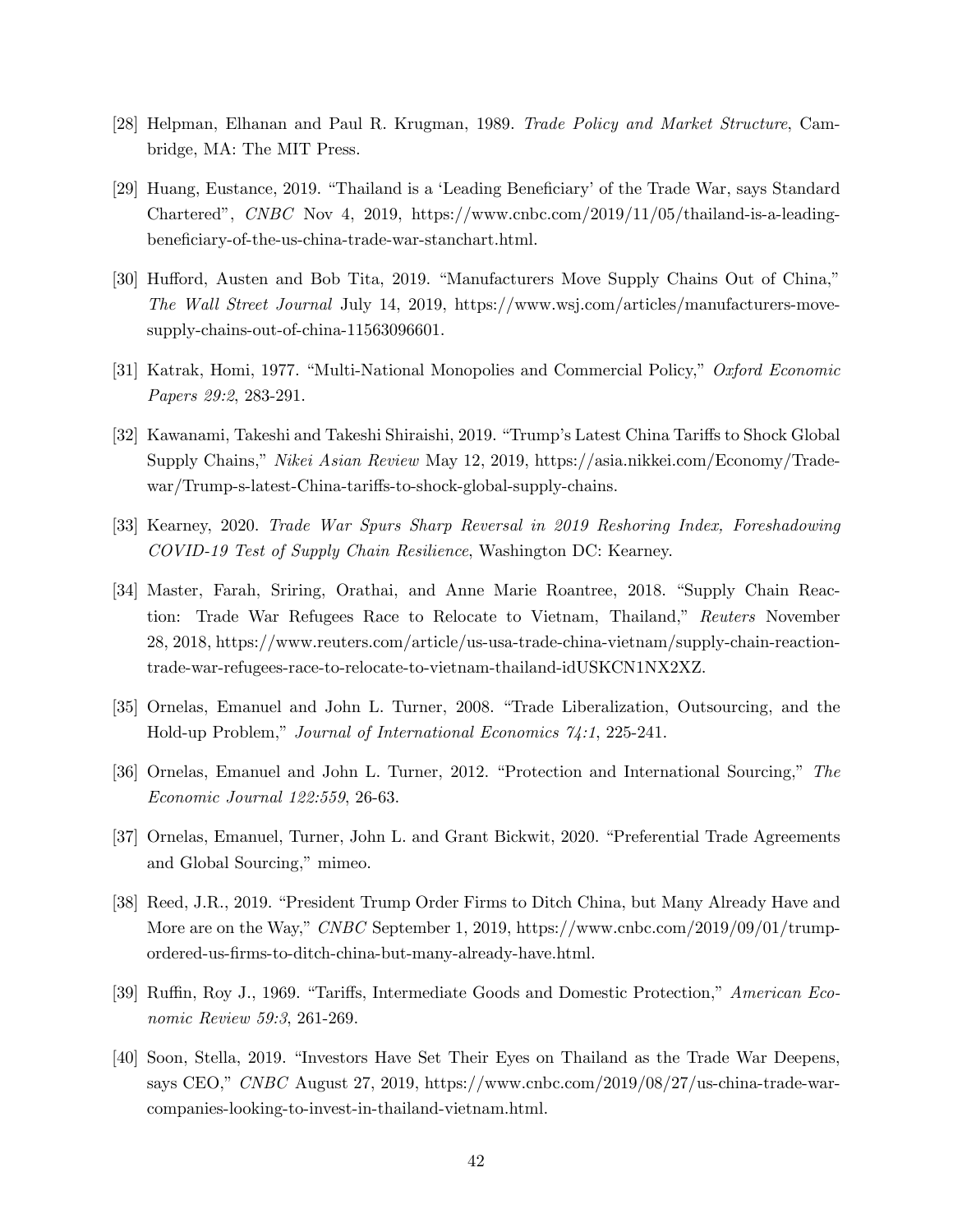- [41] Stole, Lars A. and Jeffrey Zwiebel, 1996. "Infor-firm Bargaining under Non-Binding Contracts," Review of Economic Studies 63, 375-410.
- [42] Svedberg, Peter, 1979. "Optimal Tariff Policy on Imports from Multinationals," Economic Record 55,148, 64-67.
- [43] Venables, Anthony J., 1987. "Trade and Trade Policy with Differentiated Products: A Chamberlinian-Ricardian Model," The Economic Journal 97:387, 700-717.
- [44] World Bank, 2020. World Development Report 2020: Trading for Development in the Age of Global Value Chains, Washington DC: The World Bank.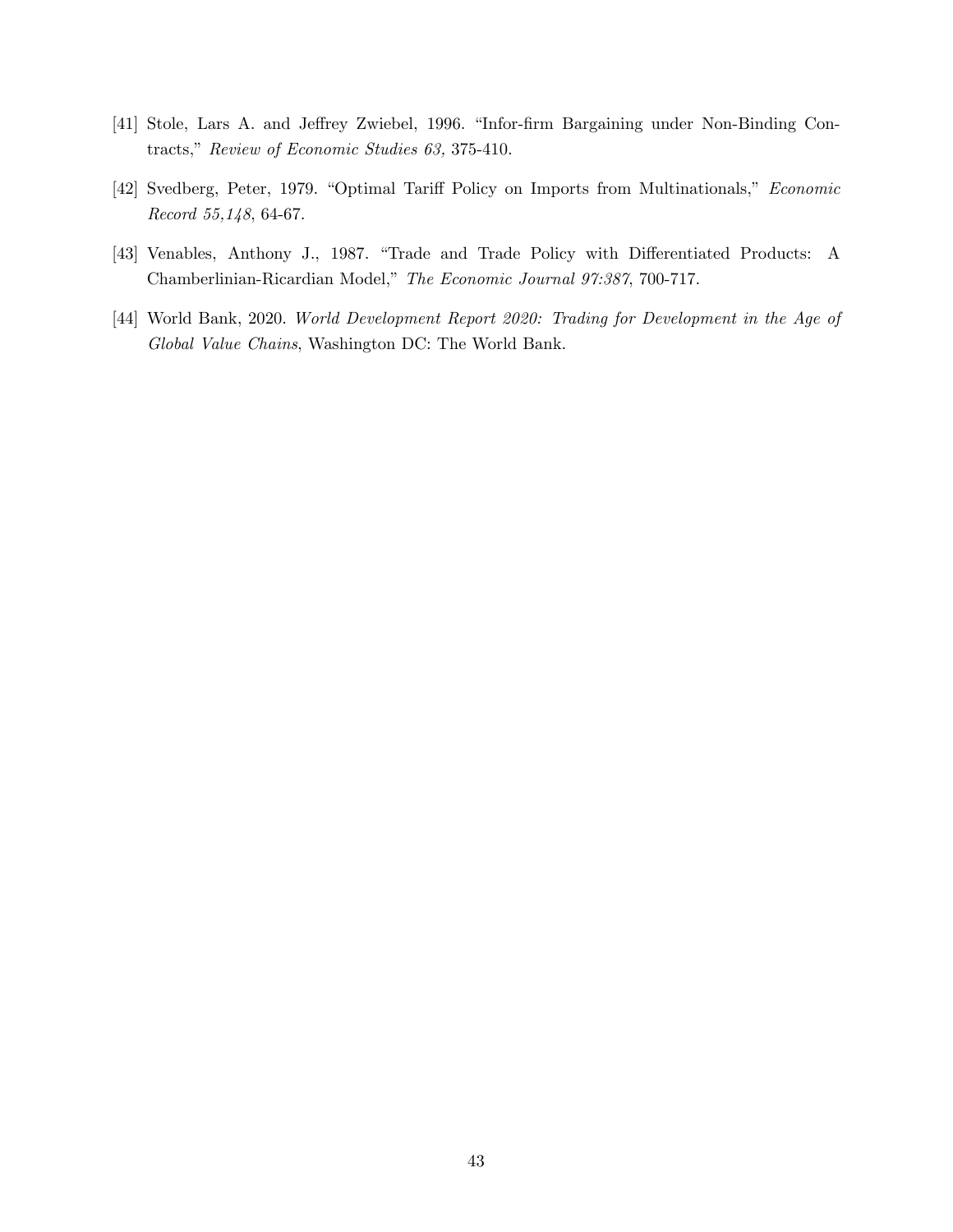# Online Appendix When Tariffs Disturb Global Supply Chains by Gene M. Grossman and Elhanan Helpman

#### Section 1 Introduction

For applied tariffs, we used the Harmonized Tariff Schedule (HTS) of the United States prepared by the U.S. International Trade Commission and available at https://dataweb.usitc.gov/tariff/annual. Since these tariff rates are reported at the HTS8 level, we assumed that all HTS10 items in the same HTS8 category were subject to the average tariff for that category. We calculated the ad valorem equilibrium of specific tariffs using reported unit values and we accounted for "special rates" due to preferential trade agreements and administered protection. For the first wave of U.S. tariff increases in February 2018 and the second wave of tariff increases in March 2018, we used the tariff data from Fajgelbaum et al.  $(2020)$ . For subsequent tariff hikes that began in July 2018, we used data kindly provided to us by Chad Bown.

Import data are from the U.S. Census Bureau, available at https://usatrade.census.gov/.

To compute average applied tariffs on intermediate goods and final goods, we categorized HTS10 products according to the Broad Economic Categories provided by the United Nations. The crosswalk between HTS10 codes and end-use categories is available at https://unstats.un.org/unsd/tradekb/Knowledgebase/50090/Intermediate-Goods-in-Trade-Statistics. We weighted the applied tariffs by the annual import shares in 2015 at the HTS10 level. Figure A1 presents the results of these calculations.



Note: Classification into end-use categories based on the United Nation's Classification by Food Economic Categories (4th Revision). Weighted average tariffs use the value of imports<br>from each country in each HTS10 category in 2015 as weights. Applied tariffs include MFN non each country in each rivino category in 2010 as weights. Appled taniffs due to advalorem tariffs, advalorem equivalents of MFN specific tariffs, and "special tariffs" due to preferential agreements and administered pro

Figure A1: Average U.S. Applied Tariffs on Intermediate Goods and Final Goods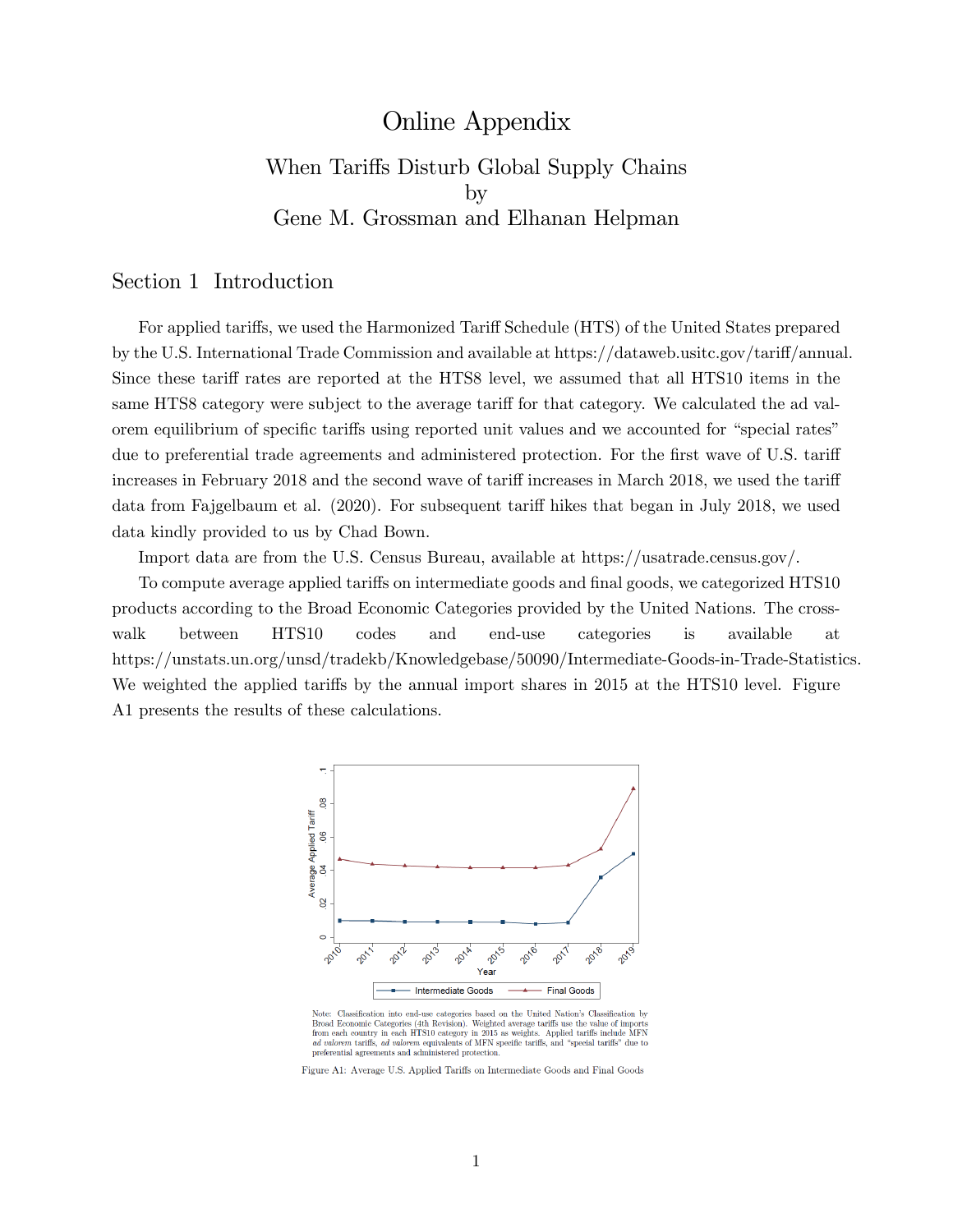Figure 1 in the main text uses the tariff rates applicable to China, weighted by the annual imports shares in 2015 at the HTS10 level.

To construct Table 1, we estimated

$$
\ln M_{ijt} = \zeta_i + \psi_t + \delta_j \ln \frac{\tau_{i,China, t}}{\tau_{i, LCC, t}} + \nu_{ijt}
$$

where  $M_{ijt}$  is the value of imports of intermediate good i from country j in month t,  $\zeta_i$  is an HTS10product fixed effect,  $\psi_t$  is a month fixed effect, and  $\tau_{i,j,t}$  is one plus the ad valorem tariff on good  $i$ from country j in month t. In the case of the low-cost countries  $(j = LCC)$ , we aggregated the imports from Bangladesh, Cambodia, Hong Kong, India, Indonesia, Malaysia, Pakistan, Philippines, Singapore, Sri Lanka, Taiwan, Thailand, and Vietnam and we weighted the applicable tariff rates by the HTS10 import values shares in 2017. We used only product-month pairs with positive imports from both China and the LCC countries. Following Amiti et al. (2019), we excluded petroleum products due the sensitive response to volatile oil products. To allow comparability with Amiti et al. (2019), we classified goods according to the end-use codes provided by the U.S. Census Bureau at https://www.census.gov/foreign-trade/schedules/b/2015/imp-code.txt. However, using the slightly different categorization provided by the United Nation yields qualitatively similar results. Standard errors are clustered at the HTS8 level.

## Section 2 Foreign Sourcing with Search and Bargaining

We start from the bargaining game, which determines the payment to a supplier with inverse match productivity a for one unit of the intermediate input. The Nash bargaining solution solves

$$
\rho(a) = \arg \max_{q} (qm - wam)^{1-\beta} \left[ \mu_{\rho}(\bar{a}) m + \frac{f}{G(\bar{a})} - qm \right]^{\beta}.
$$

The first-order condition for the maximization on the right-hand side yields

$$
\frac{1-\beta}{\rho(a)-wa} = \frac{\beta}{\mu_{\rho}(\bar{a}) + \frac{f}{mG(\bar{a})} - \rho(a)}
$$

and therefore

$$
\rho(a) = \beta wa + (1 - \beta) \mu_{\rho}(\bar{a}) + (1 - \beta) \frac{f}{mG(\bar{a})}.
$$

Taking the conditional mean of both sides of this equation for  $a \leq \bar{a}$ , we have

$$
\mu_{\rho}(\bar{a}) = w\mu_{a}(\bar{a}) + \frac{1-\beta}{\beta} \frac{f}{mG(\bar{a})}.
$$
\n(34)

Substituting this result back into the  $\rho(a)$  function then gives

$$
\rho(a) = \beta wa + (1 - \beta) w \mu_a(\bar{a}) + \frac{1 - \beta}{\beta} \frac{f}{mG(\bar{a})},
$$
\n(35)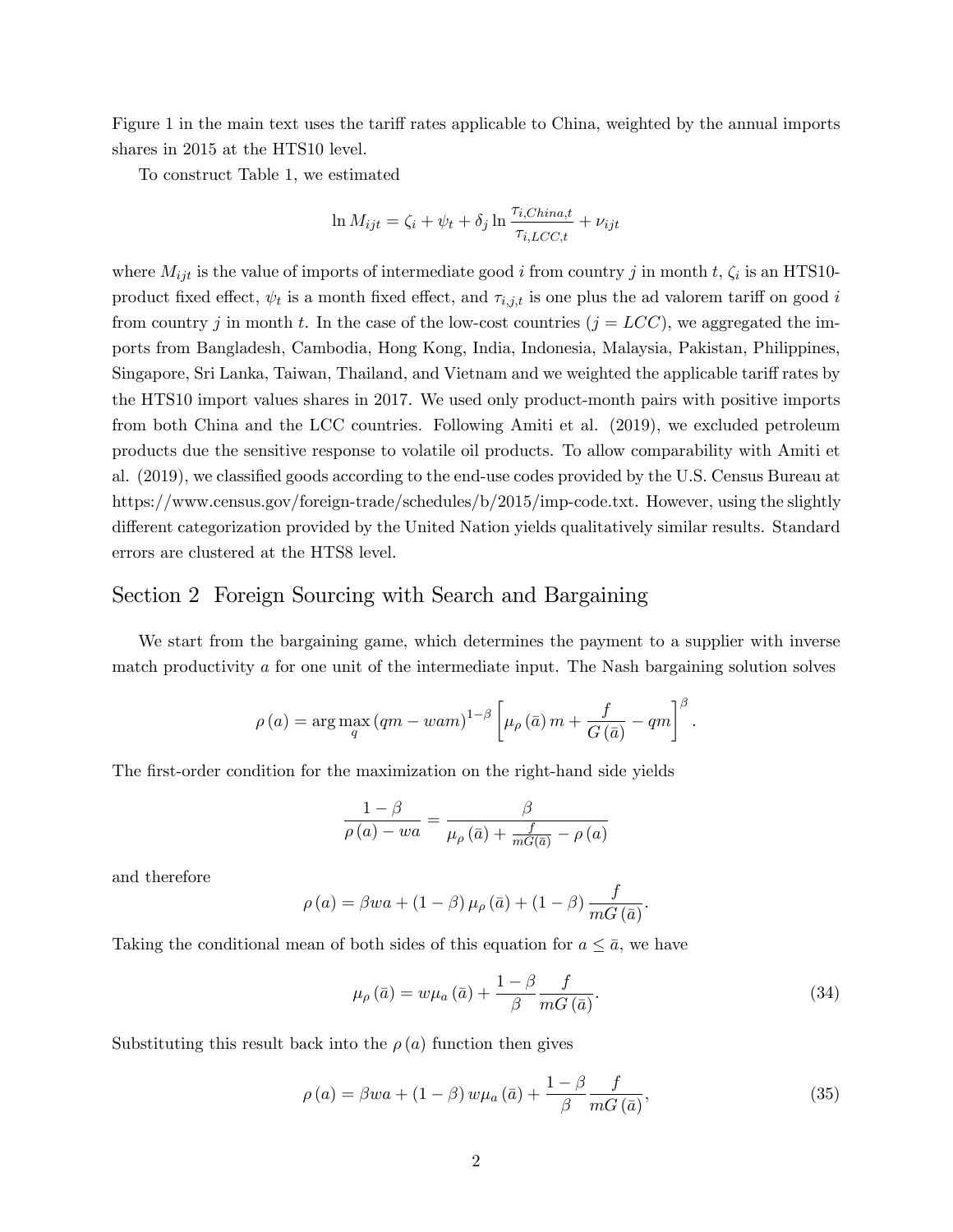which is equation (4) in the main text. Next we use (5), the first-order condition for  $\bar{a}$ . This states

$$
mw\mu'_a(\bar{a}) = \frac{fg(\bar{a})}{\beta G(\bar{a})^2}.
$$
\n(36)

Note, however, that

$$
\mu_a(\bar{a}) = \frac{1}{G(\bar{a})} \int_0^{\bar{a}} a g(a) da
$$

and therefore

$$
\mu'_{a}(\bar{a}) G(\bar{a}) = g(\bar{a}) [\bar{a} - \mu_{a}(\bar{a})]. \qquad (37)
$$

Substituting this into (36), we obtain

$$
w\left[\bar{a} - \mu_a\left(\bar{a}\right)\right] = \frac{f}{\beta m G\left(\bar{a}\right)}.\tag{38}
$$

Substituting (38) into (35) then yields equation (6),

$$
\rho(a) = \beta w [a - \mu_a(\bar{a})] + \beta w \mu_a(\bar{a}) + (1 - \beta) w \bar{a}
$$

$$
= \beta w a + (1 - \beta) w \bar{a}.
$$

We next use the demand equation  $(3)$ , the pricing equation  $(7)$ , and  $(34)$  to compute operating profits. These profits are  $\,$ 

$$
\pi_o = x (p - c) - \frac{1 - \beta}{\beta} \frac{f}{G(\bar{a})} - f_o,
$$

where

$$
p = \frac{\sigma}{\sigma - 1} c,
$$
  

$$
x = X \left(\frac{p}{P}\right)^{-\sigma} = XP^{\sigma} \left(\frac{\sigma}{\sigma - 1} c\right)^{-\sigma},
$$
 (39)

and the aggregate cost of  $m$  units of the intermediate input is

$$
w\mu_{a}\left(\bar{a}\right)m+\frac{1-\beta}{\beta}\frac{f}{G\left(\bar{a}\right)}.
$$

Therefore,

$$
\pi_o = XP^{\sigma} \frac{(\sigma - 1)^{\sigma - 1}}{\sigma^{\sigma}} c^{1 - \sigma} - \frac{1 - \beta}{\beta} \frac{f}{G(\bar{a})} - f_o,
$$
\n(40)

where

$$
c = c \left[ w \mu_a \left( \bar{a} \right) \right],
$$

as stated in equation  $(8)$ . By Shephard's Lemma, m is given by

$$
m = XP^{\sigma} \frac{(\sigma - 1)^{\sigma}}{\sigma^{\sigma}} c^{-\sigma} c'. \tag{41}
$$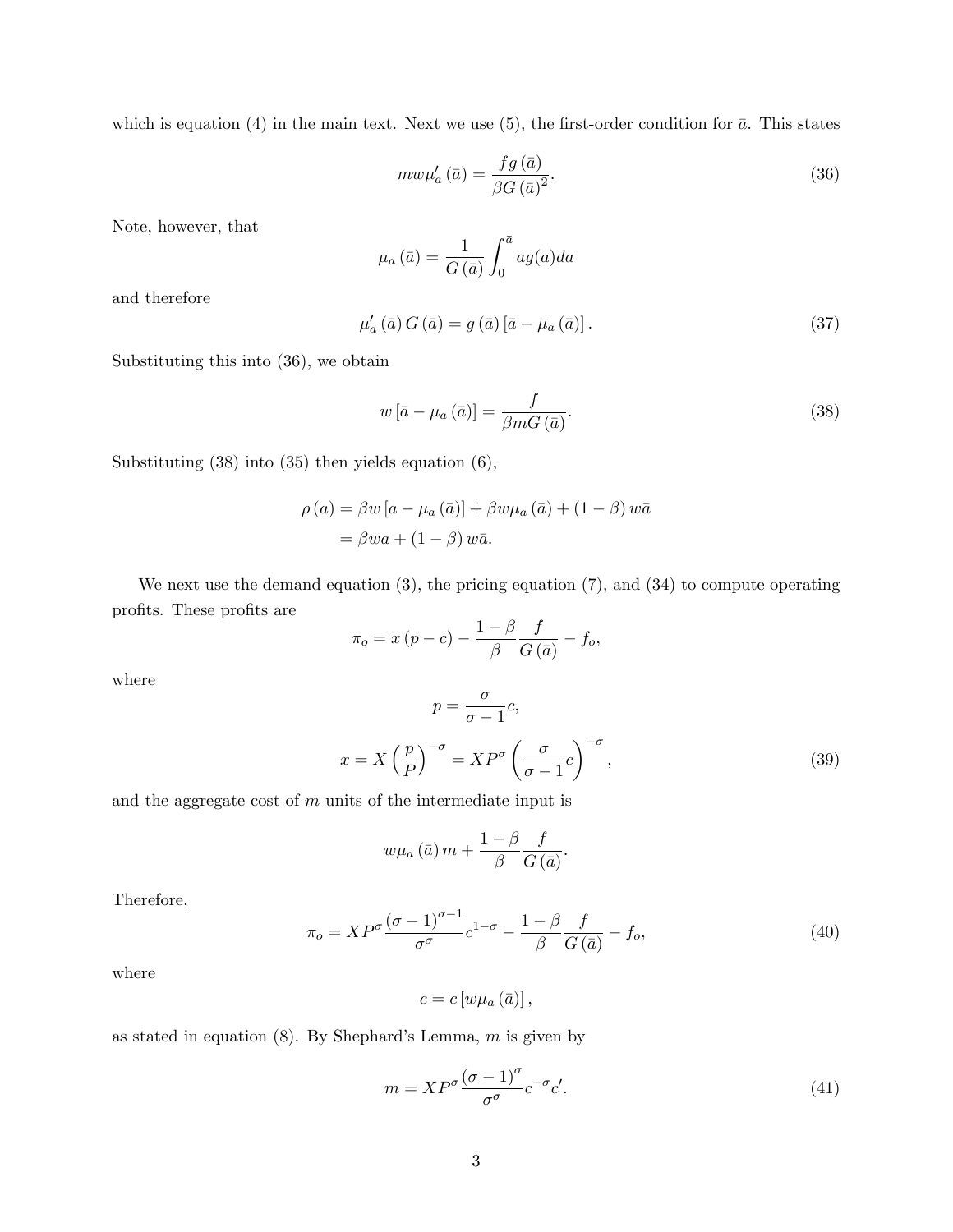A firm chooses  $\bar{a}$  to maximize profits net of search costs, taking P and X as given. That is,

$$
\bar{a} = \arg \max_{a} XP^{\sigma} \frac{(\sigma - 1)^{\sigma - 1}}{\sigma^{\sigma}} c \left[ w \mu_a(a) \right]^{1 - \sigma} - \frac{1 - \beta}{\beta} \frac{f}{G(a)} - \frac{f}{G(a)} - f_o
$$

$$
= \arg \max_{a} XP^{\sigma} \frac{(\sigma - 1)^{\sigma - 1}}{\sigma^{\sigma}} c \left[ w \mu_a(a) \right]^{1 - \sigma} - \frac{f}{\beta G(a)} - f_o.
$$

For an interior solution, the first-order condition is

$$
-XP^{\sigma} \frac{(\sigma-1)^{\sigma}}{\sigma^{\sigma}} c \left[w\mu_a\left(\bar{a}\right)\right]^{-\sigma} c' \left[w\mu_a\left(\bar{a}\right)\right] w\mu_a'\left(\bar{a}\right) + \frac{fg\left(\bar{a}\right)}{\beta G\left(\bar{a}\right)^2} = 0,
$$

which is the same as  $(5)$  in view of  $(41)$ . Using Assumptions 1 and 2, this condition can be written as

$$
-\alpha X P^{\sigma} \frac{(\sigma - 1)^{\sigma}}{\sigma^{\sigma}} \left( w \frac{\theta}{\theta + 1} \bar{a} \right)^{-\alpha(\sigma - 1) - 1} \left( w \frac{\theta}{\theta + 1} \right) + \theta \frac{f}{\beta \bar{a}^{\theta + 1}} = 0.
$$

Therefore the second-order condition for profit maximization is satisfied at the optimal choice of  $\bar{a}$  if and only if  $\theta > \alpha(\sigma - 1)$ , as stipulated in Assumption 3. This first-order condition can be expressed as

$$
\bar{a}^{\theta-\alpha(\sigma-1)}XP^{\sigma} = \frac{\theta f}{\alpha\beta} \left(\frac{w\theta}{\theta+1}\right)^{\alpha(\sigma-1)} \left(\frac{\sigma}{\sigma-1}\right)^{\sigma}.
$$
\n(42)

Substituting this expression into (40) yields

$$
\pi_o - \frac{f}{G(\bar{a})} = \frac{\theta - \alpha(\sigma - 1)}{\beta \alpha(\sigma - 1)} f \bar{a}^{-\theta} - f_o.
$$

The free entry condition is

$$
\pi_o - \frac{f}{G\left(\bar{a}\right)} = f_e,
$$

which, together with the previous equation, yields equation  $(9)$ :

$$
\bar{a}^{\theta} = \frac{f}{f_o + f_e} \frac{\theta - \alpha (\sigma - 1)}{\beta \alpha (\sigma - 1)}.
$$
\n(43)

The solution to this cutoff is interior if and only if

$$
\frac{f}{f_o + f_e} \frac{\theta - \alpha (\sigma - 1)}{\beta \alpha (\sigma - 1)} < 1.
$$

Substituting (43) and  $XP^{\sigma} = P^{\sigma-\epsilon}$  into (42) provides a solution for P. And substituting this equation into

$$
P = \frac{\sigma}{\sigma - 1} \left( w \frac{\theta}{\theta + 1} \bar{a} \right)^{\alpha} n^{-\frac{1}{\sigma - 1}}
$$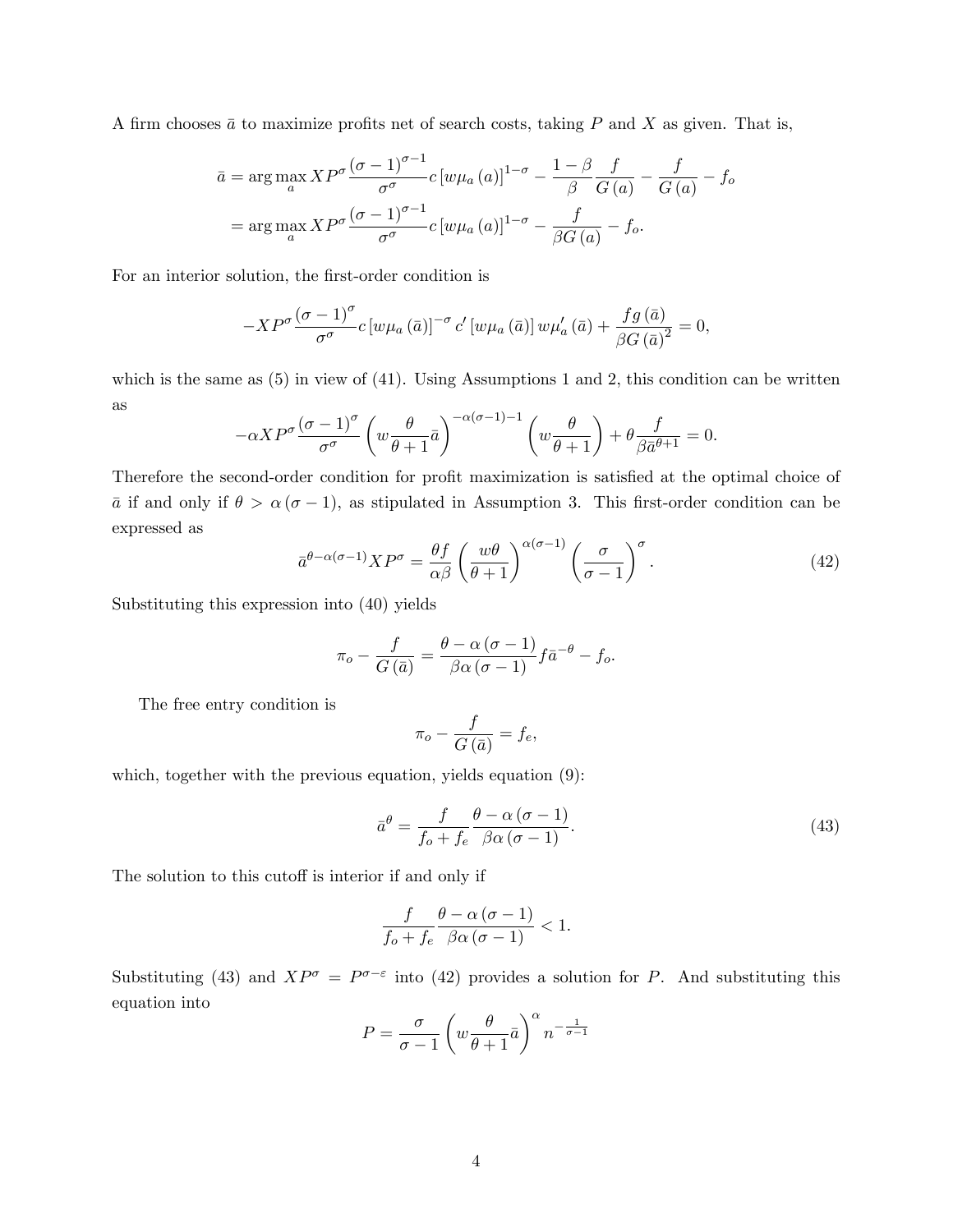provides a solution for n. Note that

$$
\hat{n} = (\sigma - 1) \left( \alpha \hat{\overline{a}} - \hat{P} \right),
$$

where a hat over a variable represents a proportional rate of change, e.g.,  $\hat{y} = dy/y$ . For an increase in the search cost  $f$  we have, from  $(42)$ ,

$$
\hat{P} = \frac{\hat{f} - [\theta - \alpha (\sigma - 1)]\,\hat{\overline{a}}}{\sigma - \varepsilon}
$$

and from  $(43)$ ,

$$
\widehat{\overline{a}} = \frac{1}{\theta}\widehat{f}.
$$

Therefore,

$$
\hat{P} = \frac{\alpha (\sigma - 1)}{\theta (\sigma - \varepsilon)} \hat{f},
$$

$$
\hat{n} = \frac{\alpha (\sigma - 1)}{\theta} \frac{1 - \varepsilon}{\sigma - \varepsilon} \hat{f}.
$$

These results are summarized in

Lemma 1 Suppose Assumptions 1-3 hold and

$$
\frac{f}{f_o+f_e}\frac{\theta-\alpha(\sigma-1)}{\beta\alpha(\sigma-1)}<1.
$$

Then lower search costs  $f$  lead to a lower cutoff  $\bar{a}$  and a lower price index  $P$ . They also generate more variety n if and only if  $\varepsilon > 1$ .

# Section 3 A Small, Unanticipated Tariff

In this case, the ex-factory price paid to a foreign supplier with inverse match productivity  $a$  is  $\rho(a, \tau)$ , which is the solution to

$$
\rho(a,\tau) = \arg \max_{q} \left[ \tau \mu_{\rho} \left[ \bar{a} \left( \tau \right), \tau \right] + \frac{f}{m \left( \tau \right) G \left[ \bar{a} \left( \tau \right) \right]} - \tau q \right]^{\beta} \left( q - wa \right)^{1-\beta}.
$$

This f.o.b. price excludes the tariff levy. The first-order condition for this maximization problem is

$$
\frac{1-\beta}{\rho(a,\tau)-wa} = \frac{\beta}{\mu_{\rho}[\bar{a}(\tau),\tau] + \frac{f}{\tau m(\tau)G[\bar{a}(\tau)]} - \rho(a,\tau)},
$$

which yields

$$
\rho(a,\tau) = \beta wa + (1-\beta)\mu_{\rho} \left[\bar{a}(\tau),\tau\right] + (1-\beta)\frac{f}{\tau m(\tau)G\left[\bar{a}(\tau)\right]}.
$$
\n(44)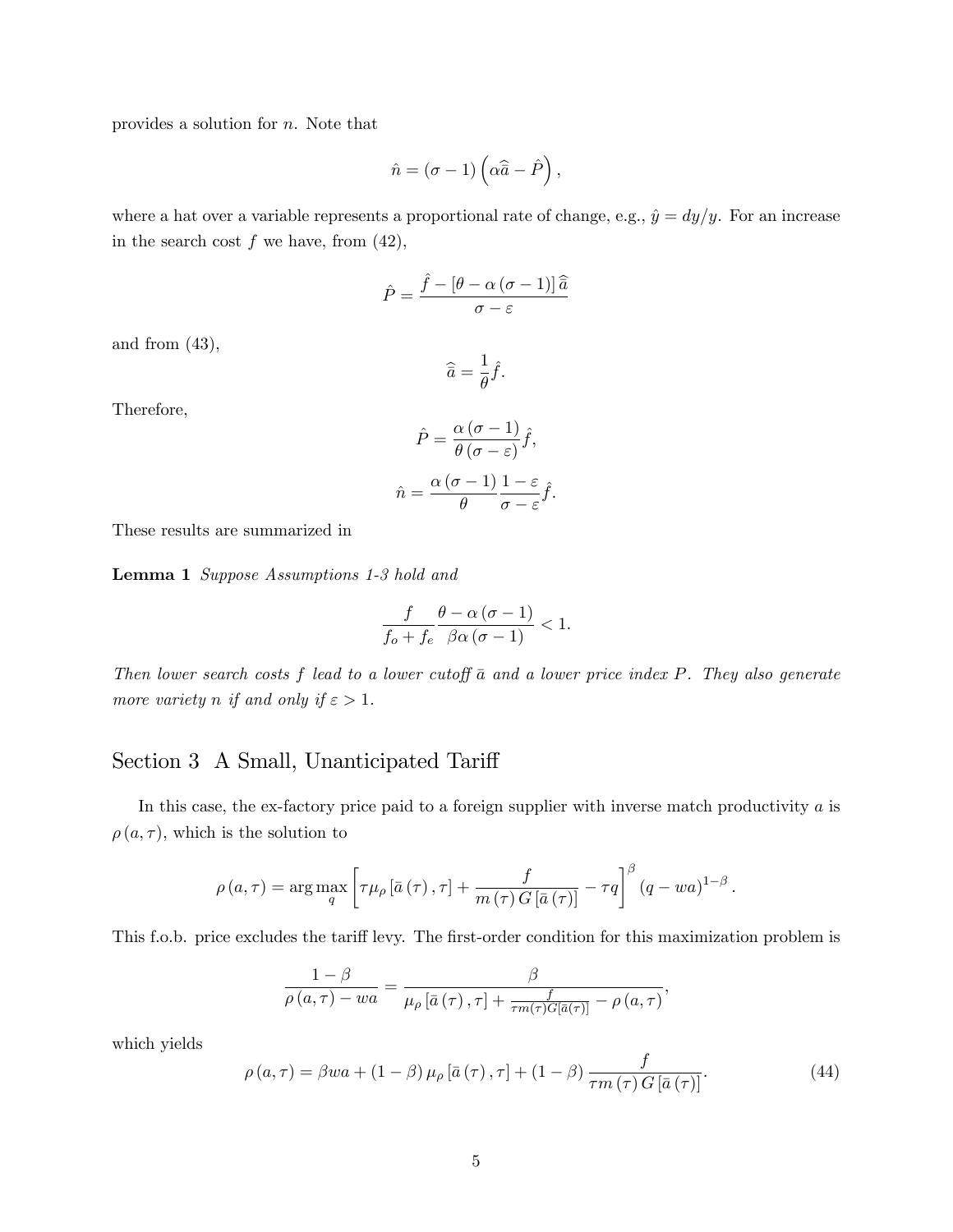Taking conditional expectations on both sides of this equation for  $a \leq \bar{a}(\tau)$ , we find

$$
\mu_{\rho} \left[ \bar{a} \left( \tau \right), \tau \right] = w \mu_{a} \left[ \bar{a} \left( \tau \right) \right] + \frac{1 - \beta}{\beta} \frac{f}{\tau m \left( \tau \right) G \left[ \bar{a} \left( \tau \right) \right]}.
$$
\n(45)

Next, substituting this expression into (44), we obtain

$$
\rho(a,\tau) = \beta wa + (1-\beta) w \mu_a \left[\bar{a}(\tau)\right] + \frac{1-\beta}{\beta} \frac{f}{\tau m(\tau) G \left[\bar{a}(\tau)\right]},\tag{46}
$$

which is equation  $(10)$  in the main text. As explained in the text, using the optimal search cutoff  $\bar{a}(\tau)$  yields

$$
w\left\{\bar{a}\left(\tau\right) - \mu_a\left[\bar{a}\left(\tau\right)\right]\right\} = \frac{f}{\beta \tau m\left(\tau\right)G\left[\bar{a}\left(\tau\right)\right]}.\tag{47}
$$

Now substitute this equation into (46) to obtain

$$
\rho(a,\tau) = \beta wa + (1-\beta) w\bar{a}(\tau).
$$
\n(48)

Next note that it is cheaper to sources inputs from the original supplier  $a$  whenever

$$
\tau \rho(a, \tau) \leq \tau \mu_{\rho} \left[\bar{a} \left(\tau\right), \tau\right] + \frac{f}{m \left(\tau\right) G \left[\bar{a} \left(\tau\right)\right]}.
$$

Using (45) and (47), the right-hand side of this inequality equals  $\tau w_A \bar{a}(\tau)$ . Therefore this inequality can be expressed as

$$
a\leq\bar{a}\left( \tau\right) .
$$

From this result, we have

**Lemma 2** For a given  $\bar{a}(\tau)$  the cost minimizing cutoff  $a_c$  is

$$
a_{c}=\min\left\{ \bar{a}\left(\tau\right),\bar{a}\right\} .
$$

As explained in the main text, the marginal cost of  $m$  is given by equation (14),

$$
\phi^{\tau} = \beta \frac{G(a_c)}{G(\bar{a})} \tau w \mu_a(a_c) + \left[1 - \beta \frac{G(a_c)}{G(\bar{a})}\right] \tau w \mu_a(\bar{a}^{\tau})
$$

and then optimal (mark-up) pricing implies

$$
p^{\tau} = \frac{\sigma}{\sigma - 1} c(\phi^{\tau}).
$$

Using Assumption 2 and Lemma 2, the marginal cost can be expressed as

$$
\phi^{\tau} = \begin{cases} \frac{\theta}{\theta + 1} \tau w \bar{a}^{\tau} & \text{for } \bar{a}^{\tau} < \bar{a} \\ \beta \frac{\theta}{\theta + 1} \tau w \bar{a} + (1 - \beta) \frac{\theta}{\theta + 1} \tau w \bar{a}^{\tau} & \text{for } \bar{a}^{\tau} > \bar{a} \end{cases} (49)
$$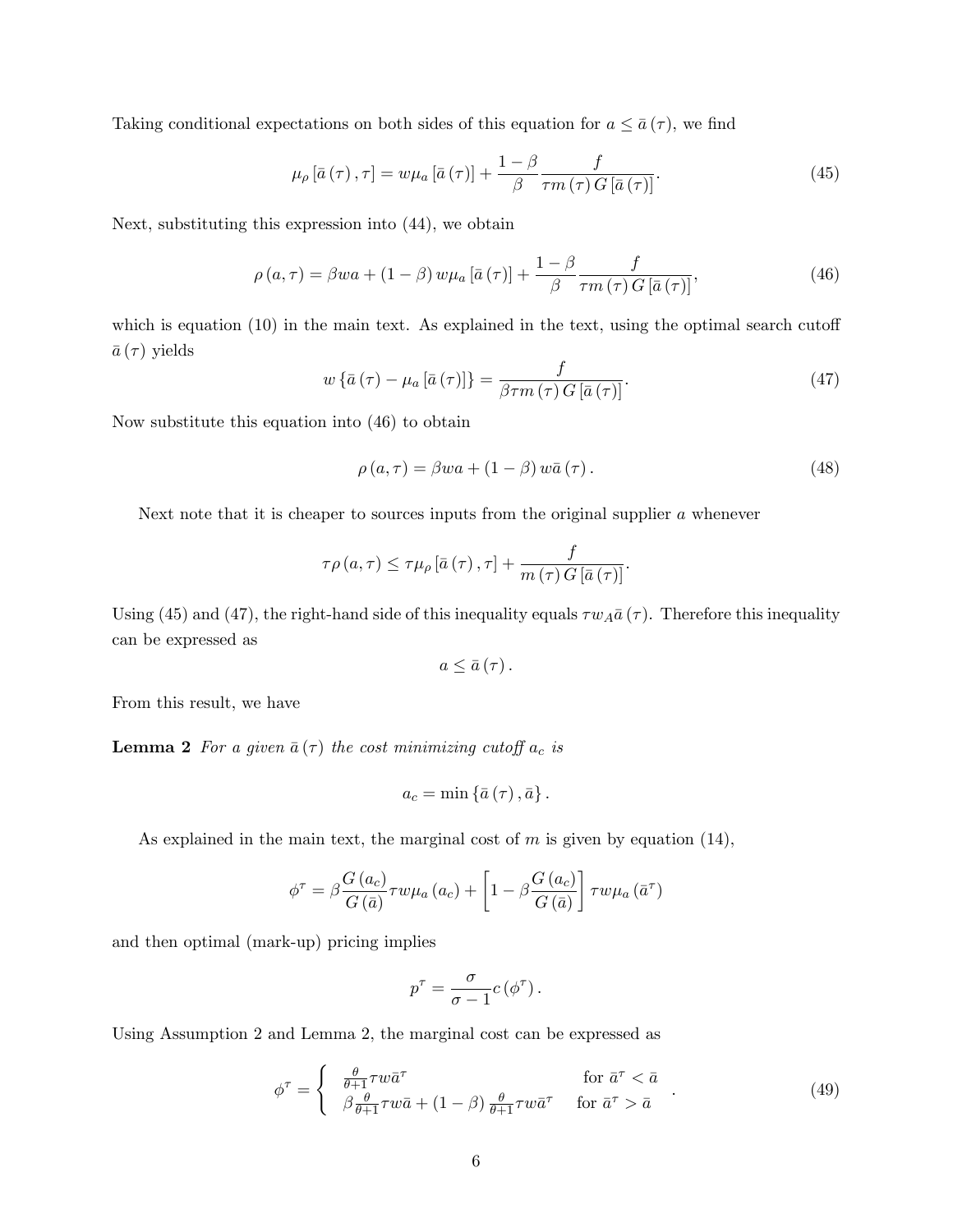This is the MM curve in Figures 3 and 4.

We next derive the NN curve, using the first-order condition for  $\bar{a}^{\tau}$  in (47), Shephard's Lemma  $m^{\tau} = x^{\tau} c' (\phi^{\tau})$ , the expression for the demand for variety  $\omega$  in (39), and the expression for the price index,  $P^{\tau} = p^{\tau} (n^{\tau})^{-1/(\sigma-1)}$ . This expression of the price index assumes that all firms, new and old, charge the same price  $p^{\tau}$ , which we verify below. First, in the Pareto case (47) becomes

$$
w\bar{a}(\tau)^{\theta+1} = \frac{f(\theta+1)}{\beta\tau m(\tau)}.
$$
\n(50)

Second,

$$
m^{\tau} = X^{\tau} \left(\frac{p^{\tau}}{P^{\tau}}\right)^{-\sigma} c' \left(\phi^{\tau}\right)
$$
  
=  $X^{\tau} (n^{\tau})^{-\frac{\sigma}{\sigma-1}} c' \left(\phi^{\tau}\right) = (P^{\tau})^{-\varepsilon} (n^{\tau})^{-\frac{\sigma}{\sigma-1}} c' \left(\phi^{\tau}\right)$   
=  $(p^{\tau})^{-\varepsilon} (n^{\tau})^{-\frac{\sigma-\varepsilon}{\sigma-1}} c' \left(\phi^{\tau}\right)$  (51)

Combining these equations, we obtain

$$
\frac{(\theta+1) f}{w \beta (\bar{a}^{\tau})^{\theta+1}} = \tau (n^{\tau})^{-\frac{\sigma-\varepsilon}{\sigma-1}} (p^{\tau})^{-\varepsilon} c' (\phi^{\tau}),
$$

which is equation (17) in the main text. Using  $p^{\tau} = c(\phi^{\tau}) \sigma/(\sigma - 1)$  and  $c(\phi^{\tau}) = (\phi^{\tau})^{\alpha}$ , this equation becomes

$$
\frac{(\theta+1)f}{w\beta(\bar{a}^{\tau})^{\theta+1}} = \tau(n^{\tau})^{-\frac{\sigma-\varepsilon}{\sigma-1}} \left(\frac{\sigma}{\sigma-1}\right)^{-\varepsilon} \alpha(\phi^{\tau})^{\alpha(1-\varepsilon)-1} . \tag{52}
$$

This implies that the  $NN$  curve is higher the greater is the tariff rate and that all along this curve,

$$
\hat{\phi}^{\tau} = \frac{\theta + 1}{1 - \alpha (1 - \varepsilon)} \hat{\vec{a}}^{\tau}.
$$

The denominator is positive for all  $\varepsilon > 0$ , and since  $\varepsilon < \sigma$  and  $\theta > \alpha (\sigma - 1)$ ,  $\theta + 1 > 1 + \alpha (\varepsilon - 1)$ . Therefore the elasticity of the NN curve is larger than one. The upward shift of the curve in response to a rise in  $\tau$  satisfies

$$
\hat{\phi}^{\tau} = \frac{1}{1 - \alpha (1 - \varepsilon)} \hat{\tau}.
$$

Therefore,  $\phi^{\tau}$  rises proportionately more than  $\tau$  if  $\varepsilon < 1$  and proportionately less if  $\varepsilon > 1$ . As a result, the marginal cost  $\phi^{\tau}$  declines in the inelastic case and rises in the inelastic case, holding constant the number of firms.

Now consider the incentives for entry by new firms in response to the tariff. We begin with the inelastic case,  $\varepsilon < 1$ . In this case,

$$
\phi^{\tau} = w \frac{\theta}{\theta + 1} \tau \bar{a}^{\tau},\tag{53}
$$

$$
\rho^{\tau} = w \frac{\theta + 1 - \beta}{\theta + 1} \bar{a}^{\tau}.
$$
\n(54)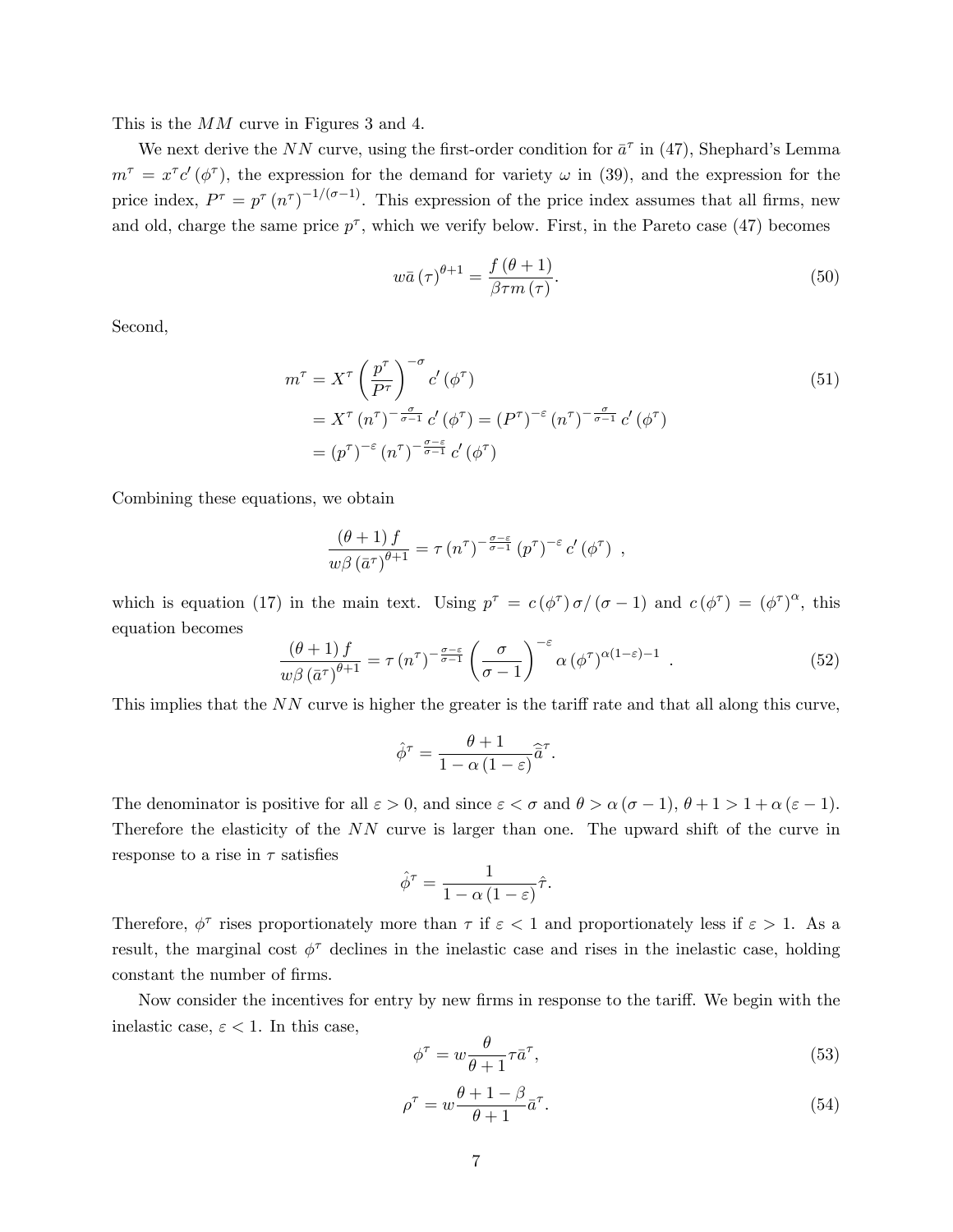Therefore, holding constant the number of firms,  $(16)-(17)$  imply

$$
\hat{\phi}^{\tau} = \frac{\theta}{\theta - \alpha \left(\varepsilon - 1\right)} \hat{\tau},\tag{55}
$$

$$
\hat{\overline{a}}^{\tau} = \frac{\alpha \left(\varepsilon - 1\right)}{\theta - \alpha \left(\varepsilon - 1\right)} \hat{\tau}.\tag{56}
$$

It follows that  $\phi^{\tau}$  rises less than proportionately to  $\tau$ , while  $\bar{a}^{\tau}$  declines. A new entrant seeks to maximize operating profits minus search costs and entry costs. Using  $(40)$  and  $(49)$ , the highest profit such an entrant can achieve as a function of the tariff is

$$
\pi(\tau) = \max_{a} P(\tau)^{\sigma-\varepsilon} \frac{(\sigma-1)^{\sigma-1}}{\sigma^{\sigma}} \left[ \tau w \mu_a(a) \right]^{\alpha(1-\sigma)} - \frac{f}{\beta G(a)} - f_o - f_e. \tag{57}
$$

For  $\tau = 1$ , the solution to the problem on the right-hand side of this equation is  $a = \bar{a}$  and  $\pi(1) = 0$ . Therefore there is new entry as long as  $\pi'(\tau) > 0$ . Using the Envelope Theorem,  $\pi'(\tau) > 0$  if and only if  $P(\tau)^{\sigma-\varepsilon} \tau^{\alpha(1-\sigma)}$  is increasing in  $\tau$ . Using (55) and  $\theta > \alpha(\sigma-1)$ , we obtain

$$
\frac{(\sigma - \varepsilon) \hat{P}^{\tau} - \alpha (\sigma - 1) \hat{\tau}}{\alpha \hat{\tau}} = \frac{(\sigma - \varepsilon) \hat{\phi}^{\tau} - (\sigma - 1) \hat{\tau}}{\hat{\tau}}
$$

$$
= \frac{\theta (\sigma - \varepsilon)}{\theta + \alpha (1 - \varepsilon)} - (\sigma - 1)
$$

$$
> \frac{\alpha (\sigma - 1) (\sigma - \varepsilon)}{\alpha (\sigma - 1) + \alpha (1 - \varepsilon)} - (\sigma - 1) = 0.
$$

It follows that there is entry of new firms as long as  $\bar{a}^{\tau} < \bar{a}$ . The entry of new firms reduces the price index and entry proceeds until

$$
P(\tau)^{\sigma-\varepsilon} \tau^{-\alpha(\sigma-1)} = P^{\sigma-\varepsilon},
$$

$$
P(\tau) = \tau^{\frac{\alpha(\sigma-1)}{\sigma-\varepsilon}} P,
$$

at which point

$$
\bar{a}(\tau)=\bar{a}.
$$

Using the equation for the price index,

$$
P(\tau) = \frac{\sigma}{\sigma - 1} c \left\{ \tau w \mu_a \left[ \bar{a}(\tau) \right] \right\} n(\tau)^{-\frac{1}{\sigma - 1}},
$$

we obtain

$$
n(\tau) = n\tau^{\frac{\alpha(1-\varepsilon)(\sigma-1)}{\sigma-\varepsilon}}.
$$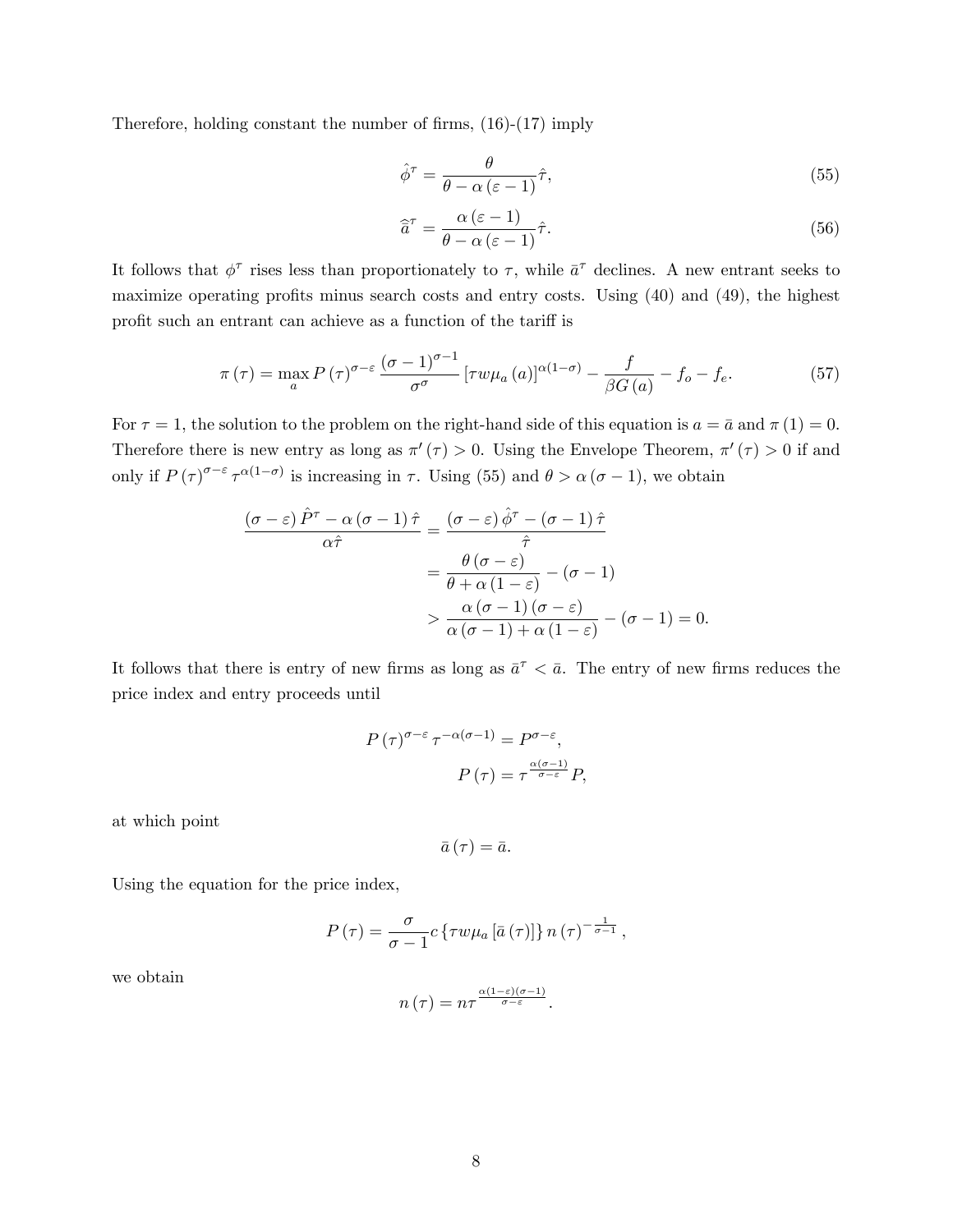Hence, there is more entry the higher the tariff. Moreover, with the number of firms  $n^{\tau}$ ,

$$
\phi(\tau) = \tau \phi,
$$
  

$$
\rho(\tau) = \rho.
$$

The optimal choice of  $\bar{a}(\tau)$ ,

$$
w\left\{\bar{a}\left(\tau\right)-\mu_{a}\left[\bar{a}\left(\tau\right)\right]\right\} = \frac{f}{\beta\tau m\left(\tau\right)G\left[\bar{a}\left(\tau\right)\right]},
$$

implies

$$
\tau m\left( \tau \right) =m.
$$

In summary, we have

**Lemma 3** Suppose Assumptions 1-3 hold and  $\varepsilon < 1$ . Then for small tariffs new firms enter and: (i)  $P(\tau) = \tau^{\frac{\alpha(\sigma-1)}{\sigma-\varepsilon}} P$ ; (ii)  $n(\tau) = \tau^{\frac{\alpha(1-\varepsilon)(\sigma-1)}{\sigma-\varepsilon}} n$ ; (iii)  $\bar{a}(\tau) = \bar{a}$ ; (iv)  $\phi(\tau) = \tau \phi$ ; (v)  $\rho(\tau) = \rho$ ; (vi)  $\tau m(\tau) = m.$ 

In this equilibrium, entrants and the original producers share the same marginal cost,  $\tau\phi$ , and they charge the same price  $p^{\tau}$  for their final goods, as conjectured above.

In the elastic case,  $\varepsilon > 1$ , equations (15), (16) and (17) imply

$$
\hat{\phi}^{\tau} = \frac{\theta + 1 - \gamma^{\tau}}{\theta + 1 - \gamma^{\tau} - \gamma^{\tau} \alpha (\varepsilon - 1)} \hat{\tau}
$$
\n(58)

and

$$
\widehat{\overline{a}}^{\tau} = \frac{\alpha \left(\varepsilon - 1\right)}{\theta + 1 - \gamma^{\tau} - \gamma^{\tau} \alpha \left(\varepsilon - 1\right)} \widehat{\tau},\tag{59}
$$

where

$$
\gamma^{\tau} = \frac{(1-\beta) \,\bar{a}^{\tau}}{\beta \bar{a} + (1-\beta) \,\bar{a}^{\tau}}.
$$

The objective function of a potential entrant is (57). Therefore  $\pi'(\tau) > 0$  if and only if  $P(\tau)^{\sigma-\varepsilon} \tau^{\alpha(1-\sigma)}$ is rising in  $\tau$ . However, this time we use (58) and  $\theta > \alpha (\sigma - 1)$  to obtain

$$
\frac{(\sigma - \varepsilon) \hat{P}^{\tau} - \alpha (\sigma - 1) \hat{\tau}}{\alpha \hat{\tau}} = \frac{(\sigma - \varepsilon) \hat{\phi}^{\tau} - (\sigma - 1) \hat{\tau}}{\hat{\tau}}
$$

$$
= \frac{(\theta + 1 - \gamma^{\tau})(\sigma - \varepsilon)}{\theta + 1 - \gamma^{\tau} - \gamma^{\tau} \alpha (\varepsilon - 1)} - (\sigma - 1)
$$

$$
< \frac{[\alpha (\sigma - 1) + 1 - \gamma^{\tau}](\sigma - \varepsilon)}{\alpha (\sigma - 1) + 1 - \gamma^{\tau} - \gamma^{\tau} \alpha (\varepsilon - 1)} - (\sigma - 1)
$$

$$
= -\frac{(1 - \gamma^{\tau})(\varepsilon - 1)[\alpha (\sigma - 1) + 1]}{\alpha (\sigma - 1) + 1 - \gamma^{\tau} - \gamma^{\tau} \alpha (\varepsilon - 1)} < 0.
$$

It follows that potential entrants face negative profits for all small tariff levels. Therefore, we have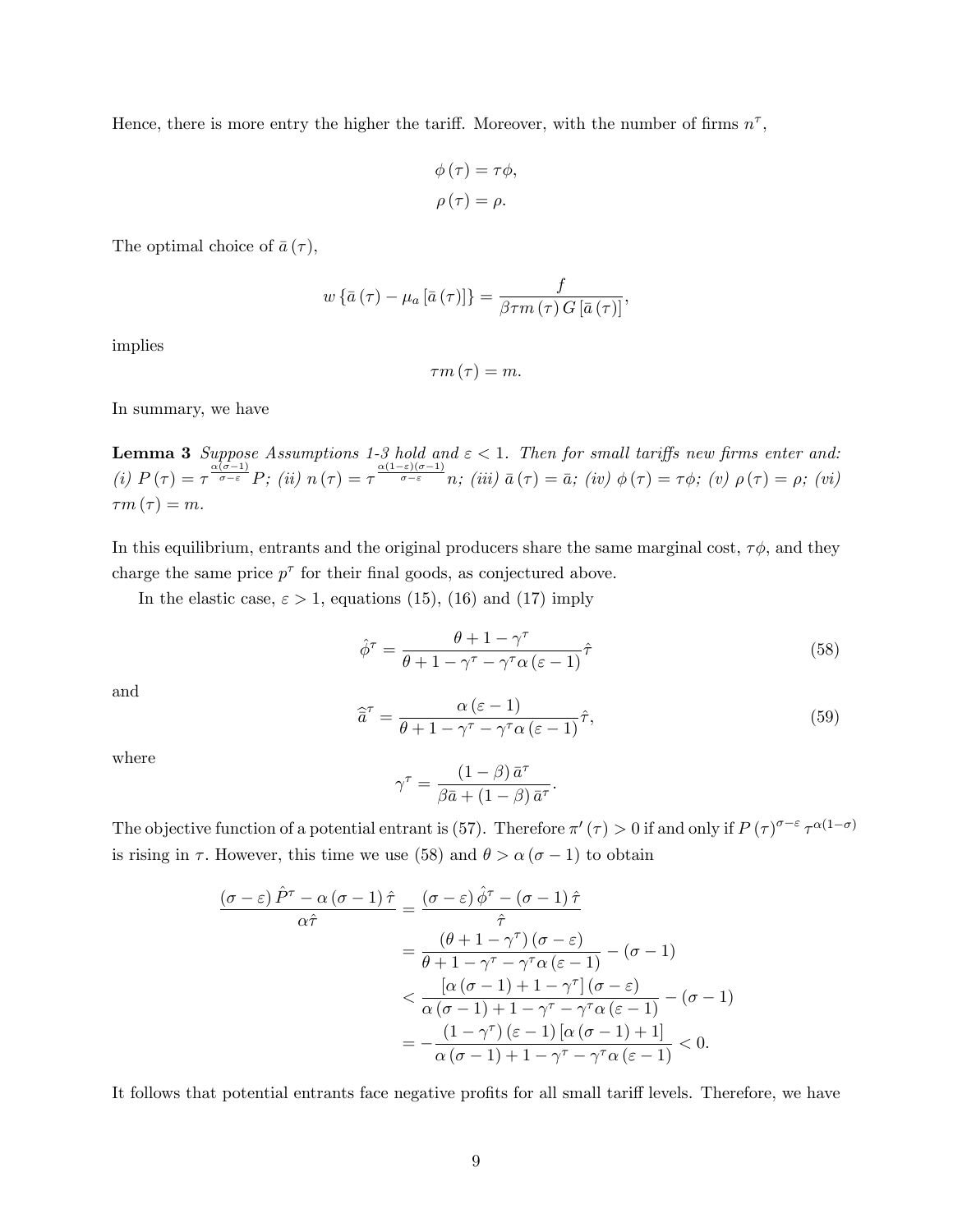**Lemma 4** Suppose Assumptions 1-3 hold and  $\epsilon > 1$ . Then for small tariffs there is no entry of new final-good producers and prospective profits of potential entrants decline with the tariff rate.

Next consider the welfare effects of small tariffs. We showed in the main text that, apart from a constant, welfare can be expressed as

$$
V(\tau) = U(X^{\tau}) - n^{\tau} \rho^{\tau} m^{\tau} - n^{\tau} \ell^{\tau} - n^{\tau} f\left[\frac{1}{G(a_c)} - \frac{1}{G(\bar{a})}\right].
$$

In the elastic case, i.e.,  $\varepsilon > 1$ ,  $a_c = \bar{a}$  and there are no additional search costs. Moreover, there is no entry, so that  $n^{\tau} = n$ . Therefore

$$
V\left(\tau\right) = U\left(X^{\tau}\right) - n\rho^{\tau}m^{\tau} - n\ell^{\tau}
$$

and

$$
\frac{dV}{d\tau} = P^{\tau} \frac{dX^{\tau}}{d\tau} - n \frac{d\ell^{\tau}}{d\tau} - n \rho^{\tau} \frac{dm^{\tau}}{d\tau} - nm^{\tau} \frac{d\rho^{\tau}}{d\tau}.
$$

The CES aggregator implies that

$$
X^{\tau}=n^{\frac{\sigma}{\sigma-1}}z\left(\ell^{\tau},m^{\tau}\right)
$$

and therefore

$$
P^{\tau} \frac{dX^{\tau}}{d\tau} = n^{\frac{\sigma}{\sigma-1}} P^{\tau} \left( z_{\ell} \frac{d\ell^{\tau}}{d\tau} + z_m \frac{dm^{\tau}}{d\tau} \right)
$$
  
=  $n^{\frac{\sigma}{\sigma-1}} \frac{\sigma}{\sigma-1} \frac{P^{\tau}}{p^{\tau}} \left( \frac{d\ell^{\tau}}{d\tau} + \phi^{\tau} \frac{dm^{\tau}}{d\tau} \right)$   
=  $n \frac{\sigma}{\sigma-1} \left( \frac{d\ell^{\tau}}{d\tau} + \phi^{\tau} \frac{dm^{\tau}}{d\tau} \right).$ 

The second line is obtained from the first by noting that the marginal revenue generated by an increase in an input equals the input's marginal cost, which is one for labor and  $\phi^{\tau}$  for intermediate inputs. The third line is obtained from  $P = pn^{-\frac{1}{\sigma-1}}$ . Using this result, we obtain

$$
\frac{dV}{d\tau} = n \frac{1}{\sigma - 1} \frac{d\ell^{\tau}}{d\tau} + n \left( \frac{\sigma}{\sigma - 1} \phi^{\tau} - \rho^{\tau} \right) \frac{dm^{\tau}}{d\tau} - nm^{\tau} \frac{d\rho^{\tau}}{d\tau},\tag{60}
$$

which is equation (22) in the main text.

Next, the assumption of a Cobb-Douglas technology implies

$$
\ell^{\tau} = \frac{1-\alpha}{\alpha} \phi^{\tau} m^{\tau}
$$

and therefore

$$
\frac{1}{\sigma - 1} \frac{d\ell^{\tau}}{d\tau} = \frac{1}{\sigma - 1} \frac{1 - \alpha}{\alpha} \frac{d(\phi^{\tau} m^{\tau})}{d\tau}.
$$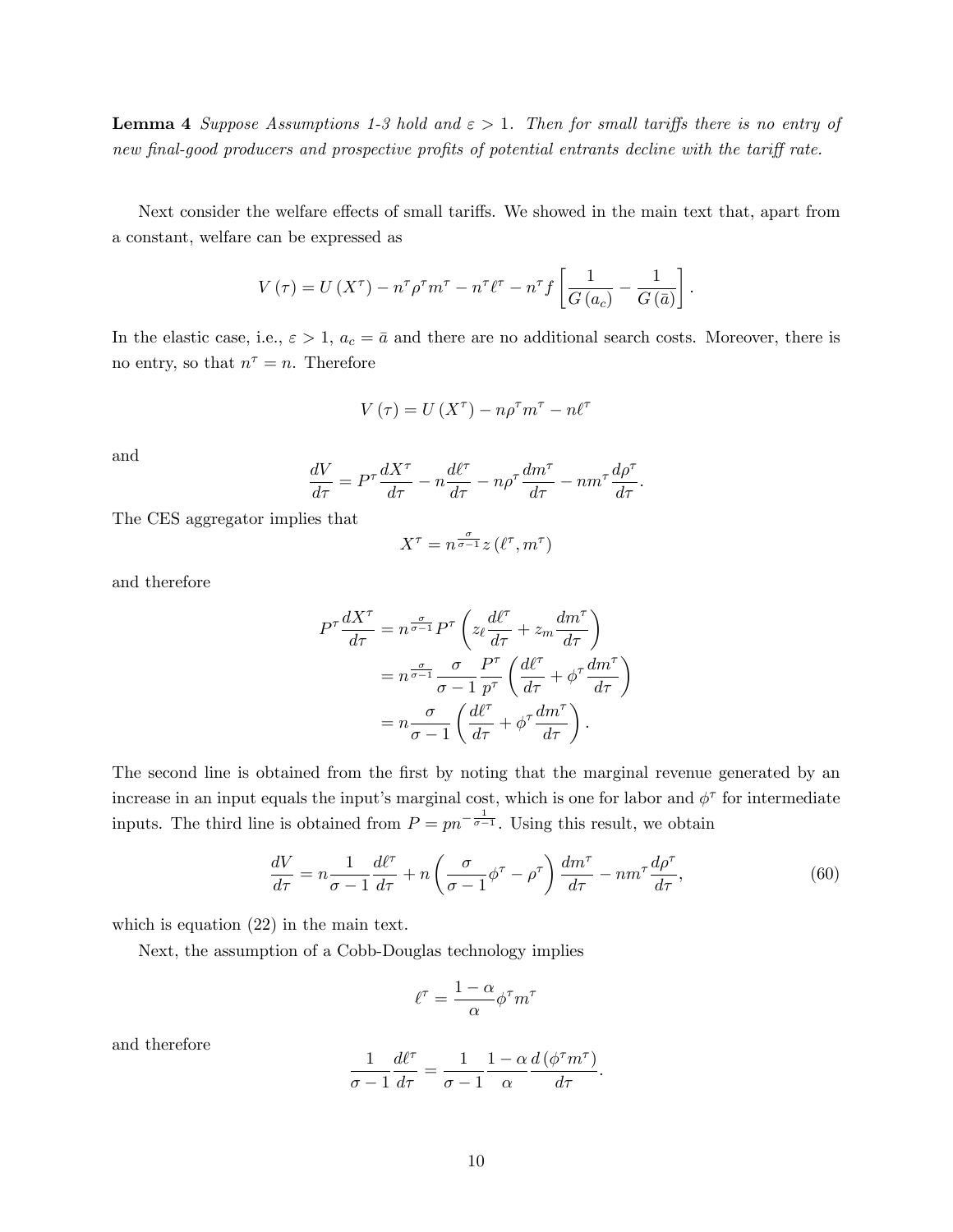However, spending on intermediate inputs is a fraction  $\alpha$  of spending on all inputs,

$$
n\phi^{\tau}m^{\tau} = \alpha \frac{\sigma - 1}{\sigma} P^{\tau}X^{\tau},\tag{61}
$$

and therefore

$$
n\frac{1}{\sigma - 1}\frac{d\ell^{\tau}}{d\tau} = n\frac{1}{\sigma - 1}\frac{1 - \alpha}{\alpha}\frac{d(\phi^{\tau}m^{\tau})}{d\tau} = \frac{1 - \alpha}{\sigma}\frac{d(P^{\tau}X^{\tau})}{d\tau}
$$

$$
= -\frac{1 - \alpha}{\tau\sigma}(\varepsilon - 1)\alpha\left(\frac{d\phi^{\tau}}{d\tau}\frac{\tau}{\phi^{\tau}}\right)P^{\tau}X^{\tau}.
$$
(62)

Using  $P^{\tau} = (\phi^{\tau})^{\alpha} n^{-\frac{1}{\sigma-1}} \sigma / (\sigma - 1)$ , the last equality is obtained from

$$
\frac{d\left(P^{\tau}X^{\tau}\right)}{d\tau} = \frac{d\left(P^{\tau}\right)^{1-\varepsilon}}{d\tau} = -(\varepsilon - 1)\,\alpha\left(\frac{d\phi^{\tau}}{d\tau}\frac{\tau}{\phi^{\tau}}\right)\frac{1}{\tau}P^{\tau}X^{\tau}.
$$

Therefore, using (58),

$$
n\frac{1}{\sigma-1}\frac{d\ell^{\tau}}{d\tau} = -\frac{1-\alpha}{\tau\sigma}(\varepsilon-1)\alpha\frac{\theta+1-\gamma^{\tau}}{\theta+1-\gamma^{\tau}-\gamma^{\tau}\alpha(\varepsilon-1)}P^{\tau}X^{\tau}.
$$

This gives us the first term in (60). Since  $\varepsilon > 1$ , the tariff reduces employment and this has a negative (partial) effect on welfare.

To obtain the second term in  $(60)$ , we again use  $(61)$  and  $(58)$ , which gives

$$
n\phi^{\tau} \frac{dm^{\tau}}{d\tau} = \frac{\sigma - 1}{\sigma} \alpha \frac{d(P^{\tau} X^{\tau})}{d\tau} - nm^{\tau} \frac{d\phi^{\tau}}{d\tau}
$$
  
=  $-\frac{1 - \alpha}{\tau \sigma} (\varepsilon - 1) \alpha \frac{\theta + 1 - \gamma^{\tau}}{\theta + 1 - \gamma^{\tau} - \gamma^{\tau} \alpha (\varepsilon - 1)} P^{\tau} X^{\tau} - \frac{1}{\tau} nm^{\tau} \phi^{\tau} \frac{\theta + 1 - \gamma^{\tau}}{\theta + 1 - \gamma^{\tau} - \gamma^{\tau} \alpha (\varepsilon - 1)}$   
=  $-\frac{1}{\tau} \frac{\sigma - 1}{\sigma} \alpha [(\varepsilon - 1) \alpha + 1] \frac{\theta + 1 - \gamma^{\tau}}{\theta + 1 - \gamma^{\tau} - \gamma^{\tau} \alpha (\varepsilon - 1)} P^{\tau} X^{\tau}.$ 

Now,  $(13)$  and  $(16)$  imply

$$
\phi^{\tau} = \tau w \frac{\theta}{\theta + 1} \left[ \beta \bar{a} + (1 - \beta) \bar{a}^{\tau} \right]
$$
 (63)

and

$$
\rho^{\tau} = \beta w \frac{\theta}{\theta + 1} \bar{a} + (1 - \beta) w \bar{a}^{\tau}.
$$
\n(64)

Therefore,

$$
n\left(\frac{\sigma}{\sigma-1}\phi^{\tau}-\rho^{\tau}\right)\frac{dm^{\tau}}{d\tau} = \left(\rho^{\tau}-\frac{\sigma}{\sigma-1}\phi^{\tau}\right)\frac{1}{\tau\phi^{\tau}}\frac{\sigma-1}{\sigma}\alpha\left[(\varepsilon-1)\alpha+1\right]\frac{\theta+1-\gamma^{\tau}}{\theta+1-\gamma^{\tau}-\gamma^{\tau}\alpha\left(\varepsilon-1\right)}P^{\tau}X^{\tau} =\left(\frac{\theta+\gamma^{\tau}}{\theta}-\frac{\sigma}{\sigma-1}\tau\right)\frac{1}{\tau^{2}}\frac{\sigma-1}{\sigma}\alpha\left[(\varepsilon-1)\alpha+1\right]\frac{\theta+1-\gamma^{\tau}}{\theta+1-\gamma^{\tau}-\gamma^{\tau}\alpha\left(\varepsilon-1\right)}P^{\tau}X^{\tau}.
$$

While the tariff reduces demand for the composite intermediate good, the welfare effect is ambiguous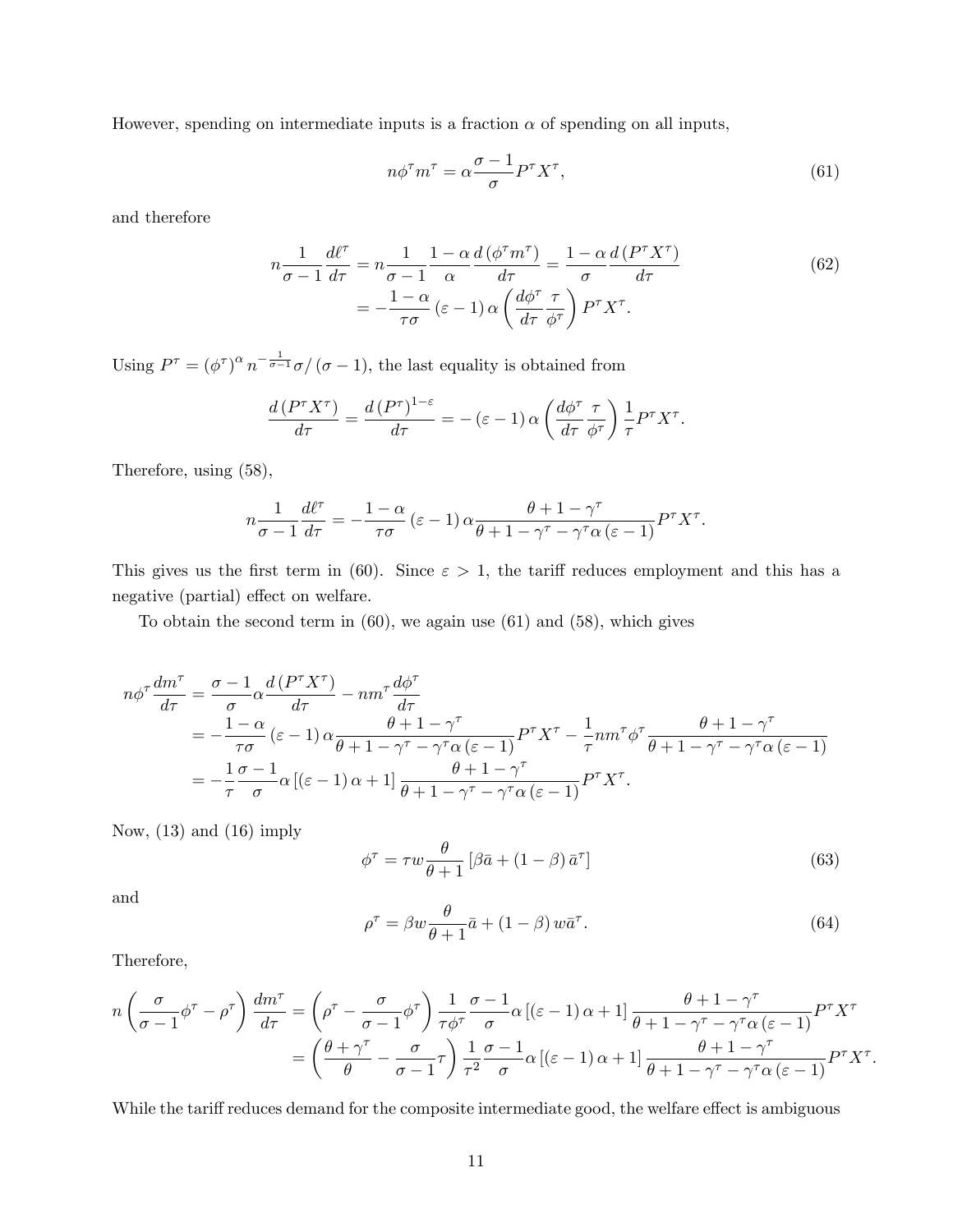for the reasons discussed in the main text. This component of the welfare effect is positive if and only if

$$
\frac{\theta + \gamma^{\tau}}{\theta} > \frac{\sigma}{\sigma - 1} \tau.
$$

This is the second term in (60).

To obtain the third term in the welfare formula, we use (64) and (59) to obtain

$$
nm^{\tau} \frac{d\rho^{\tau}}{d\tau} = wnm^{\tau} (1 - \beta) \frac{d\bar{a}^{\tau}}{d\tau}
$$
  
=  $\frac{1}{\tau}nm^{\tau} (1 - \beta) \frac{\alpha (\varepsilon - 1) w \bar{a}^{\tau}}{\theta + 1 - \gamma^{\tau} - \gamma^{\tau} \alpha (\varepsilon - 1)}.$ 

Next,  $(61)$  and  $(63)$  imply

$$
nm^{\tau} = \frac{1}{\tau w \frac{\theta}{\theta+1} \left[ \beta \bar{a} + (1-\beta) \bar{a}^{\tau} \right]} \frac{\sigma - 1}{\sigma} \alpha P^{\tau} X^{\tau}.
$$

Therefore,

$$
nm^{\tau} \frac{d\rho^{\tau}}{d\tau} = \frac{1}{\tau^2} \frac{\theta + 1}{\theta} \gamma^{\tau} \frac{\sigma - 1}{\sigma} \alpha \frac{\alpha (\varepsilon - 1)}{\theta + 1 - \gamma^{\tau} - \gamma^{\tau} \alpha (\varepsilon - 1)} P^{\tau} X^{\tau}.
$$

So, in this case,  $d\rho^{\tau}/d\tau > 0$ ; i.e., the terms of trade deteriorate.

Combining the three terms in the expression for the change in welfare, we have

$$
\frac{\theta + 1 - \gamma^{\tau} - \gamma^{\tau} \alpha (\varepsilon - 1)}{\theta + 1 - \gamma^{\tau}} \frac{\sigma \tau^2}{\alpha P^{\tau} X^{\tau}} \frac{dV}{d\tau} =
$$
\n
$$
-\tau (1 - \alpha) (\varepsilon - 1)
$$
\n
$$
+ \left( \frac{\theta + \gamma^{\tau}}{\theta} - \frac{\sigma}{\sigma - 1} \tau \right) (\sigma - 1) [(\varepsilon - 1) \alpha + 1]
$$
\n
$$
- \frac{\theta + 1}{\theta} (\sigma - 1) \frac{\alpha (\varepsilon - 1) \gamma^{\tau}}{\theta + 1 - \gamma^{\tau}}.
$$
\n(65)

A marginal tariff raises welfare if and only if the right-hand side of this equation is positive. Since at free trade  $\gamma(1) = 1 - \beta$ , it follows that, starting with free trade, a very small tariff reduces welfare if and only if

$$
\frac{\theta \varepsilon (\theta + \beta)}{\theta + \beta - (\varepsilon - 1) \alpha (1 - \beta)} > (\sigma - 1) (1 - \beta).
$$

Next, note that, holding  $\gamma^{\tau}$  constant, the right-hand side of (65) is declining in  $\tau$ . Hence, any positive tariff must reduce welfare if

$$
\frac{\theta \varepsilon (\theta + 1 - \gamma^{\tau})}{\theta + 1 - \gamma^{\tau} - (\varepsilon - 1) \alpha \gamma^{\tau}} > (\sigma - 1) \gamma^{\tau} \text{ for all } \tau \ge 1.
$$

In the inelastic case, i.e.,  $\varepsilon < 1$ , Lemma 3 describes the equilibrium outcomes. The difference in welfare between this tariff-ridden equilibrium and an equilibrium without the tariff results only from the differences in consumer surplus and tariff revenue, because profits of new entrants are zero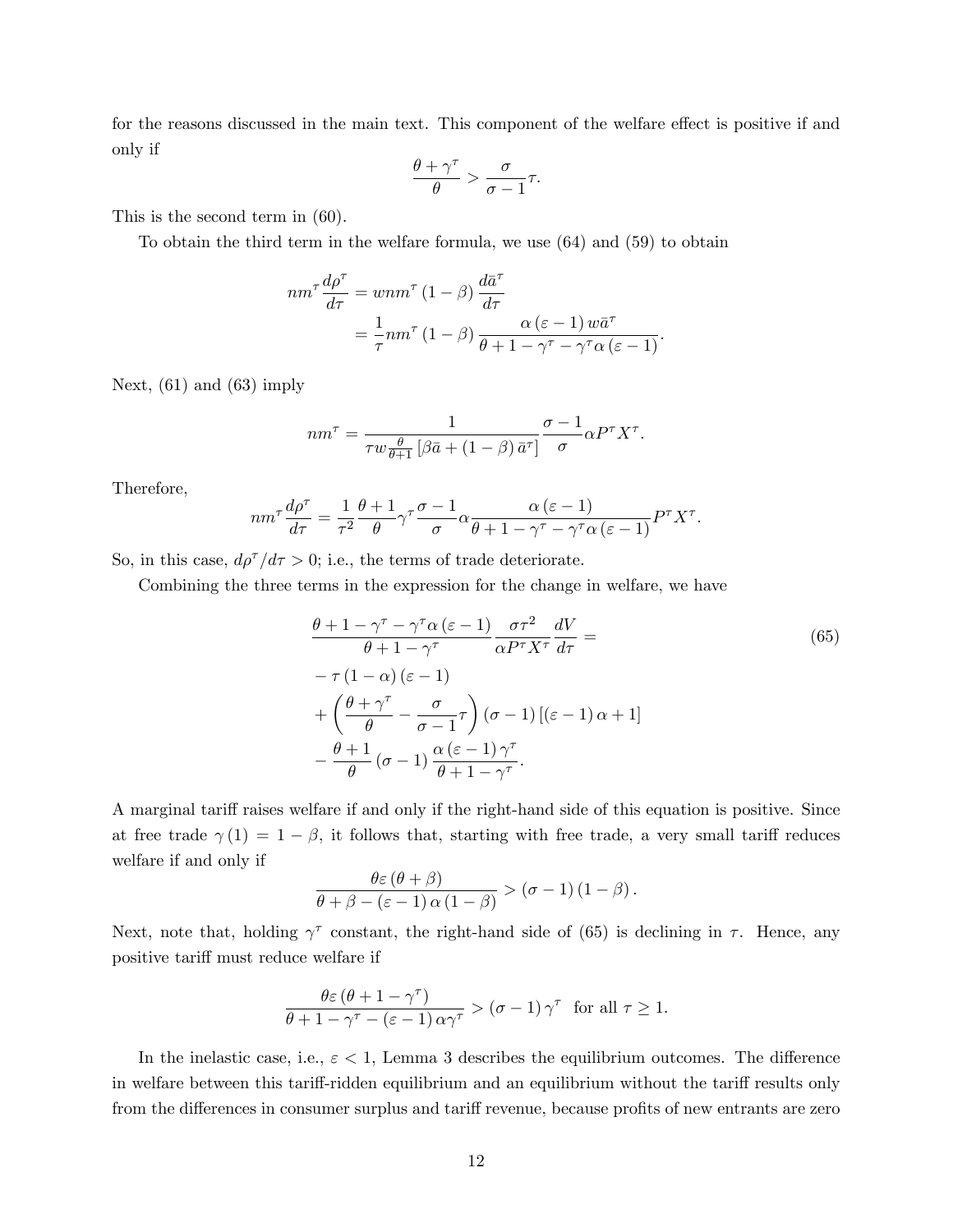and operating profits of incumbents do not change. We therefore have

$$
V(\tau) - V(1) = \frac{\varepsilon}{\varepsilon - 1} \left[ X(\tau)^{\frac{\varepsilon - 1}{\varepsilon}} - X^{\frac{\varepsilon - 1}{\varepsilon}} \right] - \left[ P(\tau) X(\tau) - PX \right] + (\tau - 1) \rho n(\tau) m(\tau).
$$

However, in view of Lemma 3, (61) implies

$$
\tau \phi n(\tau) m(\tau) = \alpha \frac{\sigma - 1}{\sigma} P(\tau) X(\tau),
$$

and therefore

$$
V(\tau) - V(1) = \frac{\varepsilon}{\varepsilon - 1} \left[ X(\tau)^{\frac{\varepsilon - 1}{\varepsilon}} - X^{\frac{\varepsilon - 1}{\varepsilon}} \right] - \left[ P(\tau) X(\tau) - PX \right] + \frac{\tau - 1}{\tau} \frac{\rho}{\phi} \alpha \frac{\sigma - 1}{\sigma} P(\tau) X(\tau).
$$

Since, in this case,

$$
\rho = \frac{\theta + 1 - \beta}{\theta + 1} w\bar{a},
$$

$$
\phi = \frac{\theta}{\theta + 1} w\bar{a},
$$

$$
\frac{\rho}{\phi} = \frac{\theta + 1 - \beta}{\theta},
$$

we can use  $X(\tau) = P(\tau)^{-\varepsilon}$  and Lemma 3(i) to obtain

$$
\frac{V(\tau) - V(1)}{P^{1-\varepsilon}} = -\frac{\varepsilon}{1-\varepsilon} \left[ \tau^{\frac{\alpha(\sigma-1)(1-\varepsilon)}{\sigma-\varepsilon}} - 1 \right] - \left[ \tau^{\frac{\alpha(\sigma-1)(1-\varepsilon)}{\sigma-\varepsilon}} - 1 \right] + \frac{\tau - 1}{\tau} \frac{\theta + 1 - \beta}{\theta} \alpha \frac{\sigma - 1}{\sigma} \tau^{\frac{\alpha(\sigma-1)(1-\varepsilon)}{\sigma-\varepsilon}} \n= \frac{1}{1-\varepsilon} + \left( \frac{\tau - 1}{\tau} \frac{\theta + 1 - \beta}{\theta} \alpha \frac{\sigma - 1}{\sigma} - \frac{1}{1-\varepsilon} \right) \tau^{\frac{\alpha(\sigma-1)(1-\varepsilon)}{\sigma-\varepsilon}}.
$$

This implies

$$
\frac{\tau^{-\frac{\alpha(\sigma-1)(1-\varepsilon)}{\sigma-\varepsilon}+1}}{\alpha(\sigma-1)P^{1-\varepsilon}}V'(\tau) = \frac{1}{\tau}\frac{\theta+1-\beta}{\theta\sigma} + \frac{1-\varepsilon}{\sigma-\varepsilon}\left[\left(1-\frac{1}{\tau}\right)\frac{\theta+1-\beta}{\theta\sigma}\alpha(\sigma-1) - \frac{1}{1-\varepsilon}\right].\tag{66}
$$

Since  $\sigma > \varepsilon + (1 - \varepsilon) \alpha (\sigma - 1)$ , the right-hand side of (66) is declining in  $\tau$ . Welfare declines in  $\tau$ for all  $\tau > 1$  if it declines at  $\tau = 1$ . Note that

$$
\text{sign}\left[V'(1)\right] = \text{sign}\left[\frac{\theta + 1 - \beta}{\theta\sigma} - \frac{1}{\sigma - \varepsilon}\right]
$$

$$
= \text{sign}\left[(1 - \beta)(\sigma - \varepsilon) - \theta\varepsilon\right].
$$

Therefore,

$$
V'(1) < 0 \quad \text{if and only if} \quad \theta > (1 - \beta) \left(\frac{\sigma}{\varepsilon} - 1\right).
$$

This is more likely to be satisfied the larger is the bargaining power of the buyers, the lower is the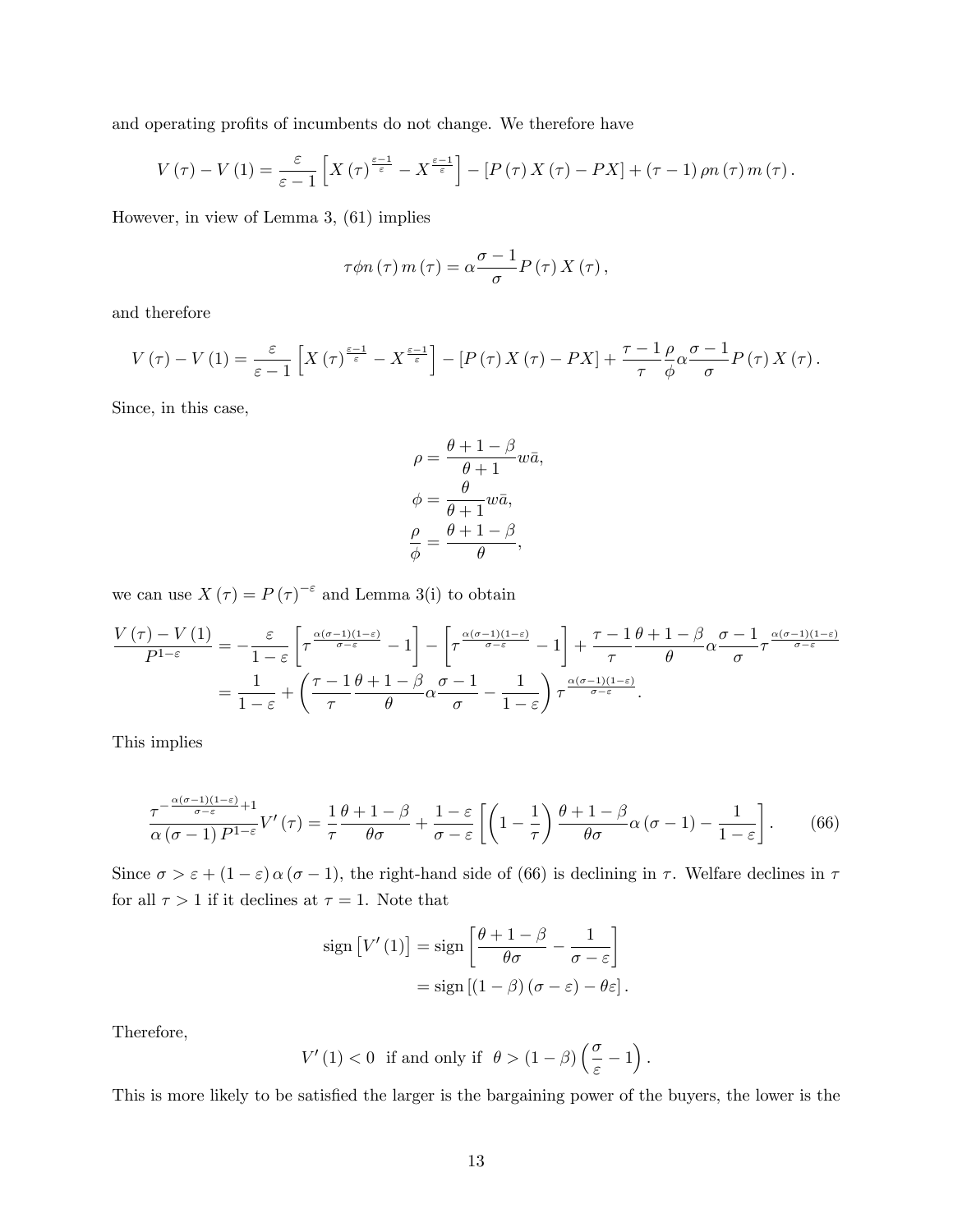elasticity of substitution, and the larger is the elasticity of demand for differentiated products as a whole.

#### Section 4 Large, Unanticipated Tariffs

In this section, the outside option for buyers is to search for new suppliers in country B. The outside option is the same when a buyer bargains with a supplier in country  $A$  as when it bargains with one in country  $B$ . Since there are no tariffs on inputs purchased in country  $B$ , the bargaining game with a supplier in country  $B$  yields

$$
\rho_B(b,\tau) = \arg\max_{q} \left[ qm(\tau) - w_B b m(\tau) \right]^{1-\beta} \left[ w_B \mu_b \left[ \overline{b}(\tau) \right] m(\tau) + \frac{f}{\beta G \left[ \overline{b}(\tau) \right]} - qm(\tau) \right]^{\beta}.
$$

The first-order condition for this problem is

$$
\frac{1-\beta}{\rho_B(b,\tau)-w_Bb} = \frac{\beta}{w_B\mu_b\left[\bar{b}(\tau)\right] + \frac{f}{\beta m(\tau)G\left[\bar{b}(\tau)\right]} - \rho_B(b,\tau)},
$$

and therefore

$$
\rho_B(b,\tau) = \beta w_B b + (1-\beta) w_B \mu_b \left[ \bar{b}(\tau) \right] + (1-\beta) \frac{f}{\beta m(\tau) G \left[ \bar{b}(\tau) \right]}.
$$
\n(67)

Taking the conditional mean of both sides of this equation for  $b \leq \bar{b}(\tau)$ , yields

$$
\mu_{\rho_B} \left[ \bar{b} \left( \tau \right) \right] = w_B \mu_b \left[ \bar{b} \left( \tau \right) \right] + \frac{1 - \beta}{\beta} \frac{f}{m \left( \tau \right) G \left[ \bar{b} \left( \tau \right) \right]}.
$$
\n(68)

Now use the first-order condition for  $\bar{b}(\tau)$  that minimizes costs,

$$
w_B\left\{\bar{b}\left(\tau\right) - \mu_b\left[\bar{b}\left(\tau\right)\right]\right\} = \frac{f}{\beta m\left(\tau\right)G\left[\bar{b}\left(\tau\right)\right]},\tag{69}
$$

to obtain

$$
\rho_B(b,\tau) = \beta w_B b + (1-\beta) w_B \bar{b}(\tau). \tag{70}
$$

Note that this cost of inputs depends on the tariff only through  $\bar{b}(\tau)$  and it is the same for the original producers and new entrants.

Bargaining with suppliers in country A yields

$$
\rho_A(a,\tau) = \arg\max_{q} [qm(\tau) - w_Aam(\tau)]^{1-\beta} \left[ w_B\mu_b \left[\bar{b}(\tau)\right]m(\tau) + \frac{f}{\beta G\left[\bar{b}(\tau)\right]} - \tau qm(\tau) \right]^{\beta}.
$$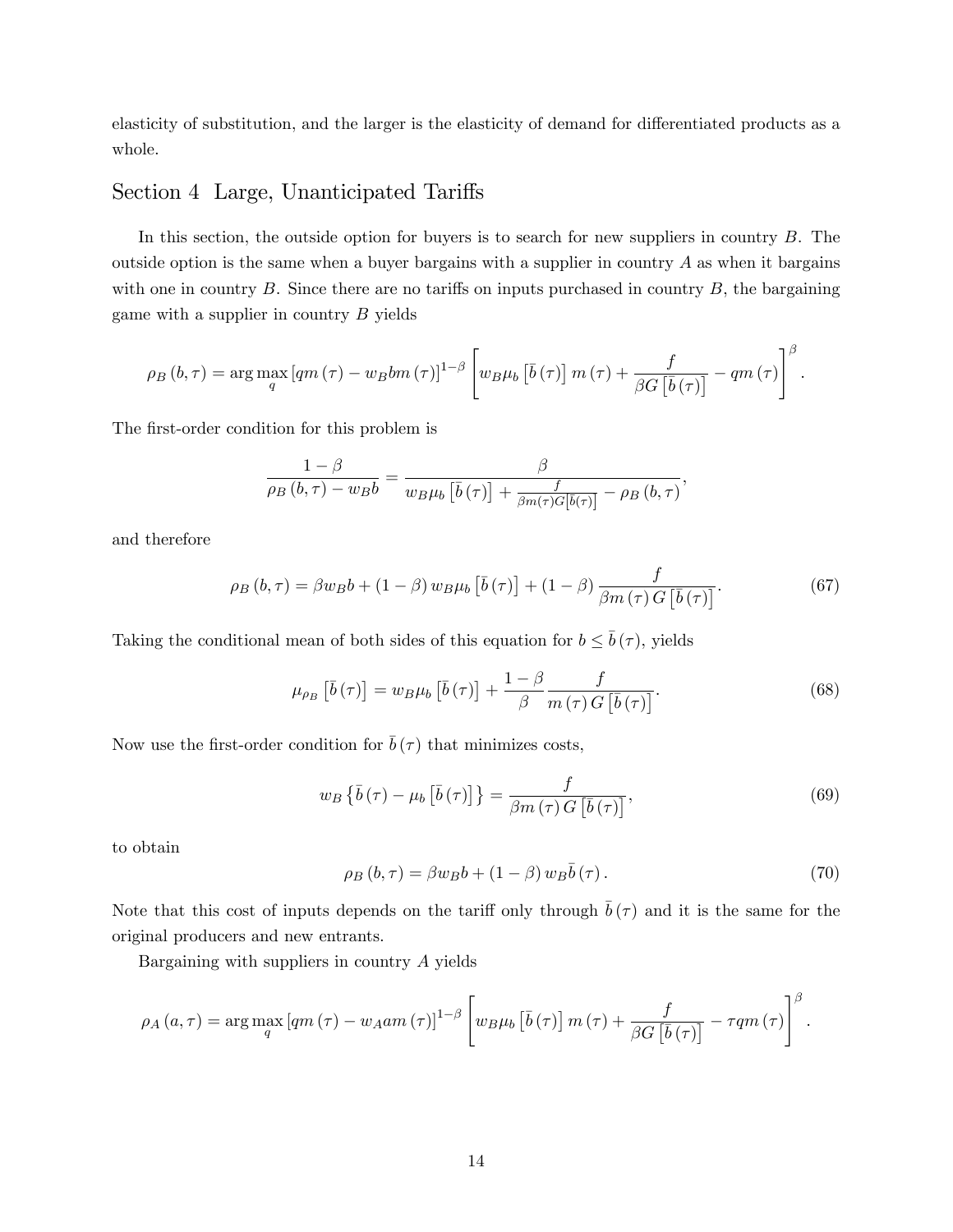The first-order condition for this problem is

$$
\frac{1-\beta}{\rho_A(a,\tau) - w_A a} = \frac{\beta \tau}{w_B \mu_b \left[\bar{b}(\tau)\right] + \frac{f}{m(\tau)G[\bar{b}(\tau)]} - \tau \rho_A(a,\tau)}
$$

and therefore

$$
\tau \rho_A(a, \tau) = \beta \tau w_A a + (1 - \beta) w_B \mu_b \left[ \bar{b}(\tau) \right] + (1 - \beta) \frac{f}{\beta m(\tau) G \left[ \bar{b}(\tau) \right]}.
$$
(71)

Substituting (68) and (69) into this equation we obtain

$$
\rho_A(a,\tau) = \beta w_A a + (1-\beta) w_B \frac{\bar{b}(\tau)}{\tau}.
$$
\n(72)

This negotiated price depends on  $\tau$  through the ratio  $\bar{b}(\tau)/\tau$ . In these circumstances, it is cheaper to source an input a from country A if

$$
\tau \rho_A(a, \tau) \leq \mu_{\rho_B} \left[ \bar{b}(\tau) \right] + \frac{f}{m(\tau) G \left[ \bar{b}(\tau) \right]}.
$$

Using (68) and (69), the right-hand side of this inequality equals  $w_B\bar{b}(\tau)$ . Therefore this inequality can be expressed as

$$
\tau w_A a \leq w_B \bar{b}(\tau).
$$

From this result we have

**Lemma 5** For given  $\bar{b}(\tau)$ , the cost minimizing cutoff  $a_B$  is

$$
a_B = \min\left\{\frac{w_B \bar{b}(\tau)}{\tau w_A}, \bar{a}\right\}.
$$
\n(73)

Now consider the perceived marginal cost of the composite intermediate good for one of the original producers. From  $(67)$ , we see that the average marginal cost of sourcing from country B is  $w_B\mu_b \left[\bar{b}(\tau)\right]$ , while from (71) we see that the average marginal cost of sourcing from country A is  $\beta \tau w_A \mu_a(a_B) + (1 - \beta) w_B \mu_b \left[\bar{b}(\tau)\right]$ . Since an incumbent firm sources a fraction  $G(a_B)/G(\bar{a})$  of its inputs from country A and the remaining fraction  $1 - G(a_B)/G(\bar{a})$  from country B, its marginal cost of the intermediate input is

$$
\phi^{\tau} = \frac{G(a_B)}{G(\bar{a})} \left[ \beta \tau w_A \mu_a (a_B) + (1 - \beta) w_B \mu_b (\bar{b}^{\tau}) \right] + \left[ 1 - \frac{G(a_B)}{G(\bar{a})} \right] w_B \mu_b (\bar{b}^{\tau})
$$
  
=  $\beta \frac{G(a_B)}{G(\bar{a})} \tau w_A \mu_a (a_B) + \left[ 1 - \beta \frac{G(a_B)}{G(\bar{a})} \right] w_B \mu_b (\bar{b}^{\tau}),$ 

where we have replace the function  $\bar{b}(\tau)$  with the value of  $\bar{b}$  at the tariff level  $\tau$ ,  $\bar{b}^{\tau}$ . Using (73) and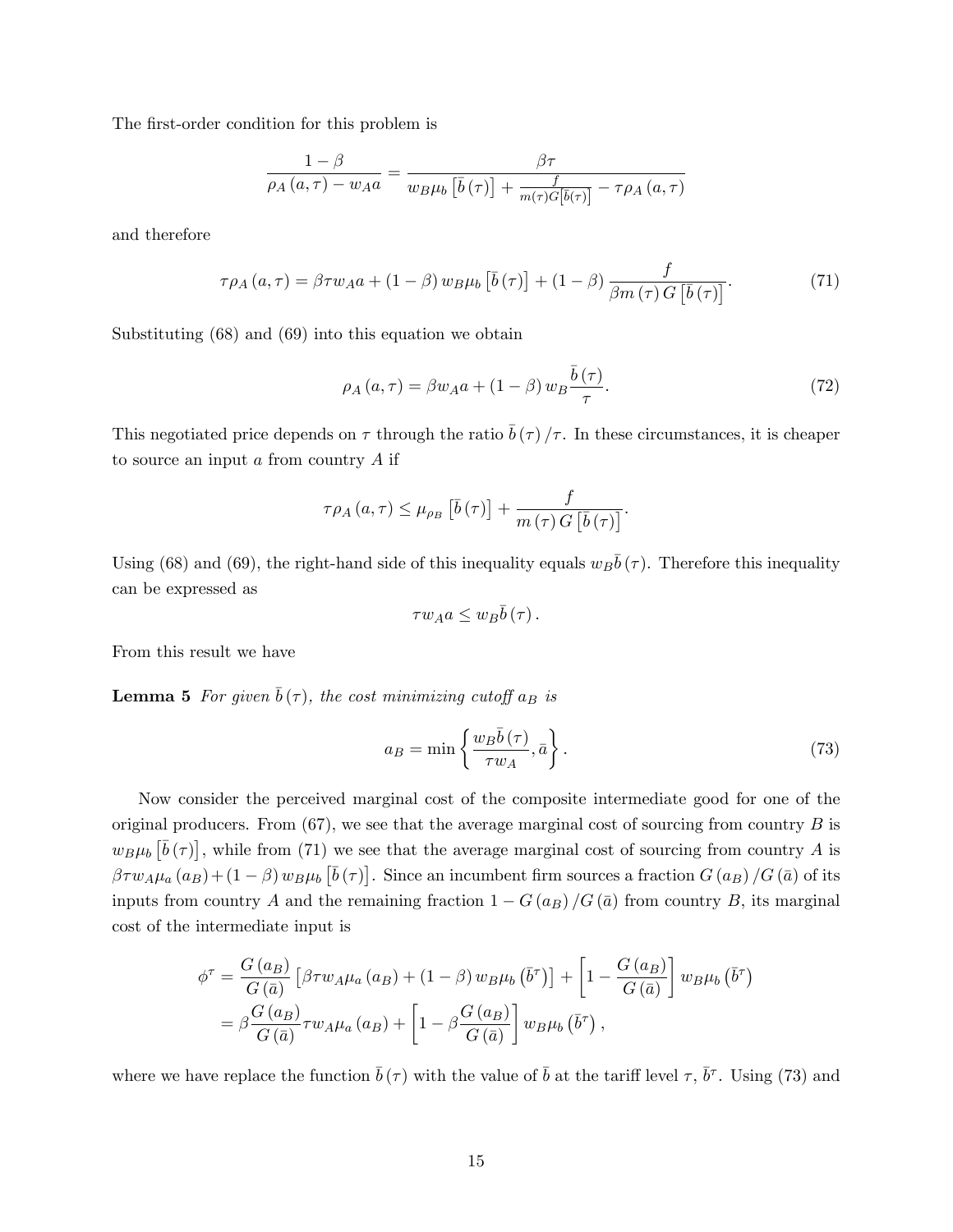properties of the Pareto distribution yields the equation for the MM curve,

$$
\phi^{\tau} = \begin{cases} \frac{\theta}{\theta+1} w_B \bar{b}^{\tau} & \text{for } \bar{b}^{\tau} < \tau w_A \bar{a}/w_B\\ \frac{\theta}{\theta+1} \left[ \beta \tau w_A \bar{a} + (1-\beta) w_B \bar{b}^{\tau} \right] & \text{for } \bar{b}^{\tau} > \tau w_A \bar{a}/w_B \end{cases} (74)
$$

New entrants (if any exist) search for suppliers only in country  $B$ . Equation (68) implies that an entrant's marginal cost is

$$
\phi_{new}^{\tau} = w_B \mu_b \left( \bar{b}^{\tau} \right) = \frac{\theta}{\theta + 1} w_B \bar{b}^{\tau}.
$$
\n(75)

For the tariff level  $\tau = w_B/w_A$ , the equilibrium values are  $\bar{b}^{\tau} = \bar{a}$  and  $\phi_{new}^{\tau} = \phi^{\tau} = \tau \phi = \frac{\theta}{\theta+1} w_B \bar{a}$ .

We next derive the equation for the NN curve, first for the case of  $\varepsilon > 1$  and then for  $\varepsilon < 1$ . In either case, we have (69). As we explained in the previous section, when all the firms are identical,  $m^{\tau}$ , the volume of imported intermediate goods, is given by (see (51))

$$
m^{\tau} = (p^{\tau})^{-\varepsilon} (n^{\tau})^{-\frac{\sigma - \varepsilon}{\sigma - 1}} c' (\phi^{\tau})
$$
  
\n
$$
= \left[\frac{\sigma}{\sigma - 1} c (\phi^{\tau})\right]^{-\varepsilon} (n^{\tau})^{-\frac{\sigma - \varepsilon}{\sigma - 1}} c' (\phi^{\tau})
$$
  
\n
$$
= \alpha \left(\frac{\sigma}{\sigma - 1}\right)^{-\varepsilon} (n^{\tau})^{-\frac{\sigma - \varepsilon}{\sigma - 1}} (\phi^{\tau})^{\alpha(1 - \varepsilon) - 1},
$$
\n(76)

where  $n^{\tau} = n$  in the elastic case. Since higher tariffs do not raise profits when  $\varepsilon > 1$ , there is no entry of new firms. Substituting the expression for  $m^{\tau}$  into (69) yields

$$
\frac{(\theta+1)f}{w_B \beta \left(\bar{b}^\tau\right)^{\theta+1}} = n^{-\frac{\sigma-\varepsilon}{\sigma-1}} \left(\frac{\sigma}{\sigma-1}\right)^{-\varepsilon} \alpha \left(\phi^\tau\right)^{\alpha(1-\varepsilon)-1},\tag{77}
$$

which is the  $NN$  curve in the elastic case. It follows that the elasticity of the  $NN$  curve in this case is  $(\theta + 1) / [1 - \alpha (1 - \varepsilon)]$ , which is larger than one under Assumption 3 for all  $\varepsilon < \sigma$ . From (74), the slope of the  $MM$  curve is smaller than one and therefore  $NN$  is steeper at the intersection point of the two curves, as drawn in Figure 5.

In the inelastic case ( $\varepsilon$  < 1) we derive the NN curve as follows. A new entrant who searches for suppliers in country  $B$ , has zero profits, so

$$
0 = \max_{b} (P^{\tau})^{\sigma-\varepsilon} \frac{(\sigma-1)^{\sigma-1}}{\sigma^{\sigma}} c \left[w_B \mu_b(b)\right]^{1-\sigma} - \frac{f}{\beta G(b)} - f_o - f_e,
$$

where

$$
c[w_B\mu_b(b)] = \left(w_B\frac{\theta}{\theta+1}b\right)^{\alpha},
$$

$$
G(b) = b^{\theta}.
$$

Let  $\bar{b}_{new}^{\tau}$  be the optimal search strategy for an entrant. The first-order condition for an interior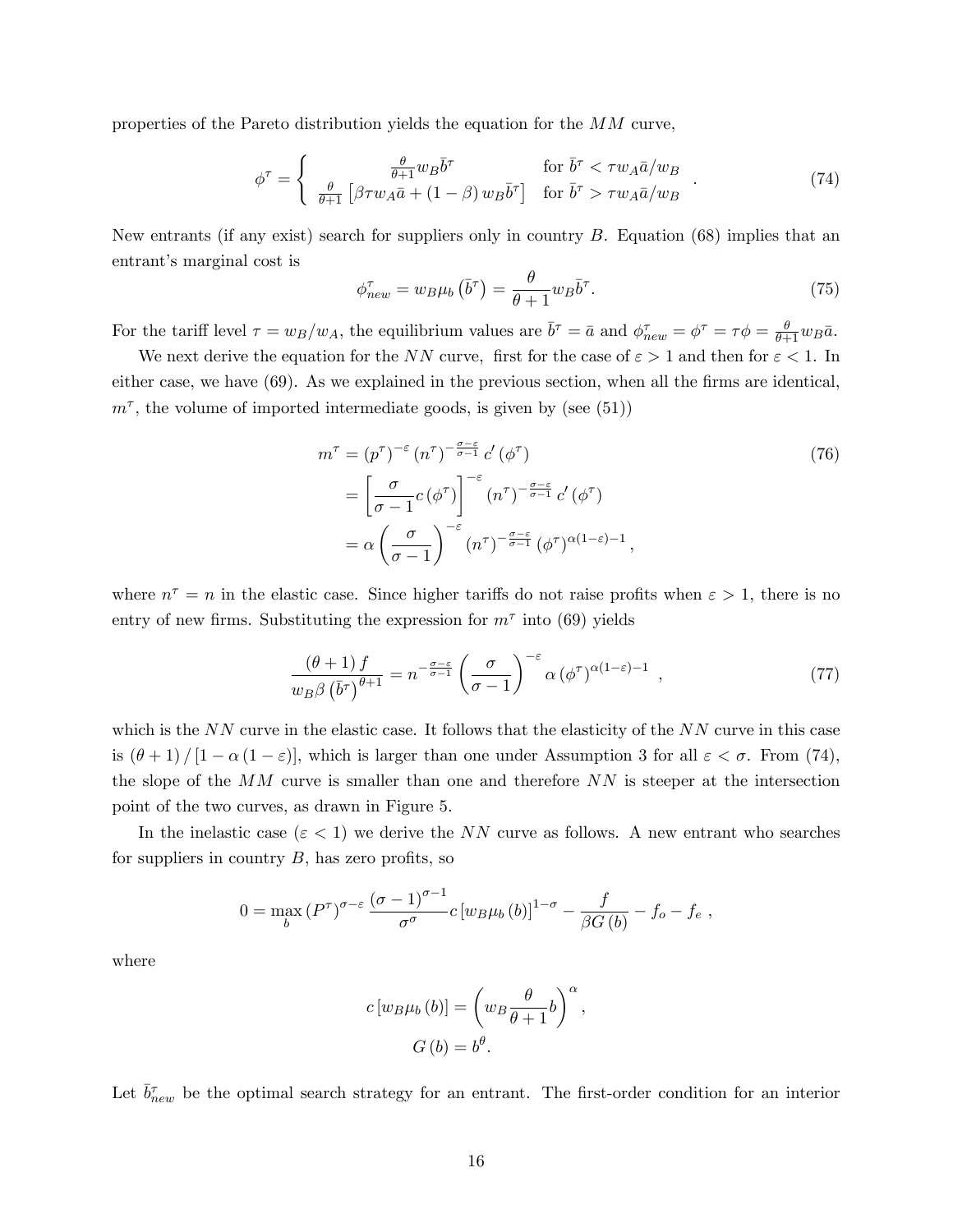solution for  $\bar{b}^{\tau}_{new}$  is

$$
-\alpha \left(P^{\tau}\right)^{\sigma-\varepsilon} \frac{\left(\sigma-1\right)^{\sigma}}{\sigma^{\sigma}} \left(w_B \frac{\theta}{\theta+1} \bar{b}_{new}^{\tau}\right)^{-\alpha(\sigma-1)-1} \left(w_B \frac{\theta}{\theta+1}\right) + \theta \frac{f}{\beta \left(\bar{b}_{new}^{\tau}\right)^{\theta+1}} = 0, \qquad (78)
$$

and the zero profit condition becomes

$$
(P^{\tau})^{\sigma-\varepsilon} \frac{(\sigma-1)^{\sigma-1}}{\sigma^{\sigma}} \left( w_B \frac{\theta}{\theta+1} \bar{b}_{new}^{\tau} \right)^{-\alpha(\sigma-1)} - \frac{f}{\beta \left( \bar{b}_{new}^{\tau} \right)^{\theta}} = f_o + f_e. \tag{79}
$$

The last two equations provide a solution to the cutoff  $\bar{b}_{new}^{\tau}$  and the price index  $P^{\tau}$ . These are the same conditions that lead to (43):

$$
\left(\bar{b}_{new}^{\tau}\right)^{\theta} = \frac{f}{f_o + f_e} \frac{\theta - \alpha \left(\sigma - 1\right)}{\beta \alpha \left(\sigma - 1\right)}.\tag{80}
$$

Note that this solution does not depend on the wage rate or the tariff rate. It follows that new entrants choose the same cutoff that the original entrants chose in country  $A$  when they entered the industry. That is,

$$
\bar{b}_{new}^{\tau} = \bar{a}.
$$

And the solution to the price index is,

$$
(P^{\tau})^{\sigma-\varepsilon} = \frac{\sigma^{\sigma}}{(\sigma-1)^{\sigma-1}} \left( f_o + f_e + \frac{f}{\beta \bar{a}^{\theta}} \right) \left( w_B \frac{\theta}{\theta+1} \bar{a} \right)^{\alpha(\sigma-1)},
$$

which is independent of the size of the tariff for  $\tau > w_B/w_A$ . The price index under free trade is

$$
(P)^{\sigma-\varepsilon} = \frac{\sigma^{\sigma}}{(\sigma-1)^{\sigma-1}} \left( f_o + f_e + \frac{f}{\beta \bar{a}^{\theta}} \right) \left( w_A \frac{\theta}{\theta+1} \bar{a} \right)^{\alpha(\sigma-1)},
$$

so we have

$$
(P^{\tau})^{\sigma-\varepsilon} = P^{\sigma-\varepsilon} \left(\frac{w_B}{w_A}\right)^{\alpha(\sigma-1)} > P^{\sigma-\varepsilon}.\tag{81}
$$

Moreover,  $P^{\tau}$  for  $\tau$  slightly above  $w_B/w_A$  is the same as the price index in the small-tariff setting when  $\tau$  approaches  $w_B/w_A$  from below.

Although  $P^{\tau}$  does not depend on the tariff rate, changes in the tariff rate might nonetheless affect the scale of entry by new firms if the tariff impacts the prices charged by the original producers, because (2) implies

$$
(P^{\tau})^{1-\sigma} = \frac{\sigma}{\sigma - 1} \left[ n \left( \phi^{\tau} \right)^{\alpha(1-\sigma)} + n_{new}^{\tau} \left( w_B \frac{\theta}{\theta + 1} \bar{a} \right)^{\alpha(1-\sigma)} \right], \tag{82}
$$

where *n* is the number of original entrants,  $\phi^{\tau}$  is their marginal cost and  $n_{new}^{\tau}$  is the number of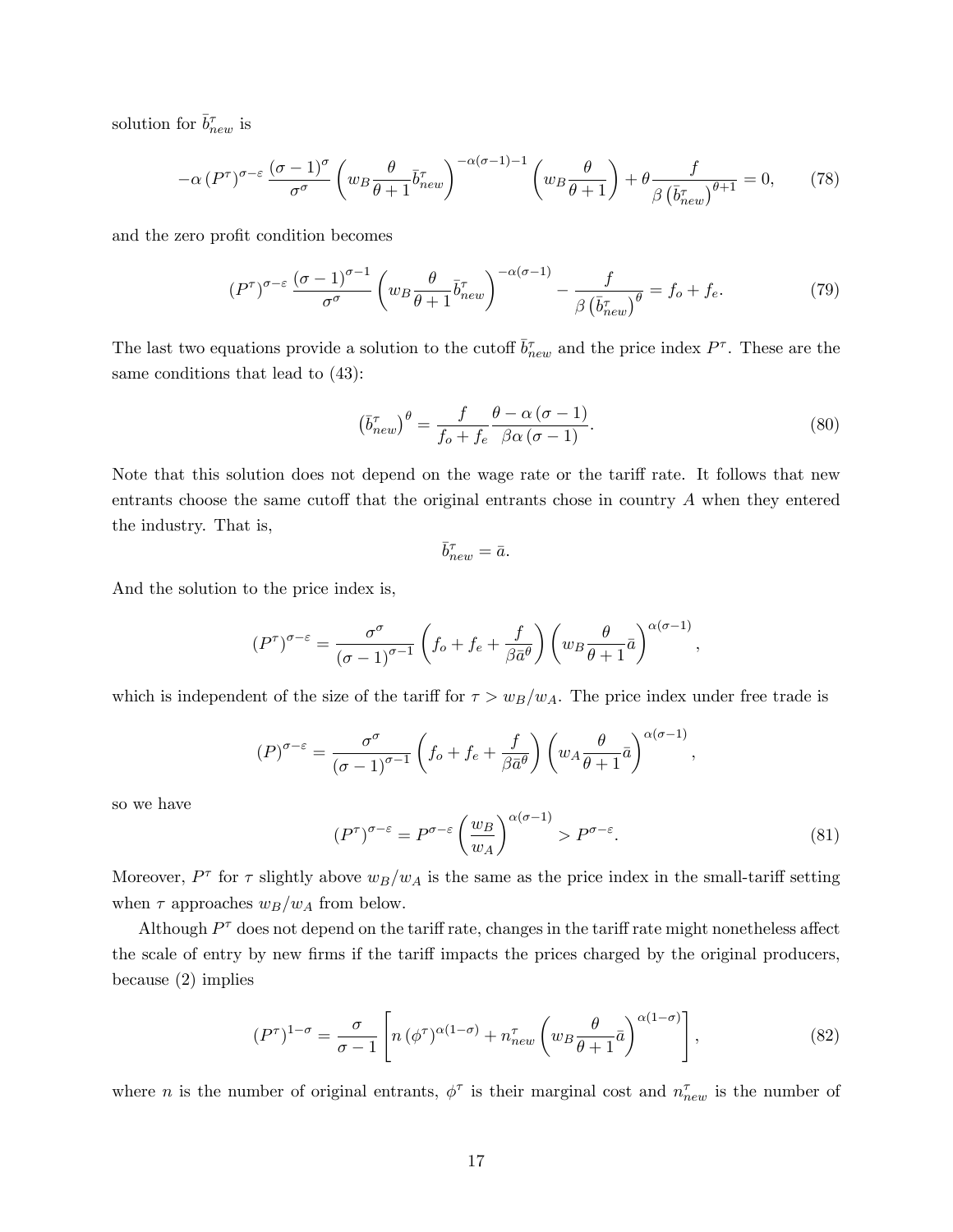new entrants. If higher tariffs were to lead to higher marginal costs  $\phi^{\tau}$ , they would also lead to fewer entrants. However, we will soon see that  $\phi^{\tau}$  does not change with the tariff level as long as  $\tau \geq w_B/w_A$  so that, in fact,  $n_{new}^{\tau}$  is independent of the tariff rate for all  $\tau > w_B/w_A$ .

To derive the equilibrium marginal cost of the incumbents,  $\phi^{\tau}$ , we first note that the MM curve defined by (74) applies to this case too. Next use the first-order condition for  $\bar{b}^{\tau}$  that minimizes costs of  $m^{\tau}$  (for an original producer),

$$
w_B\left[\bar{b}^{\tau}-\mu_b\left(\bar{b}^{\tau}\right)\right]=\frac{f}{\beta m^{\tau}G\left(\bar{b}^{\tau}\right)},
$$

to obtain

$$
w_B\left(\bar{b}^{\tau}\right)^{\theta+1} = \frac{f\left(\theta+1\right)}{\beta m^{\tau}}.
$$

However,

$$
m^{\tau} = x^{\tau} c' (\phi^{\tau}) = (P^{\tau})^{\sigma - \varepsilon} \left[ \frac{\sigma}{\sigma - 1} c (\phi^{\tau}) \right]^{-\sigma} c' (\phi^{\tau})
$$

$$
= \alpha (P^{\tau})^{\sigma - \varepsilon} \left[ \frac{\sigma}{\sigma - 1} (\phi^{\tau})^{\alpha} \right]^{-\sigma} (\phi^{\tau})^{\alpha - 1}.
$$

Substituting this expression for  $m^{\tau}$  into the previous equation yields the upward sloping NN curve when demand is inelastic, namely

$$
w_B\left(\bar{b}^\tau\right)^{\theta+1} = \left(\frac{\sigma}{\sigma-1}\right)^\sigma \frac{f\left(\theta+1\right)}{\beta\alpha \left(P^\tau\right)^{\sigma-\varepsilon}} \left(\phi^\tau\right)^{1+\alpha(\sigma-1)}.\tag{83}
$$

In this equation  $P^{\tau}$  is a constant, given by (81). The elasticity of the NN curve now is

$$
\frac{\theta + 1}{1 + \alpha (\sigma - 1)} > 1.
$$

Equations (74) and (83) yield the solution  $\bar{b}^{\tau} = \bar{a}$  and  $\phi^{\tau} = \frac{\theta}{\theta+1} w_B \bar{a}$  for  $\tau = w_B/w_A$ , as depicted in Figure 6. For higher tariff rates,  $\tau > w_B/w_A$ , the price index  $P^{\tau}$  remains the same and therefore only the MM curve shifts, as explained in the main text. As a result, in the inelastic case,  $\bar{b}^{\tau} = \bar{a}$ and  $\phi^{\tau} = \frac{\theta}{\theta+1} w_B \bar{a}$  for all  $\tau \geq w_B/w_A$ .

Under these circumstances (82) implies that the number of new entrants also is constant and equal to  $n_{new}^{\tau} = n(w_B/w_A) - n$ . Moreover,  $m^{\tau}$  is constant and  $m_{new}^{\tau} = m^{\tau}$ , and all firms face the same marginal cost, be they incumbents or new entrants. It follows that all employ the same amount of labor. As a result, the difference between revenue and production costs do not change and profits net of entry costs are zero for all entrants. It follows that changes in welfare result from changes in tariff revenue, which is generated from the remaining imports from country  $A$  by the original producers and by changes in the search costs in country  $B$  by these firms. We summarize these findings in: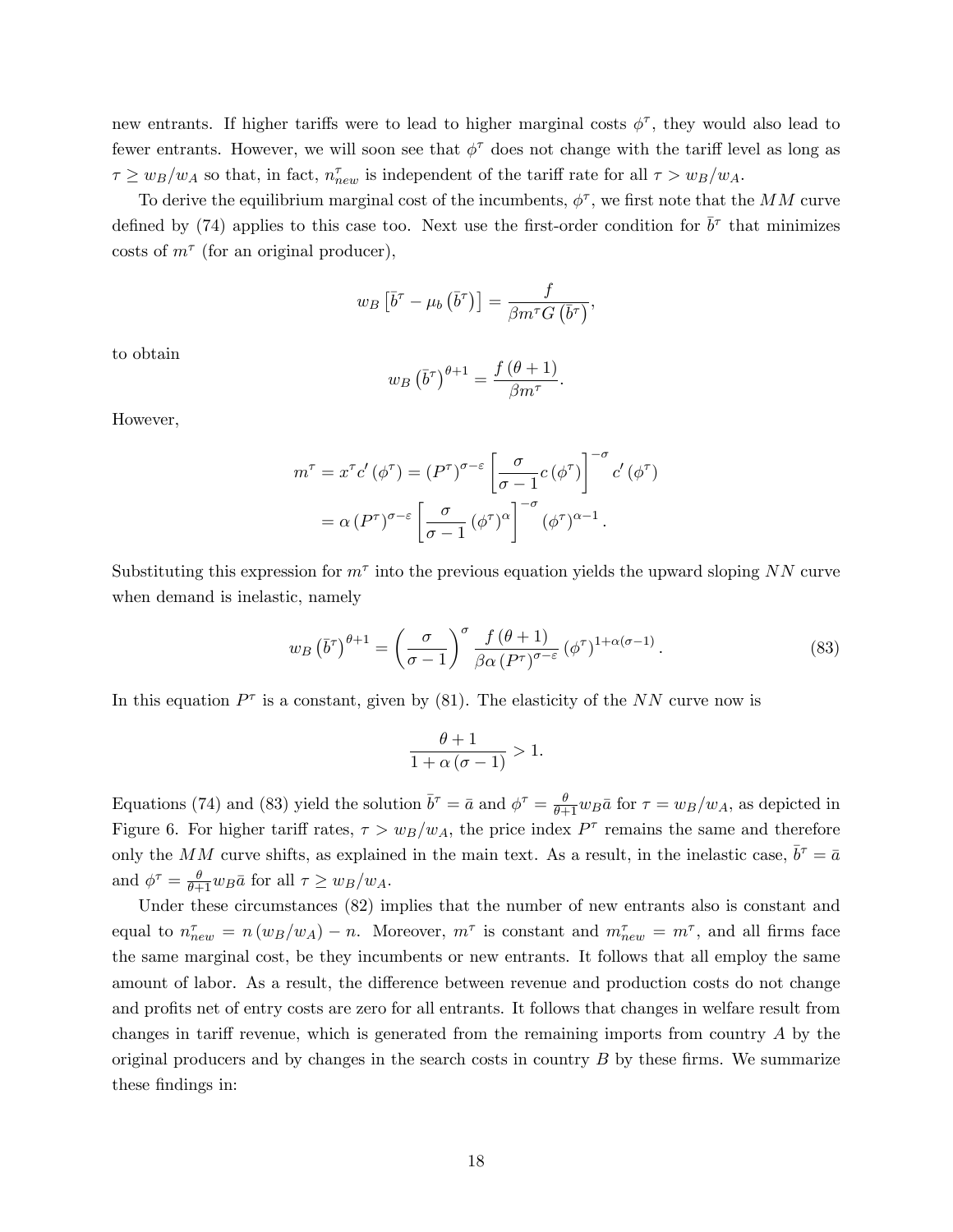**Lemma 6** Suppose Assumptions 1-3 hold and  $\varepsilon < 1$ . Then for all  $\tau \ge w_B/w_A$ ,  $\bar{b}^{\tau} = \bar{b}^{\tau}_{new} = \bar{a}$  and  $\phi^{\tau} = \phi_{new}^{\tau} = \frac{\theta}{\theta + 1} w_B \bar{a}$  and  $n_{new}^{\tau} = n (w_B/w_A) - n$ .

Now consider the response of  $\phi^{\tau}$  and  $\bar{b}^{\tau}$  to tariff changes, beginning with the elastic case. First suppose that  $\tau$  is such that  $\bar{b}^{\tau} < \tau w_A \bar{a}/w_B$ . In this case, there is sourcing from both countries and (74) and (77) imply that neither  $\phi^{\tau}$  nor  $\bar{b}^{\tau}$  change as long as tariffs remain in the region with  $\bar{b}^{\tau} < \tau w_A \bar{a}/w_B$ . In contrast, consider an increase in the tariff when  $\bar{b}^{\tau} > \tau w_A \bar{a}/w_B$ . Then (74) and (77) imply

$$
\hat{\phi}^{\tau} = \gamma_B \hat{\overline{b}}^{\tau} + (1 - \gamma_B) \hat{\tau},
$$

$$
(\theta + 1) \hat{\overline{b}}^{\tau} = [1 + \alpha (\varepsilon - 1)] \hat{\phi}^{\tau},
$$

where

$$
\gamma_B = \frac{(1-\beta) w_B \bar{b}^{\tau}}{\beta \tau w_A \bar{a} + (1-\beta) w_B \bar{b}^{\tau}}.
$$

Therefore,

$$
\hat{\phi}^{\tau} = \frac{(\theta + 1)(1 - \gamma_B)}{\theta + 1 - \gamma_B - \gamma_B \alpha (\varepsilon - 1)} \hat{\tau},\tag{84}
$$

$$
\widehat{\overline{b}}^{\tau} = \frac{\left[1 - \alpha \left(1 - \varepsilon\right)\right]\left(1 - \gamma_B\right)}{\theta + 1 - \gamma_B - \gamma_B \alpha \left(\varepsilon - 1\right)} \widehat{\tau}.\tag{85}
$$

The numerators and the denominators of both equations are positive, implying that higher tariffs raise the cutoff and the marginal costs of intermediate inputs. Moreover, note from  $(85)$  that

$$
\widehat{\overline{b}}^{\tau} - \widehat{\tau} = -\frac{(1 - \gamma_B) [\theta - \alpha (\varepsilon - 1)]}{\theta + 1 - \gamma_B - \gamma_B \alpha (\varepsilon - 1)} \widehat{\tau}.
$$

The denominator on the right-hand side of this equation is positive. The numerator is negative under Assumption 3, because  $\sigma > \varepsilon$ . We conclude that the ratio  $\bar{b}^{\tau}/\tau$  is declining with the tariff level.

As shown in the text, for  $\tau \in (w_B/w_A, \tau_c)$  we have  $\bar{b}^{\tau} > \tau w_A \bar{a}/w_B$ , where  $\tau_c$  is the tariff level at which  $\tau_c w_A \bar{a} = w_B \bar{b} (\tau_c)$ . For tariffs in this range, a higher tariff raises both  $\phi^{\tau}$  and  $\bar{b}^{\tau}$  according to (84) and (85). In contrast,  $\phi^{\tau}$  and  $\bar{b}^{\tau}$  are invariant to the tariff rate for all  $\tau > \tau_c$ . In this range,  $a_B = w_B \bar{b} (\tau_c) / \tau w_A$  and  $\bar{b}^{\tau} = \bar{b} (\tau_c)$ , so we can express the weighted average of the foreign cost of the inputs using (70) and (72) as

$$
\rho^{\tau} = \frac{G(a_B)}{G(\bar{a})} \left[ \beta w_A \mu_a (a_B) + (1 - \beta) w_B \frac{\bar{b}^{\tau}}{\tau} \right] + \left[ 1 - \frac{G(a_B)}{G(\bar{a})} \right] \left[ \beta w_B \mu_b (\bar{b}^{\tau}) + (1 - \beta) w_B \bar{b}^{\tau} \right]
$$
  
=  $\left( \frac{\tau_c}{\tau} \right)^{\theta} \frac{\theta + 1 - \beta}{\theta + 1} \frac{w_B \bar{b}^{\tau}}{\tau} + \left[ \left\{ 1 - \left( \frac{\tau_c}{\tau} \right)^{\theta} \right\} \right] \frac{\theta + 1 - \beta}{\theta + 1} w_B \bar{b}^{\tau}.$ 

The second line reveals the offsetting effects on the terms of trade:  $\rho^{\tau}$  declines as a result of the decline in prices paid to suppliers in country  $A$ , but it rises with reallocation of supply from country A to country  $B$ , because net-of-tariff costs are higher in country  $B$ . The combined impact can be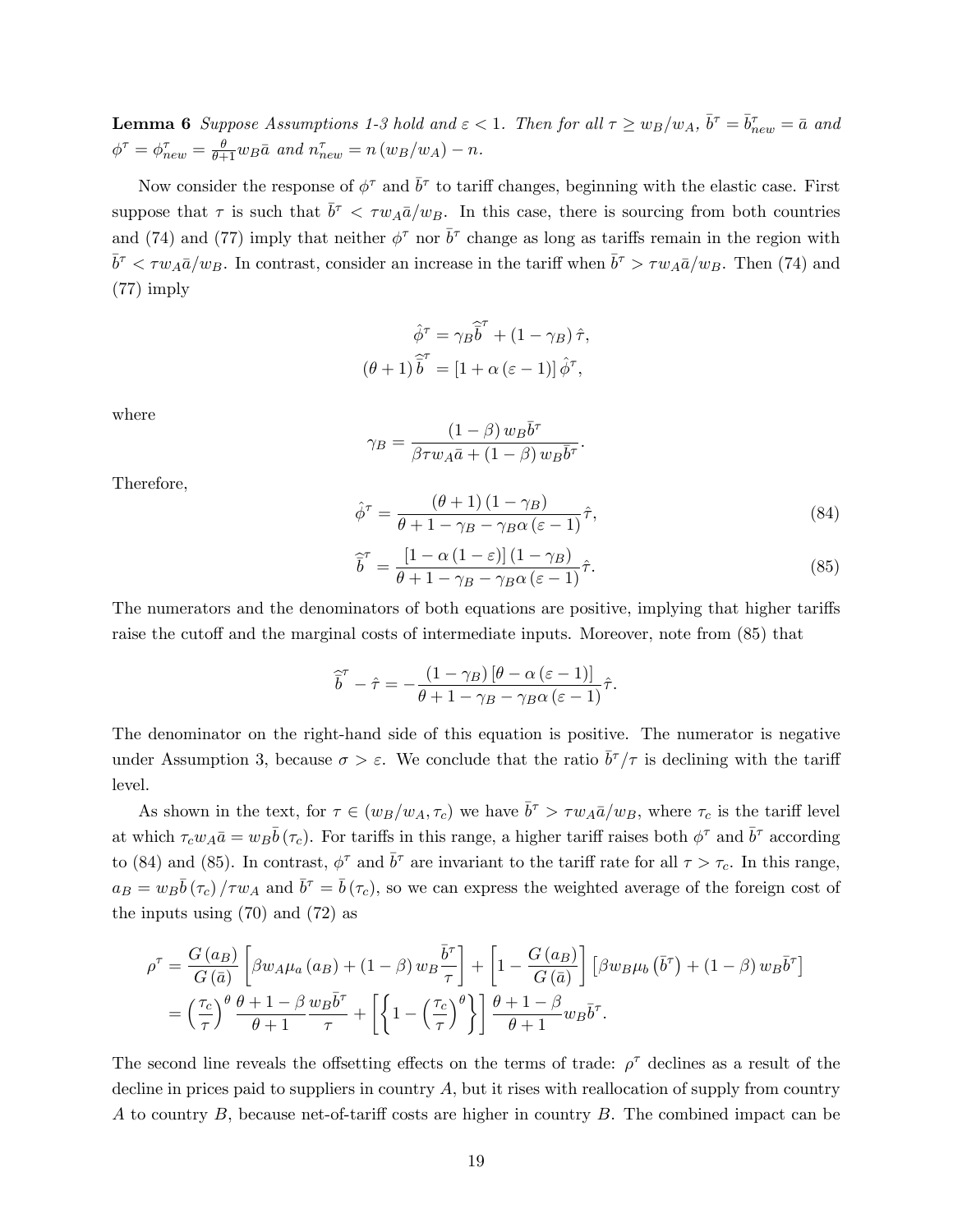seen by rewriting the equation for  $\rho^{\tau}$  as

$$
\rho^{\tau} = \left\{ 1 - \frac{\tau - 1}{\tau} \left( \frac{\tau_c}{\tau} \right)^{\theta} \right\} \frac{\theta + 1 - \beta}{\theta + 1} w_B \bar{b}^{\tau}.
$$

From this, we obtain

**Lemma 7** Suppose  $\epsilon > 1$ . Then for  $\tau > \tau_c$ , higher tariffs generate better terms of trade if and only if

$$
\tau < \frac{\theta + 1}{\theta}.
$$

We now examine the welfare effects of tariffs for  $\tau > w_B/w_A$ , beginning with the case of elastic demand, i.e.,  $\varepsilon > 1$ . First, consider tariffs in the range  $\tau \in (w_B/w_A, \tau_c)$ . In this range, there are no new searches by any of the incumbent producers and country A continues to supply all intermediate inputs. As a result, tariffs are imposed on all imports, generating a revenue of  $(\tau - 1) \rho^{\tau} m^{\tau}$ . Tariff revenue plus variable profits plus consumer surplus sum to

$$
V(\tau) = T(\tau) + \Pi(\tau) + \Gamma(\tau)
$$
  
= (\tau - 1) \rho^{\tau} m^{\tau} + [P^{\tau} X^{\tau} - \tau \rho^{\tau} n m^{\tau} - n \ell^{\tau}] + [U(X^{\tau}) - P^{\tau} X^{\tau}]  
= U(X^{\tau}) - \rho^{\tau} n m^{\tau} - n \ell^{\tau}.

Differentiating this equation gives

$$
\frac{1}{n}\frac{dV}{d\tau} = \frac{1}{n}P^{\tau}\frac{dX^{\tau}}{d\tau} - \frac{d\ell^{\tau}}{d\tau} - \rho^{\tau}\frac{dm^{\tau}}{d\tau} - m^{\tau}\frac{d\rho^{\tau}}{d\tau} \n= \left(\frac{\sigma}{\sigma - 1} - 1\right)\frac{d\ell^{\tau}}{d\tau} + \left(\frac{\sigma}{\sigma - 1}\phi^{\tau} - \rho^{\tau}\right)\frac{dm^{\tau}}{d\tau} - m^{\tau}\frac{d\rho^{\tau}}{d\tau}.
$$

We have shown that, in this range,  $\bar{b}^{\tau}$  is larger for larger tariffs whereas  $\bar{b}^{\tau}/\tau$  is smaller for larger tariffs. The optimal choice of  $\bar{b}^{\tau}$  for a given  $m^{\tau}$ , equation (69), therefore implies that  $m^{\tau}$  declines with the tariff, while (72) implies that  $\rho^{\tau}$  declines. For these reasons, the change in the sourcing of intermediate inputs raises welfare if and only if

$$
\frac{\sigma}{\sigma-1}\frac{\phi^\tau}{\rho^\tau}=\tau\frac{\sigma}{\sigma-1}\frac{\frac{\theta}{\theta+1}\left[\beta\tau w_A\bar{a}+\left(1-\beta\right)w_B\bar{b}^\tau\right]}{\frac{\theta}{\theta+1}\beta\tau w_A\bar{a}+\left(1-\beta\right)w_B\bar{b}^\tau}=\frac{\sigma}{\sigma-1}\frac{\theta\tau}{\theta+\gamma_B}<1.
$$

Meanwhile, better terms of trade always contribute to higher welfare. Finally, since

$$
n\ell^{\tau} = (1 - \alpha) \frac{\sigma - 1}{\sigma} P^{\tau} X^{\tau}
$$

and  $\phi^{\tau}$  rises with the tariff level, it follows that  $P^{\tau}X^{\tau}$  declines with the size of the tariff in the elastic case. As a result,  $\ell^{\tau}$  declines, which reduces welfare, all else the same. Clearly, in this case, a marginal increase in the tariff rate may increase or reduce welfare.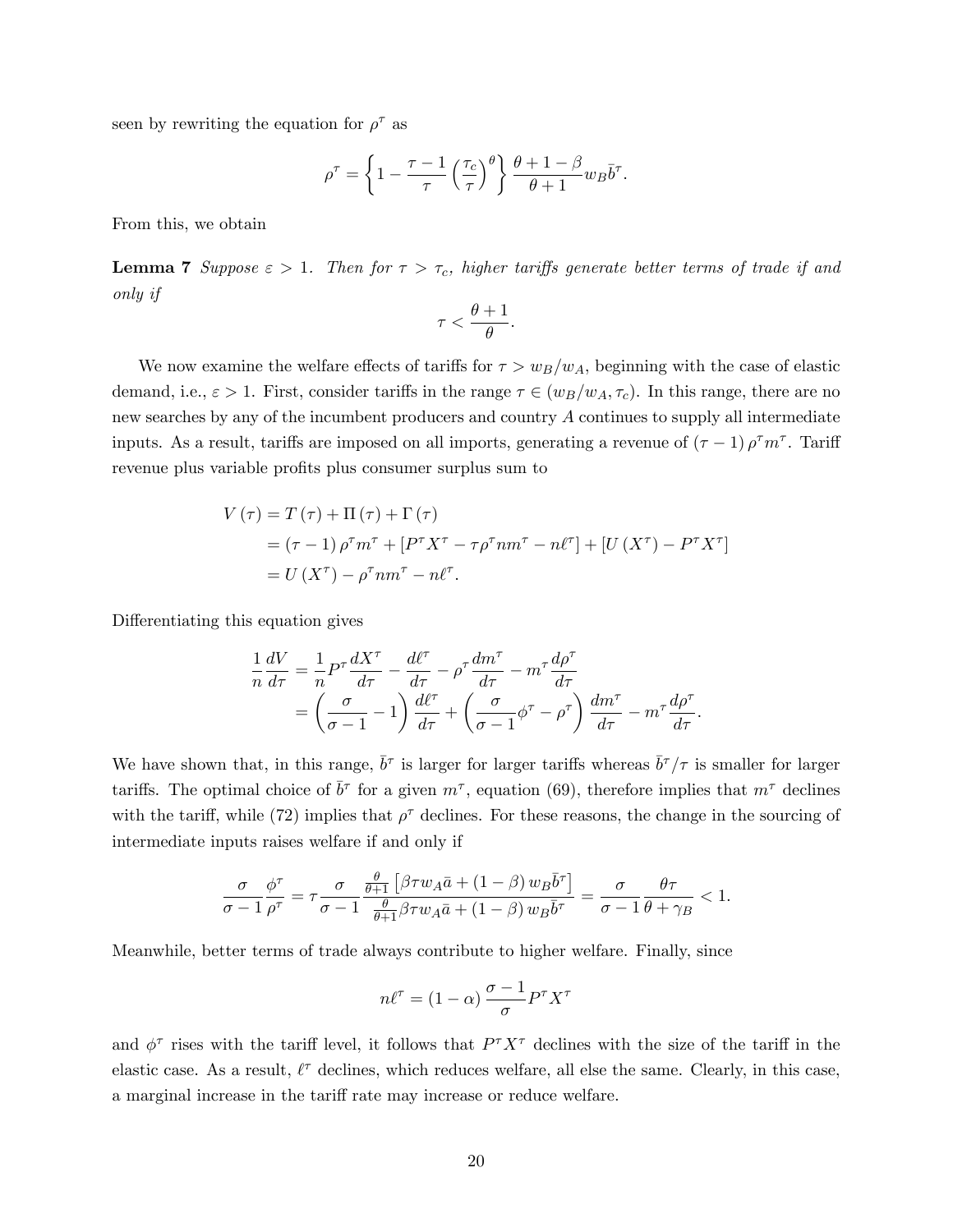We next consider  $\tau > \tau_c$  for the elastic case. In this range,  $d\ell^{\tau}/d\tau = dm^{\tau}/d\tau = dX^{\tau}/d\tau =$  $dP^{\tau}/d\tau = 0$ , because neither  $\phi^{\tau}$  nor  $\bar{b}^{\tau}$  vary with the size of the tariff. As a result,

$$
\frac{dV}{d\tau}=-nm^\tau\frac{d\rho^\tau}{d\tau}-\frac{d\Sigma}{d\tau},
$$

where  $\Sigma(\tau)$  is the cost of the new searches that take place by incumbent producers. Using (69) and  $a_B = \frac{w_B \bar{b}(\tau_c)}{\tau w_A}$  $\frac{B^{O(7c)}}{\sigma w_A}$ , the cost of new searches amounts to

$$
\Sigma = n \left[ 1 - \frac{G(a_B)}{G(\bar{a})} \right] \frac{f}{G[\bar{b}(\tau_c)]}
$$
  
=  $nm^t \left[ 1 - \left(\frac{\tau_c}{\tau}\right)^{\theta} \right] \frac{\beta}{\theta + 1} w_B \bar{b}(\tau_c).$ 

Therefore, the variation in the search cost that results from a slightly higher tariff is

$$
\frac{d\Sigma}{d\tau} = nm^{\tau} \frac{\theta}{\tau^{\theta+1}} (\tau_c)^{\theta} \frac{\beta}{\theta+1} w_B \bar{b} (\tau_c).
$$

The terms of trade now are a weighted average of the cost of sourcing from country A and the cost of sourcing from country  $B$ ,

$$
\rho^{\tau} = \frac{G(a_B)}{G(\bar{a})} \left[ \beta w_A \mu_a(a_B) + (1 - \beta) w_B \frac{\bar{b}^{\tau}}{\tau} \right] + \left[ 1 - \frac{G(a_B)}{G(\bar{a})} \right] w_B \left[ \beta \mu_b(\bar{b}^{\tau}) + (1 - \beta) \bar{b}^{\tau} \right].
$$

The first term on the right-hand side represents the fraction of goods sourced from country  $A$ ,  $G(a_B)/G(\bar{a})$ , times the average cost of goods sourced from that country, while the second term represents the fraction of goods sourced from country B times the average cost of those inputs. Using  $a_B = \frac{w_B \bar{b}(\tau_c)}{\tau w_A}$  $\frac{B^{o(\tau_c)}}{\tau_{w_A}}$  and properties of the Pareto distribution, this equation becomes

$$
\rho^{\tau} = \left(\frac{\tau_c}{\tau}\right)^{\theta} \frac{\theta + 1 - \beta}{\theta + 1} \frac{w_B \bar{b}(\tau_c)}{\tau} + \left[1 - \left(\frac{\tau_c}{\tau}\right)^{\theta}\right] \frac{\theta + 1 - \beta}{\theta + 1} w_B \bar{b}(\tau_c)
$$

$$
= \frac{\theta + 1 - \beta}{\theta + 1} w_B \bar{b}(\tau_c) \left[1 - \frac{\tau - 1}{\tau^{\theta + 1}} (\tau_c)^{\theta}\right],
$$

$$
\frac{d\rho^{\tau}}{d\tau} = \frac{\theta(\tau - 1) - 1}{\tau^{\theta + 2}} (\tau_c)^{\theta} \frac{\theta + 1 - \beta}{\theta + 1} w_B \bar{b}(\tau_c)
$$

Since the right-hand side of the last equation is negative if and only if

$$
\tau < \frac{\theta + 1}{\theta},
$$

it follows that the terms of trade improve if  $\tau < (\theta + 1)/\theta$  and deteriorate if  $\tau > (\theta + 1)/\theta$ .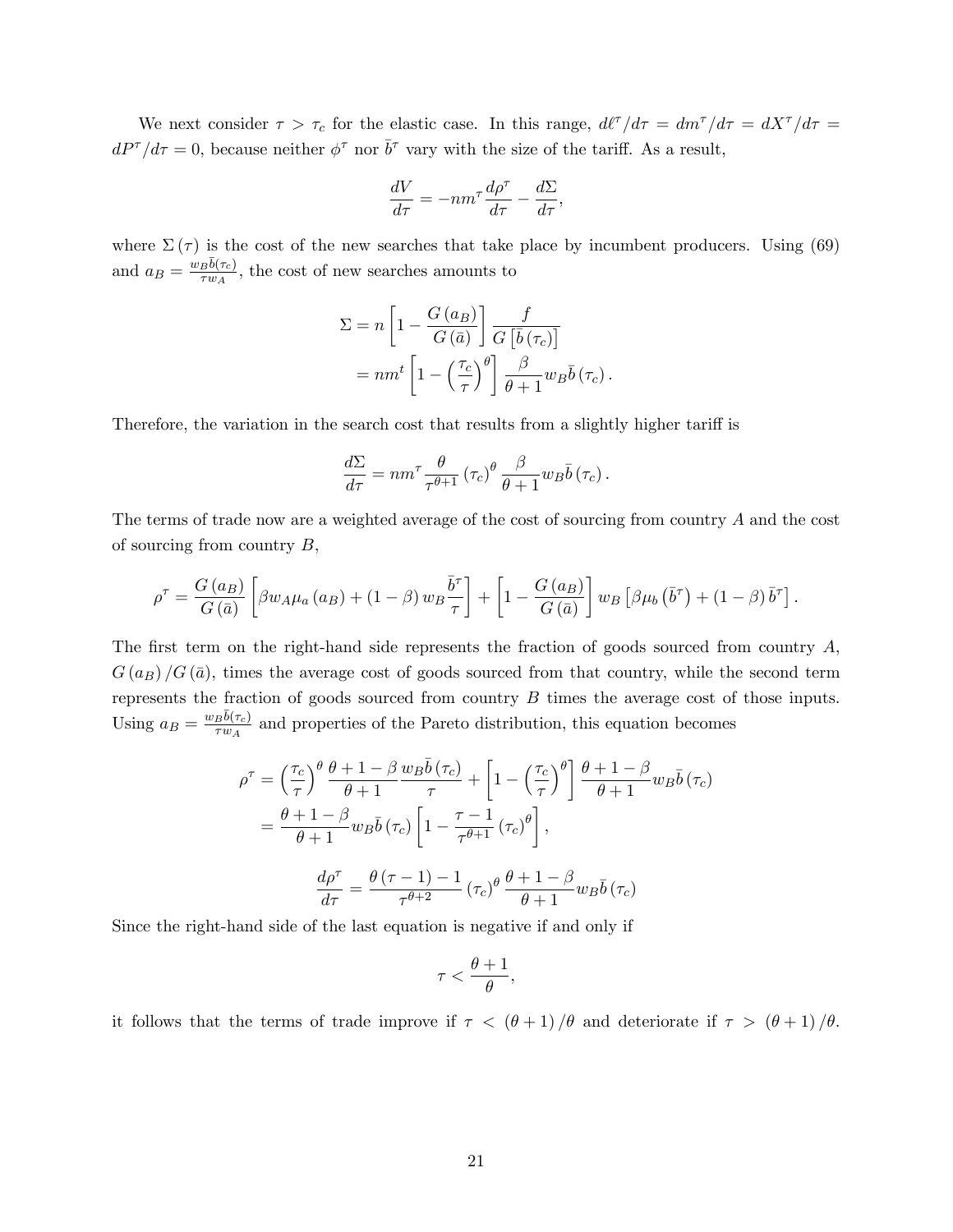Combining terms, we now have

$$
\frac{1}{nm^{\tau}} \frac{dV}{d\tau} = -\frac{d\rho^{\tau}}{d\tau} - \frac{1}{n^{\tau}m^{\tau}} \frac{d\Sigma}{d\tau}
$$

$$
= w_B \bar{b} (\tau_c) \frac{\theta + 1 - \beta - \theta \tau}{\tau^{\theta + 2}} (\tau_c)^{\theta}.
$$

Therefore, welfare rises with the tariff for  $\tau > \tau_c$  if and only if

$$
\tau < \frac{\theta + 1 - \beta}{\theta}.
$$

In the main text, we displayed in Figure 8 the relationship between V and  $\tau$  for  $\sigma = 5, \theta =$  $4, \varepsilon = 1, \ \alpha = \beta = 0, 5, \ f_e = f_o = 10, \ f = 5, \ w_A = 0.5 \text{ and } w_B = 0.6.$  The following figures shows the relationship when  $w_B = 0.55$ , which implies a smaller gap between wages in country A and country B and thus a relocation of a greater portion of the supply chain for any  $\tau > 1.1$ .



Figure A2: Welfare Effects of Unanticipated Tariffs: Small Wage Gap

Evidently, the overall welfare effects of a tariff of any given size are quite similar in these alternative scenarios.

When the label  $B$  denotes the home country, the social cost of inputs is

$$
\rho^{\tau} = \frac{G(a_B)}{G(\bar{a})} \left[ \beta w_A \mu_a (a_B) + (1 - \beta) \frac{\bar{b}^{\tau}}{\tau} \right] + \left[ 1 - \frac{G(a_B)}{G(\bar{a})} \right] w_B \mu_b (\bar{b}^{\tau}),
$$

where the second term now represents the cost of producing inputs at home. Using properties of the Pareto distribution and  $a_B = \frac{w_B \bar{b}(\tau_c)}{\tau w_A}$  $\frac{B^{v(\tau_c)}}{\tau w_A}$ , we have

$$
\rho^{\tau} = \left(\frac{\tau_c}{\tau}\right)^{\theta} \frac{\theta + 1 - \beta}{\theta + 1} \frac{w_B \bar{b}(\tau_c)}{\tau} + \left[1 - \left(\frac{\tau_c}{\tau}\right)^{\theta}\right] \frac{\theta}{\theta + 1} w_B \bar{b}(\tau_c),
$$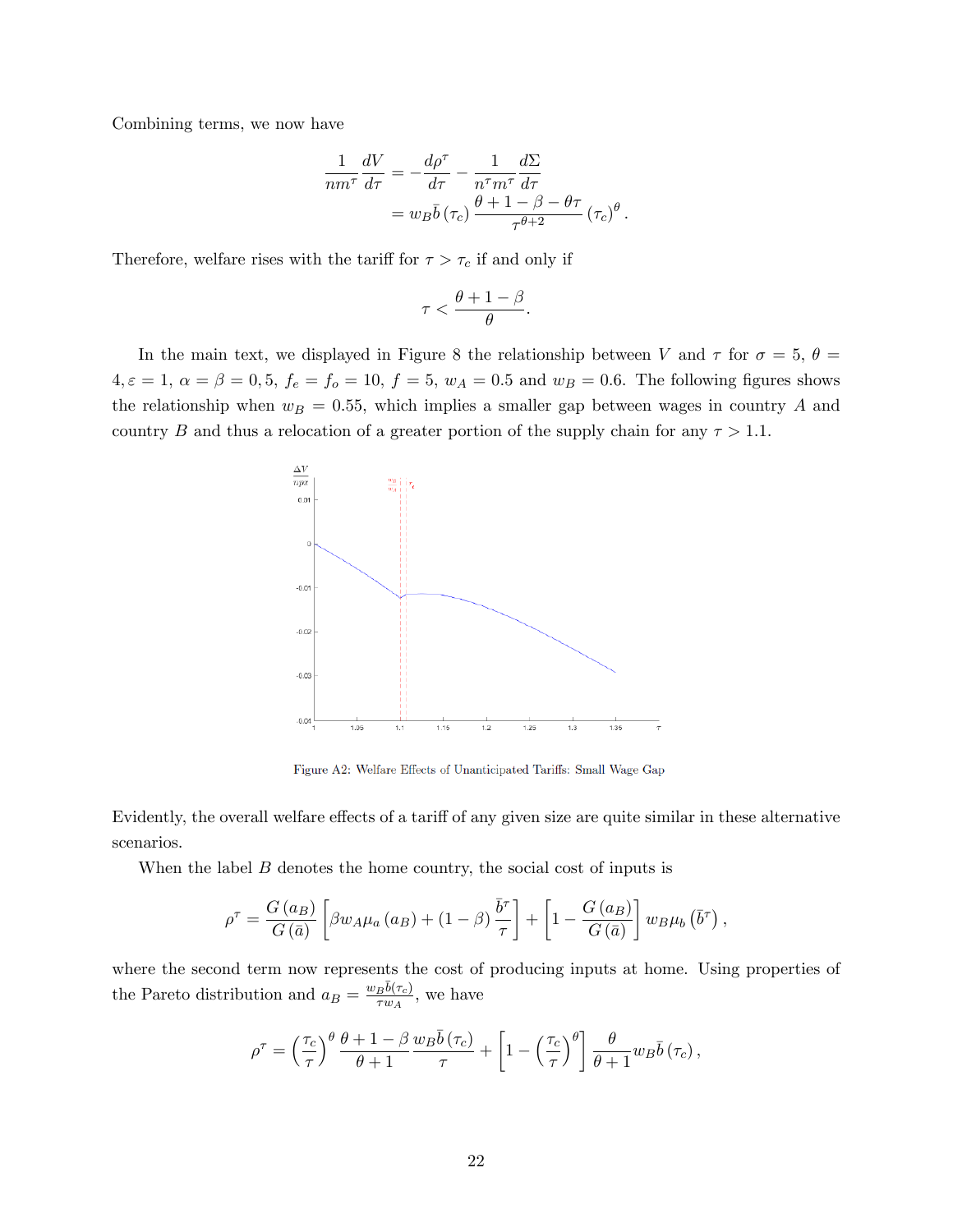$$
\frac{d\rho^{\tau}}{d\tau} = -\frac{\theta+1}{\tau^{\theta+2}} (\tau_c)^{\theta} \frac{\theta+1-\beta}{\theta+1} w_B \bar{b} (\tau_c) + \frac{\theta}{\tau^{\theta+1}} (\tau_c)^{\theta} \frac{\theta}{\theta+1} w_B \bar{b} (\tau_c)
$$
  
= 
$$
\frac{1}{(\theta+1)\tau^{\theta+2}} (\tau_c)^{\theta} [\tau \theta^2 - (\theta+1) (\theta+1-\beta)] w_B \bar{b} (\tau_c).
$$

In this case, the resource cost of inputs declines with the tariff if and only if

$$
\tau < \frac{(\theta + 1) (\theta + 1 - \beta)}{\theta^2}.
$$

The effect of a higher tariff on social welfare can now be expressed as

$$
\frac{1}{n^{\tau}m^{\tau}} \frac{dV}{d\tau} = -\frac{d\rho^{\tau}}{d\tau} - \frac{1}{n^{\tau}m^{\tau}} \frac{d\Sigma}{d\tau}
$$
\n
$$
= -\frac{1}{(\theta+1)\tau^{\theta+2}} (\tau_c)^{\theta} \left[\tau\theta^2 - (\theta+1)(\theta+1-\beta)\right] w_B \bar{b}(\tau_c)
$$
\n
$$
- \frac{\theta}{\tau^{\theta+1}} (\tau_c)^{\theta} \frac{\beta}{\theta+1} w_B \bar{b}(\tau_c)
$$
\n
$$
= w_B \bar{b}(\tau_c) \frac{-\tau\theta^2 + (\theta+1)(\theta+1-\beta) - \beta\theta\tau}{(\theta+1)\tau^{\theta+2}} (\tau_c)^{\theta}.
$$

Therefore, welfare rises with the tariff if and only if

$$
\tau < \frac{(\theta + 1) (\theta + 1 - \beta)}{\theta (\theta + \beta)}.
$$

Next, we derive an equation for  $\tau_c$ . From (38) we have

$$
\frac{1}{\theta+1}w_A\bar{a} = \frac{f}{\beta m\bar{a}^{\theta}},
$$

where  $m$  is the volume of intermediates in the free-trade equilibrium, before any tariff is imposed. From (69) we have

$$
\frac{1}{\theta+1} w_B \bar{b}(\tau_c) = \frac{f}{\beta m (\tau_c) \bar{b} (\tau_c)^\theta}
$$

when the tariff is  $\tau_c$ . Therefore,

$$
\frac{w_B \bar{b} (\tau_c)^{\theta+1}}{w_A \bar{a}^{\theta+1}} = \frac{m}{m (\tau_c)}.
$$

However, from (76),

$$
m = \alpha \left(\frac{\sigma}{\sigma - 1}\right)^{-\varepsilon} n^{-\frac{\sigma - \varepsilon}{\sigma - 1}} \left(\frac{\theta}{\theta + 1} w_A \bar{a}\right)^{\alpha(1-\varepsilon) - 1},
$$

$$
m(\tau_c) = \alpha \left(\frac{\sigma}{\sigma - 1}\right)^{-\varepsilon} n^{-\frac{\sigma - \varepsilon}{\sigma - 1}} \phi(\tau_c)^{\alpha(1-\varepsilon) - 1}.
$$

However, (74) implies that,

$$
\phi\left(\tau_c\right) = \frac{\theta}{\theta+1} w_B \bar{b}\left(\tau_c\right) = \frac{\theta}{\theta+1} \tau_c w_A \bar{a}
$$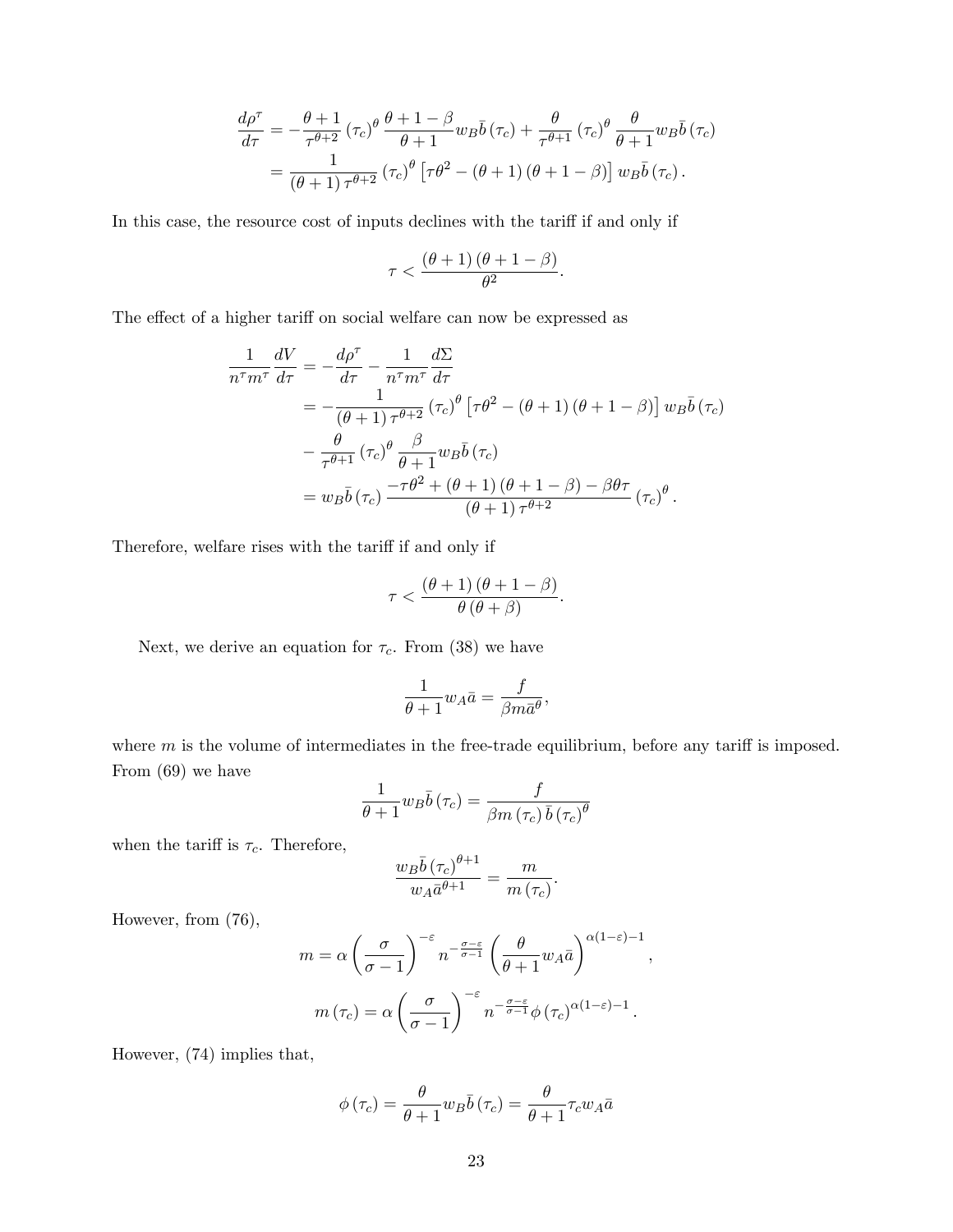and therefore,

$$
\frac{w_B \overline{b} (\tau_c)^{\theta+1}}{w_A \overline{a}^{\theta+1}} = \left(\frac{w_A}{w_B}\right)^{\theta} (\tau_c)^{\theta+1} = \frac{m}{m(\tau_c)} = \frac{1}{(\tau_c)^{\alpha(1-\varepsilon)-1}}.
$$

It follows that,

$$
\tau_c = \left(\frac{w_B}{w_A}\right)^{\frac{\theta}{\theta - \alpha(\varepsilon - 1)}}.\tag{86}
$$

Since  $\tau_c w_A \bar{a} = w_B \bar{b} (\tau_c)$ , this implies

$$
\bar{b}(\tau_c) = \left(\frac{w_B}{w_A}\right)^{\frac{\alpha(\varepsilon - 1)}{\theta - \alpha(\varepsilon - 1)}} \bar{a}.\tag{87}
$$

It remains to consider welfare in the inelastic case, i.e.,  $\varepsilon < 1$ . But, as is evident from the analysis in the main text, in this case welfare changes are the same as in the elastic case with  $\tau > \tau_c$ , although the welfare levels differ between these two scenarios. The reason for the level difference is that, in the inelastic case, the number of firms is larger, i.e.,  $n(\tau) = \left(\frac{w_B}{w_A}\right)^2$  $\overline{w_A}$  $\int_{0}^{\frac{\alpha(1-\varepsilon)(\sigma-1)}{\sigma-\varepsilon}} n > n$ , and the search cutoff is smaller, i.e.,  $\bar{a} < \bar{b}(\tau_c) = \left(\frac{w_B}{w_A}\right)^2$  $w_A$  $\int_{0}^{\frac{\alpha(\varepsilon-1)}{\alpha(\varepsilon-1)}} \bar{a}$ . But the conditions for welfare changes are similar in both cases; i.e., in both cases the variations in tariff revenue and the search costs, which are the only sources of welfare changes, are produced by the n original producers.

Finally, note that in the inelastic case and with  $\tau \geq w_B/w_A$ , the average ex-factory cost of a bundle of inputs for an incumbent firm is (using  $a_B = \frac{w_B \bar{a}}{\tau w_A}$  $\frac{w_B a}{\tau w_A})$ 

$$
\rho^{\tau} = \frac{G(a_B)}{G(\bar{a})} \left[ \beta w_A \mu_a (a_B) + (1 - \beta) w_B \frac{\bar{a}}{\tau} \right] + \left[ 1 - \frac{G(a_B)}{G(\bar{a})} \right] w_B \left[ \beta \mu_b (\bar{a}) + (1 - \beta) \bar{a} \right]
$$

$$
= \left( \frac{w_B}{\tau w_A} \right)^{\theta} w_B \left[ \beta \frac{\theta}{\theta + 1} + (1 - \beta) \right] \frac{\bar{a}}{\tau} + \left[ 1 - \left( \frac{w_B}{\tau w_A} \right)^{\theta} \right] w_B \left[ \beta \frac{\theta}{\theta + 1} + (1 - \beta) \right] \bar{a}
$$

while for a new entrant this cost is

$$
\rho_{new}^{\tau} = w_B \mu_b (\bar{a}) = \frac{\theta}{\theta + 1} w_B \bar{a}.
$$

The average ex-factory cost of a bundle of  $m$  units of the composite intermediate good is

$$
\frac{n}{n(w_B/w_A)}\rho^{\tau} + \frac{n(w_B/w_A) - n}{n(w_B/w_A)}\rho_{new}^{\tau}.
$$

Since  $\rho_{new}^{\tau}$  does not depend on the tariff level, the home country's terms of trade are an increasing function of the size of the tariff if and only if  $\rho^{\tau}$  is declining in  $\tau$ . Note, however, that

$$
\mathtt{sign}\frac{\partial \rho^\tau}{\partial \tau} = \mathtt{sign}\frac{d}{d\tau}\left(\tau^{-\theta-1} - \tau^{-\theta}\right).
$$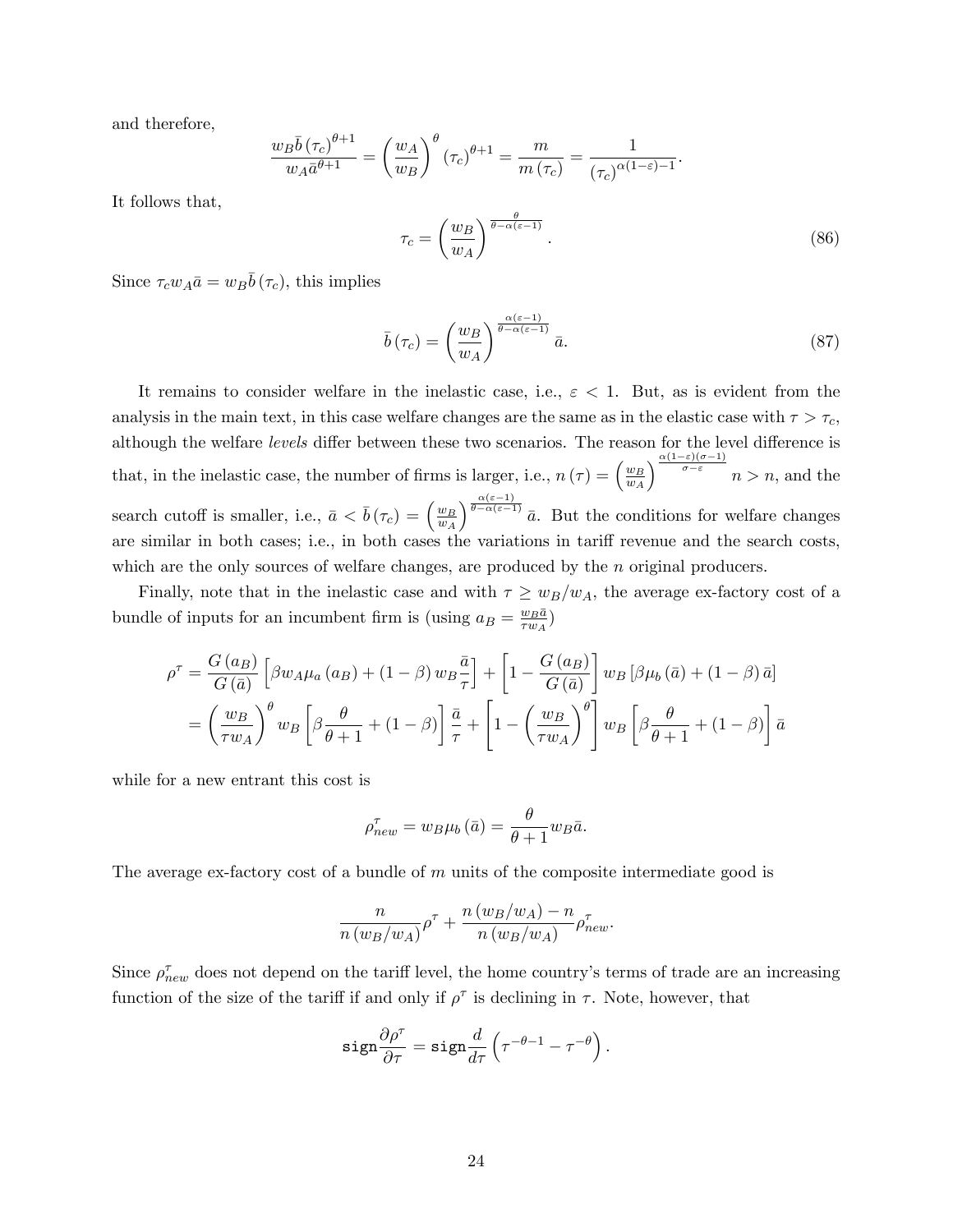It follows that the terms of trade are increasing in the size of the tariff if and only if

$$
\tau < \frac{\theta + 1}{\theta}.
$$

#### Large Tariffs that Induce Exit

We now consider tariffs that are large enough to induce exit. Exit might occur when demand is elastic inasmuch as operating profits fall with the size of  $\tau$  in this case. We denote by  $\tau_{ex}$  the tariff rate at which the operating profits net of new search costs equal zero. To avoid taxonomy, we assume that  $\tau_{ex} > \tau_c$ ; that profits drop to zero at a tariff rate that is high enough to induce surviving firms to switch suppliers from country  $A$  to country  $B$ .

For tariffs above  $\tau_c$  the suppliers in country A that are replaced with suppliers from country B are all those with inverse productivity  $a \in (a_B, \bar{a}]$ , where

$$
a_B = \frac{w_B \bar{b}^\tau}{\tau w_A} < \bar{a} \quad \text{for } \tau > \tau_c. \tag{88}
$$

For these tariffs, the perceive marginal cost  $\phi^{\tau}$  and search cutoff  $\bar{b}^{\tau}$  satisfy

$$
\phi^{\tau} = \frac{\theta}{\theta + 1} w_B \bar{b}^{\tau} \tag{89}
$$

and

$$
\frac{(\theta+1)f}{w_B\beta\left(\bar{b}^\tau\right)^{\theta+1}} = (n^\tau)^{-\frac{\sigma-\varepsilon}{\sigma-1}} \left(\frac{\sigma}{\sigma-1}\right)^{-\varepsilon} \alpha\left(\phi^\tau\right)^{\alpha(1-\varepsilon)-1},\tag{90}
$$

respectively. It follows, as we have already noted, that perceived marginal cost and the search cutoff are independent of the tariff rate for  $\tau \in [\tau_c, \tau_{ex}]$  and that  $n^{\tau} = n$  for all tariffs in this range.

We can write operating profits net of new search costs for the representative firm as a function of the number of active firms,  $n^{\tau}$ , as follows:

$$
\pi_{ex}^{\tau} = (P^{\tau})^{\sigma - \varepsilon} \frac{(\sigma - 1)^{\sigma - 1}}{\sigma^{\sigma}} (\phi^{\tau})^{\alpha (1 - \sigma)} - \frac{(1 - \beta) f}{\beta (\bar{b}^{\tau})^{\theta}} - \left[ 1 - \left( \frac{w_B \bar{b}^{\tau}}{\tau w_A \bar{a}} \right)^{\theta} \right] \frac{f}{(\bar{b}^{\tau})^{\theta}} - f_o. \tag{91}
$$

The first term on the right-hand side represents revenue minus labor costs minus the variable component of the cost of intermediate inputs. The second term represents payments to suppliers of intermediate inputs that do not depend on  $m^{\tau}$ ; these are the fixed payments that result from bargaining in the shadow of an outside option to search for a new supplier in country B. These fixed payments apply to all inputs, regardless of their source, because the outside option always involves search in country  $B$  when the tariff rate is large. The third term represents the new search costs incurred as a result of actual searches in country B to replace original suppliers in country A. These costs apply to the fraction of inputs with  $a \in (a_B, \bar{a}]$  that are replaced after the tariff is introduced. Using (88), this fractions is  $1 - (w_B \bar{b}^{\tau}/\tau w_A \bar{a})^{\theta}$ .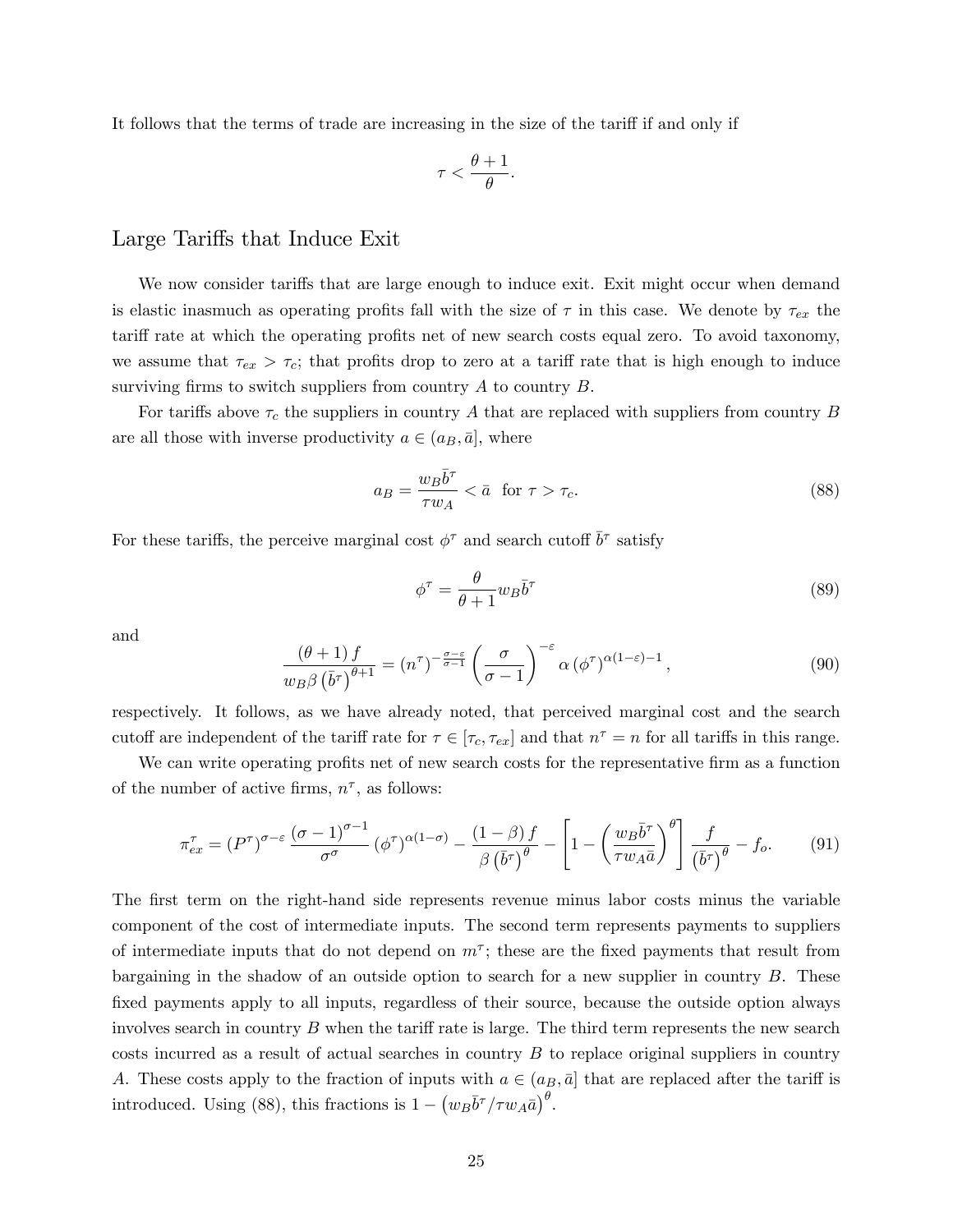Note that

$$
P^{\tau} = \frac{\sigma}{\sigma - 1} \left( \phi^{\tau} \right)^{\alpha} \left( n^{\tau} \right)^{-\frac{1}{\sigma - 1}}.
$$
\n(92)

It is apparent from  $(91)$  and  $(92)$  that, as long as the number of firms remains unchanged, and therefore  $\phi^{\tau}$  and  $\bar{b}^{\tau}$  also do not change, operating profits net of new search costs decline with the tariff. Although revenues net of input costs are independent of the tariff rate, higher tariffs generate greater trade diversion to country  $B$  and thus greater expense on new searches. The critical tariff rate  $\tau_{ex}$  that is large enough to induce exit is determined implicitly by

$$
\pi_{ex}^{\tau} = (P_c^{\tau})^{\sigma-\varepsilon} \frac{(\sigma-1)^{\sigma-1}}{\sigma^{\sigma}} (\phi_c^{\tau})^{\alpha(1-\sigma)} - \frac{(1-\beta)f}{\beta(\bar{b}_c^{\tau})^{\theta}} - \left[1 - \left(\frac{w_B \bar{b}_c^{\tau}}{\tau_{ex} w_A \bar{a}}\right)^{\theta}\right] \frac{f}{(\bar{b}_c^{\tau})^{\theta}} - f_o = 0, \qquad (93)
$$

where  $\phi_c^{\tau}$  and  $\bar{b}_c^{\tau}$  are the solution to (89) and (90) for  $n^{\tau} = n$  and

$$
P_c^{\tau} = \frac{\sigma}{\sigma - 1} \left( \phi_c^{\tau} \right)^{\alpha} n^{-\frac{1}{\sigma - 1}}.
$$

Now consider the relationship between  $\phi^{\tau}$  and  $\bar{b}^{\tau}$  and the tariff rate for  $\tau \geq \tau_{ex}$ . Substituting  $(92)$  into  $(91)$  yields the zero-profit condition,

$$
(n^{\tau})^{-\frac{\sigma-\varepsilon}{\sigma-1}}\frac{(\sigma-1)^{\varepsilon-1}}{\sigma^{\varepsilon}}(\phi^{\tau})^{\alpha(1-\varepsilon)}-\frac{(1-\beta) f}{\beta(\bar{b}^{\tau})^{\theta}}-\left[1-\left(\frac{w_{B}\bar{b}^{\tau}}{\tau w_{A}\bar{a}}\right)^{\theta}\right]\frac{f}{(\bar{b}^{\tau})^{\theta}}=f_{o}.
$$

Next use (89) to rewrite (90) as

$$
\frac{\theta f}{\beta (\bar{b}^{\tau})^{\theta}} = (n^{\tau})^{-\frac{\sigma - \varepsilon}{\sigma - 1}} \left(\frac{\sigma}{\sigma - 1}\right)^{-\varepsilon} \alpha (\phi^{\tau})^{\alpha (1 - \varepsilon)}.
$$
\n(94)

These two equations imply

$$
\frac{\theta}{\alpha(\sigma-1)}\frac{f}{\beta(\bar{b}^{\tau})^{\theta}} - \frac{(1-\beta)f}{\beta(\bar{b}^{\tau})^{\theta}} - \left[1 - \left(\frac{w_{B}\bar{b}^{\tau}}{\tau w_{A}\bar{a}}\right)^{\theta}\right]\frac{f}{(\bar{b}^{\tau})^{\theta}} = f_{o},
$$

or

$$
\frac{1}{\beta(\bar{b}^{\tau})^{\theta}} \left[ \frac{\theta}{\alpha(\sigma - 1)} - 1 \right] + \left( \frac{w_B}{\tau w_A \bar{a}} \right)^{\theta} = \frac{f_o}{f}.
$$
\n(95)

Assumption 3 ensures that the term in the square bracket is positive, implying that higher tariffs induce more selective search; i.e., lower values of  $\bar{b}^{\tau}$ . Moreover,

$$
\widehat{\overline{b}^{\tau}} = -\xi^{\tau}\widehat{\tau}, \quad \xi^{\tau} = \frac{\beta\alpha\left(\sigma - 1\right)}{\theta - \alpha\left(\sigma - 1\right)} \left(\frac{w_B\overline{b}^{\tau}}{\tau w_A\overline{a}}\right)^{\theta} > 0. \tag{96}
$$

From (89), we see that  $\phi^{\tau}$  is proportional to  $\bar{b}^{\tau}$  and therefore

$$
\hat{\phi}^{\tau} = \widehat{\bar{b}^{\tau}} = -\xi^{\tau}\hat{\tau}.
$$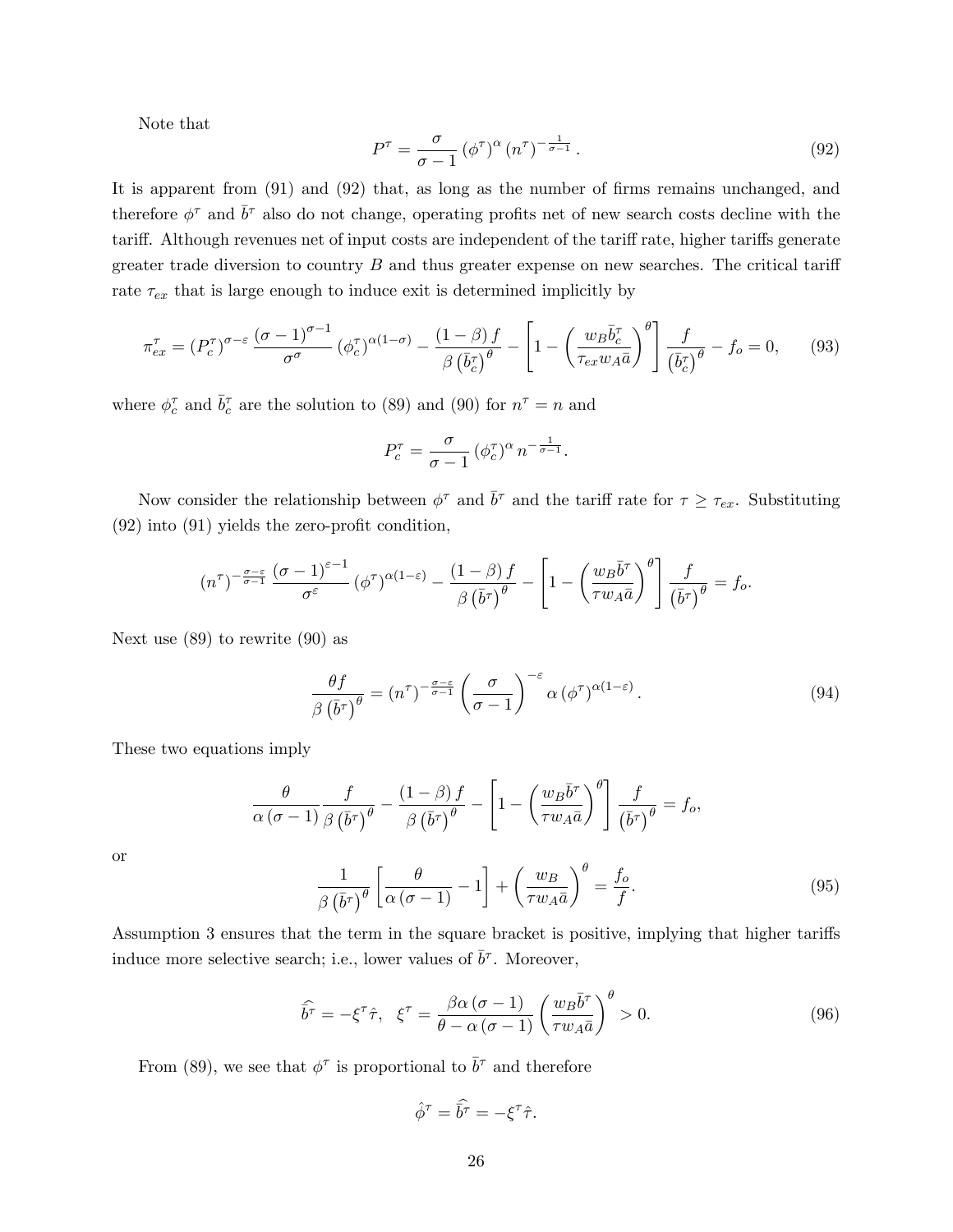Then (90) implies

$$
\frac{\sigma - \varepsilon}{\sigma - 1} \hat{n}^{\tau} = -[\theta - \alpha (\varepsilon - 1)] \xi^{\tau} \hat{\tau}.
$$
\n(97)

So the number of firms also declines. We therefore have

**Proposition 5** Suppose Assumptions 1-3 hold and that  $\tau \geq \tau_{ex}$ . Then, the larger is the tariff, the smaller is  $\phi^{\tau}$ ,  $\bar{b}^{\tau}$ , and  $n^{\tau}$ .

This proposition implies that, in the elastic case, the perceived marginal cost is a non-monotonic function of the size of the tariff. For tariffs in the range  $\tau \in (1, \tau_c)$  perceived marginal cost rises with the tariff rate, in the range  $\tau \in (\tau_c, \tau_{ex})$  it is independent of that rate, and in the range  $\tau \geq \tau_{ex}$ it declines with  $\tau$ . Since  $\bar{b}^{\tau}$  follows the same non-monotonic pattern as  $\phi^{\tau}$ , and  $m^{\tau}$  is decreasing in  $\bar{b}^{\tau}$  from the equation that describes the optimal choice of  $\bar{b}^{\tau}$  for a given  $m^{\tau}$ , it follows that  $m^{\tau}$  is also non-monotonic; it declines initially, remains constant for a range of tariffs, and then rises with  $\tau$  when  $\tau \geq \tau_{ex}$ .

Next use (92) and (94) to obtain

$$
(P^{\tau})^{\sigma-\varepsilon} = \frac{\theta f}{\alpha \beta (\bar{b}^{\tau})^{\theta}} \left(\frac{\sigma}{\sigma-1}\right)^{\sigma} (\phi^{\tau})^{\alpha(\sigma-1)}.
$$

Substituting (90) into this equation yields

$$
(P^{\tau})^{\sigma-\varepsilon} = \frac{\theta f}{\alpha \beta \left(\bar{b}^{\tau}\right)^{\theta-\alpha(\sigma-1)}} \left(\frac{\sigma}{\sigma-1}\right)^{\sigma} \left(\frac{\theta}{\theta+1} w_B\right)^{\alpha(\sigma-1)}.\tag{98}
$$

Since  $\bar{b}^{\tau}$  declines with the tariff, this implies that the price index is rising with the tariff in the range of large tariffs that induce exit. Moreover,  $(96)$  implies

$$
\hat{P}^{\tau} = \frac{\theta - \alpha (\sigma - 1)}{\sigma - \varepsilon} \xi^{\tau} \hat{\tau}.
$$

Evidently, the price index rises with the tariff when  $\tau \geq \tau_{ex}$  despite the decline in perceived marginal costs, because the variety reducing effect of exit dominates the effect on the price index of falling prices for brands that survive.

We can compute the size of the critical tariff,  $\tau_{ex}$ , using (95) with  $\bar{b}^{\tau} = \bar{b}_{c}^{\tau}$ . Substituting (86) and (87) into (95), we find that  $\tau_{ex}$  satisfies

$$
\frac{\theta - \alpha (\sigma - 1)}{\beta \alpha (\sigma - 1)} + \left(\frac{\tau_c}{\tau_{ex}}\right)^{\theta} = \frac{f_o}{f} \bar{a}^{\theta} \left(\frac{w_B}{w_A}\right)^{\frac{\theta \alpha (\varepsilon - 1)}{\theta - \alpha (\varepsilon - 1)}}.
$$

Now use the solution for  $\bar{a}^{\theta}$  in (43) to obtain

$$
\left(\frac{\tau_c}{\tau_{ex}}\right)^{\theta} = \frac{\theta - \alpha(\sigma - 1)}{\beta \alpha(\sigma - 1)} \left[\frac{f_o}{f_o + f_e} \left(\frac{w_B}{w_A}\right)^{\frac{\theta \alpha(\varepsilon - 1)}{\theta - \alpha(\varepsilon - 1)}} - 1\right].
$$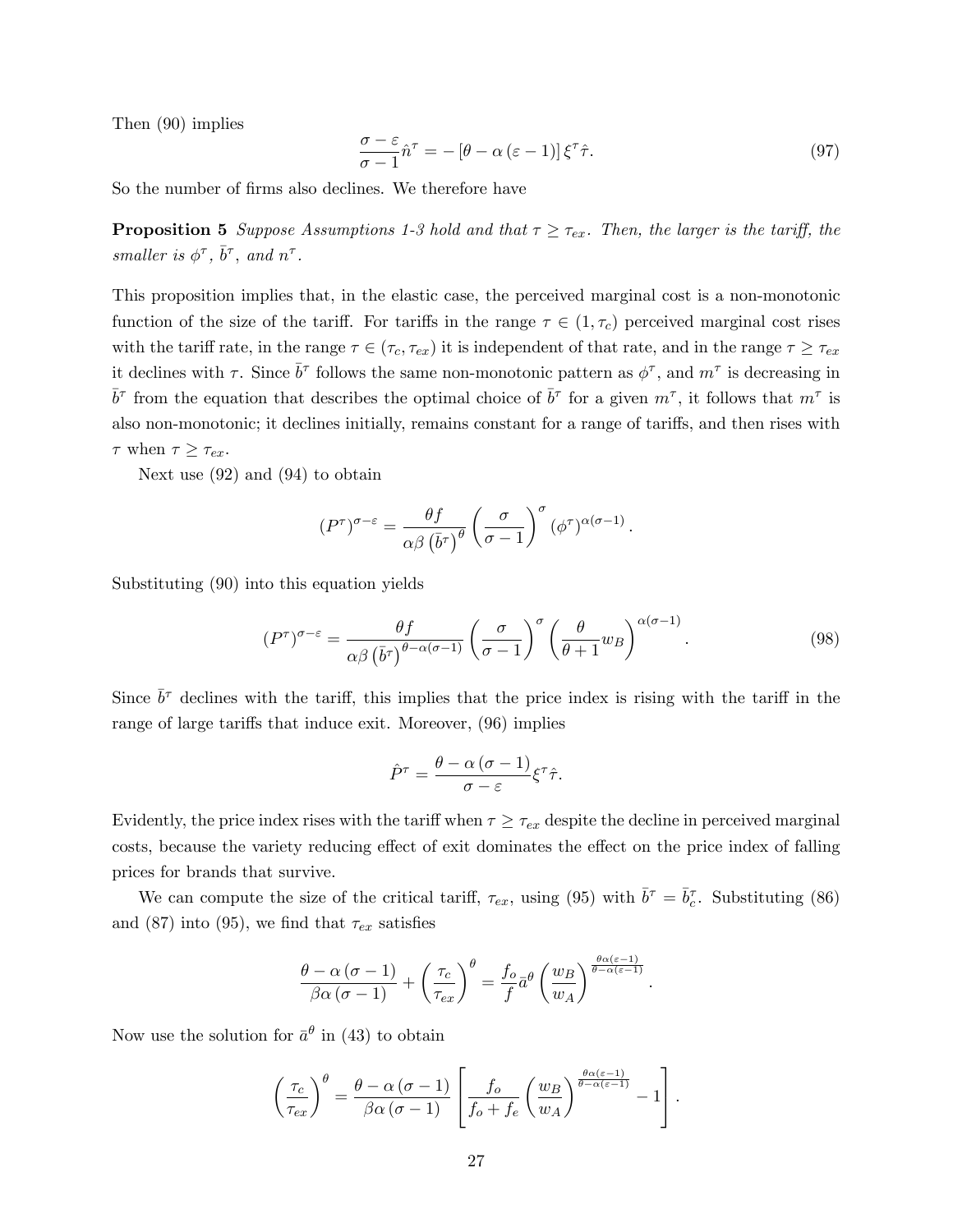Clearly, this implies that, for  $\tau_{ex} > \tau_c$ , we need the term in the square brackets to be positive and the right-hand side to be smaller than one. These two conditions can be satisfied if and only if

$$
\left(\frac{w_A}{w_B}\right)^{\frac{\theta\alpha(\varepsilon-1)}{\theta-\alpha(\varepsilon-1)}} < \frac{f_o}{f_o+f_e} < \frac{\theta-(1-\beta)\alpha(\sigma-1)}{\theta-\alpha(\sigma-1)} \left(\frac{w_A}{w_B}\right)^{\frac{\theta\alpha(\varepsilon-1)}{\theta-\alpha(\varepsilon-1)}}.\tag{99}
$$

For every pair of wage rates  $w_A$  and  $w_B$  such that  $w_B > w_A$  there exist fixed operating costs  $f_o$ and fixed entry costs  $f_e$  that satisfy these inequalities.

We turn to the welfare effects of tariffs that are large enough to induce exit. Recall that the welfare components that might vary with the tariff are income from operating profits net of new search costs, tariff revenue, and consumer surplus. However, for  $\tau \geq \tau_{ex}$  operating profits net of new search costs are fixed at zero, and we are left with tariff revenue and consumer surplus as the welfare components of interest, namely

$$
V_{ex}(\tau)=T(\tau)+\Gamma(\tau).
$$

Tariffs are collected on imports from country  $A$  only and are equal to

$$
T(\tau) = \frac{G(a_B)}{G(\bar{a})} (\tau - 1) \left[ \beta w_A \mu_a(a_B) + (1 - \beta) \frac{w_B \bar{b}^{\tau}}{\tau} \right] m^{\tau}.
$$

Here, term in the square brackets represents the average ex-factory price paid for inputs from country A, while  $G(a_B)/G(\bar{a})$  represents the fraction of inputs imported from A. Using (88), the revenue can be expressed as

$$
T(\tau) = \frac{\theta + 1 - \beta}{\theta + 1} \left(\frac{1}{w_A \bar{a}}\right)^{\theta} \left(\frac{w_B \bar{b}^{\tau}}{\tau}\right)^{\theta + 1} (\tau - 1) m^{\tau}.
$$

In addition, the cost minimizing choice of  $\bar{b}^{\tau}$  for a given  $m^{\tau}$  implies

$$
w_B\left(\bar{b}^{\tau}\right)^{\theta+1} = \frac{f\left(\theta+1\right)}{\beta m^{\tau}}
$$

and therefore

$$
T(\tau) = (\theta + 1 - \beta) \left(\frac{w_B}{w_A \bar{a}}\right)^{\theta} \frac{f}{\beta} \frac{\tau - 1}{\tau^{\theta + 1}}.
$$

Again using (12), this can be written as

$$
T(\tau) = \frac{(\theta + 1 - \beta) \alpha (\sigma - 1)}{\theta - \alpha (\sigma - 1)} \left(\frac{w_B}{w_A}\right)^{\theta} (f_o + f_e) \frac{\tau - 1}{\tau^{\theta + 1}}.
$$

It follows that tariff revenue declines with  $\tau$  for  $\tau > \tau_{ex}$  if and only if  $\tau > (\theta + 1)/\theta$ . Since the price index unambiguously rises with the size of the tariff, consumer surplus is inversely related to the tariff rate. Therefore, for  $\tau > (\theta + 1)/\theta$ , higher tariffs in the range where exit occurs must result